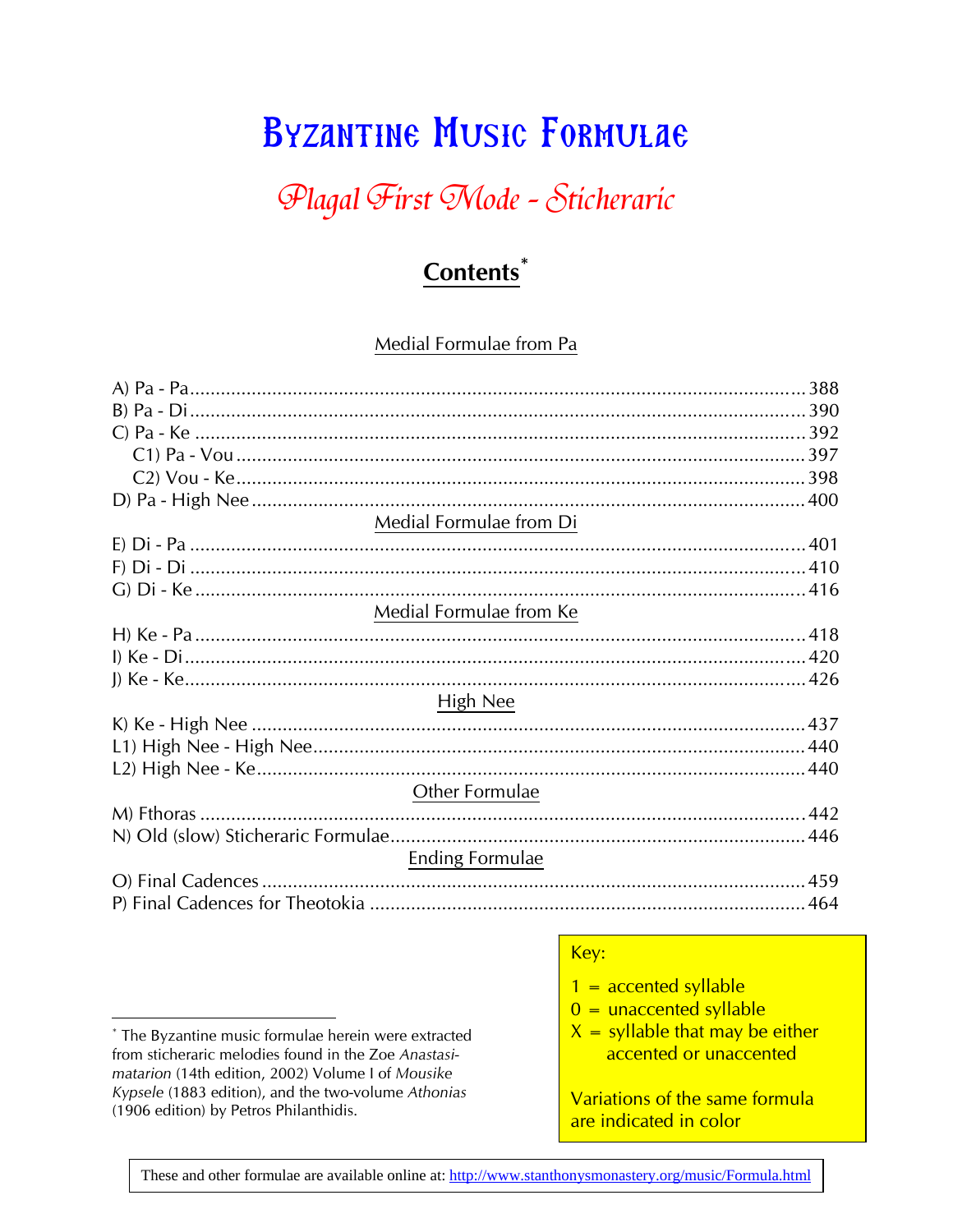#### A) Medial Formulae Pa - Pa

Some of these formulae may be used as initial formulae. There are not many formulae in this section, because melodic phrases in this mode infrequently begin and end on Pa.

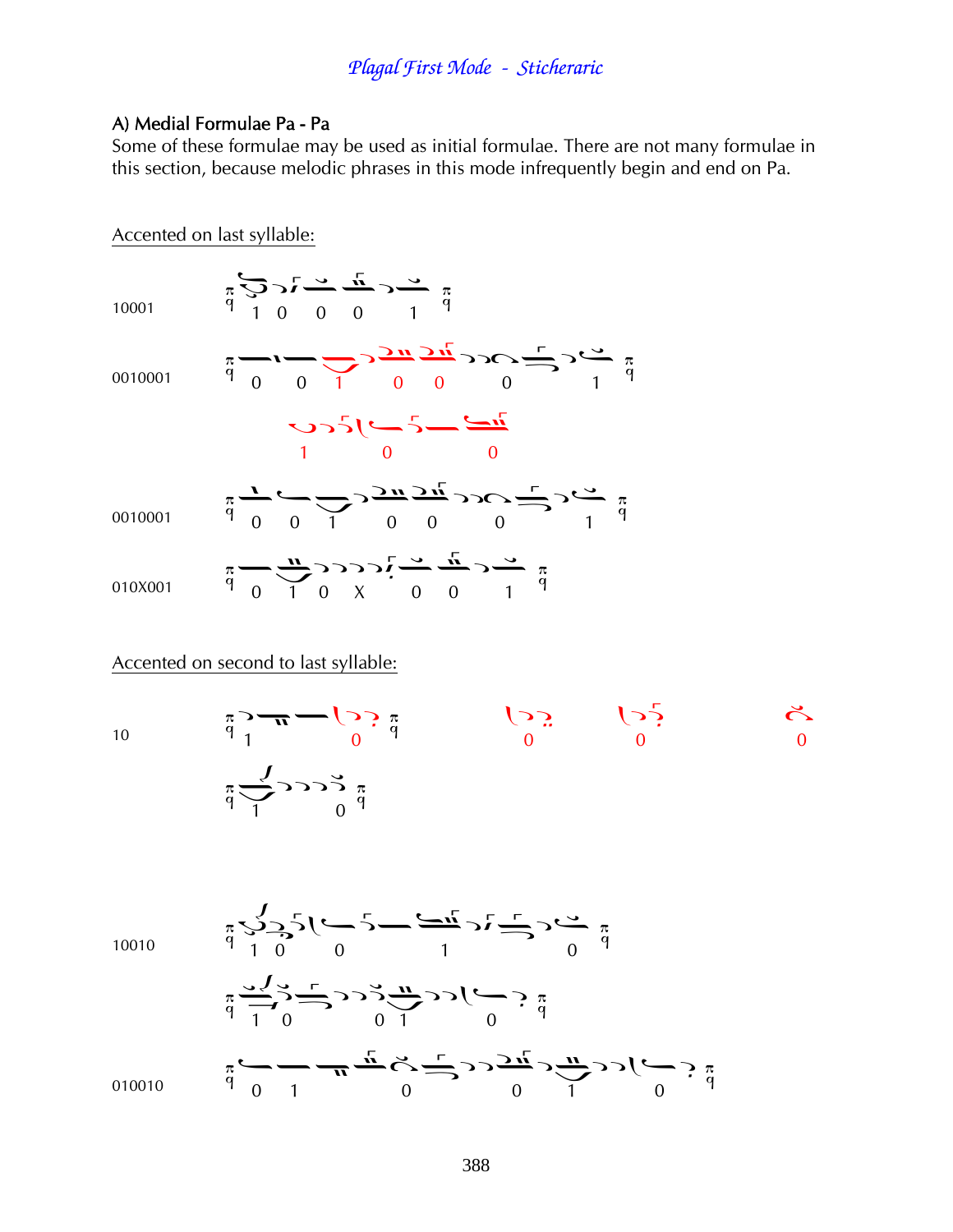

|         |  |  |                                                                       | $-\frac{1}{\sqrt{2}}$ |  |
|---------|--|--|-----------------------------------------------------------------------|-----------------------|--|
| 010X001 |  |  | $\begin{array}{ccccccccc}\n & 9 & 0 & 1 & 0 & X & 0 & 0\n\end{array}$ |                       |  |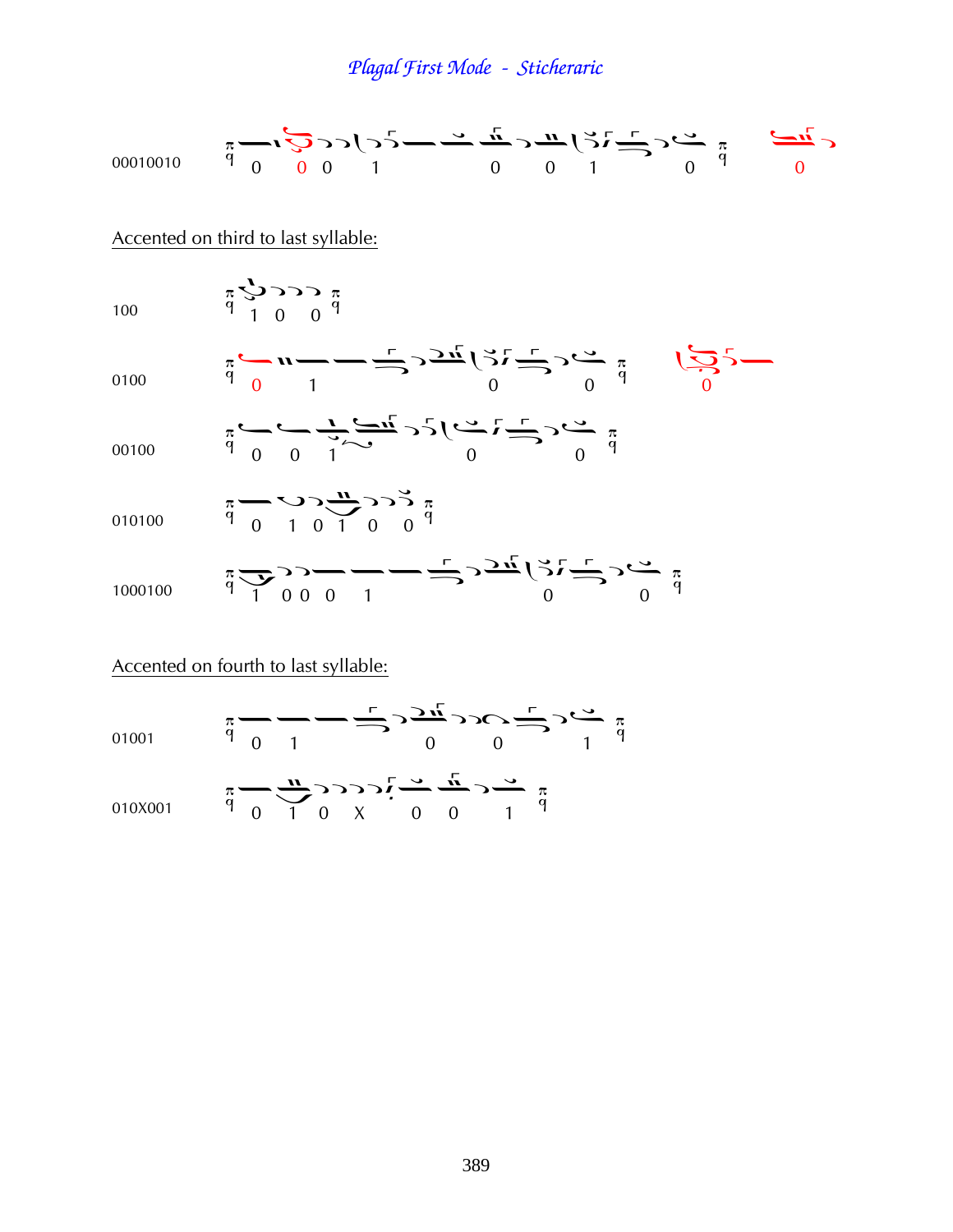#### **B) Medial Formulae Pa - Di**

This section is also almost empty, due to the infrequency of such melodic patterns in this mode.

Accented on last syllable:

0001

$$
\pi \xrightarrow{\tau} \frac{1}{\tau} \xrightarrow{0} \frac{\pi}{\tau} \rightarrow \frac{\pi}{\pi}
$$

Accented on second to last syllable:

 $\frac{\pi}{9}$  0 0  $\frac{4}{9}$ 

 $\frac{\pi}{9}$   $\frac{3}{1}$   $\frac{5}{9}$ 

 $\frac{\pi}{9}$   $\frac{5}{1}$   $\frac{5}{9}$ 

00

10

10

|     |  | $\frac{\sqrt{n}}{2}$ $>$ $\frac{3}{4}$ |  |
|-----|--|----------------------------------------|--|
| 010 |  | 0 <sup>d</sup>                         |  |

| 0010 |  | 90010 |  |  |
|------|--|-------|--|--|

$$
\frac{100010}{6} \frac{1}{7} \frac{1}{100010} \sum_{0}^{5} \frac{1}{10000} \sum_{0}^{5} \frac{1}{100000} \sum_{0}^{5} \frac{1}{100000} \sum_{0}^{5} \frac{1}{1000000} \sum_{0}^{5} \frac{1}{1000000} \sum_{0}^{5} \frac{1}{1000000} \sum_{0}^{5} \frac{1}{1000000} \sum_{0}^{5} \frac{1}{1000000} \sum_{0}^{5} \frac{1}{1000000} \sum_{0}^{5} \frac{1}{1000000} \sum_{0}^{5} \frac{1}{1000000} \sum_{0}^{5} \frac{1}{1000000} \sum_{0}^{5} \frac{1}{1000000} \sum_{0}^{5} \frac{1}{1000000} \sum_{0}^{5} \frac{1}{1000000} \sum_{0}^{5} \frac{1}{1000000} \sum_{0}^{5} \frac{1}{1000000} \sum_{0}^{5} \frac{1}{1000000} \sum_{0}^{5} \frac{1}{1000000} \sum_{0}^{5} \frac{1}{1000000} \sum_{0}^{5} \frac{1}{1000000} \sum_{0}^{5} \frac{1}{1000000} \sum_{0}^{5} \frac{1}{1000000} \sum_{0}^{5} \frac{1}{1000000} \sum_{0}^{5} \frac{1}{1000000} \sum_{0}^{5} \frac{1}{1000000} \sum_{0}^{5} \frac{1}{1000000} \sum_{0}^{5} \frac{1}{1000000} \sum_{0}^{5} \frac{1}{1000000} \sum_{0}^{5} \frac{1}{1000000} \sum_{0}^{5} \frac{1}{1000000} \sum_{0}^{5} \frac{1}{1000000} \sum_{0}^{5} \frac{1}{1000000} \sum_{0}^{5} \frac{1}{1000000} \sum_{0}^{5} \frac{1}{100000
$$

Accented on third to last syllable:

100

$$
\begin{array}{c}\n\pi \\
\hline\n\gamma \\
\hline\n\gamma \\
0\n\end{array}\n\qquad\n\begin{array}{c}\n\frac{1}{\sqrt{3}} \\
\hline\n\gamma \\
\hline\n\gamma \\
\hline\n\gamma \\
\hline\n\gamma \\
\hline\n\gamma \\
\hline\n\gamma \\
\hline\n\gamma \\
\hline\n\gamma \\
\hline\n\gamma \\
\hline\n\gamma \\
\hline\n\gamma \\
\hline\n\gamma \\
\hline\n\gamma \\
\hline\n\gamma \\
\hline\n\gamma \\
\hline\n\gamma \\
\hline\n\gamma \\
\hline\n\gamma \\
\hline\n\gamma \\
\hline\n\gamma \\
\hline\n\gamma \\
\hline\n\gamma \\
\hline\n\gamma \\
\hline\n\gamma \\
\hline\n\gamma \\
\hline\n\gamma \\
\hline\n\gamma \\
\hline\n\gamma \\
\hline\n\gamma \\
\hline\n\gamma \\
\hline\n\gamma \\
\hline\n\gamma \\
\hline\n\gamma \\
\hline\n\gamma \\
\hline\n\gamma \\
\hline\n\gamma \\
\hline\n\gamma \\
\hline\n\gamma \\
\hline\n\gamma \\
\hline\n\gamma \\
\hline\n\gamma \\
\hline\n\gamma \\
\hline\n\gamma \\
\hline\n\gamma \\
\hline\n\gamma \\
\hline\n\gamma \\
\hline\n\gamma \\
\hline\n\gamma \\
\hline\n\gamma \\
\hline\n\gamma \\
\hline\n\gamma \\
\hline\n\gamma \\
\hline\n\gamma \\
\hline\n\gamma \\
\hline\n\gamma \\
\hline\n\gamma \\
\hline\n\gamma \\
\hline\n\gamma \\
\hline\n\gamma \\
\hline\n\gamma \\
\hline\n\gamma \\
\hline\n\gamma \\
\hline\n\gamma \\
\hline\n\gamma \\
\hline\n\gamma \\
\hline\n\gamma \\
\hline\n\gamma \\
\hline\n\gamma \\
\hline\n\gamma \\
\hline\n\gamma \\
\hline\n\gamma \\
\hline\n\gamma \\
\hline\n\gamma \\
\hline\n\gamma \\
\hline\n\gamma \\
\hline\n\gamma \\
\hline\n\gamma \\
\hline\n\gamma \\
\hline\n\gamma \\
\hline\n\gamma \\
\hline\n\gamma \\
\hline\n\gamma \\
\hline\n\gamma \\
\hline\n\gamma \\
\hline\n\gamma \\
\hline\n\gamma \\
\hline\n\gamma \\
\hline\n\gamma \\
\hline\n\gamma \\
\hline\n\gamma \\
\hline\n\gamma \\
\hline\n\gamma \\
\hline\n\gamma \\
\hline\n\gamma \\
\hline\n\gamma \\
\hline\n\gamma \\
\hline\n\gamma \\
\hline\n\gamma \\
\hline\n\gamma \\
\hline\n\gamma \\
\hline
$$

 $\ddot{\phantom{a}}$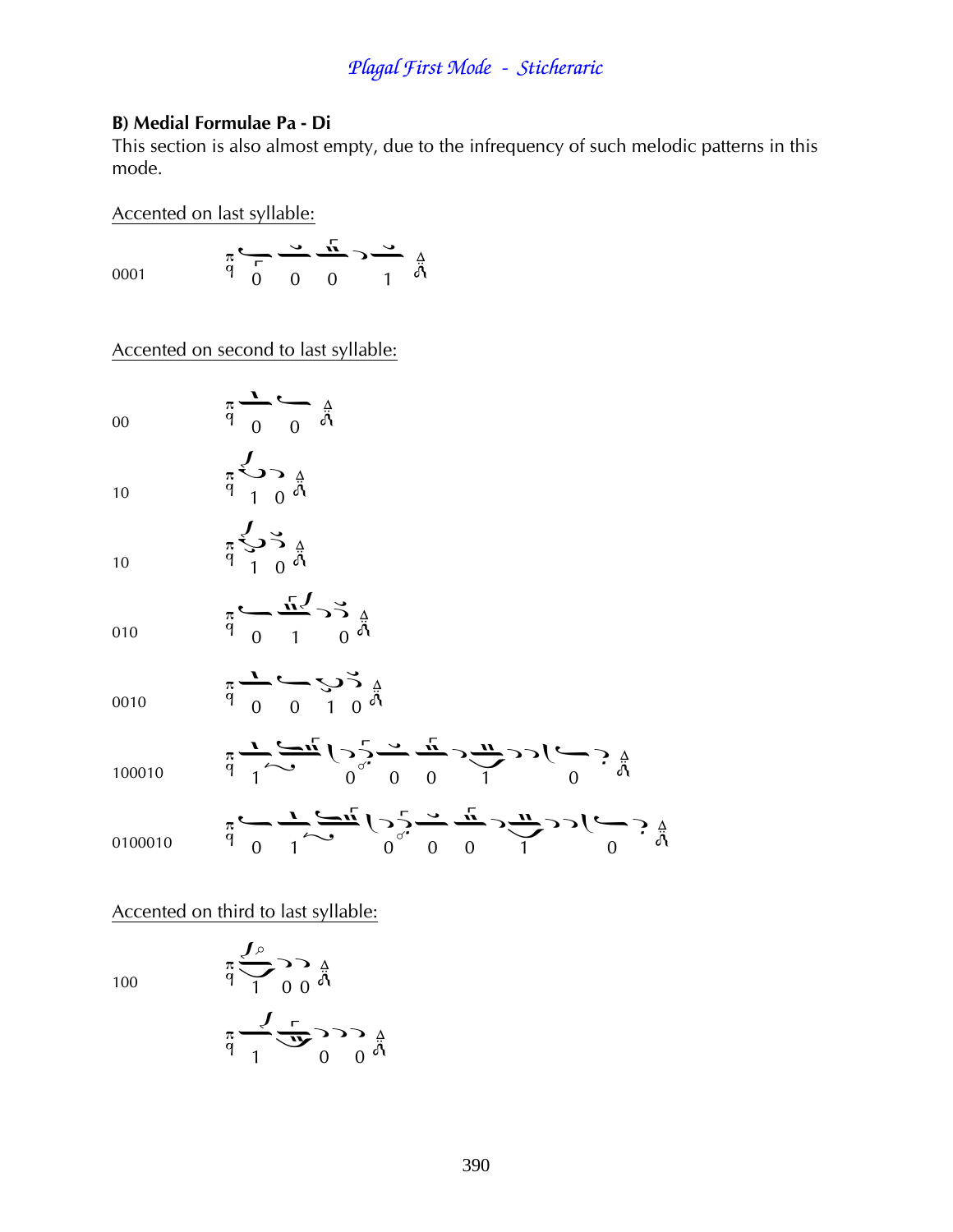000000 
$$
\pi
$$
  $\frac{1}{9}$   $\frac{1}{0}$   $\frac{1}{0}$   $\frac{1}{0}$   $\frac{1}{0}$   $\frac{1}{0}$   $\frac{1}{0}$   
 $\pi$   $\frac{1}{0}$   $\frac{1}{0}$   $\frac{1}{0}$   $\frac{1}{0}$   $\frac{1}{0}$   $\frac{1}{0}$   $\frac{1}{0}$ 

Accented on fourth to last syllable:

001001

$$
\pi \rightarrow 0 \quad 0 \quad 1 \quad 0 \quad 0 \quad 1 \quad \frac{4}{9}
$$
\n
$$
\pi \rightarrow 0 \quad 0 \quad 1 \quad 0 \quad 0 \quad 1 \quad \frac{4}{9}
$$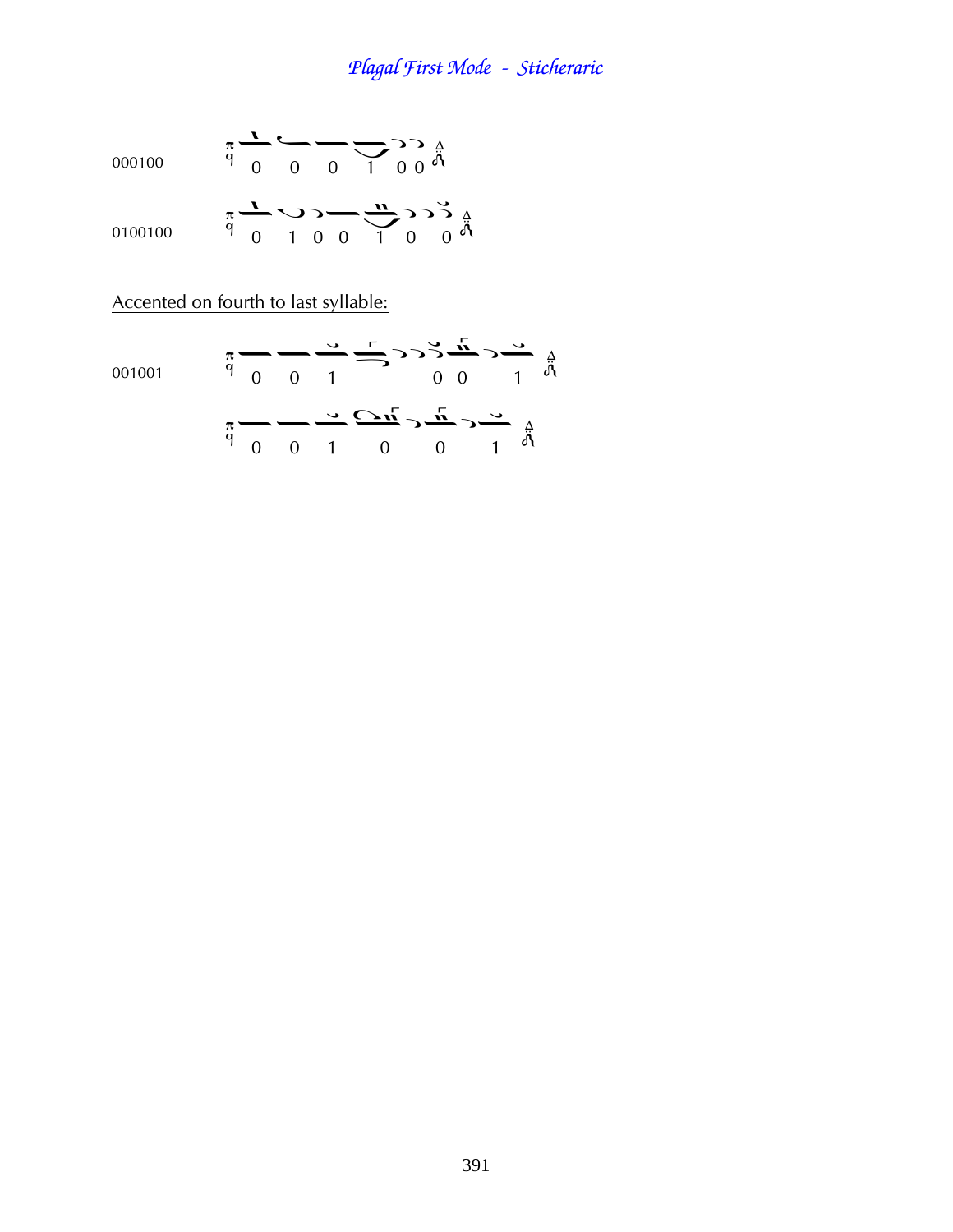#### C) Medial Formulae Pa - Ke

See also sections C1 and C2 for alternate ways the melody can move from Pa to Ke. Formulae in section J may also be used by adding four to the interval of the first character.

| Accented on last syllable: |                                                                                                                                                                                                                                                                                                                      |  |
|----------------------------|----------------------------------------------------------------------------------------------------------------------------------------------------------------------------------------------------------------------------------------------------------------------------------------------------------------------|--|
| $\overline{0}$             | $\pi \xrightarrow{q} \frac{x}{q}$                                                                                                                                                                                                                                                                                    |  |
| 01                         | $\pi \longleftarrow \frac{3}{4} \frac{1}{4}$                                                                                                                                                                                                                                                                         |  |
| 001                        | $\frac{\pi}{9}$ 0 0 1 $\frac{\pi}{9}$                                                                                                                                                                                                                                                                                |  |
| 10001                      | $\frac{1}{4} \sum_{i=1}^{n} 3 \sum_{j=1}^{n} (-1)^{i} \sum_{j=1}^{n} (-1)^{i} \sum_{j=1}^{n} (-1)^{i}$                                                                                                                                                                                                               |  |
| 10001                      | $\frac{\pi}{q}$ $\frac{1}{q}$ $\frac{1}{q}$ $\frac{1}{q}$ $\frac{1}{q}$ $\frac{1}{q}$ $\frac{1}{q}$ $\frac{1}{q}$ $\frac{1}{q}$ $\frac{1}{q}$ $\frac{1}{q}$ $\frac{1}{q}$                                                                                                                                            |  |
| 10X01                      | $\frac{1}{4} \sum_{i=1}^{n} \frac{1}{2n} \sum_{i=1}^{n} \sum_{j=1}^{n} c_j \sum_{i=1}^{n} c_j \sum_{j=1}^{n} \sum_{j=1}^{n} c_j$                                                                                                                                                                                     |  |
| 010001                     | $\frac{1}{4}$                                                                                                                                                                                                                                                                                                        |  |
| 0001001                    | $\ddot{a}$ $\frac{1}{4}$ $\frac{1}{4}$ $\frac{1}{4}$ $\frac{1}{4}$ $\frac{1}{4}$ $\frac{1}{4}$ $\frac{1}{4}$ $\frac{1}{4}$ $\frac{1}{4}$ $\frac{1}{4}$ $\frac{1}{4}$ $\frac{1}{4}$ $\frac{1}{4}$ $\frac{1}{4}$ $\frac{1}{4}$ $\frac{1}{4}$ $\frac{1}{4}$ $\frac{1}{4}$ $\frac{1}{4}$ $\frac{1}{4}$ $\frac{1}{4}$ $\$ |  |
|                            | $\frac{1}{4}$ $\frac{1}{4}$ $\frac{1}{4}$ $\frac{1}{4}$ $\frac{1}{4}$ $\frac{1}{4}$ $\frac{1}{4}$ $\frac{1}{4}$ $\frac{1}{4}$ $\frac{1}{4}$ $\frac{1}{4}$ $\frac{1}{4}$ $\frac{1}{4}$ $\frac{1}{4}$ $\frac{1}{4}$ $\frac{1}{4}$ $\frac{1}{4}$ $\frac{1}{4}$ $\frac{1}{4}$ $\frac{1}{4}$ $\frac{1}{4}$ $\frac{1}{4}$  |  |

Accented on second to last syllable:

 $\underset{p}{\overset{a}{\sim}}\underset{1}{\overset{f}{\sim}}\underset{0}{\overset{f}{\sim}}\underset{p}{\overset{g}{\sim}}$ 

 $10\,$ 

$$
\pi \frac{1}{q} n \stackrel{\sim}{=} \pi \frac{1}{q}
$$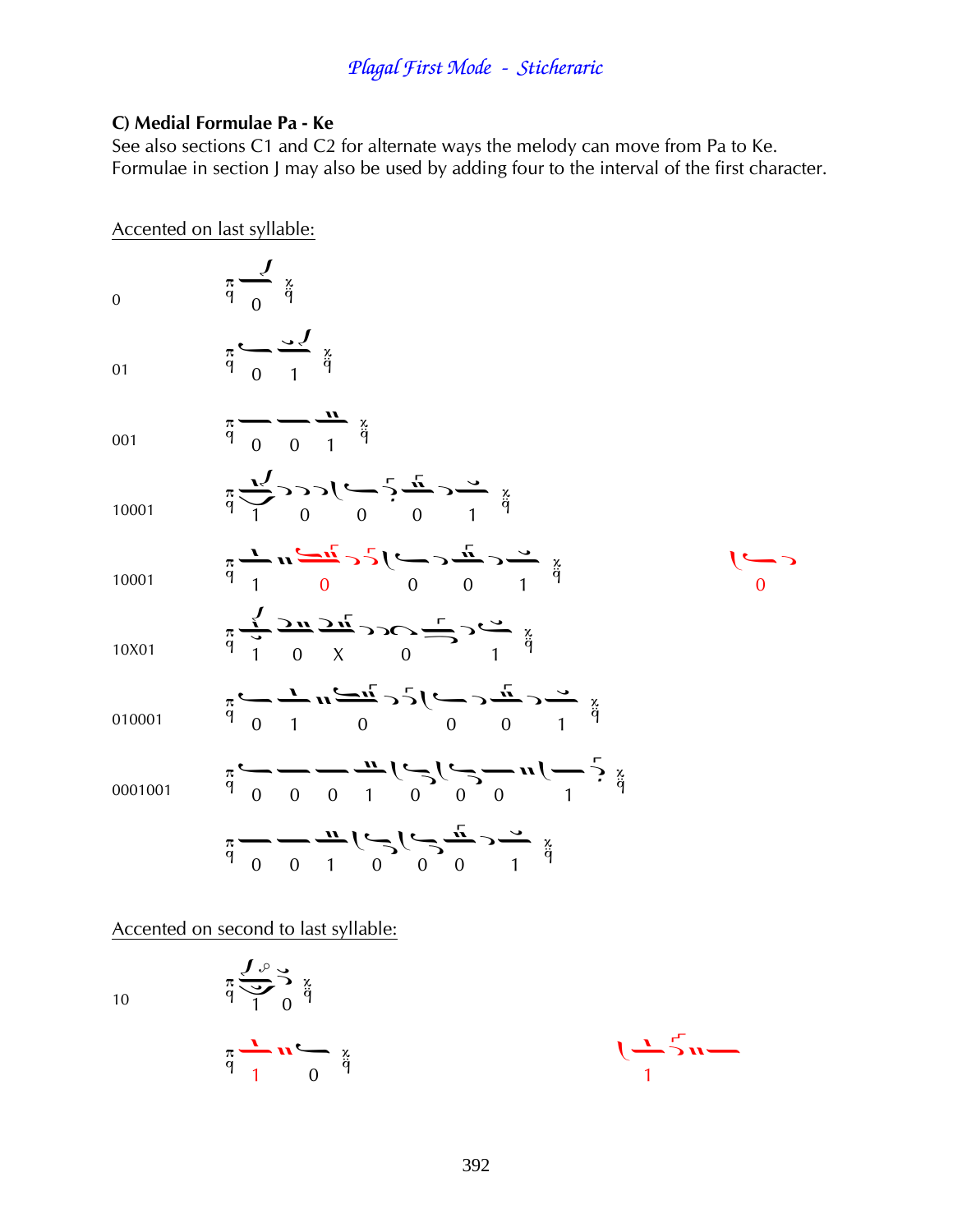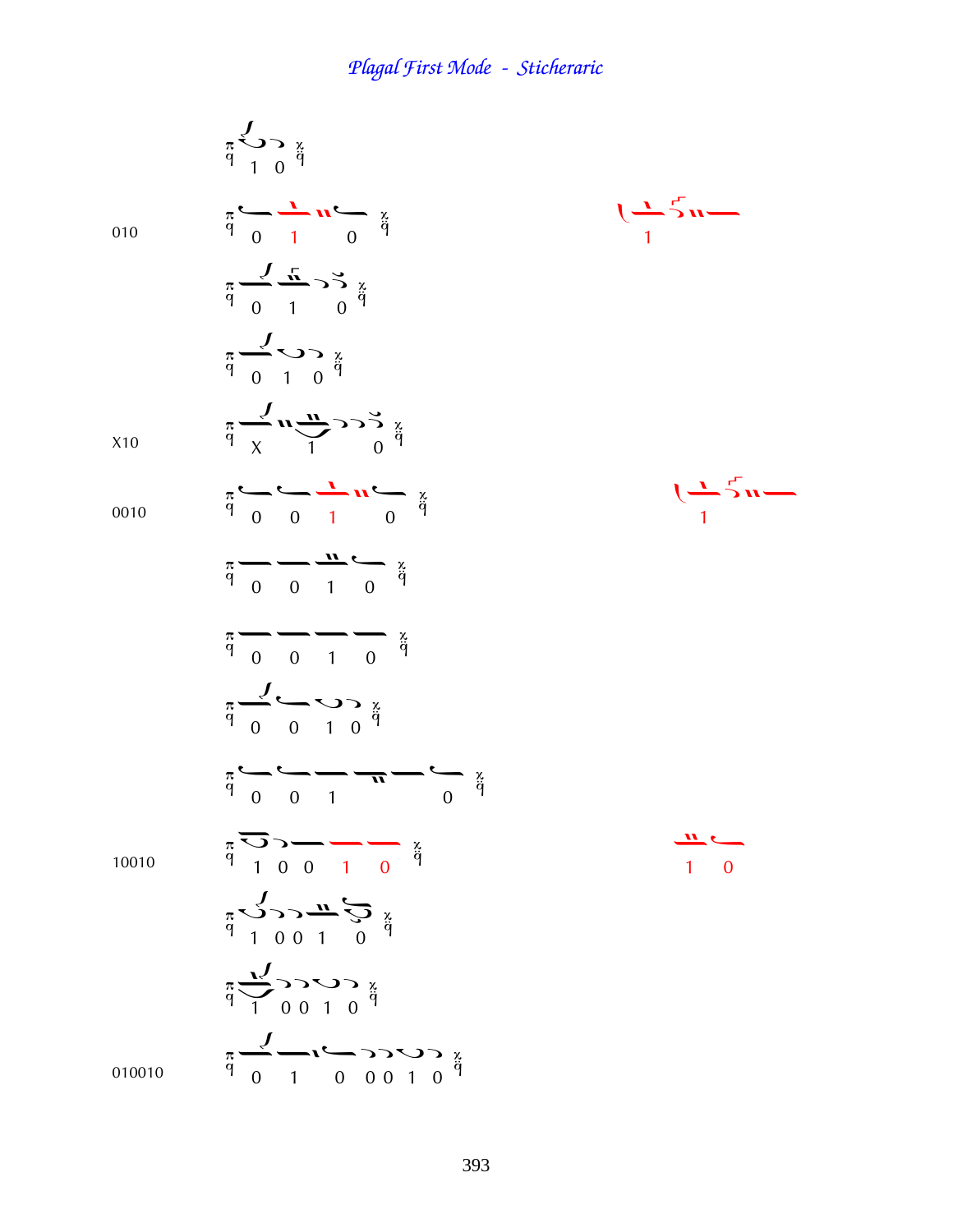

#### Accented on third to last syllable:

100

100 
$$
\pi \frac{1}{q} \sum_{i=1}^{q} \sum_{j=0}^{q} \frac{1}{q}
$$
  
\n $\pi \sum_{i=1}^{q} \sum_{j=0}^{q} \frac{1}{q}$   
\n $\pi \sum_{i=1}^{q} \sum_{j=0}^{q} \frac{1}{q}$   
\n210  $\pi \sum_{i=1}^{q} \sum_{j=0}^{q} \frac{1}{q}$   
\n210  $\pi \sum_{i=1}^{q} \sum_{j=0}^{q} \frac{1}{q}$   
\n210  $\pi \sum_{i=1}^{q} \sum_{j=0}^{q} \frac{1}{q}$   
\n210  $\pi \sum_{i=1}^{q} \sum_{j=0}^{q} \sum_{j=0}^{q} \frac{1}{q}$   
\n210  $\pi$   
\n210  $\pi$   
\n210  $\pi$   
\n211  $\pi$   
\n211  $\pi$   
\n221  $\pi$   
\n233  $\pi$   
\n245  $\pi$   
\n25  
\n26  $\pi$   
\n27  
\n28  
\n29  
\n20  
\n21  
\n21  
\n22  
\n23  
\n24  
\n25  
\n26  
\n28  
\n29  
\n20  
\n21  
\n21  
\n22  
\n23  
\n24  
\n25  
\n26  
\n28  
\n29  
\n20  
\n21  
\n21  
\n22  
\n23  
\n24  
\n25  
\n26  
\n28  
\n29  
\n20  
\n21  
\n22  
\n23  
\n24  
\n25  
\n26  
\n28  
\n29  
\n20  
\n21  
\n22  
\n23  
\n24  
\n25  
\n26  
\n28  
\n29  
\n20  
\n21  
\n22  
\n23  
\n24  
\n25  
\n26  
\n28  
\n29  
\n20  
\n21  
\n22  
\n23  
\n24  
\n25  
\n26  
\n27  
\n28  
\n29  
\n20  
\n21  
\n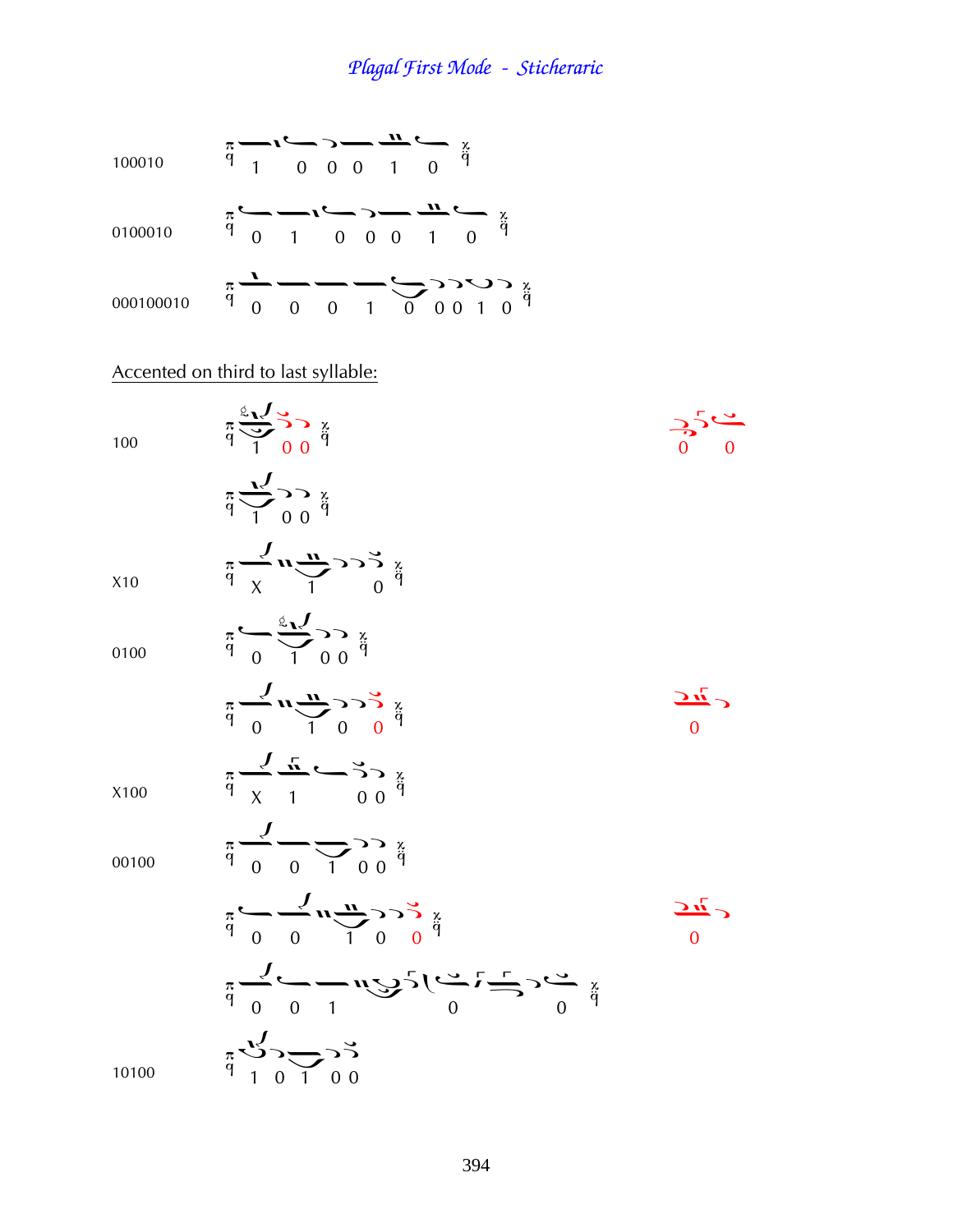010100  $\frac{\pi}{9}$   $\frac{\pi}{0}$   $\frac{\pi}{1}$   $\frac{\pi}{0}$   $\frac{\pi}{1}$   $\frac{\pi}{0}$   $\frac{\pi}{1}$   $\frac{\pi}{0}$   $\frac{\pi}{1}$   $\frac{\pi}{0}$   $\frac{\pi}{9}$  $\frac{\pi}{9}$  0 1 0 1 0 0  $\frac{3}{9}$ 1000100  $\pi \frac{1}{9}$  0 0 0 1 0 0  $\frac{3}{9}$  $\frac{x}{p}$   $\frac{1}{p}$   $\frac{1}{p}$   $\frac{1}{p}$   $\frac{1}{p}$   $\frac{1}{p}$   $\frac{1}{p}$   $\frac{1}{p}$   $\frac{1}{p}$   $\frac{1}{p}$   $\frac{1}{p}$   $\frac{1}{p}$   $\frac{1}{p}$   $\frac{1}{p}$   $\frac{1}{p}$   $\frac{1}{p}$   $\frac{1}{p}$   $\frac{1}{p}$   $\frac{1}{p}$   $\frac{1}{p}$   $\frac{1}{p}$   $\frac{1}{p}$   $\$  $^{60100100}$   $^{7001}$  0 1 0 0 1 0 1 0 0 1 0  $^{74}$  0  $^{74}$   $^{74}$  à¦¦ <sup>01000100</sup> ¤¢¤¦¤¢¤¤ 010100100  $\frac{\pi}{9}$  0 1 0 1 0 0 1 0 0 0  $\frac{3\pi}{9}$  $000100100$   $\frac{\pi}{9}$   $\frac{\pi}{9}$   $\frac{\pi}{9}$   $\frac{\pi}{9}$   $\frac{\pi}{1}$   $\frac{\pi}{9}$   $\frac{\pi}{1}$   $\frac{\pi}{3}$   $\frac{\pi}{1}$   $\frac{\pi}{3}$   $\frac{\pi}{1}$   $\frac{\pi}{2}$   $\frac{\pi}{3}$   $\frac{\pi}{3}$   $\frac{\pi}{3}$ 

#### Accented on fourth to last syllable:

1001 
$$
\pi \frac{1}{q} \pi \frac{1}{q} \pi \frac{1}{q} \frac{1}{q} \frac{1}{q} \frac{1}{q} \frac{1}{q} \frac{1}{q} \frac{1}{q} \frac{1}{q} \frac{1}{q} \frac{1}{q} \frac{1}{q} \frac{1}{q} \frac{1}{q} \frac{1}{q} \frac{1}{q} \frac{1}{q} \frac{1}{q} \frac{1}{q} \frac{1}{q} \frac{1}{q} \frac{1}{q} \frac{1}{q} \frac{1}{q} \frac{1}{q} \frac{1}{q} \frac{1}{q} \frac{1}{q} \frac{1}{q} \frac{1}{q} \frac{1}{q} \frac{1}{q} \frac{1}{q} \frac{1}{q} \frac{1}{q} \frac{1}{q} \frac{1}{q} \frac{1}{q} \frac{1}{q} \frac{1}{q} \frac{1}{q} \frac{1}{q} \frac{1}{q} \frac{1}{q} \frac{1}{q} \frac{1}{q} \frac{1}{q} \frac{1}{q} \frac{1}{q} \frac{1}{q} \frac{1}{q} \frac{1}{q} \frac{1}{q} \frac{1}{q} \frac{1}{q} \frac{1}{q} \frac{1}{q} \frac{1}{q} \frac{1}{q} \frac{1}{q} \frac{1}{q} \frac{1}{q} \frac{1}{q} \frac{1}{q} \frac{1}{q} \frac{1}{q} \frac{1}{q} \frac{1}{q} \frac{1}{q} \frac{1}{q} \frac{1}{q} \frac{1}{q} \frac{1}{q} \frac{1}{q} \frac{1}{q} \frac{1}{q} \frac{1}{q} \frac{1}{q} \frac{1}{q} \frac{1}{q} \frac{1}{q} \frac{1}{q} \frac{1}{q} \frac{1}{q} \frac{1}{q} \frac{1}{q} \frac{1}{q} \frac{1}{q} \frac{1}{q} \frac{1}{q} \frac{1}{q} \frac{1}{q} \frac{1}{q} \frac{1}{q} \frac{1}{q} \frac{1}{q} \frac{1}{q} \frac{1}{q} \frac{1}{q} \frac{1}{q} \frac{1}{q} \frac{1}{q} \frac{1}{q} \frac{1}{q} \frac{1}{q} \frac{1}{q} \frac{1
$$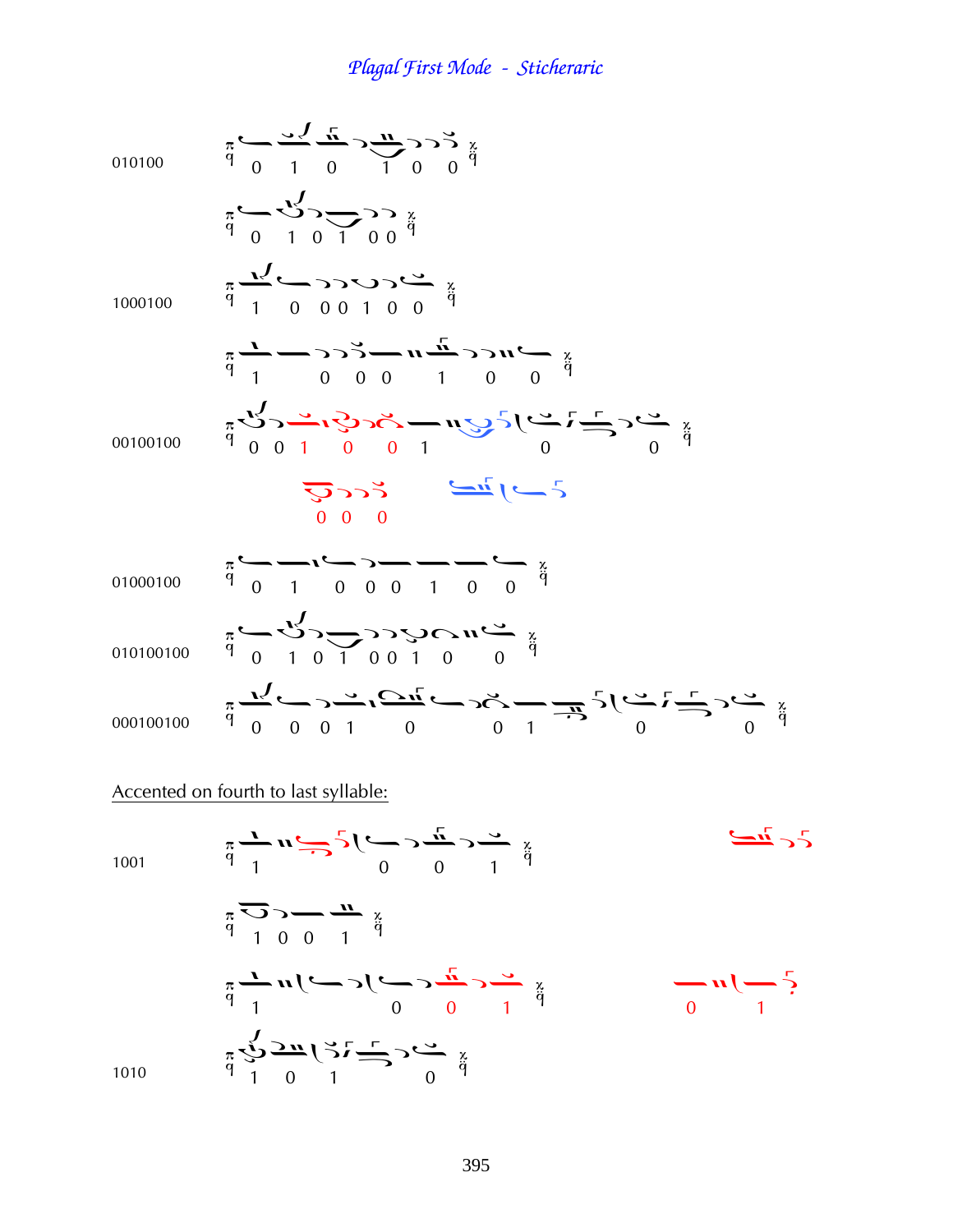|           | $\pi \frac{\sqrt{3}}{9}$ $\pi$ $\frac{\sqrt{3}}{1}$ $\pi$ $\frac{\sqrt{3}}{4}$                                                                                                                                                                                                                                                                  |
|-----------|-------------------------------------------------------------------------------------------------------------------------------------------------------------------------------------------------------------------------------------------------------------------------------------------------------------------------------------------------|
| X100      | $\frac{x}{\phi} \frac{1}{\sqrt{1-\frac{1}{\phi}}}$                                                                                                                                                                                                                                                                                              |
| 01001     | $\frac{x}{4}$ $\frac{y}{4}$ $\frac{y}{4}$ $\frac{y}{4}$ $\frac{y}{4}$ $\frac{y}{4}$ $\frac{y}{4}$ $\frac{y}{4}$ $\frac{y}{4}$ $\frac{y}{4}$ $\frac{y}{4}$ $\frac{y}{4}$ $\frac{y}{4}$                                                                                                                                                           |
|           | $\frac{3}{4} \frac{1}{2} \sum_{1}^{6} \sum_{1}^{6} \sum_{1}^{3} \frac{1}{4}$                                                                                                                                                                                                                                                                    |
|           | $\frac{1}{4}$ $\frac{1}{4}$ $\frac{1}{4}$ $\frac{1}{4}$ $\frac{1}{4}$ $\frac{1}{4}$ $\frac{1}{4}$ $\frac{1}{4}$ $\frac{1}{4}$ $\frac{1}{4}$ $\frac{1}{4}$ $\frac{1}{4}$ $\frac{1}{4}$ $\frac{1}{4}$                                                                                                                                             |
| 001001    | $\frac{\pi}{q}$ = $\frac{1}{q}$ = $\frac{1}{q}$ = $\frac{1}{q}$ = $\frac{1}{q}$ = $\frac{1}{q}$ = $\frac{1}{q}$ = $\frac{1}{q}$ = $\frac{1}{q}$ = $\frac{1}{q}$ = $\frac{1}{q}$                                                                                                                                                                 |
| 1001001   | $\frac{1}{4} \sum_{i=1}^{n} \sum_{i=1}^{n} \sum_{j=1}^{n} c_j \sum_{i=1}^{n} c_i \sum_{i=1}^{n} \sum_{j=1}^{n} \sum_{j=1}^{n} \sum_{j=1}^{n} \sum_{j=1}^{n} \sum_{j=1}^{n} \sum_{j=1}^{n} \sum_{j=1}^{n} \sum_{j=1}^{n} \sum_{j=1}^{n} \sum_{j=1}^{n} \sum_{j=1}^{n} \sum_{j=1}^{n} \sum_{j=1}^{n} \sum_{j=1}^{n} \sum_{j=1}^{n} \sum_{j=1}^{n$ |
| 010001001 | $\frac{x}{4}$                                                                                                                                                                                                                                                                                                                                   |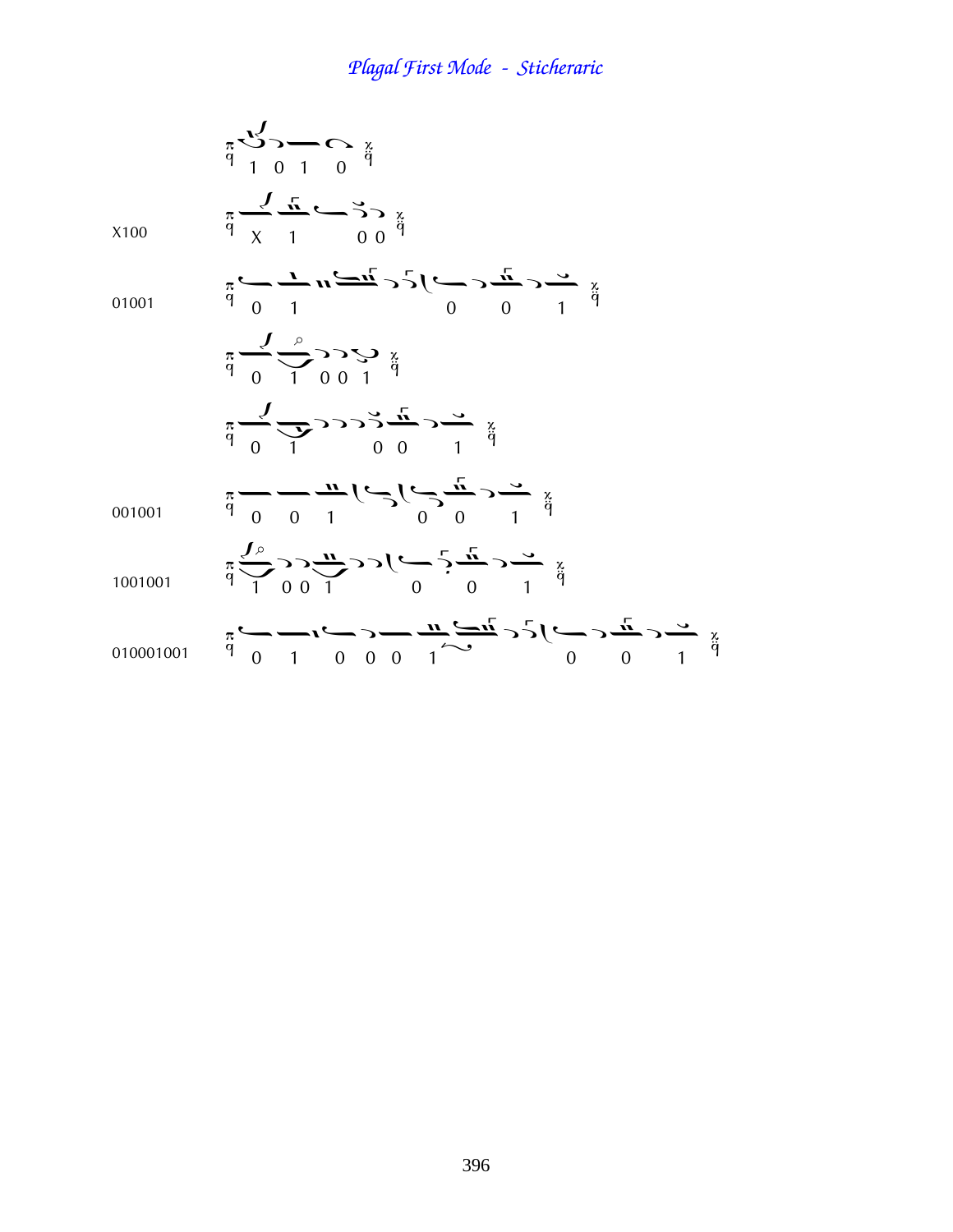#### C1) Medial Formulae Pa - Vou

These melodies must be followed by a formula in the following section (ending on Ke)

#### Two syllables:

00  $\pi$   $\begin{matrix} 0 \\ 0 \end{matrix}$   $\begin{matrix} 0 \\ 0 \end{matrix}$   $\begin{matrix} 0 \\ 0 \end{matrix}$ 10  $\pi$   $\overline{O}$   $\gamma$   $\alpha$ <sub>1</sub> 0  $\lambda$ 

#### Three syllables:



#### Four syllables:

| 0000 | π<br>q                |          |  | $\begin{array}{c}\n\bullet \\ \bullet \\ \hline\n0 \\ 0\n\end{array}$<br>$\lambda$ |
|------|-----------------------|----------|--|------------------------------------------------------------------------------------|
| 0100 | $\pi$ `<br>$\ddot{q}$ | $\Omega$ |  | $\frac{1}{1}$ 0 0 $\frac{3}{1}$ 6                                                  |
| 0010 | π<br>q                |          |  | $\begin{array}{c}\n\bullet \bigcirc \circ \circ \circ \\ 0 & 1 & 0 \\ \end{array}$ |

#### Five syllables:

01000 
$$
\pi \rightarrow 0
$$
  $\pi \rightarrow 0$   $\pi \rightarrow 0$   $\pi \rightarrow 0$   $\pi \rightarrow 0$   $\pi \rightarrow 0$   $\pi \rightarrow 0$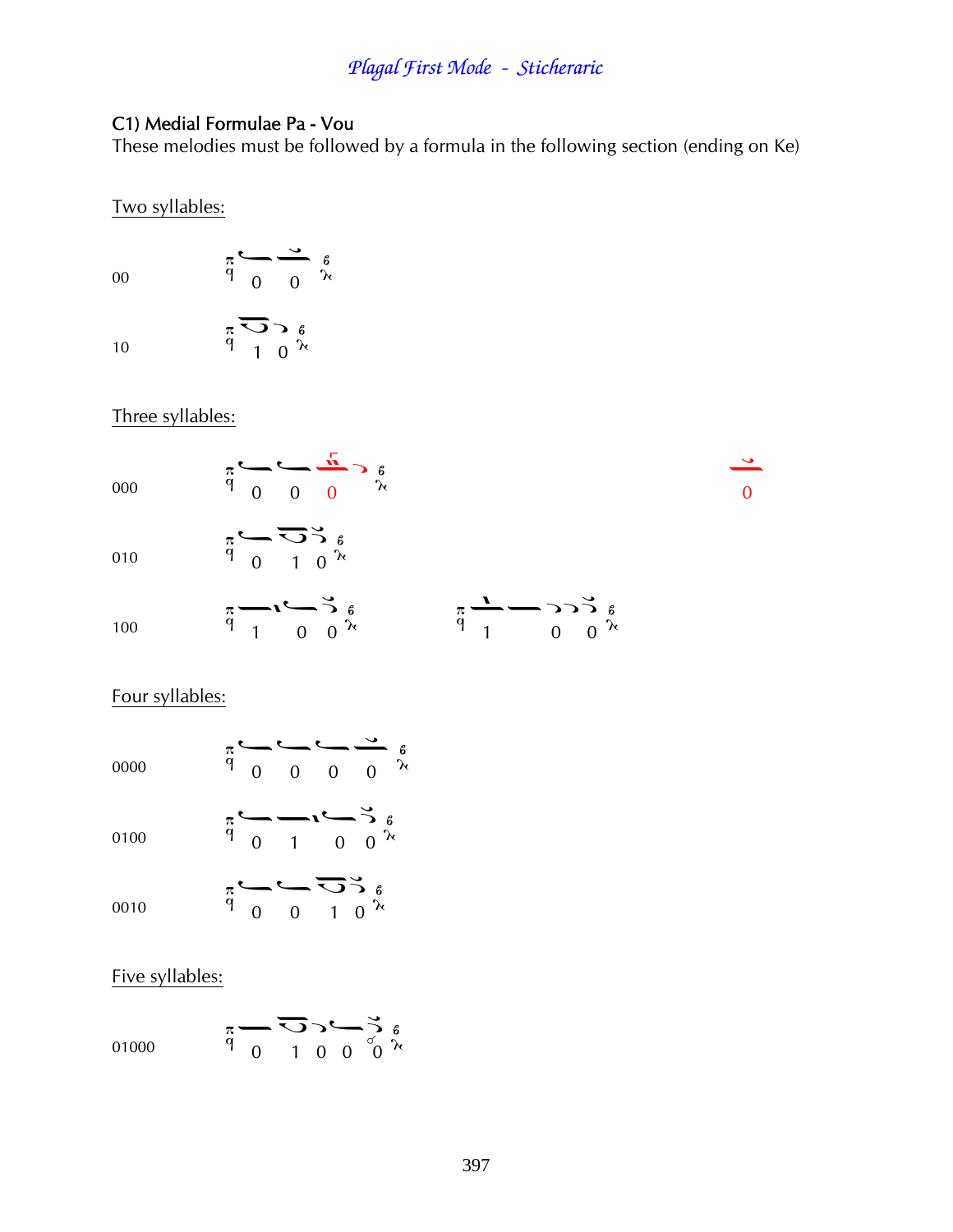#### C2) Medial Formulae Vou - Ke

These melodies must be preceded by a formula in the previous section (ending on Vou)

Accented on last syllable:

01

$$
\begin{array}{c}\n\stackrel{\circ}{\circ} & \mathbf{u} \stackrel{\bullet}{\longrightarrow} \stackrel{\times}{\circ} \\
\stackrel{\circ}{\circ} & 1\n\end{array}
$$

$$
\frac{1}{\sqrt{2}}
$$

 $\sum_{i=1}^{n}$ 

 $\begin{array}{ccc} & & & \overline{1} & \\ 1 & & 0 & \end{array}$ 

Accented on second to last syllable:

010

$$
\begin{array}{ccc}\n\stackrel{\circ}{\scriptstyle\wedge} & \stackrel{\circ}{\scriptstyle\wedge} & \stackrel{\circ}{\scriptstyle\wedge} & \stackrel{\circ}{\scriptstyle\wedge} \\
\stackrel{\circ}{\scriptstyle\wedge} & 0 & 1 & 0 \\
\stackrel{\circ}{\scriptstyle\circ} & \stackrel{\circ}{\scriptstyle\wedge} & \stackrel{\circ}{\scriptstyle\wedge} \\
\stackrel{\circ}{\scriptstyle\circ} & \stackrel{\circ}{\scriptstyle\wedge} & \stackrel{\circ}{\scriptstyle\wedge} \\
\stackrel{\circ}{\scriptstyle\circ} & \stackrel{\circ}{\scriptstyle\wedge} & \stackrel{\circ}{\scriptstyle\wedge} \\
\stackrel{\circ}{\scriptstyle\wedge} & \stackrel{\circ}{\scriptstyle\wedge} & \stackrel{\circ}{\scriptstyle\wedge} \\
\stackrel{\circ}{\scriptstyle\wedge} & \stackrel{\circ}{\scriptstyle\wedge} & \stackrel{\circ}{\scriptstyle\wedge} \\
\stackrel{\circ}{\scriptstyle\wedge} & \stackrel{\circ}{\scriptstyle\wedge} & \stackrel{\circ}{\scriptstyle\wedge} \\
\stackrel{\circ}{\scriptstyle\wedge} & \stackrel{\circ}{\scriptstyle\wedge} & \stackrel{\circ}{\scriptstyle\wedge} \\
\stackrel{\circ}{\scriptstyle\wedge} & \stackrel{\circ}{\scriptstyle\wedge} & \stackrel{\circ}{\scriptstyle\wedge} \\
\stackrel{\circ}{\scriptstyle\wedge} & \stackrel{\circ}{\scriptstyle\wedge} & \stackrel{\circ}{\scriptstyle\wedge} \\
\stackrel{\circ}{\scriptstyle\wedge} & \stackrel{\circ}{\scriptstyle\wedge} & \stackrel{\circ}{\scriptstyle\wedge} & \stackrel{\circ}{\scriptstyle\wedge} \\
\stackrel{\circ}{\scriptstyle\wedge} & \stackrel{\circ}{\scriptstyle\wedge} & \stackrel{\circ}{\scriptstyle\wedge} \\
\stackrel{\circ}{\scriptstyle\wedge} & \stackrel{\circ}{\scriptstyle\wedge} & \stackrel{\circ}{\scriptstyle\wedge} \\
\stackrel{\circ}{\scriptstyle\wedge} & \stackrel{\circ}{\scriptstyle\wedge} & \stackrel{\circ}{\scriptstyle\wedge} \\
\stackrel{\circ}{\scriptstyle\wedge} & \stackrel{\circ}{\scriptstyle\wedge} & \stackrel{\circ}{\scriptstyle\wedge} \\
\stackrel{\circ}{\scriptstyle\wedge} & \stackrel{\circ}{\scriptstyle\wedge} & \stackrel{\circ}{\scriptstyle\wedge} \\
\stackrel{\circ}{\scriptstyle\wedge} & \stackrel{\circ}{\scriptstyle\wedge} & \stackrel{\
$$

 $\frac{2}{\lambda}$  0 1  $\frac{11}{\lambda}$  2  $\frac{2}{\lambda}$ 

 $\frac{1}{2}$  x 0 1 0  $\frac{3}{4}$ 

#### Accented on third to last syllable:

0100

X010

$$
\begin{array}{ccc}\n\frac{x}{\gamma} & \frac{y}{\gamma} & \frac{y}{\gamma} & \frac{z}{\gamma} \\
\frac{x}{\gamma} & 0 & 1 & 0 & 0\n\end{array}
$$
\n
$$
\begin{array}{ccc}\n\frac{x}{\gamma} & \frac{x}{\gamma} & \frac{z}{\gamma} & \frac{z}{\gamma} \\
\frac{x}{\gamma} & 0 & 1 & 0 & 0\n\end{array}
$$
\n
$$
\begin{array}{ccc}\n\frac{x}{\gamma} & \frac{x}{\gamma} & \frac{z}{\gamma} & \frac{z}{\gamma} \\
\frac{x}{\gamma} & 0 & 1 & 0 & 0\n\end{array}
$$

 $\overline{0}$ 

 $\Omega$ 

0101

#### Accented on fourth to last syllable:

$$
x_{010} \qquad \begin{array}{c} 6 \longrightarrow \longrightarrow \\ \lambda \times 0 & 1 \end{array} \qquad \begin{array}{c} \lambda \times 0 \\ 0 \end{array} \qquad \begin{array}{c} \lambda \times 0 \\ 0 \end{array}
$$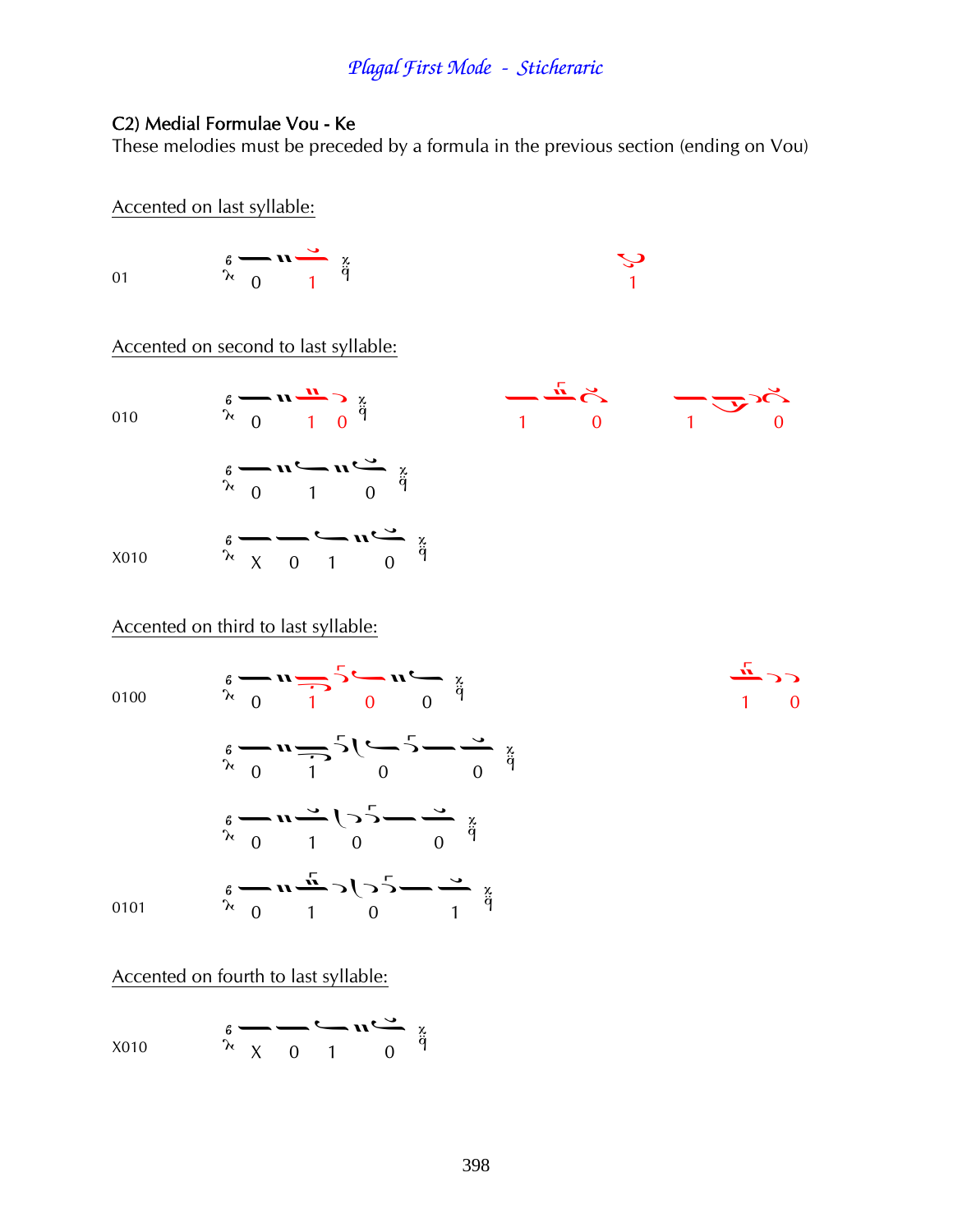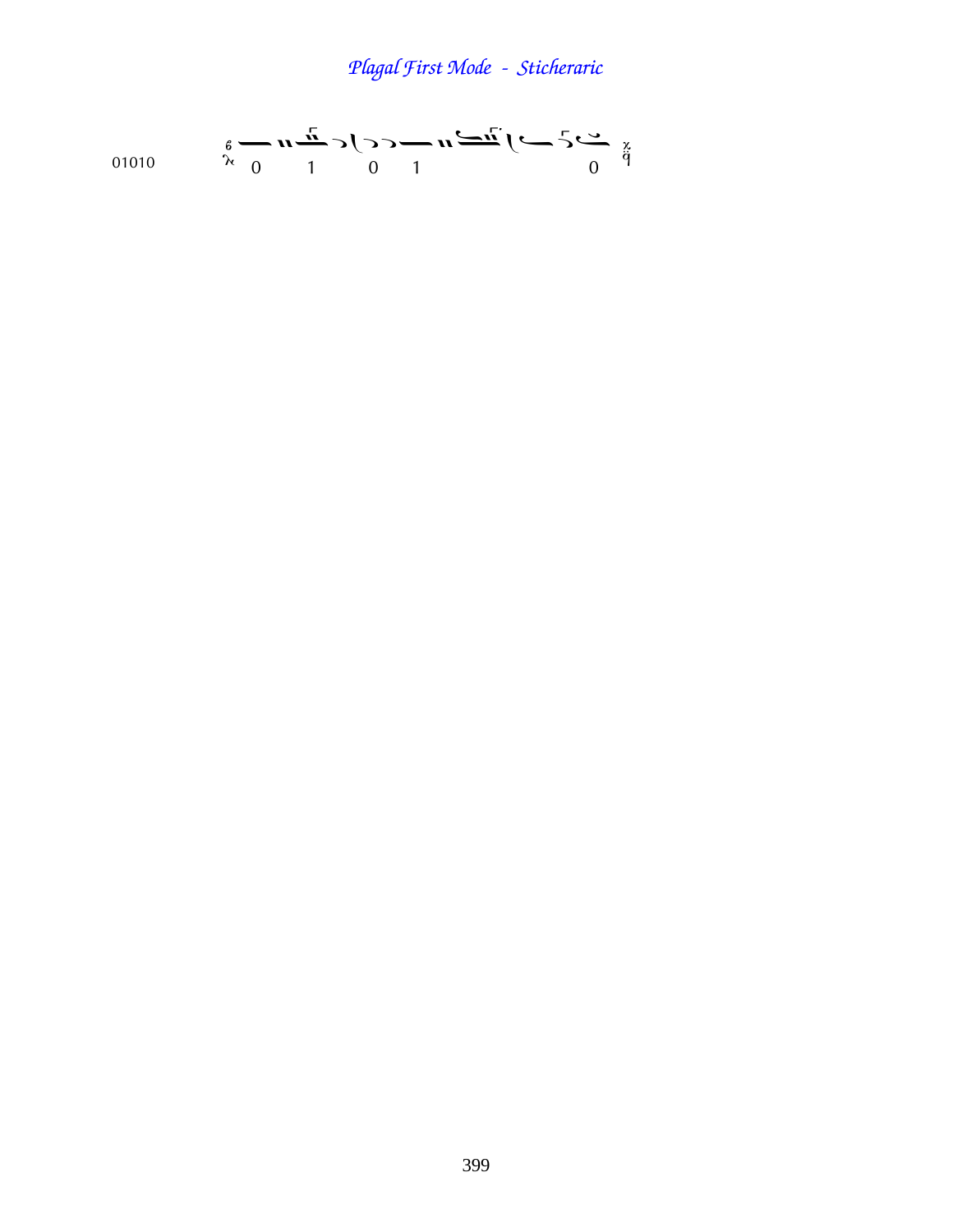#### D) Medial Formulae Pa - High Nee

These must be followed by a formula in section L1 or L2.

#### Accented on last syllable:

(Use a formula below ending in 100 or 1001)

Accented on second to last syllable:

| 10010                                                                                            |  | $\pi \sum_{q=1}^{N} \frac{1}{q} \sum_{q=0}^{N} \sum_{r=0}^{N} \sum_{r=0}^{r} \sum_{r=0}^{N} \sum_{r=0}^{N} \sum_{r=0}^{N} \sum_{r=0}^{N} \sum_{r=0}^{N} \sum_{r=0}^{N} \sum_{r=0}^{N} \sum_{r=0}^{N} \sum_{r=0}^{N} \sum_{r=0}^{N} \sum_{r=0}^{N} \sum_{r=0}^{N} \sum_{r=0}^{N} \sum_{r=0}^{N} \sum_{r=0}^{N} \sum_{r=0}^{N} \sum_{r=0}^{N} \$ |  |  |  |
|--------------------------------------------------------------------------------------------------|--|------------------------------------------------------------------------------------------------------------------------------------------------------------------------------------------------------------------------------------------------------------------------------------------------------------------------------------------------|--|--|--|
| 1010010 $\pi \frac{V}{9}$ $\left(\frac{V}{10000} \sqrt{2550} \frac{V}{10000} \frac{V}{V}\right)$ |  |                                                                                                                                                                                                                                                                                                                                                |  |  |  |

Accented on third to last syllable:

| 0100     | $\pi \frac{V}{q} \sum_{0} \sum_{r=0}^{r} \sum_{r=0}^{r} \frac{V}{r}$                                                                                                                                    | 9 |
|----------|---------------------------------------------------------------------------------------------------------------------------------------------------------------------------------------------------------|---|
| 00100    | $\pi \frac{1}{9}$ $\frac{1}{9}$ $\frac{1}{9}$ $\frac{1}{9}$ $\frac{1}{9}$ $\frac{1}{9}$ $\frac{1}{9}$ $\frac{1}{9}$ $\frac{1}{9}$ $\frac{1}{9}$ $\frac{1}{9}$ $\frac{1}{9}$ $\frac{1}{9}$ $\frac{1}{1}$ |   |
| 00000101 |                                                                                                                                                                                                         |   |

#### Accented on fourth to last syllable:

 $\pi \frac{1}{\sqrt{2}}$ 1001  $\pi \frac{1}{\sqrt{2}}$   $\frac{1}{\sqrt{2}}$   $\frac{1}{\sqrt{2}}$   $\frac{1}{\sqrt{2}}$   $\frac{1}{\sqrt{2}}$   $\frac{1}{\sqrt{2}}$   $\frac{1}{\sqrt{2}}$   $\frac{1}{\sqrt{2}}$   $\frac{1}{\sqrt{2}}$   $\frac{1}{\sqrt{2}}$   $\frac{1}{\sqrt{2}}$   $\frac{1}{\sqrt{2}}$   $\frac{1}{\sqrt{2}}$   $\frac{1}{\sqrt{2}}$   $\frac{1}{\sqrt{2}}$   $\frac{1}{\sqrt{2}}$   $\frac{1}{\sqrt{2}}$ 0001010  $\sum_{p=0}^{n} \sum_{r=0}^{n} \sum_{r=0}^{n} \sum_{r=0}^{n} \sum_{r=0}^{n} \sum_{r=0}^{n} \sum_{r=0}^{n} \sum_{r=0}^{n} \sum_{r=0}^{n} \sum_{r=0}^{n} \sum_{r=0}^{n} \sum_{r=0}^{n} \sum_{r=0}^{n} \sum_{r=0}^{n} \sum_{r=0}^{n} \sum_{r=0}^{n} \sum_{r=0}^{n} \sum_{r=0}^{n} \sum_{r=0}^{n} \sum_{r=0}^{n} \sum_{r=0}^{n} \sum_{r=0}^{n}$ 1001010

 $\mathcal{C}$ 

 $\overline{0}$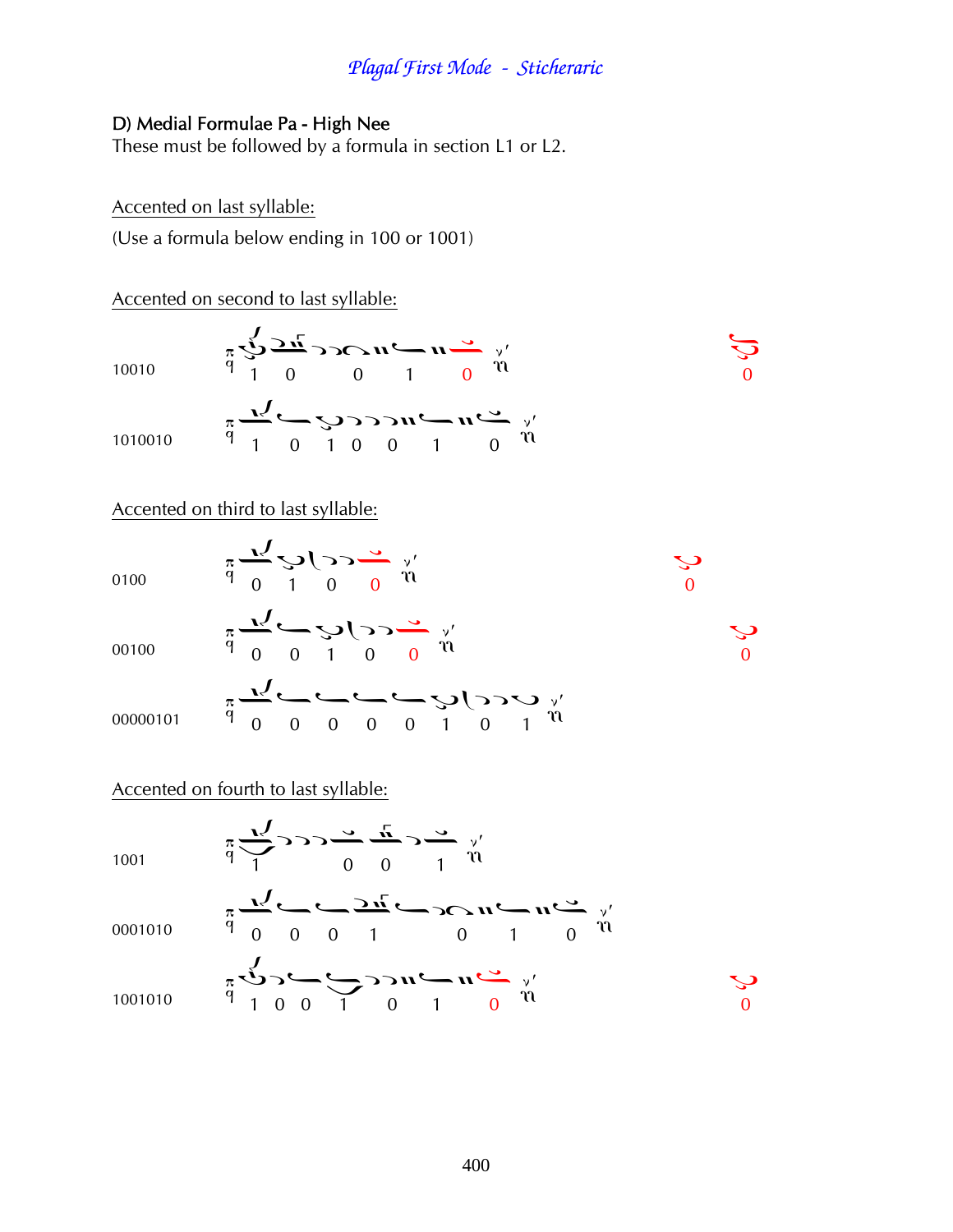#### E) Medial Formulae Di - Pa

Accented on last syllable:

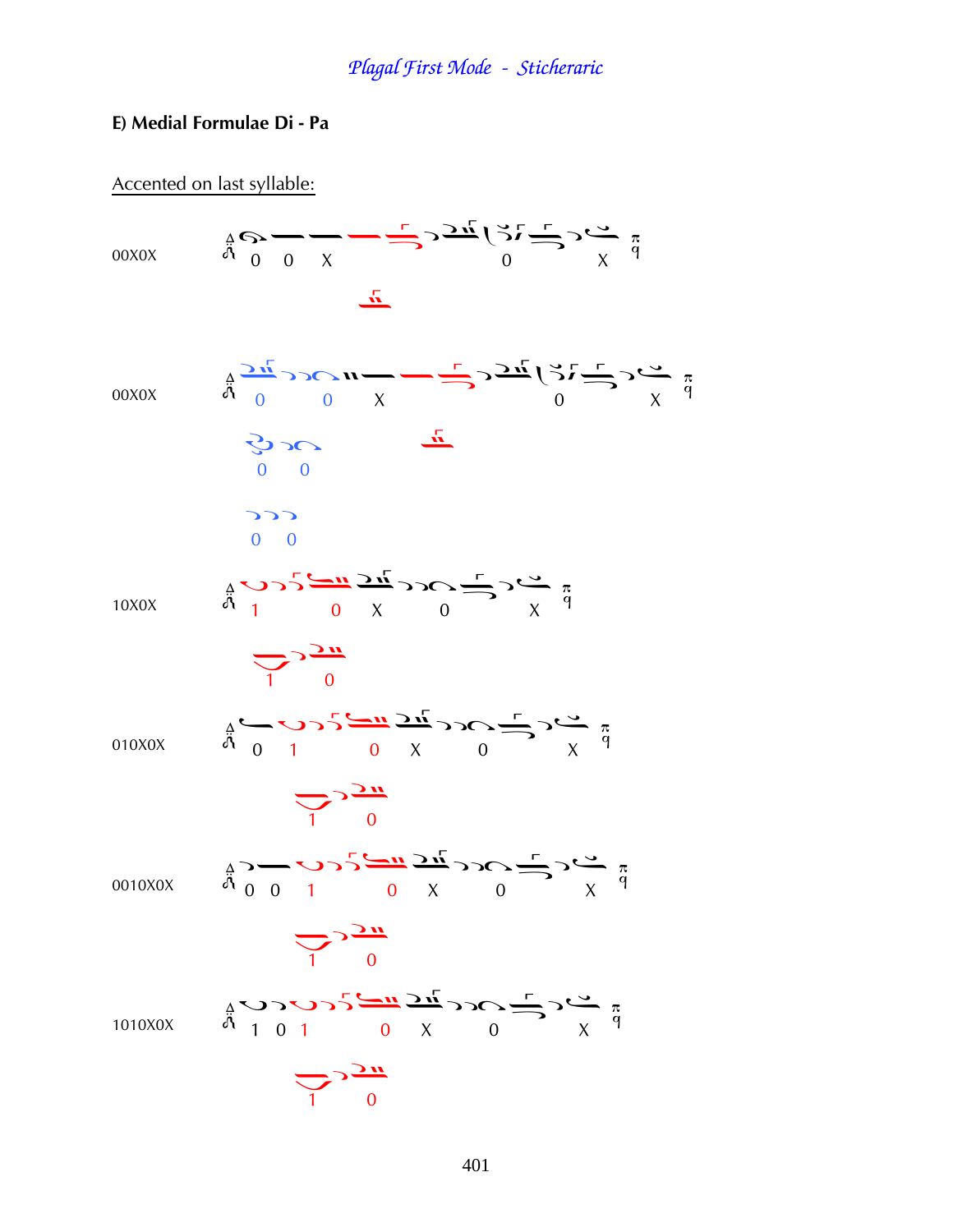Accented on second to last syllable:

| 0010     | $\begin{array}{c}\n\frac{d}{d} \sum_{i=1}^{d} \sum_{j=1}^{d} \sum_{i=1}^{d} \sum_{j=1}^{d} \sum_{j=1}^{d} \sum_{j=1}^{d} \sum_{j=1}^{d} \sum_{j=1}^{d} \sum_{j=1}^{d} \sum_{j=1}^{d} \sum_{j=1}^{d} \sum_{j=1}^{d} \sum_{j=1}^{d} \sum_{j=1}^{d} \sum_{j=1}^{d} \sum_{j=1}^{d} \sum_{j=1}^{d} \sum_{j=1}^{d} \sum_{j=1}^{d} \sum_{j=1}^{d} \sum_{j=$                                                                                           |
|----------|------------------------------------------------------------------------------------------------------------------------------------------------------------------------------------------------------------------------------------------------------------------------------------------------------------------------------------------------------------------------------------------------------------------------------------------------|
|          | $\frac{a}{4} \sum_{i=1}^{n} \left( \sum_{i=1}^{n} \frac{1}{n} 3 \right) \n= \sum_{i=1}^{n} \left( \sum_{i=1}^{n} \frac{1}{n} 3 \right) \n= \sum_{i=1}^{n} \left( \sum_{i=1}^{n} \frac{1}{n} 3 \right) \n= \sum_{i=1}^{n} \left( \sum_{i=1}^{n} \frac{1}{n} 3 \right) \n= \sum_{i=1}^{n} \left( \sum_{i=1}^{n} \frac{1}{n} 3 \right) \n= \sum_{i=1}^{n} \left($                                                                                 |
|          | $\frac{1}{4} \sum_{i=1}^{u} \sum_{j=1}^{u} \sum_{j=1}^{u} \sum_{j=1}^{u} \sum_{j=1}^{u} \sum_{j=1}^{u} \sum_{j=1}^{u} \sum_{j=1}^{u} \sum_{j=1}^{u} \sum_{j=1}^{u} \sum_{j=1}^{u} \sum_{j=1}^{u} \sum_{j=1}^{u} \sum_{j=1}^{u} \sum_{j=1}^{u} \sum_{j=1}^{u} \sum_{j=1}^{u} \sum_{j=1}^{u} \sum_{j=1}^{u} \sum_{j=1}^{u} \sum_{j=1}^{u} \sum_{$                                                                                                |
| 00010    | $\frac{1}{4}$ $\frac{1}{4}$ $\frac{1}{5}$ $\frac{1}{5}$ $\frac{1}{5}$ $\frac{1}{5}$ $\frac{1}{5}$ $\frac{1}{5}$ $\frac{1}{5}$ $\frac{1}{5}$ $\frac{1}{5}$ $\frac{1}{5}$ $\frac{1}{6}$ $\frac{1}{6}$                                                                                                                                                                                                                                            |
| 100010   | $\frac{1}{4}$                                                                                                                                                                                                                                                                                                                                                                                                                                  |
| 010010   | $\frac{5}{9} \sum_{i=1}^{n} \frac{1}{i}$                                                                                                                                                                                                                                                                                                                                                                                                       |
|          | $\frac{1}{1}$ $\frac{1}{1}$ $\frac{1}{0}$ $\frac{1}{0}$ $\frac{1}{0}$ $\frac{1}{0}$                                                                                                                                                                                                                                                                                                                                                            |
| 0X0X010  | $\sum_{\substack{a \ b \ b \ b}}^{n} \frac{1}{\sqrt{2}} \frac{1}{\sqrt{2}} \frac{1}{\sqrt{2}} \frac{1}{\sqrt{2}} \sum_{\substack{b \ b \ b \ b \ b}}^{n} \frac{1}{\sqrt{2}} \frac{1}{\sqrt{2}} \sum_{\substack{b \ b \ b \ b \ b \ b \ b \ b}}^{n} \frac{1}{\sqrt{2}}$                                                                                                                                                                         |
|          | $\begin{array}{c}\n\sum_{x} 2x \\ \sum_{x} 0\n\end{array}$                                                                                                                                                                                                                                                                                                                                                                                     |
|          | $-53544$<br>0 X 0                                                                                                                                                                                                                                                                                                                                                                                                                              |
| 1X0X010  | $\frac{1}{4} \sum_{i=1}^{n} \sum_{j=1}^{n} \sum_{j=1}^{n} \sum_{j=1}^{n} \sum_{j=1}^{n} \sum_{j=1}^{n} \sum_{j=1}^{n} \sum_{j=1}^{n} \sum_{j=1}^{n} \sum_{j=1}^{n} \sum_{j=1}^{n} \sum_{j=1}^{n} \sum_{j=1}^{n} \sum_{j=1}^{n} \sum_{j=1}^{n} \sum_{j=1}^{n} \sum_{j=1}^{n} \sum_{j=1}^{n} \sum_{j=1}^{n} \sum_{j=1}^{n} \sum_{j=1}^{n} \sum_{$                                                                                                |
|          | $\begin{array}{ccc}\n\frac{1}{\sqrt{2}} & \frac{1}{\sqrt{2}} & \frac{1}{\sqrt{2}} & \frac{1}{\sqrt{2}} \\ \frac{1}{\sqrt{2}} & \frac{1}{\sqrt{2}} & \frac{1}{\sqrt{2}} & \frac{1}{\sqrt{2}} & \frac{1}{\sqrt{2}} \\ \frac{1}{\sqrt{2}} & \frac{1}{\sqrt{2}} & \frac{1}{\sqrt{2}} & \frac{1}{\sqrt{2}} & \frac{1}{\sqrt{2}} & \frac{1}{\sqrt{2}} \\ \frac{1}{\sqrt{2}} & \frac{1}{\sqrt{2}} & \frac{1}{\sqrt{2}} & \frac{1}{\sqrt{2}} & \frac{$ |
| 00010010 | $\frac{1}{4}$ $\frac{1}{4}$ $\frac{1}{2}$ $\frac{1}{2}$ $\frac{1}{2}$ $\frac{1}{2}$ $\frac{1}{2}$ $\frac{1}{2}$ $\frac{1}{2}$ $\frac{1}{2}$ $\frac{1}{2}$ $\frac{1}{2}$ $\frac{1}{2}$ $\frac{1}{2}$ $\frac{1}{2}$ $\frac{1}{2}$ $\frac{1}{2}$ $\frac{1}{2}$ $\frac{1}{2}$ $\frac{1}{2}$ $\frac{1}{2}$ $\frac{1}{2}$                                                                                                                            |
|          |                                                                                                                                                                                                                                                                                                                                                                                                                                                |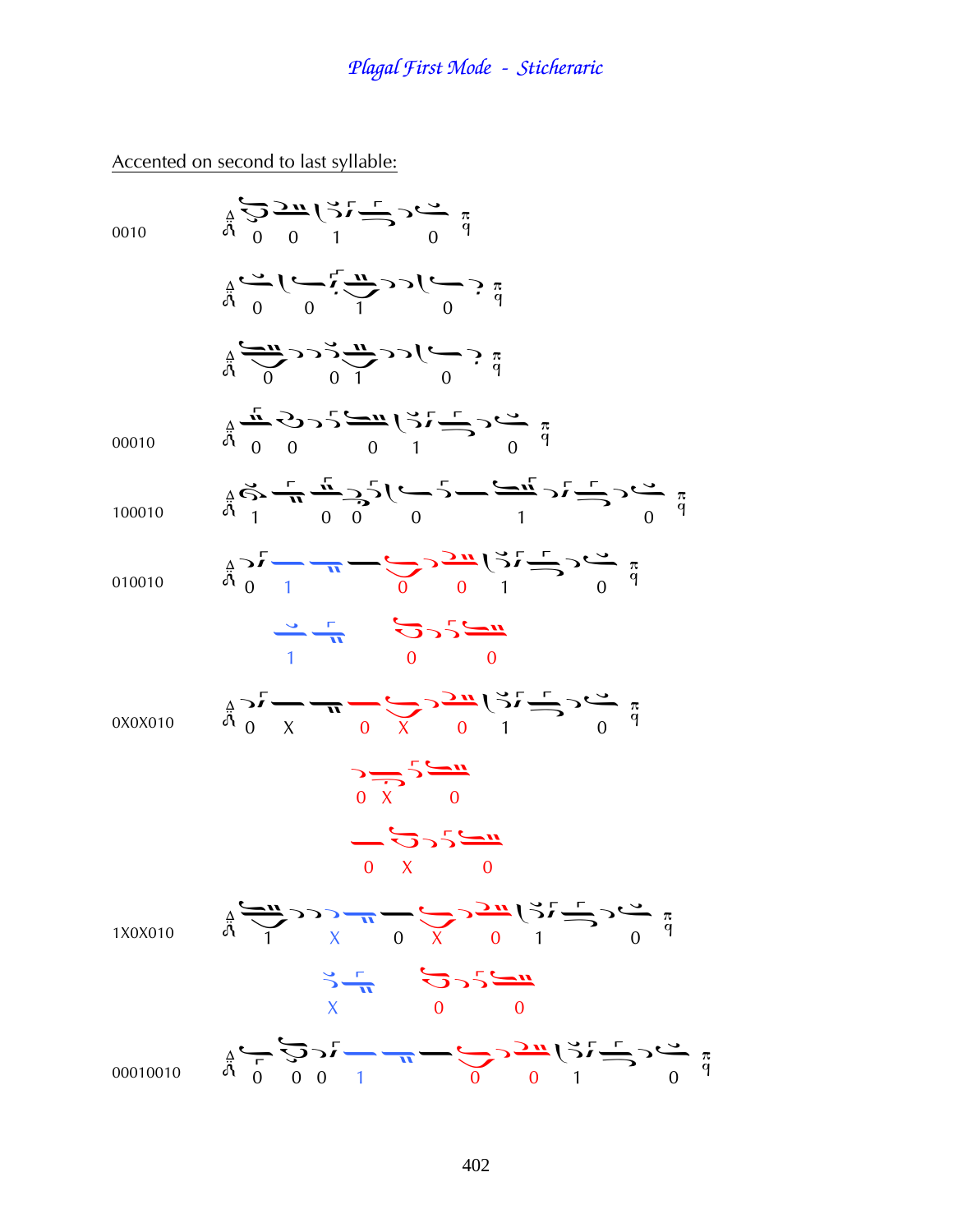

#### Accented on third to last syllable:

$$
\frac{4}{9} \sum_{1}^{4} \frac{1}{2} \sum_{1}^{4} \frac{1}{2} \sum_{1}^{4} \frac{1}{2} \sum_{1}^{4} \frac{1}{2} \sum_{1}^{4} \frac{1}{2} \sum_{1}^{4} \frac{1}{2} \sum_{1}^{4} \frac{1}{2} \sum_{1}^{4} \frac{1}{2} \sum_{1}^{4} \frac{1}{2} \sum_{1}^{4} \frac{1}{2} \sum_{1}^{4} \frac{1}{2} \sum_{1}^{4} \frac{1}{2} \sum_{1}^{4} \frac{1}{2} \sum_{1}^{4} \frac{1}{2} \sum_{1}^{4} \frac{1}{2} \sum_{1}^{4} \frac{1}{2} \sum_{1}^{4} \frac{1}{2} \sum_{1}^{4} \frac{1}{2} \sum_{1}^{4} \frac{1}{2} \sum_{1}^{4} \frac{1}{2} \sum_{1}^{4} \frac{1}{2} \sum_{1}^{4} \frac{1}{2} \sum_{1}^{4} \frac{1}{2} \sum_{1}^{4} \frac{1}{2} \sum_{1}^{4} \frac{1}{2} \sum_{1}^{4} \frac{1}{2} \sum_{1}^{4} \frac{1}{2} \sum_{1}^{4} \frac{1}{2} \sum_{1}^{4} \frac{1}{2} \sum_{1}^{4} \frac{1}{2} \sum_{1}^{4} \frac{1}{2} \sum_{1}^{4} \frac{1}{2} \sum_{1}^{4} \frac{1}{2} \sum_{1}^{4} \frac{1}{2} \sum_{1}^{4} \frac{1}{2} \sum_{1}^{4} \frac{1}{2} \sum_{1}^{4} \frac{1}{2} \sum_{1}^{4} \frac{1}{2} \sum_{1}^{4} \frac{1}{2} \sum_{1}^{4} \frac{1}{2} \sum_{1}^{4} \frac{1}{2} \sum_{1}^{4} \frac{1}{2} \sum_{1}^{4} \frac{1}{2} \sum_{1}^{4} \frac{1}{2} \sum_{1}^{4} \frac{1}{2} \sum_{1}^{4} \frac{1}{2} \sum_{1}^{4} \frac{1}{2} \sum_{1}^{4} \frac{1}{2} \sum_{1}^{4} \frac{1}{2} \sum_{1}^{4} \frac{1}{2} \sum_{
$$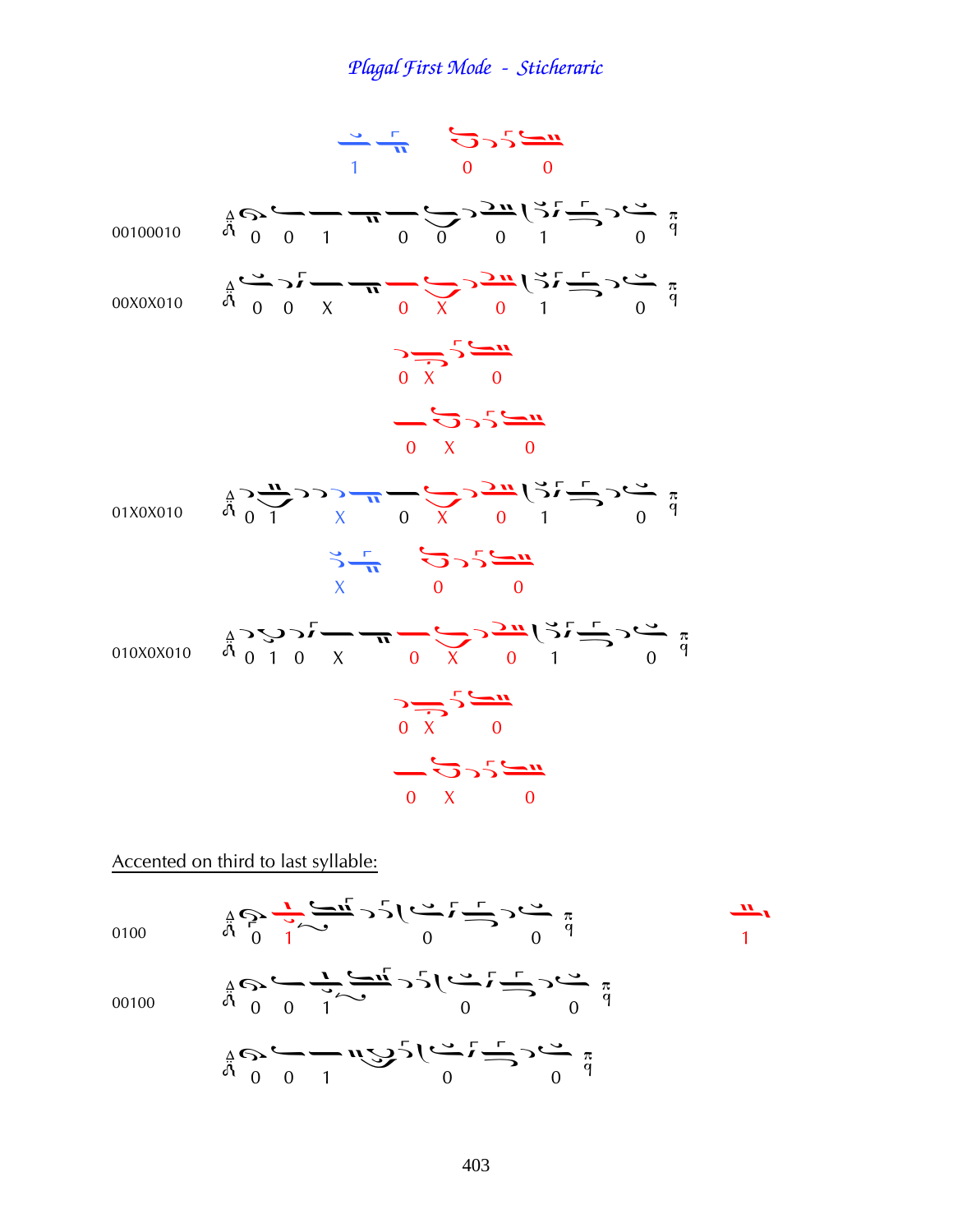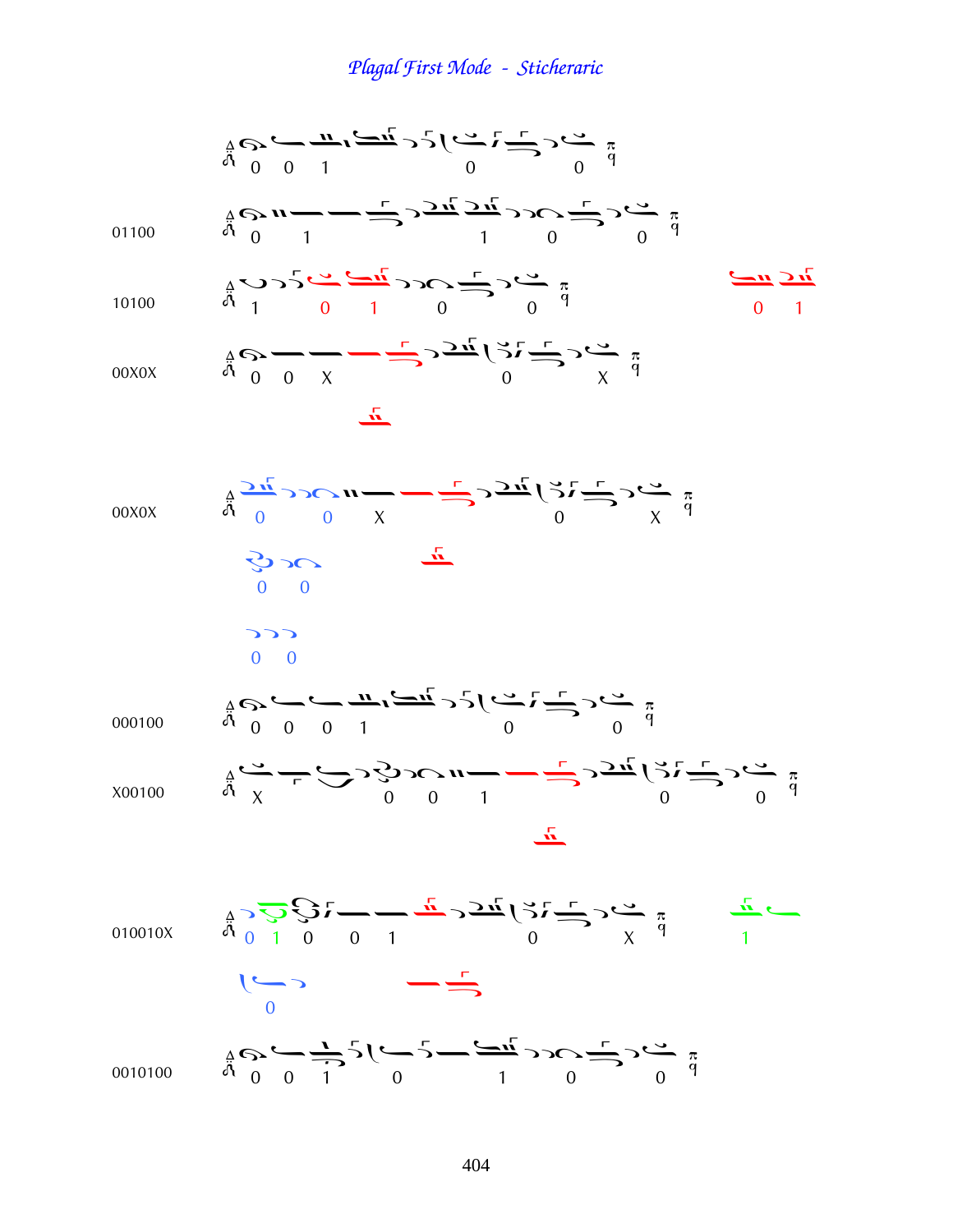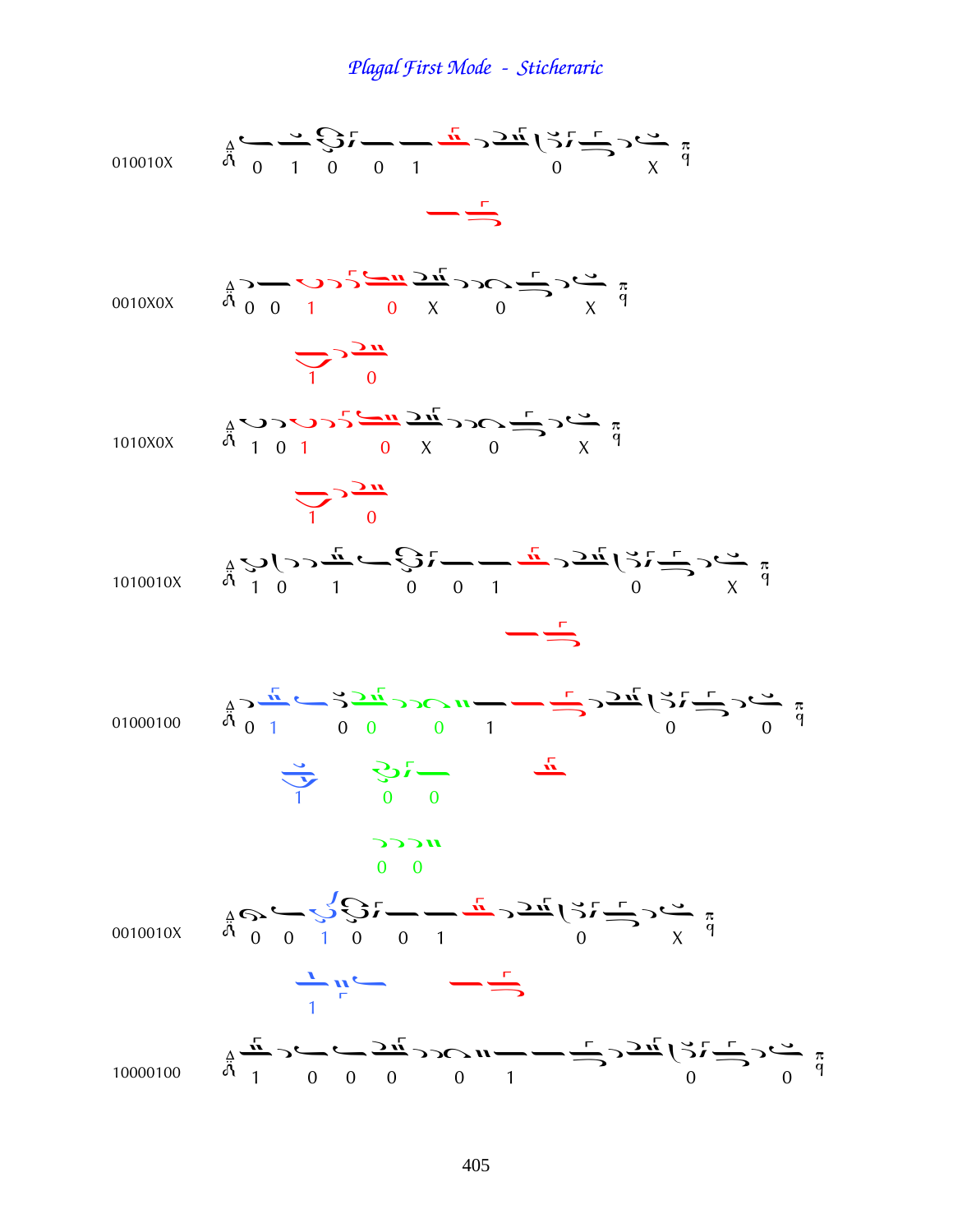$$
\frac{1}{4} \sum_{0}^{4} \sum_{0}^{4} \sum_{0}^{4} \sum_{1}^{5} \sum_{1}^{6} \sum_{0}^{7} \sum_{1}^{7} \sum_{0}^{7} \sum_{1}^{7} \sum_{0}^{7} \sum_{1}^{8} \sum_{0}^{8} \sum_{0}^{7} \sum_{0}^{8} \sum_{0}^{8} \sum_{0}^{8} \sum_{0}^{8} \sum_{0}^{8} \sum_{0}^{8} \sum_{0}^{8} \sum_{0}^{8} \sum_{1}^{8} \sum_{0}^{8} \sum_{0}^{8} \sum_{0}^{8} \sum_{0}^{8} \sum_{0}^{8} \sum_{0}^{8} \sum_{0}^{8} \sum_{0}^{8} \sum_{0}^{8} \sum_{1}^{8} \sum_{0}^{8} \sum_{0}^{8} \sum_{0}^{8} \sum_{0}^{8} \sum_{0}^{8} \sum_{0}^{8} \sum_{0}^{8} \sum_{0}^{8} \sum_{0}^{8} \sum_{0}^{8} \sum_{0}^{8} \sum_{0}^{8} \sum_{0}^{8} \sum_{0}^{8} \sum_{0}^{8} \sum_{0}^{8} \sum_{0}^{8} \sum_{0}^{8} \sum_{0}^{8} \sum_{0}^{8} \sum_{0}^{8} \sum_{0}^{8} \sum_{0}^{8} \sum_{0}^{8} \sum_{0}^{8} \sum_{0}^{8} \sum_{0}^{8} \sum_{0}^{8} \sum_{0}^{8} \sum_{0}^{8} \sum_{0}^{8} \sum_{0}^{8} \sum_{0}^{8} \sum_{0}^{8} \sum_{0}^{8} \sum_{0}^{8} \sum_{0}^{8} \sum_{0}^{8} \sum_{0}^{8} \sum_{0}^{8} \sum_{0}^{8} \sum_{0}^{8} \sum_{0}^{8} \sum_{0}^{8} \sum_{0}^{8} \sum_{0}^{8} \sum_{0}^{8} \sum_{0}^{8} \sum_{0}^{8} \sum_{0}^{8} \sum_{0}^{8} \sum_{0}^{8} \sum_{0}^{8} \sum_{0}^{8} \sum_{0}^{8} \sum_{0}^{8} \sum_{0}^{8} \sum_{0}^{8} \sum_{0}^{8} \sum_{0}^{8} \sum_{0}^{8} \sum_{0}^{8} \
$$

### Accented on fourth to last syllable: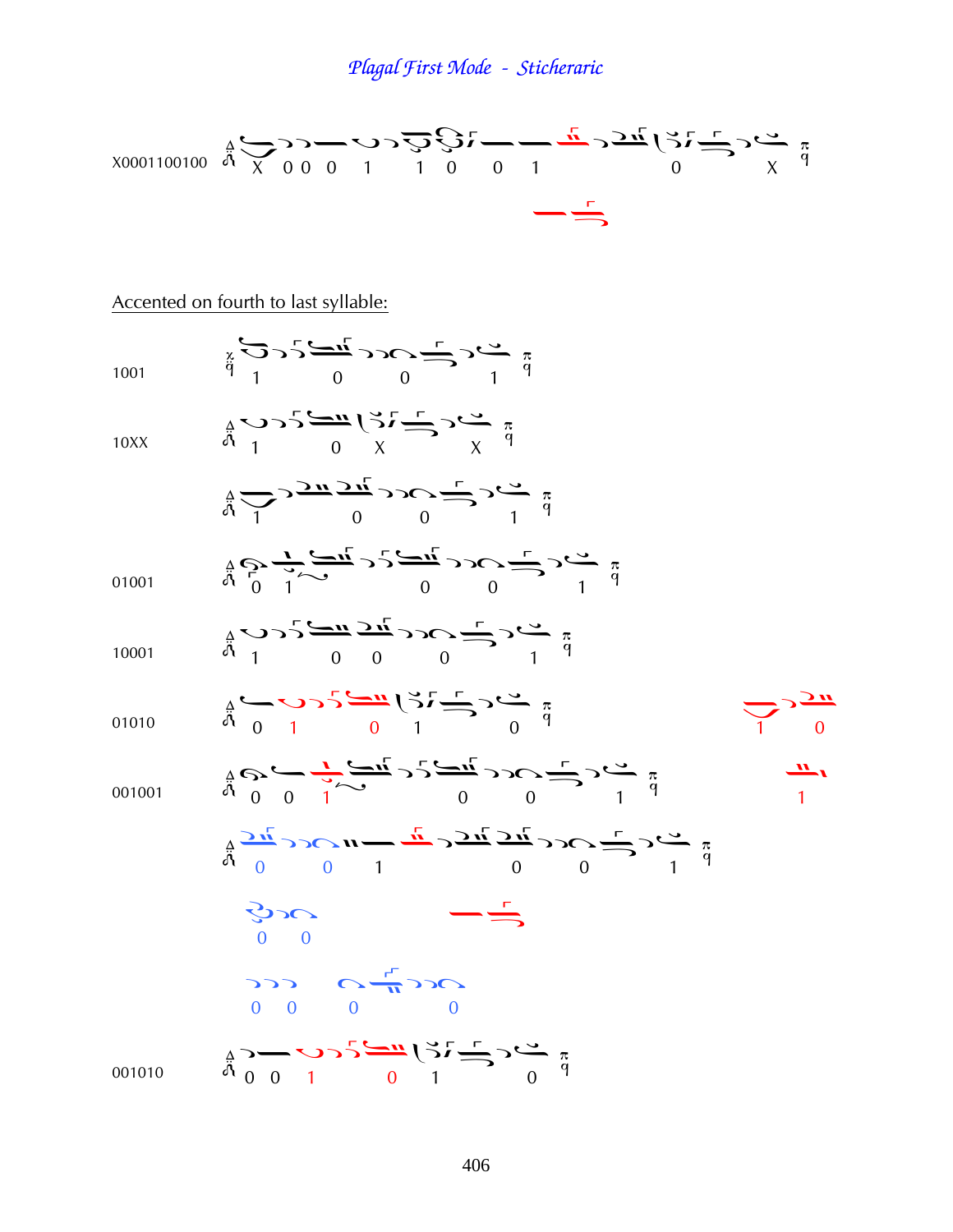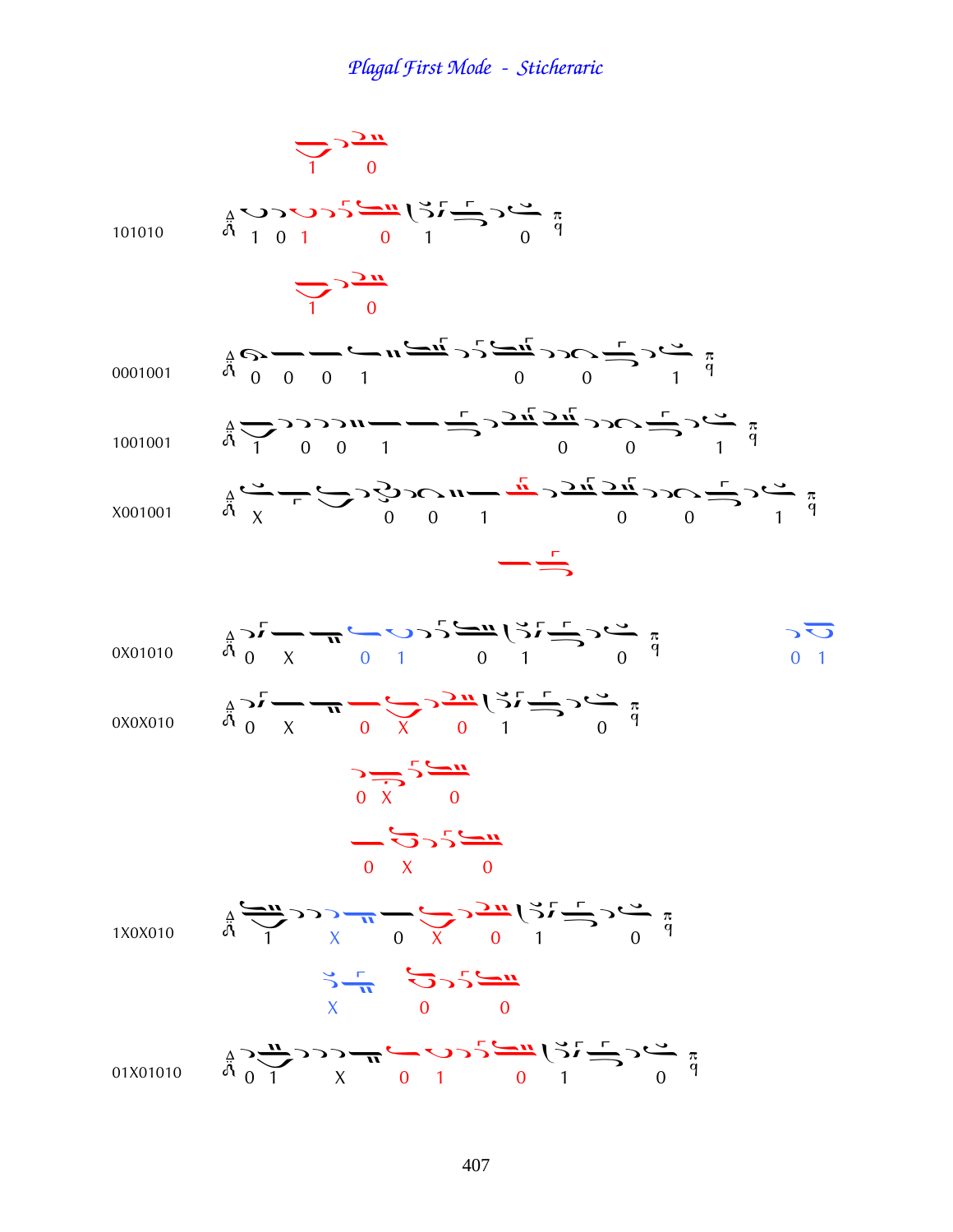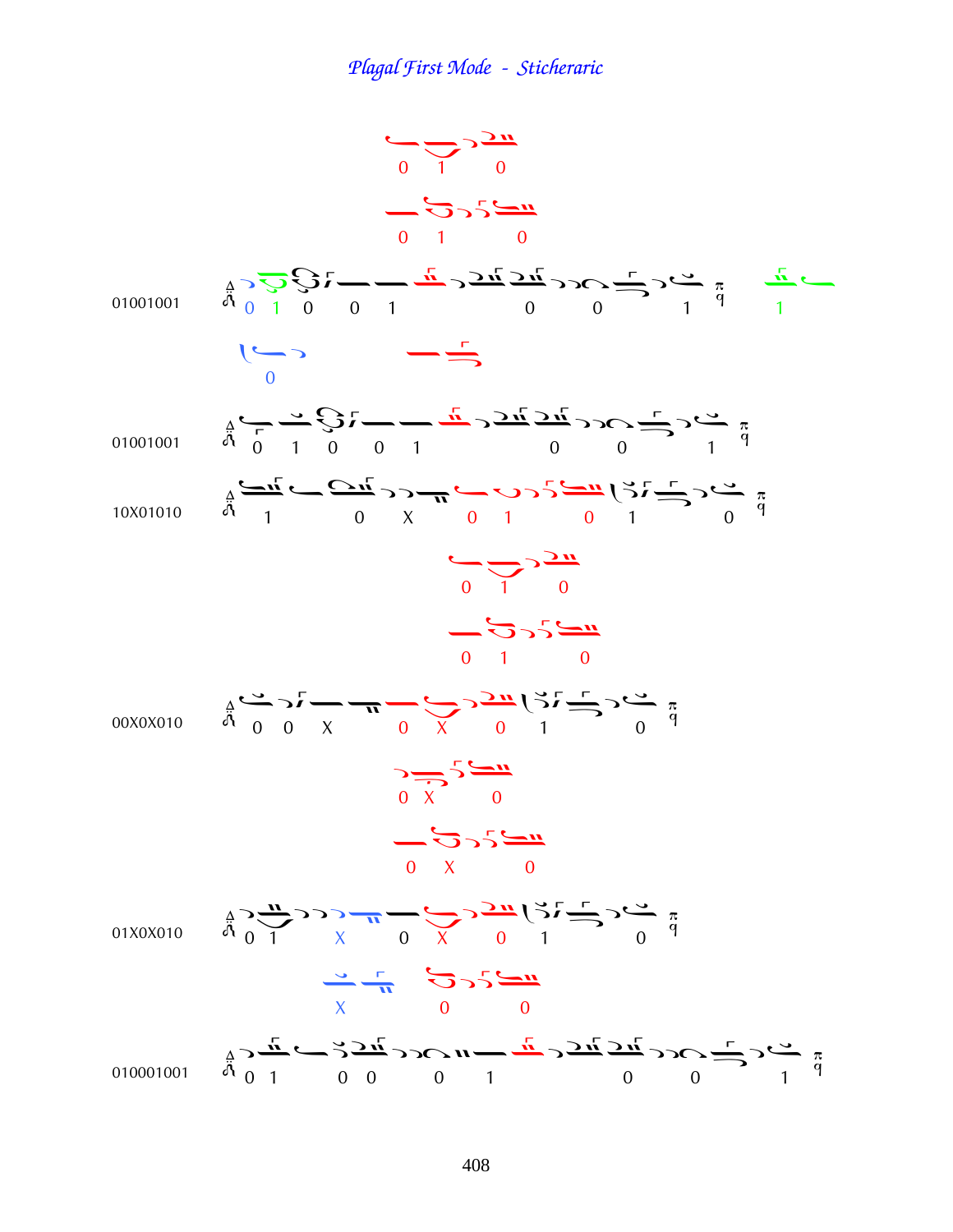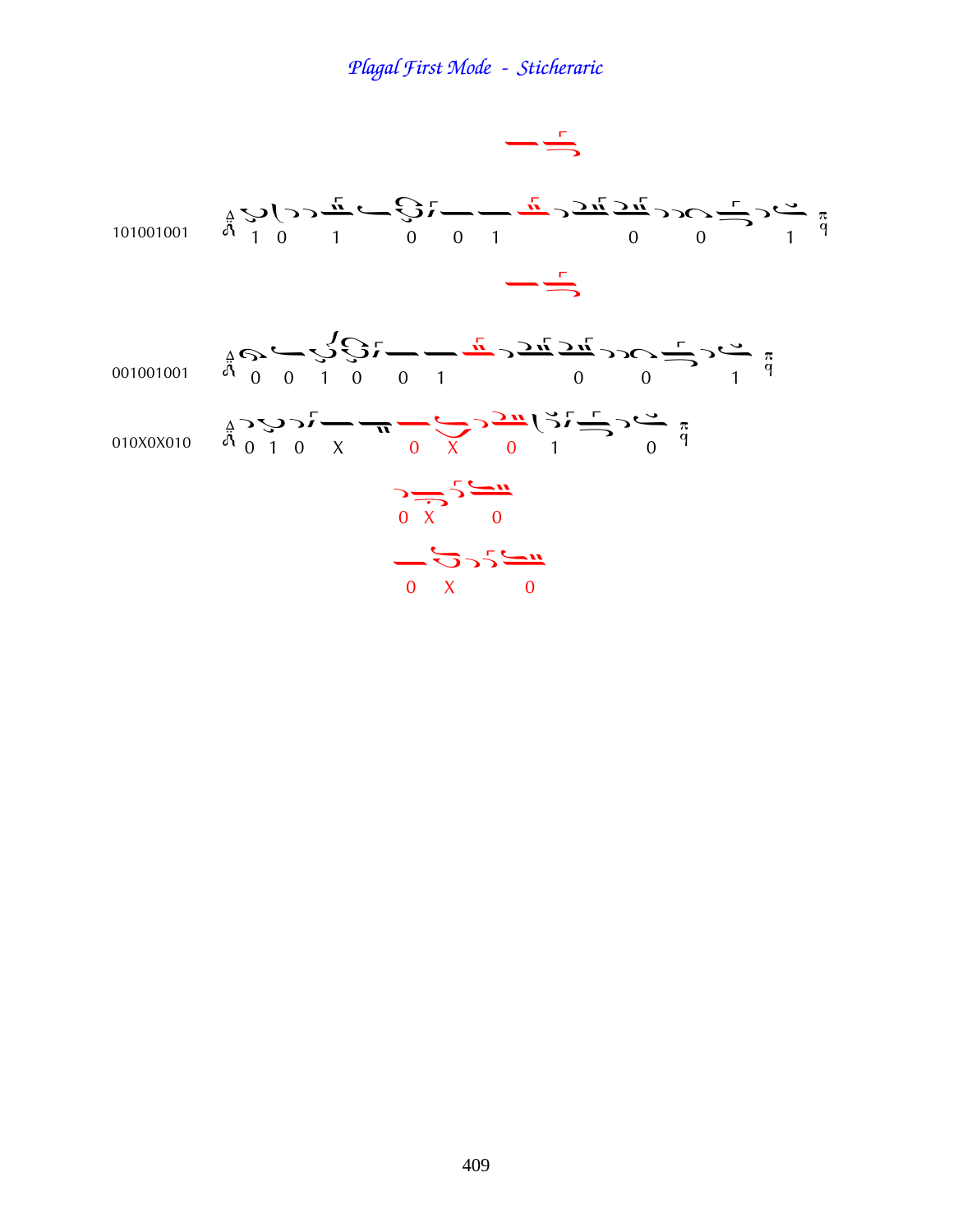### F) Medial Formulae Di - Di

## Accented on last syllable:

| $00\,$ | $\frac{A}{A}$ $\frac{O}{A}$ $\frac{A}{A}$                                                                                                                                                                                                                                                                                                                                                                                                                                     | $\overline{0}$                                                   |
|--------|-------------------------------------------------------------------------------------------------------------------------------------------------------------------------------------------------------------------------------------------------------------------------------------------------------------------------------------------------------------------------------------------------------------------------------------------------------------------------------|------------------------------------------------------------------|
| 001    | $\begin{array}{ccccccc}\n & \mathcal{L} & \mathcal{L} & \mathcal{L} & \mathcal{L} & \mathcal{L} \\  & \mathcal{L} & \mathcal{L} & \mathcal{L} & \mathcal{L} & \mathcal{L} \\  & \mathcal{L} & & \mathcal{L} & \mathcal{L} & \mathcal{L} \\  & \mathcal{L} & & \mathcal{L} & \mathcal{L} & \mathcal{L} \\  & & \mathcal{L} & & \mathcal{L} & \mathcal{L} & \mathcal{L} \\  & & & \mathcal{L} & & \mathcal{L} & \mathcal{L} \\  & & & & \mathcal{L} & \mathcal{L} & \mathcal{L$ | $\overline{\mathcal{M}}$ $\overline{\mathcal{M}}$<br>$\Omega$    |
|        | $\frac{1}{\alpha}$ $\frac{1}{\alpha}$ $\frac{1}{\alpha}$                                                                                                                                                                                                                                                                                                                                                                                                                      | $\overline{1}$                                                   |
| 0X01   | $\frac{A}{A}$ $\frac{A}{A}$ $\frac{C}{A}$ $\frac{C}{A}$ $\frac{C}{A}$ $\frac{C}{A}$ $\frac{C}{A}$                                                                                                                                                                                                                                                                                                                                                                             |                                                                  |
| 0001   | $\frac{1}{4} \sum_{0}^{n} C C C \frac{n!}{2}$                                                                                                                                                                                                                                                                                                                                                                                                                                 |                                                                  |
| X0001  |                                                                                                                                                                                                                                                                                                                                                                                                                                                                               | $\overline{\mathcal{C}^{\prime\prime}}$ $\overline{\mathcal{C}}$ |
| 10001  |                                                                                                                                                                                                                                                                                                                                                                                                                                                                               |                                                                  |
|        | $\frac{1}{6}$ $\frac{1}{1}$ 0 0 0 1 d                                                                                                                                                                                                                                                                                                                                                                                                                                         |                                                                  |
| 10X0X  | $\frac{1}{4} \sum_{i=1}^{4} 5 \left( 2 \sum_{i=1}^{4} 2 \sum_{i=1}^{4} 2 \sum_{i=1}^{4} 2 \sum_{i=1}^{4} 2 \sum_{i=1}^{4} 2 \sum_{i=1}^{4} 2 \sum_{i=1}^{4} 2 \sum_{i=1}^{4} 2 \sum_{i=1}^{4} 2 \sum_{i=1}^{4} 2 \sum_{i=1}^{4} 2 \sum_{i=1}^{4} 2 \sum_{i=1}^{4} 2 \sum_{i=1}^{4} 2 \sum_{i=1}^{4} 2 \sum_{i=1}^{4} 2 \sum_{i$                                                                                                                                               |                                                                  |
| 010001 | $\frac{1}{4} - \frac{1}{4} - \frac{1}{4} - \frac{1}{4} - \frac{1}{4} - \frac{1}{4}$                                                                                                                                                                                                                                                                                                                                                                                           |                                                                  |
|        | 0010001 $A = 0$ 0 0 0 0 0 1 $A = 0$ 0 0 0 1 $A = 0$ 0 0 0 1 $A = 0$ 0 0 0 1 $A = 0$ 0 0 0 1 $A = 0$ 0 0 0 1 $A = 0$ 0 0 0 1 $A = 0$ 0 0 0 1 $A = 0$ 0 0 0 1 $A = 0$ 0 0 0 1 $A = 0$ 0 0 0 1 $A = 0$ 0 0 0 1 $A = 0$ 0 0 0 1 $A = 0$ 0 0 0 1                                                                                                                                                                                                                                   |                                                                  |
|        | 01000X01 $\overset{A}{\circ}$ ( ) 1 0 0 0 x 0 1 $\overset{A}{\circ}$                                                                                                                                                                                                                                                                                                                                                                                                          |                                                                  |
|        |                                                                                                                                                                                                                                                                                                                                                                                                                                                                               |                                                                  |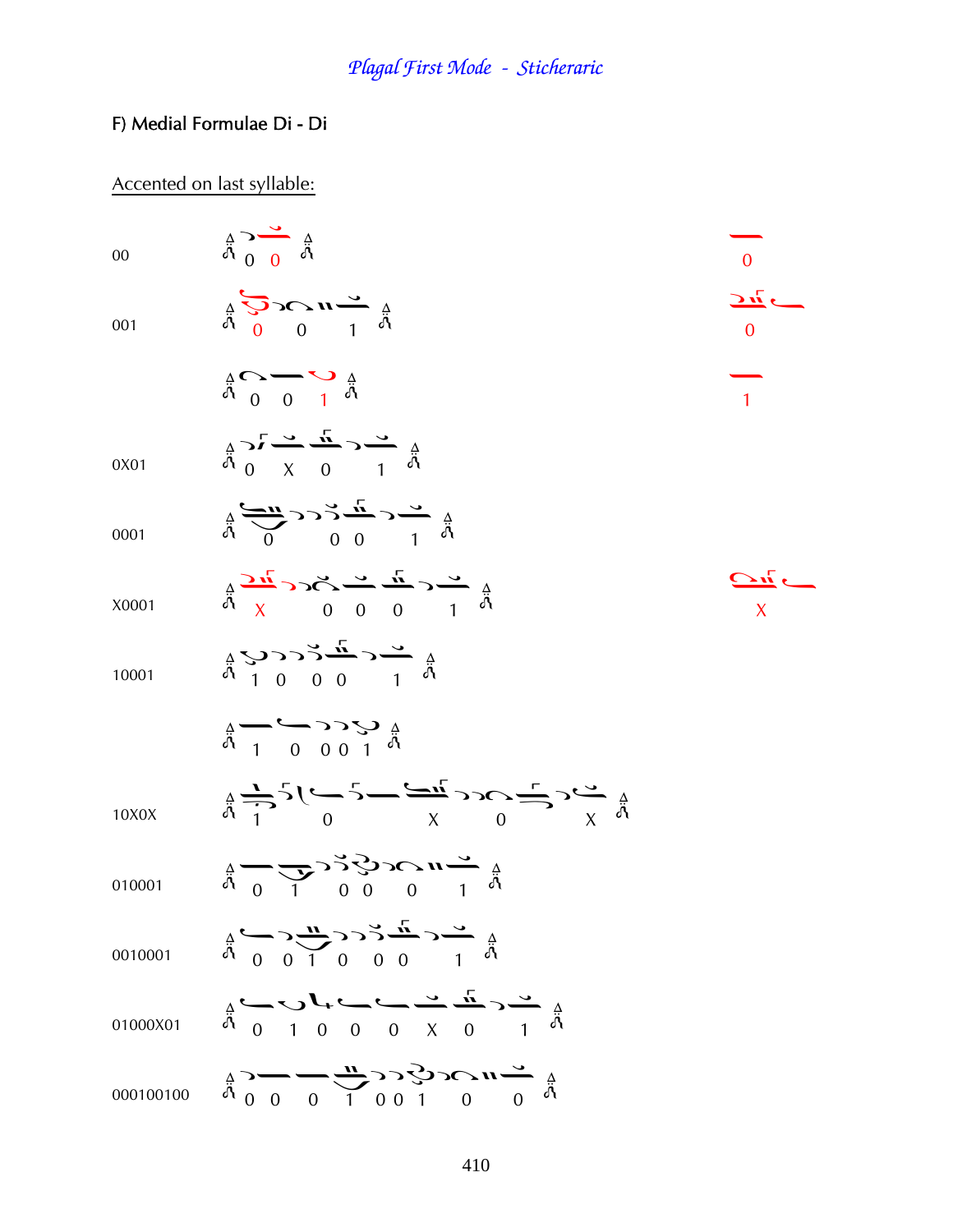00110010001 ¦¤¢¢¤¦¢ ¦¦¦ ¢

Accented on second to last syllable:

 $\frac{4}{9}$   $\frac{1}{1}$  0

$$
1\\0
$$

10 
$$
\bar{A}
$$
 1 0  $\bar{A}$   
\n $\bar{A}$  0  $\bar{A}$   
\n010  $\bar{A}$  0 1  $\bar{A}$   
\n0  
\n0  
\n0  
\n0  
\n0

$$
\frac{2}{9} \sum_{\substack{a \text{odd } b}} \frac{1}{3} \sum_{\substack{a \text{odd } b}} \frac{1}{3} \sum_{\substack{a \text{odd } b}} \frac{1}{3} \sum_{\substack{a \text{odd } b}} \frac{1}{3} \sum_{\substack{a \text{odd } b}} \frac{1}{3} \sum_{\substack{a \text{odd } b}} \frac{1}{3} \sum_{\substack{a \text{odd } b}} \frac{1}{3} \sum_{\substack{a \text{odd } b}} \frac{1}{3} \sum_{\substack{a \text{odd } b}} \frac{1}{3} \sum_{\substack{a \text{odd } b}} \frac{1}{3} \sum_{\substack{a \text{odd } b}} \frac{1}{3} \sum_{\substack{a \text{odd } b}} \frac{1}{3} \sum_{\substack{a \text{odd } b}} \frac{1}{3} \sum_{\substack{a \text{odd } b}} \frac{1}{3} \sum_{\substack{a \text{odd } b}} \frac{1}{3} \sum_{\substack{a \text{odd } b}} \frac{1}{3} \sum_{\substack{a \text{odd } b}} \frac{1}{3} \sum_{\substack{a \text{odd } b}} \frac{1}{3} \sum_{\substack{a \text{odd } b}} \frac{1}{3} \sum_{\substack{a \text{odd } b}} \frac{1}{3} \sum_{\substack{a \text{odd } b}} \frac{1}{3} \sum_{\substack{a \text{odd } b}} \frac{1}{3} \sum_{\substack{a \text{odd } b}} \frac{1}{3} \sum_{\substack{a \text{odd } b}} \frac{1}{3} \sum_{\substack{a \text{odd } b}} \frac{1}{3} \sum_{\substack{a \text{odd } b}} \frac{1}{3} \sum_{\substack{a \text{odd } b}} \frac{1}{3} \sum_{\substack{a \text{odd } b}} \frac{1}{3} \sum_{\substack{a \text{odd } b}} \frac{1}{3} \sum_{\substack{a \text{odd } b}} \frac{1}{3} \sum_{\substack{a \text{odd } b}} \frac{1}{3} \sum_{\substack{a \text{odd } b}} \frac{1}{3} \sum_{\substack{a \text{odd } b}} \frac{1}{3} \sum_{\substack{a \text{odd } b}} \frac{1}{3} \sum_{\sub
$$

0010

 à à¢¤ ¤ à¤ ¢ ¦ ¢ ¤¤Þ ¤ ¤¦Þ¦ ¦¤ ¢ ¦

 $\frac{1}{\ddot{a}}\sum_{i=0}^{\dot{a}}\sum_{j=0}^{\dot{a}}\sum_{j=0}^{a} \sum_{j=0}^{\dot{a}}\sum_{j=0}^{\dot{a}}\sum_{j=0}^{\dot{a}}$ 

 $\frac{1}{\sqrt{1}}$  $\overrightarrow{a}$   $\overrightarrow{a}$   $\overrightarrow{a}$   $\overrightarrow{a}$   $\overrightarrow{a}$   $\overrightarrow{a}$   $\overrightarrow{a}$   $\overrightarrow{a}$   $\overrightarrow{a}$   $\overrightarrow{a}$   $\overrightarrow{a}$   $\overrightarrow{a}$   $\overrightarrow{a}$   $\overrightarrow{a}$   $\overrightarrow{a}$   $\overrightarrow{a}$   $\overrightarrow{a}$   $\overrightarrow{a}$   $\overrightarrow{a}$   $\overrightarrow{a}$   $\overline{1}$ 

ړ.<br>1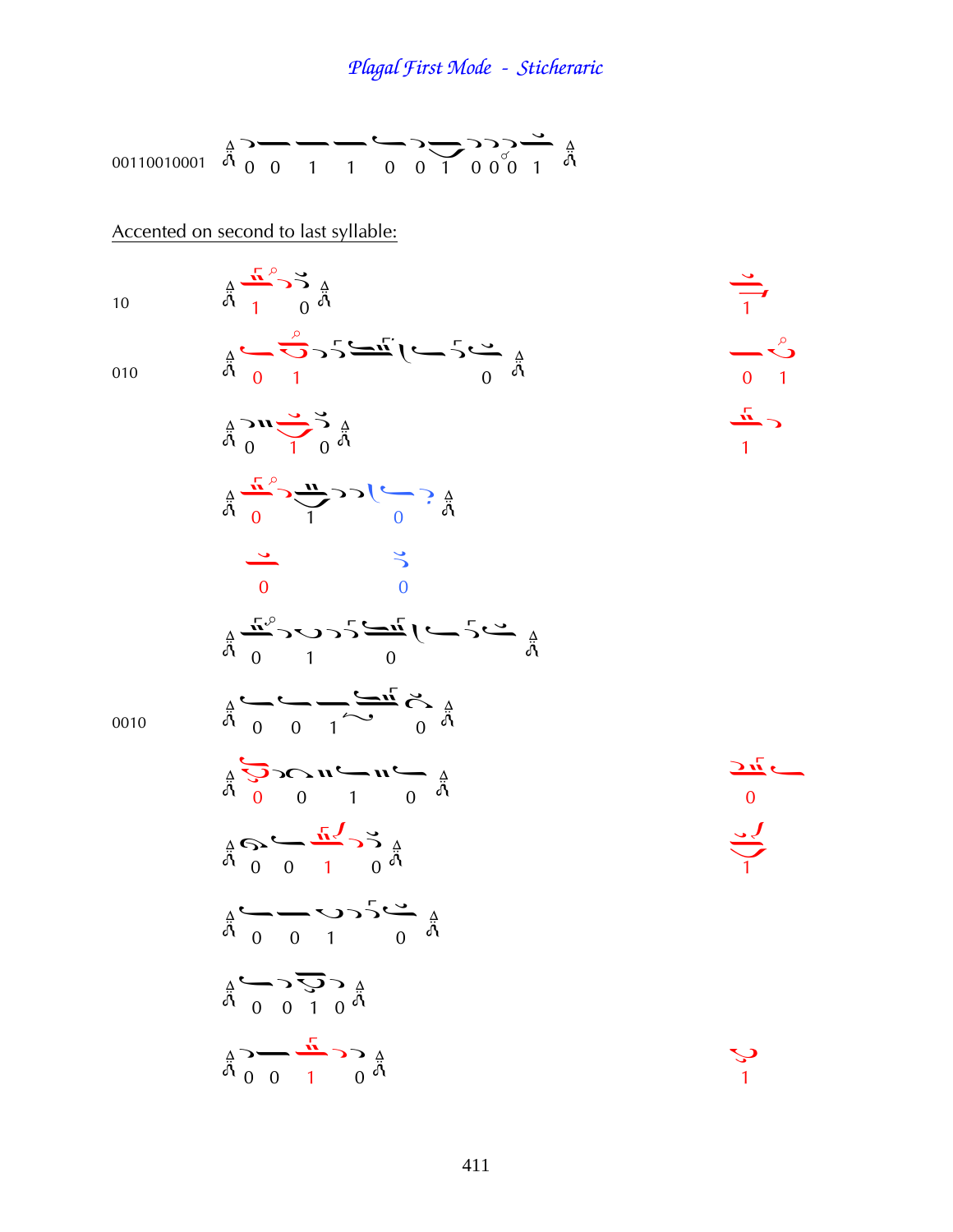| 00010    | $\frac{A}{A}$ $\sim$ $\frac{A}{A}$ $\sim$ $\frac{A}{A}$ $\sim$ $\frac{A}{A}$                                                                                                                                                                                                                                                                                                                                                                                       |                                                                  |
|----------|--------------------------------------------------------------------------------------------------------------------------------------------------------------------------------------------------------------------------------------------------------------------------------------------------------------------------------------------------------------------------------------------------------------------------------------------------------------------|------------------------------------------------------------------|
|          | $\frac{1}{4}$ $\frac{1}{6}$ $\frac{1}{1}$ $\frac{1}{6}$ $\frac{1}{4}$ $\frac{1}{6}$                                                                                                                                                                                                                                                                                                                                                                                | $\begin{array}{c}\n\bullet \\ \bullet \\ \bullet \\ \end{array}$ |
|          | $\frac{1}{4}$ $\frac{1}{2}$ $\frac{1}{2}$ $\frac{1}{2}$ $\frac{1}{2}$ $\frac{1}{2}$ $\frac{1}{2}$ $\frac{1}{2}$ $\frac{1}{2}$ $\frac{1}{2}$ $\frac{1}{2}$ $\frac{1}{2}$ $\frac{1}{2}$ $\frac{1}{2}$ $\frac{1}{2}$ $\frac{1}{2}$ $\frac{1}{2}$ $\frac{1}{2}$ $\frac{1}{2}$ $\frac{1}{2}$ $\frac{1}{2}$ $\frac{1}{2}$                                                                                                                                                |                                                                  |
| 10010    |                                                                                                                                                                                                                                                                                                                                                                                                                                                                    |                                                                  |
|          | $\frac{1}{4} \sum_{1}^{4} \sum_{0}^{4} \sum_{0}^{4} \sum_{1}^{4} \sum_{0}^{4} \sum_{0}^{4}$                                                                                                                                                                                                                                                                                                                                                                        |                                                                  |
|          | $\sum_{\substack{a \\ b \\ c_1, c_2, c_3}} \sum_{\substack{a \\ c_1, c_2, c_3}} \sum_{\substack{a \\ c_2, c_3}} \sum_{\substack{a \\ c_1, c_2, c_3}} \sum_{\substack{b \\ c_1, c_2, c_3}} \sum_{\substack{b \\ c_1, c_2, c_3}} \sum_{\substack{b \\ c_1, c_2, c_3}} \sum_{\substack{b \\ c_1, c_2, c_3}} \sum_{\substack{b \\ c_1, c_2, c_3}} \sum_{\substack{b \\ c_1, c_2, c_3}} \sum_{\substack{b \\ c_1$                                                       |                                                                  |
| 010010   |                                                                                                                                                                                                                                                                                                                                                                                                                                                                    |                                                                  |
| 100010   |                                                                                                                                                                                                                                                                                                                                                                                                                                                                    |                                                                  |
|          | $\frac{1}{9}$ $\frac{1}{9}$ $\frac{1}{9}$ $\frac{1}{9}$ $\frac{1}{9}$ $\frac{1}{9}$ $\frac{1}{9}$ $\frac{1}{9}$ $\frac{1}{9}$ $\frac{1}{9}$ $\frac{1}{9}$ $\frac{1}{9}$ $\frac{1}{9}$ $\frac{1}{9}$ $\frac{1}{9}$ $\frac{1}{9}$ $\frac{1}{9}$ $\frac{1}{9}$ $\frac{1}{9}$ $\frac{1}{9}$                                                                                                                                                                            |                                                                  |
| 00010010 | $\frac{1}{9} \sum_{i=1}^{n} \frac{1}{1} \sum_{i=1}^{n} \sum_{j=1}^{n} \sum_{j=1}^{n} \sum_{j=1}^{n} \frac{1}{1} \sum_{j=1}^{n} \sum_{j=1}^{n} \frac{1}{1} \sum_{j=1}^{n} \sum_{j=1}^{n} \sum_{j=1}^{n} \sum_{j=1}^{n} \sum_{j=1}^{n} \sum_{j=1}^{n} \sum_{j=1}^{n} \sum_{j=1}^{n} \sum_{j=1}^{n} \sum_{j=1}^{n} \sum_{j=1}^{n} \sum_{j=1}^{n} \sum$                                                                                                                |                                                                  |
|          | 010100010 $\stackrel{A}{\phantom{a}}\stackrel{A}{\phantom{a}}\stackrel{A}{\phantom{a}}\stackrel{A}{\phantom{a}}\stackrel{A}{\phantom{a}}\stackrel{A}{\phantom{a}}\stackrel{A}{\phantom{a}}\stackrel{A}{\phantom{a}}\stackrel{A}{\phantom{a}}\stackrel{A}{\phantom{a}}\stackrel{A}{\phantom{a}}\stackrel{A}{\phantom{a}}\stackrel{A}{\phantom{a}}\stackrel{A}{\phantom{a}}\stackrel{A}{\phantom{a}}\stackrel{A}{\phantom{a}}\stackrel{A}{\phantom{a}}\stackrel{A}{$ |                                                                  |
|          |                                                                                                                                                                                                                                                                                                                                                                                                                                                                    |                                                                  |
|          |                                                                                                                                                                                                                                                                                                                                                                                                                                                                    |                                                                  |

Accented on third to last syllable: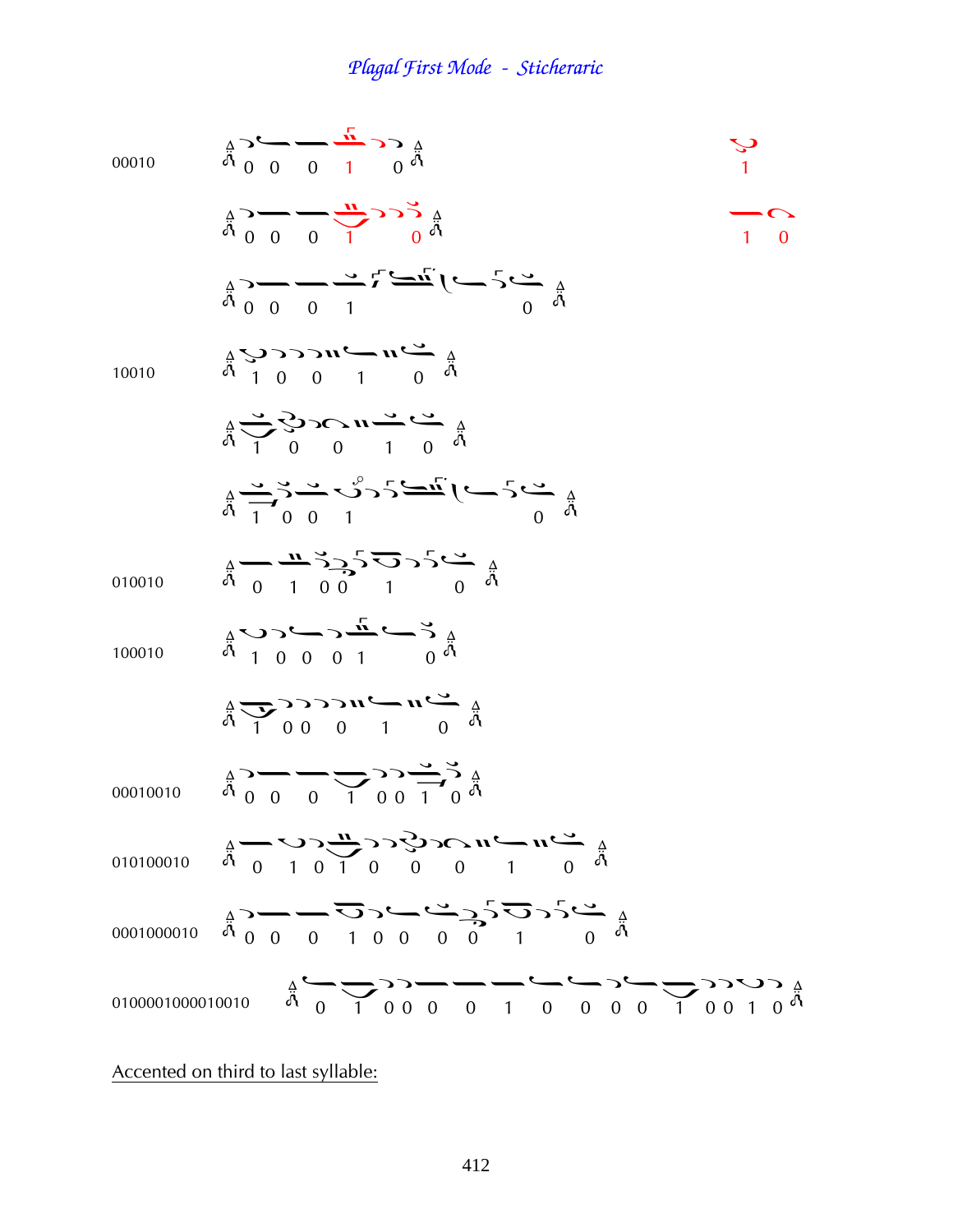10X 
$$
\mathop{\mathbf{a}}\limits^{\Delta}\longrightarrow\mathop{\mathbf{C}}\limits^{\Delta}\mathop{\mathbf{u}}\limits^{\Delta}\mathop{\mathbf{A}}\limits^{\Delta}\mathop{\mathbf{a}}_{\mathop{\mathbf{A}}\limits^{\Delta}}
$$

100

 $\frac{4}{9}$   $\frac{1}{1}$   $\frac{1}{9}$   $\frac{4}{9}$ 

$$
\frac{2}{9} \xrightarrow{1} \frac{1}{9} \xrightarrow{0} \frac{1}{9}
$$
  

$$
\frac{1}{9} \xrightarrow{1} \frac{3\pi}{9} \left(\frac{3}{9} \right) \xrightarrow{1} \frac{1}{9}
$$
  

$$
\frac{1}{9} \xrightarrow{1} \frac{3\pi}{9} \left(\frac{3}{9} \right) \xrightarrow{1} \frac{1}{9}
$$

0100

0X01

10X0X

$$
\frac{1}{h} \frac{1}{0} \frac{1}{0} \frac{1}{h} \frac{1}{h} \frac{1}{h} \frac{1}{h} \frac{1}{h} \frac{1}{h} \frac{1}{h} \frac{1}{h} \frac{1}{h} \frac{1}{h} \frac{1}{h} \frac{1}{h} \frac{1}{h} \frac{1}{h} \frac{1}{h} \frac{1}{h} \frac{1}{h} \frac{1}{h} \frac{1}{h} \frac{1}{h} \frac{1}{h} \frac{1}{h} \frac{1}{h} \frac{1}{h} \frac{1}{h} \frac{1}{h} \frac{1}{h} \frac{1}{h} \frac{1}{h} \frac{1}{h} \frac{1}{h} \frac{1}{h} \frac{1}{h} \frac{1}{h} \frac{1}{h} \frac{1}{h} \frac{1}{h} \frac{1}{h} \frac{1}{h} \frac{1}{h} \frac{1}{h} \frac{1}{h} \frac{1}{h} \frac{1}{h} \frac{1}{h} \frac{1}{h} \frac{1}{h} \frac{1}{h} \frac{1}{h} \frac{1}{h} \frac{1}{h} \frac{1}{h} \frac{1}{h} \frac{1}{h} \frac{1}{h} \frac{1}{h} \frac{1}{h} \frac{1}{h} \frac{1}{h} \frac{1}{h} \frac{1}{h} \frac{1}{h} \frac{1}{h} \frac{1}{h} \frac{1}{h} \frac{1}{h} \frac{1}{h} \frac{1}{h} \frac{1}{h} \frac{1}{h} \frac{1}{h} \frac{1}{h} \frac{1}{h} \frac{1}{h} \frac{1}{h} \frac{1}{h} \frac{1}{h} \frac{1}{h} \frac{1}{h} \frac{1}{h} \frac{1}{h} \frac{1}{h} \frac{1}{h} \frac{1}{h} \frac{1}{h} \frac{1}{h} \frac{1}{h} \frac{1}{h} \frac{1}{h} \frac{1}{h} \frac{1}{h} \frac{1}{h} \frac{1}{h} \frac{1}{h} \frac{1}{h} \frac{1}{h} \frac{1}{h} \frac{1}{h} \frac{1}{h} \frac{1}{h} \frac{1}{h} \frac{1}{h} \frac{1}{h} \frac{1}{h} \frac{1}{h} \frac{1
$$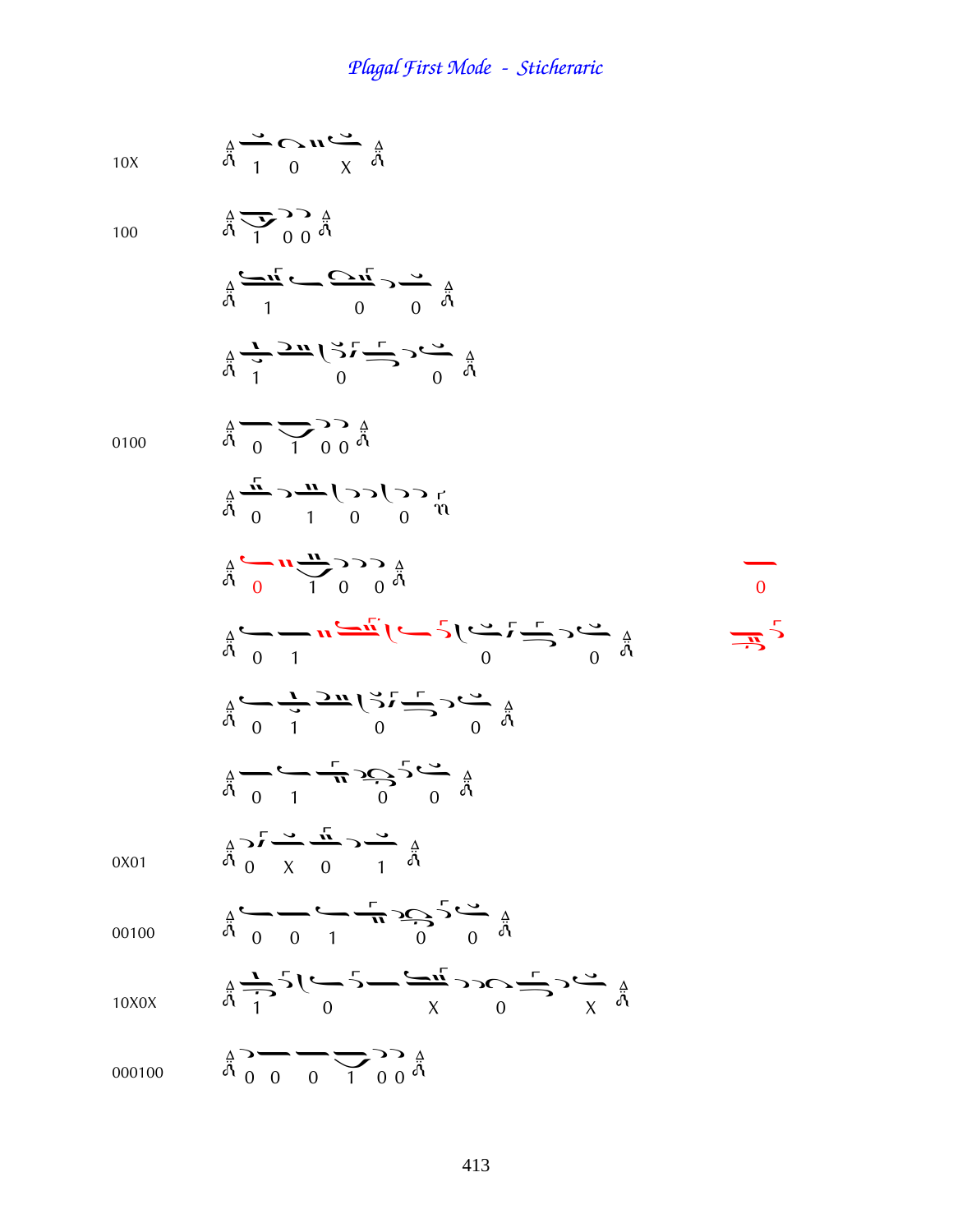$\frac{a}{a}$   $\frac{a}{b}$   $\frac{b}{c}$   $\frac{c}{c}$   $\frac{d}{d}$   $\frac{a}{c}$  $\frac{a}{a}$   $\frac{a}{b}$   $\frac{a}{c}$   $\frac{a}{c}$   $\frac{a}{c}$   $\frac{a}{d}$   $\frac{a}{c}$   $\frac{a}{c}$   $\frac{a}{c}$   $\frac{a}{c}$   $\frac{a}{d}$ 010100  $\frac{4}{9}$   $\frac{4}{9}$   $\frac{4}{1}$   $\frac{4}{9}$   $\frac{4}{1}$   $\frac{4}{9}$   $\frac{4}{9}$   $\frac{4}{9}$ 1  $\frac{4}{9}$   $\frac{1}{9}$   $\frac{1}{9}$   $\frac{1}{10}$   $\frac{1}{9}$   $\frac{1}{9}$  $\frac{a}{a}$   $\frac{a}{b}$   $\frac{1}{c}$   $\frac{1}{c}$   $\frac{1}{c}$   $\frac{1}{c}$   $\frac{1}{c}$   $\frac{1}{c}$   $\frac{1}{c}$   $\frac{1}{c}$  $\frac{a}{a}$  0 1 0 1 0 0  $\frac{a}{b}$ 100100  $\frac{4}{9}$  $\frac{1}{1}$  $\frac{0}{0}$  $\frac{1}{1}$  $\frac{0}{0}$  $\frac{3}{9}$  $\frac{a}{a}$   $\frac{1}{1}$  0 0 1  $\frac{1}{1}$  0 0 1 0000100  $\frac{1}{a}$   $\frac{1}{a}$   $\frac{1}{a}$   $\frac{1}{a}$   $\frac{1}{a}$   $\frac{1}{a}$   $\frac{1}{a}$   $\frac{1}{a}$   $\frac{1}{a}$ 0100100  $\frac{1}{a}$   $\frac{1}{0}$   $\frac{1}{0}$   $\frac{1}{0}$   $\frac{1}{0}$   $\frac{1}{0}$  $\stackrel{A}{\stackrel{A}{\stackrel{A}{\stackrel{A}{\stackrel{A}{\stackrel{A}{\stackrel{A}{\stackrel{A}{\stackrel{A}{\stackrel{A}{\stackrel{A}{\stackrel{A}{\stackrel{A}{\stackrel{A}{\stackrel{A}{\stackrel{A}{\stackrel{A}{\stackrel{A}{\stackrel{A}{\stackrel{A}{\stackrel{A}{\stackrel{A}{\stackrel{A}{\stackrel{A}{\stackrel{A}{\stackrel{A}{\stackrel{A}{\stackrel{A}{\stackrel{A}{\stackrel{A}{\stackrel{A}{\stackrel{A}{\stackrel{A}{\stackrel{A}{\stackrel{A}{\stackrel{A}{\stackrel{$  $\frac{4}{9}$   $\frac{1}{1}$   $\frac{1}{0}$   $\frac{1}{1}$   $\frac{1}{0}$   $\frac{1}{0}$   $\frac{1}{0}$   $\frac{1}{0}$  $\ddot{\phantom{0}}$  $\frac{a}{a}$   $\frac{1}{0}$   $\frac{0}{0}$   $\frac{1}{1}$   $\frac{1}{0}$   $\frac{1}{0}$   $\frac{1}{0}$   $\frac{1}{0}$   $\frac{1}{0}$ 1000100  $\frac{4}{9}$   $\frac{1}{1}$  00000  $\frac{1}{1}$  000 $\frac{4}{9}$ 00010100  $\frac{1}{4}$   $\frac{1}{4}$   $\frac{1}{4}$   $\frac{1}{4}$   $\frac{1}{4}$   $\frac{1}{4}$   $\frac{1}{4}$   $\frac{1}{4}$   $\frac{1}{4}$   $\frac{1}{4}$   $\frac{1}{4}$   $\frac{1}{4}$   $\frac{1}{4}$   $\frac{1}{4}$   $\frac{1}{4}$   $\frac{1}{4}$   $\frac{1}{4}$   $\frac{1}{4}$   $\frac{1}{4}$   $\frac{1}{4}$   $\frac{1}{4}$   $\frac{1}{4}$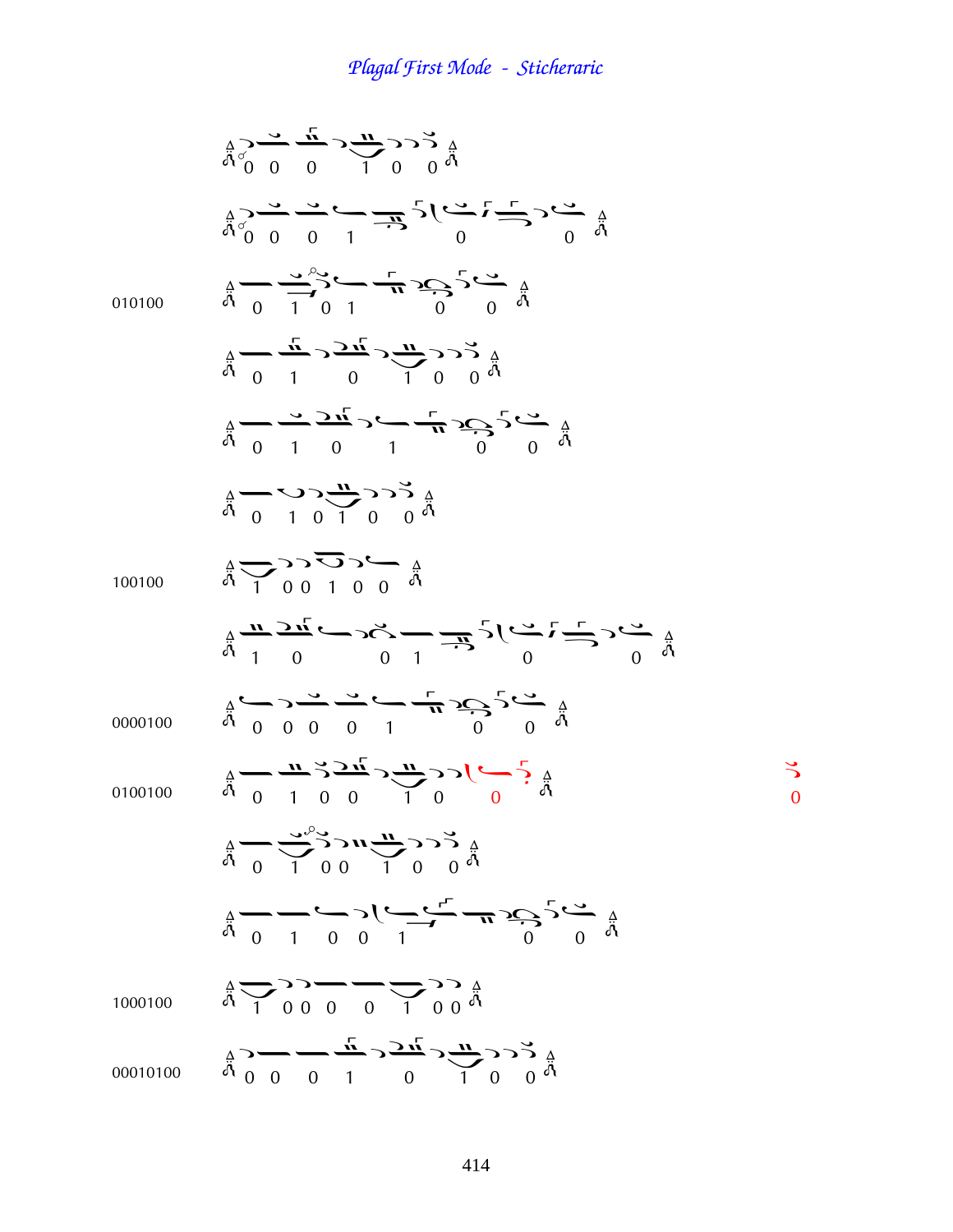| 010010100                            | $\frac{1}{4} - \frac{11}{4} - \frac{1}{4} - \frac{1}{2} - \frac{1}{2} - \frac{1}{2} - \frac{1}{2} - \frac{1}{2} - \frac{1}{2} - \frac{1}{2} - \frac{1}{2} - \frac{1}{2} - \frac{1}{2} - \frac{1}{2} - \frac{1}{2} - \frac{1}{2} - \frac{1}{2} - \frac{1}{2} - \frac{1}{2} - \frac{1}{2} - \frac{1}{2} - \frac{1}{2} - \frac{1}{2} - \frac{1}{2} - \frac{1}{2} - \frac{1}{2} - \frac{1}{2} - \frac{$                                                                                                                                                                                                                                                                                                  |  |
|--------------------------------------|------------------------------------------------------------------------------------------------------------------------------------------------------------------------------------------------------------------------------------------------------------------------------------------------------------------------------------------------------------------------------------------------------------------------------------------------------------------------------------------------------------------------------------------------------------------------------------------------------------------------------------------------------------------------------------------------------|--|
| Accented on fourth to last syllable: |                                                                                                                                                                                                                                                                                                                                                                                                                                                                                                                                                                                                                                                                                                      |  |
| 1001                                 | $\frac{1}{4} \sum_{1}^{4} C \sum_{1}^{4} C \sum_{0}^{4} C \sum_{1}^{4} C \sum_{0}^{4} C \sum_{1}^{4} C \sum_{0}^{4} C \sum_{1}^{4} C \sum_{0}^{4} C \sum_{1}^{4} C \sum_{0}^{4} C \sum_{1}^{4} C \sum_{1}^{4} C \sum_{0}^{4} C \sum_{1}^{4} C \sum_{1}^{4} C \sum_{1}^{4} C \sum_{1}^{4} C \sum_{1}^{4} C \sum_{1}^{4} C \sum_{1}^{4} C \sum_{1}^{4} C \sum_{1}^{4} C \sum_{1}^{$                                                                                                                                                                                                                                                                                                                    |  |
|                                      | $\frac{1}{4} - n \frac{2\pi}{\pi} \left( -2c\epsilon \frac{u-2}{2}c - 1 \frac{2u-1}{2}u - \frac{4}{4}u \right)$                                                                                                                                                                                                                                                                                                                                                                                                                                                                                                                                                                                      |  |
| 1010                                 | $\begin{array}{c}\nA \\ \frac{\partial}{\partial t} \\ \frac{\partial}{\partial t} \\ \frac{\partial}{\partial t} \\ \frac{\partial}{\partial t} \\ \frac{\partial}{\partial t} \\ \frac{\partial}{\partial t} \\ \frac{\partial}{\partial t} \\ \frac{\partial}{\partial t} \\ \frac{\partial}{\partial t} \\ \frac{\partial}{\partial t} \\ \frac{\partial}{\partial t} \\ \frac{\partial}{\partial t} \\ \frac{\partial}{\partial t} \\ \frac{\partial}{\partial t} \\ \frac{\partial}{\partial t} \\ \frac{\partial}{\partial t} \\ \frac{\partial}{\partial t} \\ \frac{\partial}{\partial t} \\ \frac{\partial}{\partial t} \\ \frac{\partial}{\partial t} \\ \frac{\partial}{\partial t} \\ $ |  |
|                                      | $\frac{1}{4} \sum_{i=1}^{4} 5 \left( \sum_{i=1}^{6} \frac{1}{i} \sum_{i=1}^{4} \left( \sum_{i=1}^{4} 1 \sum_{i=1}^{4} 1 \sum_{i=1}^{4} 1 \sum_{i=1}^{4} 1 \right) \right)$                                                                                                                                                                                                                                                                                                                                                                                                                                                                                                                           |  |
| 01001                                | $\frac{A}{A}$ $\frac{C}{A}$ $\frac{C}{A}$ $\frac{C}{A}$ $\frac{C}{A}$ $\frac{C}{A}$ $\frac{C}{A}$ $\frac{C}{A}$ $\frac{C}{A}$ $\frac{C}{A}$ $\frac{C}{A}$ $\frac{C}{A}$                                                                                                                                                                                                                                                                                                                                                                                                                                                                                                                              |  |
| 01010                                | $\frac{1}{4} - \frac{1}{4} - \frac{1}{4}$                                                                                                                                                                                                                                                                                                                                                                                                                                                                                                                                                                                                                                                            |  |
|                                      | $\begin{array}{ccccccc}\n& \Delta & - & \frac{i}{\mu} & - & \frac{i}{\mu} & - & \frac{i}{\mu} & - & \frac{i}{\mu} & - & \frac{i}{\mu} & - & \frac{i}{\mu} & - & \frac{i}{\mu} & - & \frac{i}{\mu} & - & \frac{i}{\mu} & - & \frac{i}{\mu} & - & \frac{i}{\mu} & - & \frac{i}{\mu} & - & \frac{i}{\mu} & - & \frac{i}{\mu} & - & \frac{i}{\mu} & - & \frac{i}{\mu} & - & \frac{i}{\mu} & - & \frac{i}{\mu} & - & \frac{i}{\mu} & - & \frac{i}{\mu} & - & \frac{i}{\$                                                                                                                                                                                                                                  |  |
| 001001                               | $\frac{1}{4}$                                                                                                                                                                                                                                                                                                                                                                                                                                                                                                                                                                                                                                                                                        |  |
| 001010                               |                                                                                                                                                                                                                                                                                                                                                                                                                                                                                                                                                                                                                                                                                                      |  |
|                                      | $\frac{1}{a}$ $\frac{1}{a}$ $0$ $0$ $1$ $0$ $1$ $0$ $0$                                                                                                                                                                                                                                                                                                                                                                                                                                                                                                                                                                                                                                              |  |
| 0001010                              | A $5 < \frac{n}{\sqrt{n}} > \frac{n}{\sqrt{n}} < \frac{n}{\sqrt{n}} > \frac{n}{\sqrt{n}}$                                                                                                                                                                                                                                                                                                                                                                                                                                                                                                                                                                                                            |  |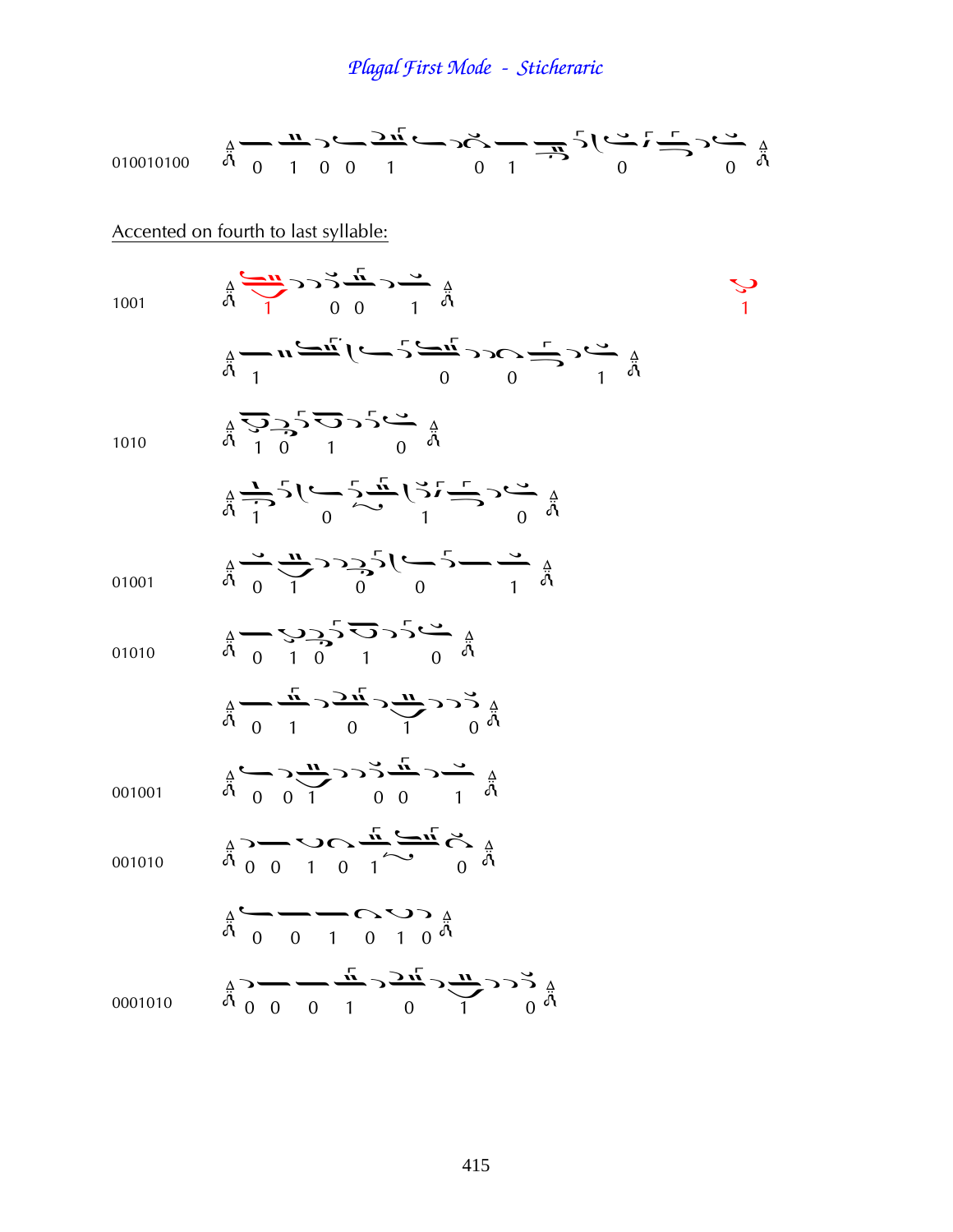#### G) Medial Formulae Di - Ke

This section is small, because melodies in this mode rarely move from Di to Ke.

Accented on last syllable:

0

010001

$$
\frac{1}{\ddot{\theta}}\longrightarrow \frac{1}{\sqrt{2}}\longrightarrow \frac{1}{\sqrt{2}}\longrightarrow \frac{1}{\ddot{\theta}}\longrightarrow \frac{1}{\ddot{\theta}}
$$

#### Accented on second to last syllable:

 $\frac{4}{9}$   $\frac{3}{9}$   $\frac{x}{9}$ 

010

0010

010  
\n
$$
\frac{1}{4} - \frac{1}{4} - \frac{1}{4} - \frac{1}{4} - \frac{1}{4} - \frac{1}{4} - \frac{1}{4} - \frac{1}{4} - \frac{1}{4} - \frac{1}{4} - \frac{1}{4} - \frac{1}{4} - \frac{1}{4} - \frac{1}{4} - \frac{1}{4} - \frac{1}{4} - \frac{1}{4} - \frac{1}{4} - \frac{1}{4} - \frac{1}{4} - \frac{1}{4} - \frac{1}{4} - \frac{1}{4} - \frac{1}{4} - \frac{1}{4} - \frac{1}{4} - \frac{1}{4} - \frac{1}{4} - \frac{1}{4} - \frac{1}{4} - \frac{1}{4} - \frac{1}{4} - \frac{1}{4} - \frac{1}{4} - \frac{1}{4} - \frac{1}{4} - \frac{1}{4} - \frac{1}{4} - \frac{1}{4} - \frac{1}{4} - \frac{1}{4} - \frac{1}{4} - \frac{1}{4} - \frac{1}{4} - \frac{1}{4} - \frac{1}{4} - \frac{1}{4} - \frac{1}{4} - \frac{1}{4} - \frac{1}{4} - \frac{1}{4} - \frac{1}{4} - \frac{1}{4} - \frac{1}{4} - \frac{1}{4} - \frac{1}{4} - \frac{1}{4} - \frac{1}{4} - \frac{1}{4} - \frac{1}{4} - \frac{1}{4} - \frac{1}{4} - \frac{1}{4} - \frac{1}{4} - \frac{1}{4} - \frac{1}{4} - \frac{1}{4} - \frac{1}{4} - \frac{1}{4} - \frac{1}{4} - \frac{1}{4} - \frac{1}{4} - \frac{1}{4} - \frac{1}{4} - \frac{1}{4} - \frac{1}{4} - \frac{1}{4} - \frac{1}{4} - \frac{1}{4} - \frac{1}{4} - \frac{1}{4} - \frac{1}{4} - \frac{1}{4} - \frac{1}{4} - \frac{1}{4} - \frac{1}{4} - \frac{1}{4} - \frac{1}{4} - \frac{1}{4} - \frac{1}{4} - \frac{1}{4} - \frac{1}{4} - \frac{1}{4} - \frac{1}{4} - \frac{1}{
$$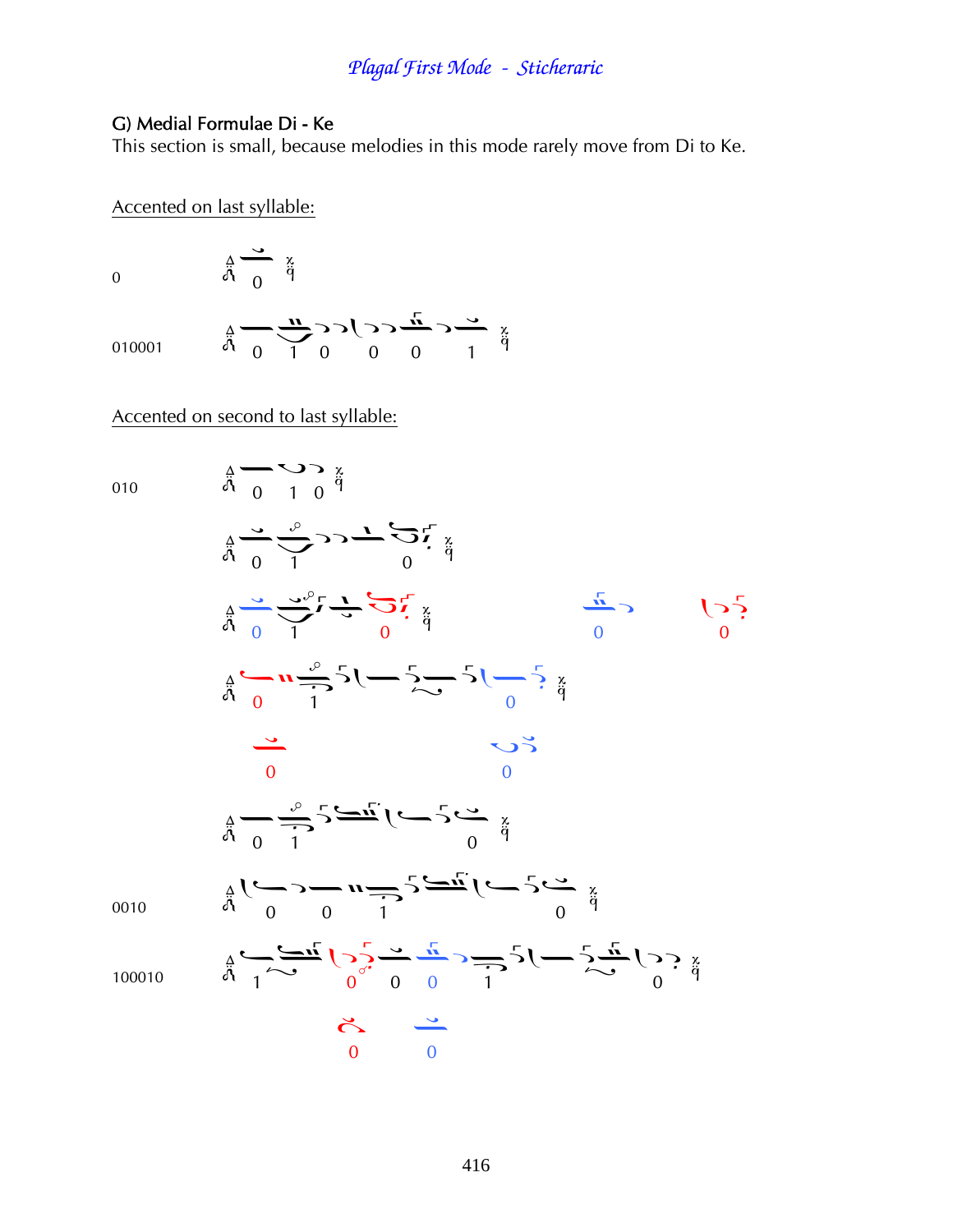100010  
\n
$$
\frac{1}{4}\sqrt{1-\frac{1}{4}}\sqrt{1-\frac{1}{4}}\sqrt{1-\frac{1}{4}}\sqrt{1-\frac{1}{4}}\sqrt{1-\frac{1}{4}}\sqrt{1-\frac{1}{4}}
$$
  
\n $\frac{1}{4}\sqrt{1-\frac{1}{4}}\sqrt{1-\frac{1}{4}}\sqrt{1-\frac{1}{4}}\sqrt{1-\frac{1}{4}}\sqrt{1-\frac{1}{4}}\sqrt{1-\frac{1}{4}}\sqrt{1-\frac{1}{4}}$   
\n $\frac{1}{4}\sqrt{1-\frac{1}{4}}\sqrt{1-\frac{1}{4}}\sqrt{1-\frac{1}{4}}\sqrt{1-\frac{1}{4}}\sqrt{1-\frac{1}{4}}\sqrt{1-\frac{1}{4}}\sqrt{1-\frac{1}{4}}\sqrt{1-\frac{1}{4}}\sqrt{1-\frac{1}{4}}\sqrt{1-\frac{1}{4}}\sqrt{1-\frac{1}{4}}\sqrt{1-\frac{1}{4}}\sqrt{1-\frac{1}{4}}\sqrt{1-\frac{1}{4}}\sqrt{1-\frac{1}{4}}\sqrt{1-\frac{1}{4}}\sqrt{1-\frac{1}{4}}\sqrt{1-\frac{1}{4}}\sqrt{1-\frac{1}{4}}\sqrt{1-\frac{1}{4}}\sqrt{1-\frac{1}{4}}\sqrt{1-\frac{1}{4}}\sqrt{1-\frac{1}{4}}\sqrt{1-\frac{1}{4}}\sqrt{1-\frac{1}{4}}\sqrt{1-\frac{1}{4}}\sqrt{1-\frac{1}{4}}\sqrt{1-\frac{1}{4}}\sqrt{1-\frac{1}{4}}\sqrt{1-\frac{1}{4}}\sqrt{1-\frac{1}{4}}\sqrt{1-\frac{1}{4}}\sqrt{1-\frac{1}{4}}\sqrt{1-\frac{1}{4}}\sqrt{1-\frac{1}{4}}\sqrt{1-\frac{1}{4}}\sqrt{1-\frac{1}{4}}\sqrt{1-\frac{1}{4}}\sqrt{1-\frac{1}{4}}\sqrt{1-\frac{1}{4}}\sqrt{1-\frac{1}{4}}\sqrt{1-\frac{1}{4}}\sqrt{1-\frac{1}{4}}\sqrt{1-\frac{1}{4}}\sqrt{1-\frac{1}{4}}\sqrt{1-\frac{1}{4}}\sqrt{1-\frac{1}{4}}\sqrt{1-\frac{1}{4}}\sqrt{1-\frac{1}{4}}\sqrt{1-\frac{1}{4}}\sqrt{1-\frac{1}{4}}\sqrt{1-\frac{1}{4}}\sqrt{1-\frac{$ 

Accented on third to last syllable:



Accented on fourth to last syllable:

0001010

$$
\frac{2}{9} - \frac{1}{9} - \frac{3}{9} = \frac{3}{9} - \frac{1}{9}
$$
  

$$
\frac{2}{9} - \frac{1}{9} = \frac{3}{9} - \frac{1}{9} = \frac{3}{9}
$$
  

$$
\frac{2}{9} - \frac{1}{9} = \frac{3}{9} = \frac{3}{9} = \frac{1}{9}
$$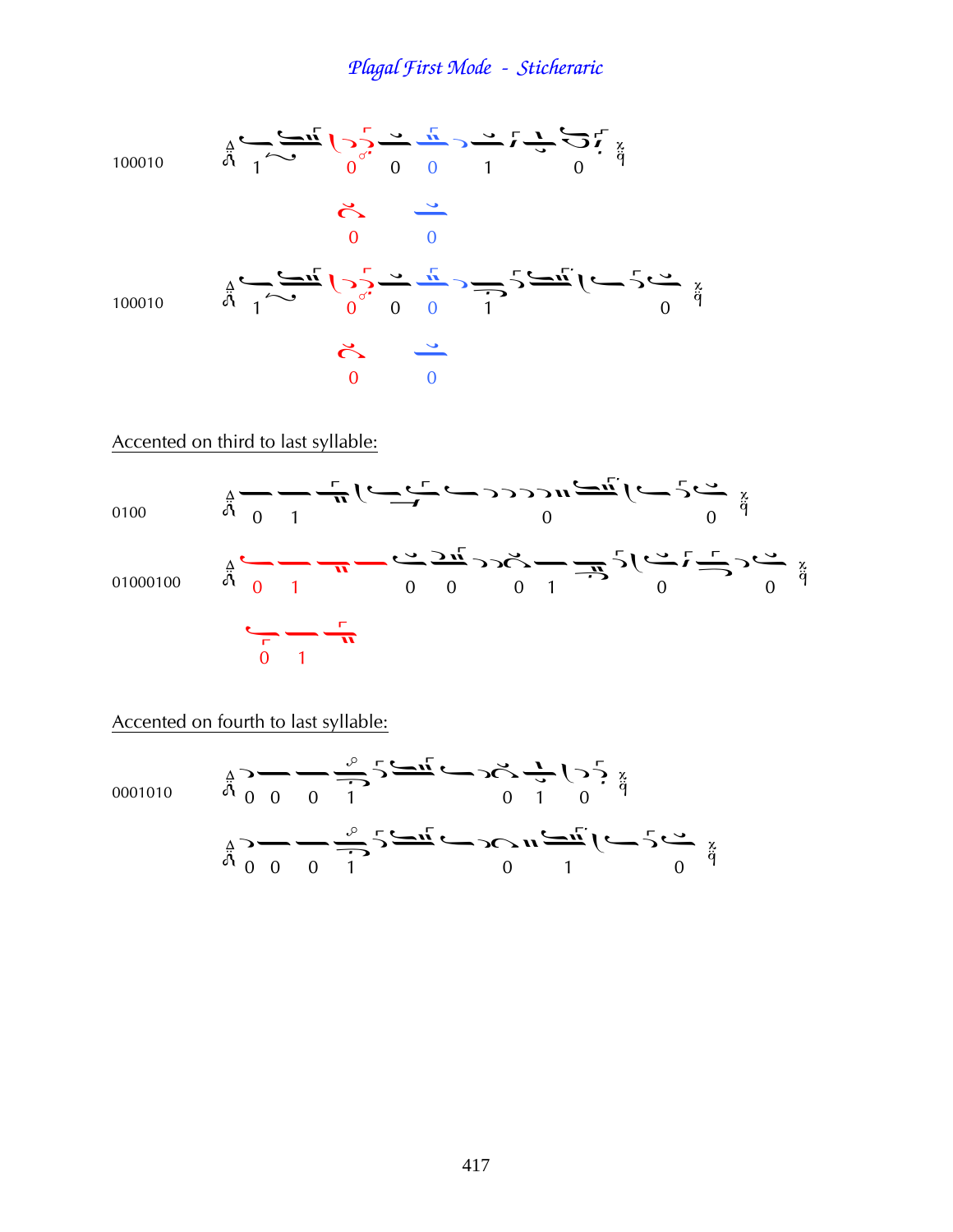#### H) Medial Formulae Ke - Pa

This section is almost empty, because melodies in this mode usually pause at Di before descending to Pa.

Accented on last syllable:

Accented on second to last syllable:

0010010 
$$
x
$$
  $y$   $y$   $y$   $y$   $y$   $y$   $y$   $y$   $y$   $y$   $y$   $y$   $y$   $y$   $y$   $y$   $y$   $y$   $y$   $y$   $y$   $y$   $y$   $y$   $y$   $y$   $y$   $y$   $y$   $y$   $y$   $y$   $y$   $y$   $y$   $y$   $y$   $y$   $y$   $y$   $y$   $y$   $y$   $y$   $y$   $y$   $y$   $y$   $y$   $y$   $y$   $y$   $y$   $y$   $y$   $y$   $y$   $y$   $y$   $y$   $y$   $y$   $y$   $y$   $y$   $y$   $y$   $y$   $y$   $y$   $y$   $y$   $y$   $y$   $y$   $y$   $y$   $y$   $y$   $y$   $y$   $y$   $y$   $y$   $y$   $y$   $y$   $y$   $y$   $y$   $y$   $y$   $y$   $y$   $y$   $y$   $y$   $y$   $y$   $y$   $y$   $y$   $y$   $y$   $y$   $y$   $y$   $y$   $y$   $y$   $y$   $y$   $y$   $y$   $y$   $y$   $y$   $y$   $y$   $y$   $y$   $y$   $y$   $y$   $y$  

Accented on third to last syllable:

10100  
\n
$$
\frac{1}{4}
$$
  
\n $\frac{1}{4}$   
\n $\frac{1}{4}$   
\n $\frac{1}{4}$   
\n $\frac{1}{4}$   
\n $\frac{1}{4}$   
\n $\frac{1}{4}$   
\n $\frac{1}{4}$   
\n $\frac{1}{4}$   
\n $\frac{1}{4}$   
\n $\frac{1}{4}$   
\n $\frac{1}{4}$   
\n $\frac{1}{4}$   
\n $\frac{1}{4}$   
\n $\frac{1}{4}$   
\n $\frac{1}{4}$   
\n $\frac{1}{4}$   
\n $\frac{1}{4}$   
\n $\frac{1}{4}$   
\n $\frac{1}{4}$   
\n $\frac{1}{4}$   
\n $\frac{1}{4}$   
\n $\frac{1}{4}$   
\n $\frac{1}{4}$   
\n $\frac{1}{4}$   
\n $\frac{1}{4}$   
\n $\frac{1}{4}$   
\n $\frac{1}{4}$   
\n $\frac{1}{4}$   
\n $\frac{1}{4}$   
\n $\frac{1}{4}$   
\n $\frac{1}{4}$   
\n $\frac{1}{4}$   
\n $\frac{1}{4}$   
\n $\frac{1}{4}$   
\n $\frac{1}{4}$   
\n $\frac{1}{4}$   
\n $\frac{1}{4}$   
\n $\frac{1}{4}$   
\n $\frac{1}{4}$   
\n $\frac{1}{4}$   
\n $\frac{1}{4}$   
\n $\frac{1}{4}$   
\n $\frac{1}{4}$   
\n $\frac{1}{4}$   
\n $\frac{1}{4}$   
\n $\frac{1}{4}$   
\n $\frac{1}{4}$   
\n $\frac{1}{4}$   
\n $\frac{1}{4}$   
\n $\frac{1}{4}$   
\n $\frac{1}{4}$   
\n $\frac{1}{4}$   
\n $\frac{1}{4}$   
\n<

Accented on fourth to last syllable:

001001 
$$
\frac{x}{9}
$$
  $\frac{y}{6}$   $\frac{1}{1}$   $\frac{y}{1}$   $\frac{y}{1}$   $\frac{y}{1}$   $\frac{y}{1}$   $\frac{y}{1}$   $\frac{y}{1}$   $\frac{y}{1}$   $\frac{y}{1}$   $\frac{y}{1}$   $\frac{y}{1}$   $\frac{y}{1}$   $\frac{y}{1}$   $\frac{y}{1}$   $\frac{y}{1}$   $\frac{y}{1}$   $\frac{y}{1}$   $\frac{y}{1}$   $\frac{y}{1}$   $\frac{y}{1}$   $\frac{y}{1}$   $\frac{y}{1}$   $\frac{y}{1}$   $\frac{y}{1}$   $\frac{y}{1}$   $\frac{y}{1}$   $\frac{y}{1}$   $\frac{y}{1}$   $\frac{y}{1}$   $\frac{y}{1}$   $\frac{y}{1}$   $\frac{y}{1}$   $\frac{y}{1}$   $\frac{y}{1}$   $\frac{y}{1}$   $\frac{y}{1}$   $\frac{y}{1}$   $\frac{y}{1}$   $\frac{y}{1}$   $\frac{y}{1}$   $\frac{y}{1}$   $\frac{y}{1}$   $\frac{y}{1}$   $\frac{y}{1}$   $\frac{y}{1}$   $\frac{y}{1}$   $\frac{y}{1}$   $\frac{y}{1}$   $\frac{y}{1}$   $\frac{y}{1}$   $\frac{y}{1}$   $\frac{y}{1}$   $\frac{y}{1}$   $\frac{y}{1}$   $\frac{y}{1}$   $\frac{y}{1}$   $\frac{y}{1}$   $\frac{y}{1}$   $\frac{y}{1}$   $\frac{y}{1}$   $\frac{y}{1}$   $\frac{y}{1}$   $\frac{y}{1}$   $\frac{y}{1}$   $\frac{y}{1}$   $\frac{y}{1}$   $\frac{y}{1}$  <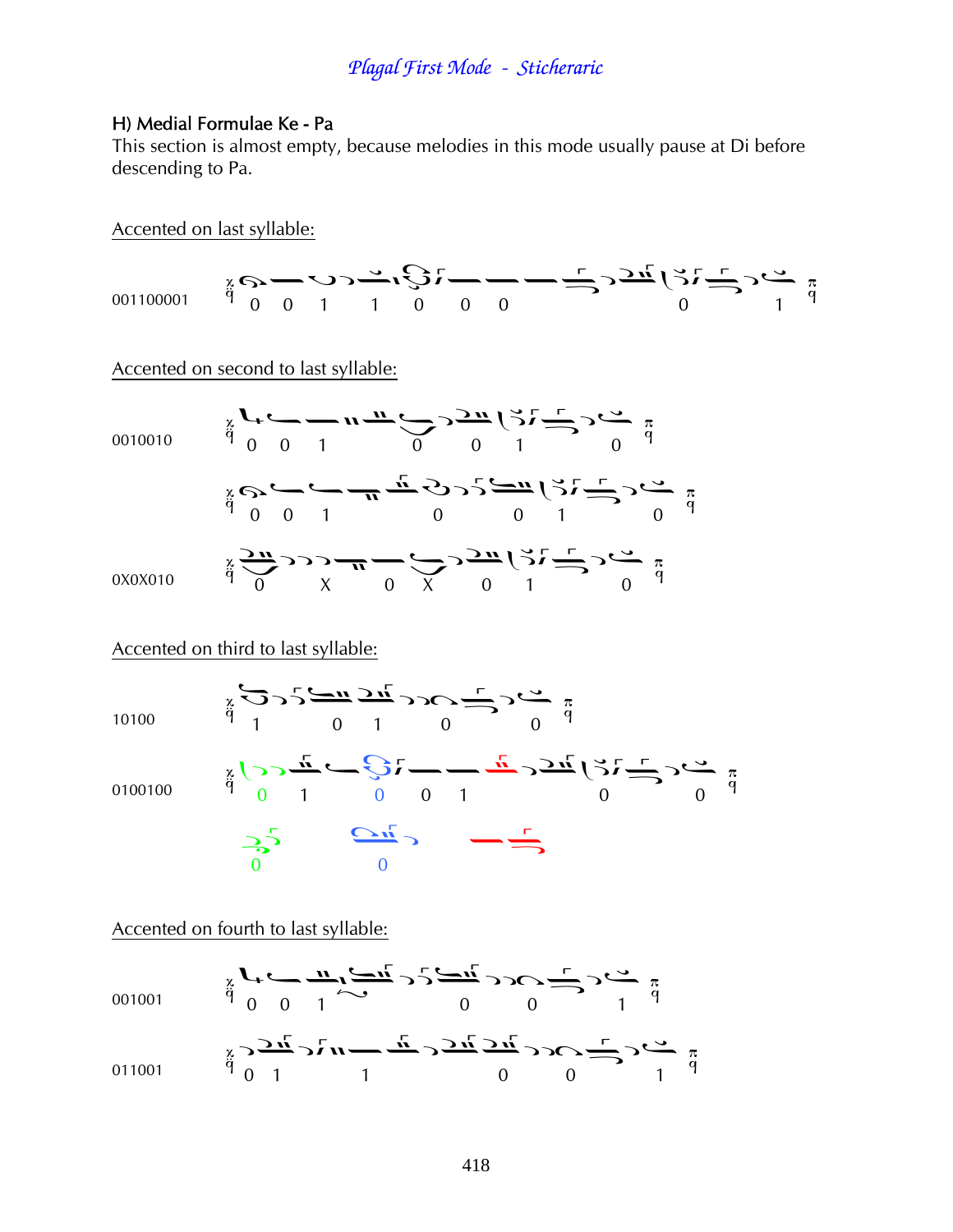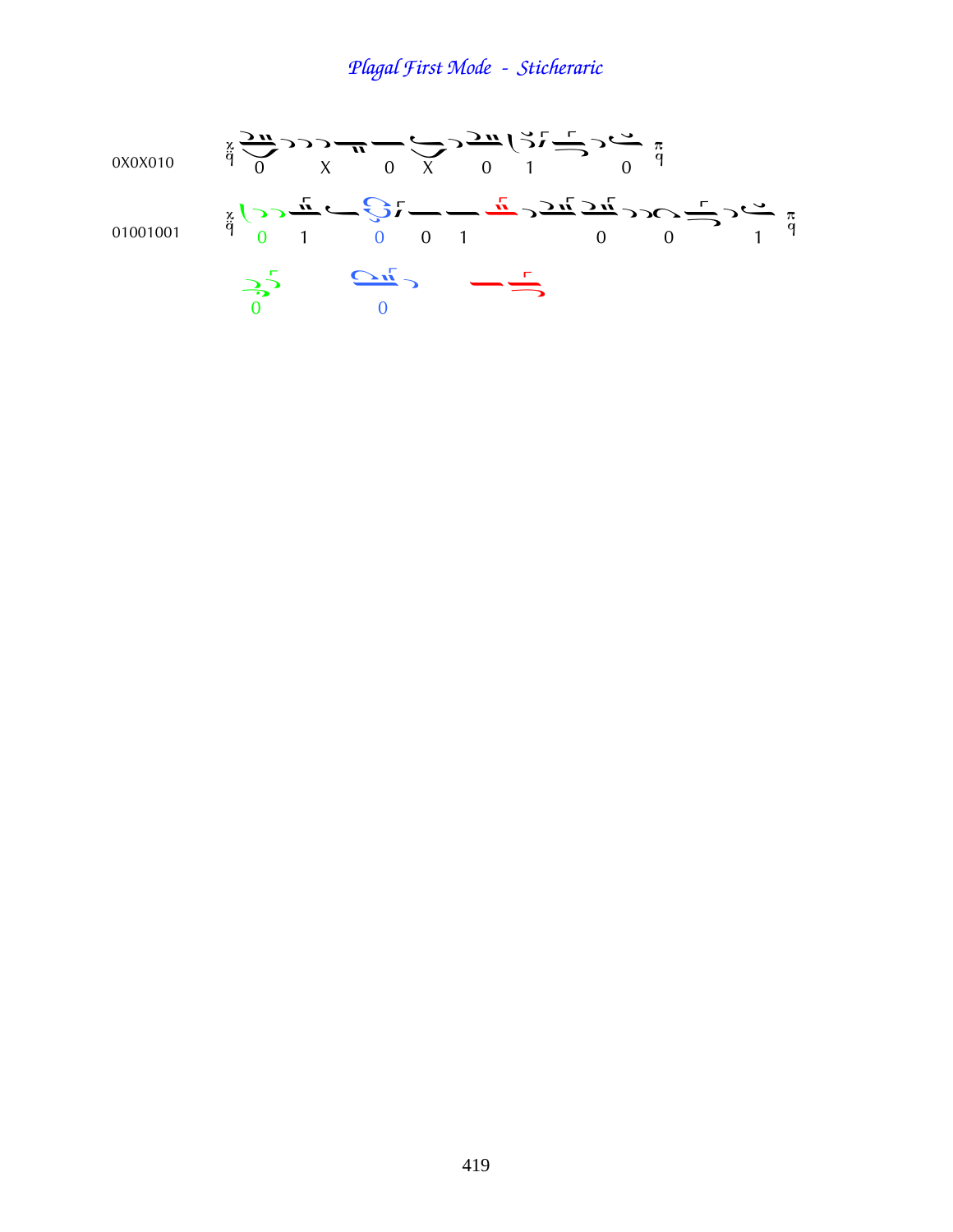#### I) Medial Formulae Ke - Di

#### Accented on last syllable:

 $\ddot{\ddot{\theta}} \sim \ddot{\ddot{\theta}}$  $\overline{0}$  $\sum_{\alpha=0}^{\infty} \frac{\Delta}{\alpha}$  $\frac{x}{9}$   $\overrightarrow{0}$   $\frac{3}{4}$ 01  $\stackrel{\triangle}{\tilde{\rho}} \stackrel{\triangle}{\longrightarrow} \stackrel{\triangle}{\sim} \stackrel{\triangle}{\tilde{\rho}}$ 000  $\begin{array}{c}\n\stackrel{\triangle}{\rightarrow} & \stackrel{\triangle}{\rightarrow} & \stackrel{\triangle}{\rightarrow} \\
\stackrel{\triangle}{\rightarrow} & \stackrel{\triangle}{\rightarrow} & \stackrel{\triangle}{\rightarrow} \\
\stackrel{\triangle}{\rightarrow} & \stackrel{\triangle}{\rightarrow} & \stackrel{\triangle}{\rightarrow} & \stackrel{\triangle}{\rightarrow} \\
\stackrel{\triangle}{\rightarrow} & \stackrel{\triangle}{\rightarrow} & \stackrel{\triangle}{\rightarrow} & \stackrel{\triangle}{\rightarrow} & \stackrel{\triangle}{\rightarrow} \\
\stackrel{\triangle}{\rightarrow} & \stackrel{\triangle}{\rightarrow} & \stackrel{\triangle}{\rightarrow} & \stackrel{\triangle}{\rightarrow} & \stackrel{\triangle}{\rightarrow} & \stackrel{\triangle}{\rightarrow} & \stack$  $\frac{x}{9}$   $\frac{0}{1}$   $\frac{1}{9}$ 001  $\sum_{\alpha=0}^{\alpha} \sum_{\alpha=0}^{\alpha} \sum_{\alpha=0}^{\alpha} \sum_{\alpha=0}^{\alpha} \sum_{\beta=0}^{\alpha} \sum_{\beta=0}^{\beta}$ 0001  $\sum_{\alpha=0}^{\infty} \frac{1}{\alpha} \frac{1}{\alpha} \frac{1}{\alpha} \sum_{\alpha=0}^{\infty} \frac{1}{\alpha} \frac{1}{\alpha}$  $\sum_{\substack{x\\0\\0\\1}}$ 00101  $\frac{A}{\ddot{\rho}}$   $\frac{A}{\rho}$   $\frac{A}{\rho}$   $\frac{A}{\rho}$   $\frac{A}{\rho}$   $\frac{A}{\rho}$   $\frac{A}{\rho}$   $\frac{A}{\rho}$   $\frac{A}{\rho}$  $\frac{1}{9}$   $\frac{1}{9}$   $\frac{1}{9}$   $\frac{1}{9}$   $\frac{1}{9}$   $\frac{1}{9}$ 10001  $\sum_{\alpha=1}^{N} \sum_{i=1}^{N} \sum_{j=1}^{N} \sum_{j=1}^{N} (-1)^{j} \sum_{j=1}^{N} \sum_{j=1}^{N} (-1)^{j} \sum_{j=1}^{N} (-1)^{j} \sum_{j=1}^{N} (-1)^{j} \sum_{j=1}^{N} (-1)^{j} \sum_{j=1}^{N} (-1)^{j} \sum_{j=1}^{N} (-1)^{j} \sum_{j=1}^{N} (-1)^{j} \sum_{j=1}^{N} (-1)^{j} \sum_{j=1}^{N} (-1)^{j} \sum_{j=1}^{N} (-1)^{j} \sum_{$  $\frac{1}{2}$   $\frac{1}{2}$   $\frac{1}{2}$   $\frac{1}{2}$   $\frac{1}{2}$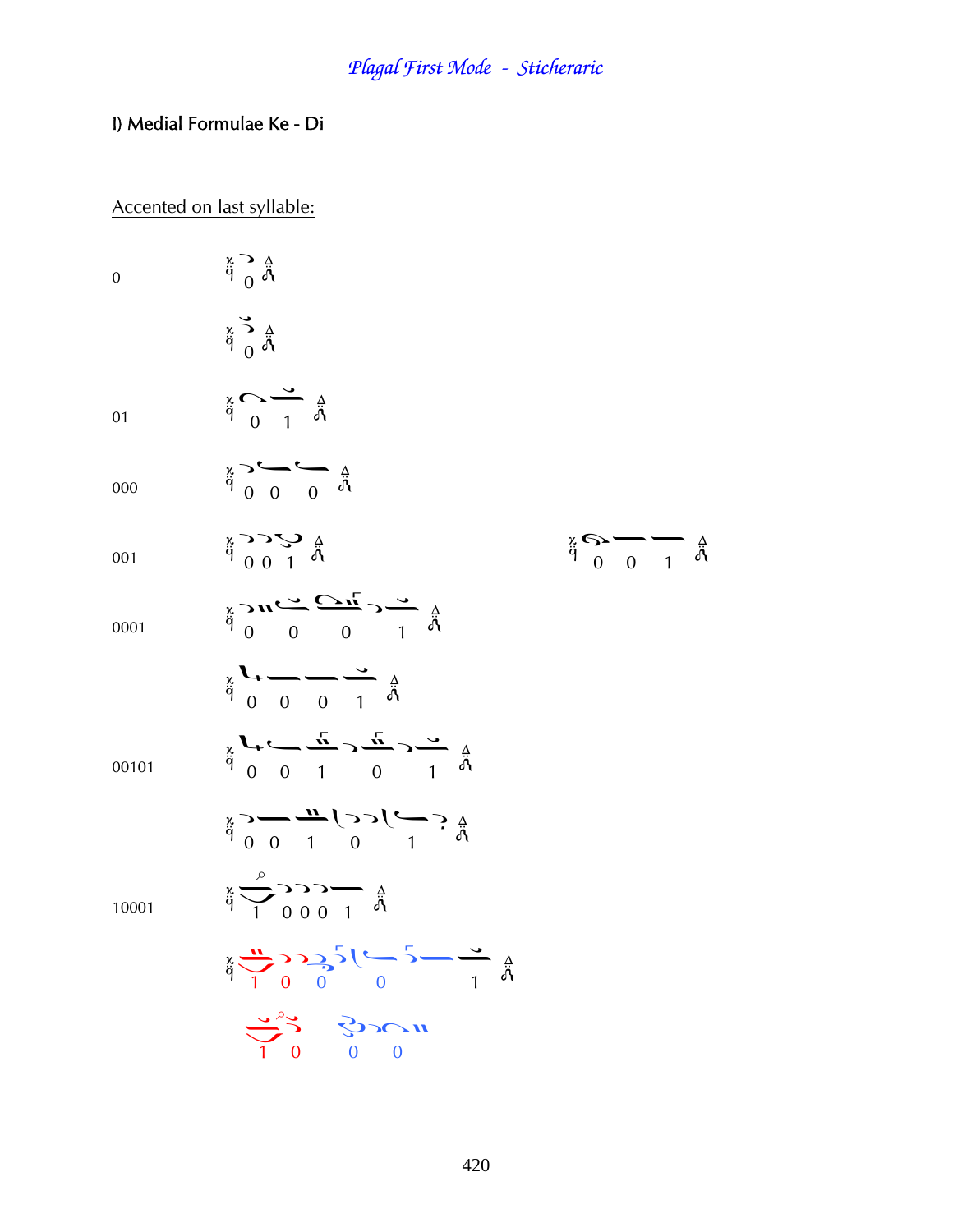

Accented on second to last syllable:

10 ¢ à Þ ¤ Þà Þ ¤ ¢ ¤ ¤ 010 ¦¢¦ ¦¢ ¦

 $\frac{1}{9}$   $\frac{1}{1}$   $\frac{1}{1}$   $\frac{1}{1}$   $\frac{1}{1}$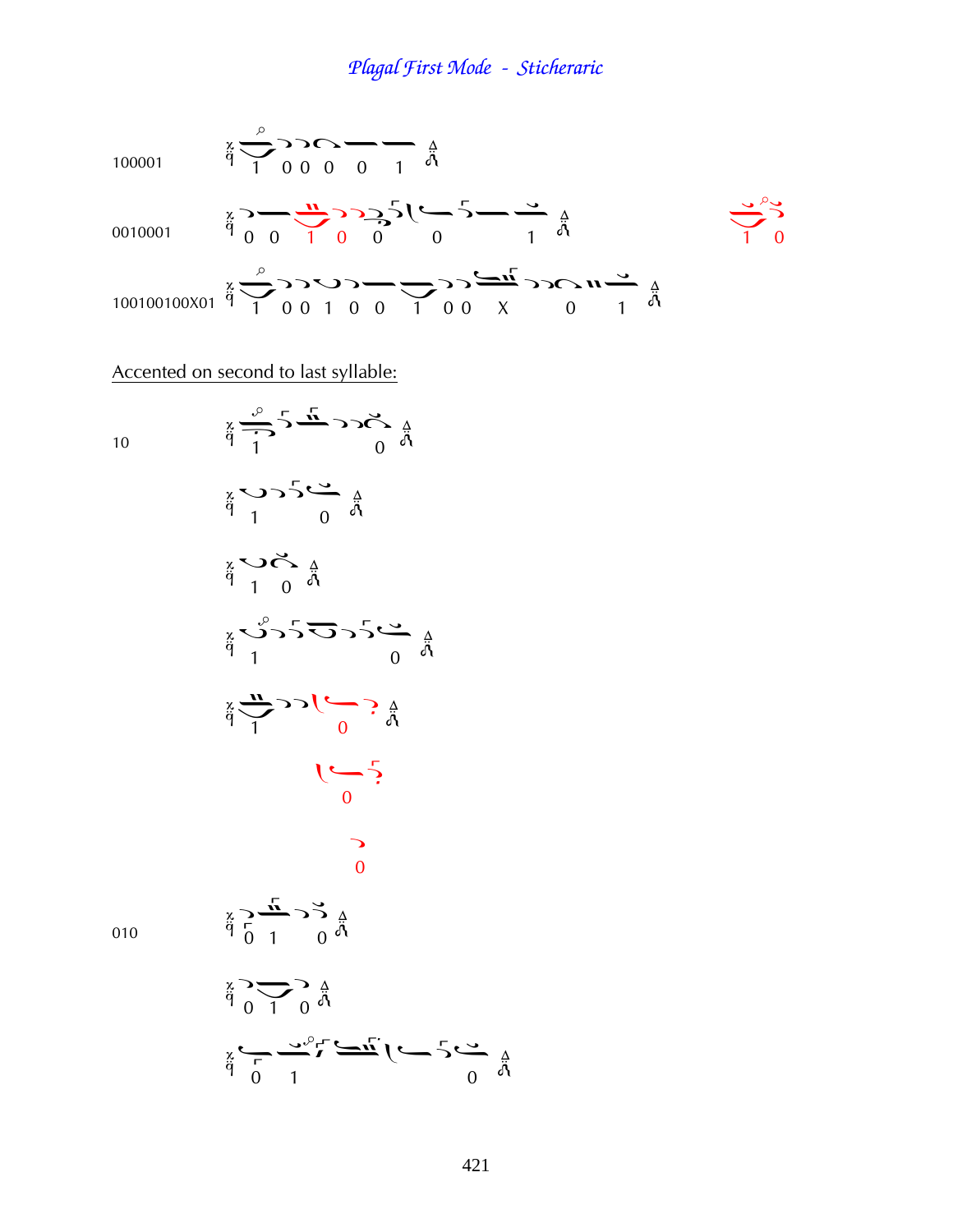00010  $\frac{a}{9}$   $\frac{a}{0}$   $\frac{a}{0}$   $\frac{a}{1}$   $\frac{a}{0}$   $\frac{a}{0}$ 10010  $\ddot{\theta}$  1 0 0 1 0  $\ddot{\theta}$  $\ddot{\theta}$   $\frac{1}{1}$   $\begin{pmatrix} 0 & 1 \\ 0 & 0 \end{pmatrix}$   $\ddot{\theta}$  $\frac{3}{9}$   $\frac{1}{1}$  0 0 1 0  $\frac{3}{9}$ ֧֦֧֚֡֝<u>֚</u><br>֚

$$
\frac{1}{\sqrt{1}}
$$

000010 
$$
\frac{1}{4}
$$
 0  $\frac{1}{4}$  0  $\frac{1}{4}$  0  $\frac{1}{4}$  0  $\frac{1}{4}$  0  $\frac{1}{4}$  0  $\frac{1}{4}$  0  $\frac{1}{4}$  0  $\frac{1}{4}$  0  $\frac{1}{4}$  0  $\frac{1}{4}$  0  $\frac{1}{4}$  0  $\frac{1}{4}$  0  $\frac{1}{4}$  0  $\frac{1}{4}$  0  $\frac{1}{4}$  0  $\frac{1}{4}$  0  $\frac{1}{4}$  0  $\frac{1}{4}$  0  $\frac{1}{4}$  0  $\frac{1}{4}$  0  $\frac{1}{4}$  0  $\frac{1}{4}$  0  $\frac{1}{4}$  0  $\frac{1}{4}$  0  $\frac{1}{4}$  0  $\frac{1}{4}$  0  $\frac{1}{4}$  0  $\frac{1}{4}$  0  $\frac{1}{4}$  0  $\frac{1}{4}$  0  $\frac{1}{4}$  0  $\frac{1}{4}$  0  $\frac{1}{4}$  0  $\frac{1}{4}$  0  $\frac{1}{4}$  0  $\frac{1}{4}$  0  $\frac{1}{4}$  0  $\frac{1}{4}$  0  $\frac{1}{4}$  0  $\frac{1}{4}$  0  $\frac{1}{4}$  0  $\frac{1}{4}$  0  $\frac{1}{4}$  0  $\frac{1}{4}$  0  $\frac{1}{4}$  0  $\frac{1}{4}$  0  $\frac{1}{4}$  0  $\frac{1}{4}$  0  $\frac{1}{4}$  0  $\frac{1}{4}$  0  $\frac{1}{4}$  0  $\frac{1}{4}$  0  $\frac{1}{4}$  0  $\frac{1}{4}$  0  $\frac{1}{4}$  0  $\frac{1}{4}$  0  $\frac{1}{4}$  0  $\frac{$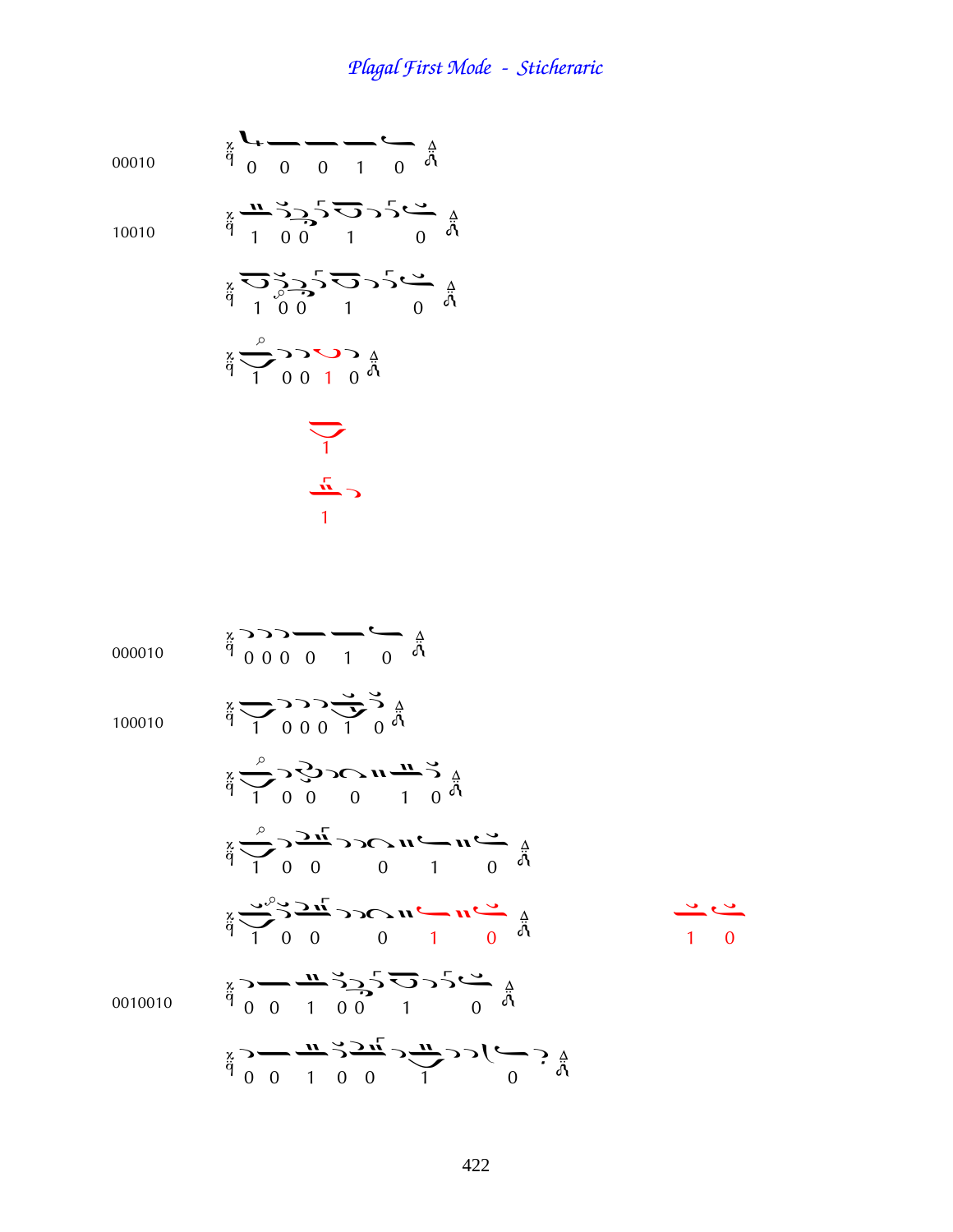| 00010010   | $\frac{1}{9} \sum_{i=0}^{4} \frac{1}{1} \sum_{j=0}^{4} \sum_{i=1}^{4} \sum_{j=0}^{4} \sum_{j=0}^{4} \sum_{j=0}^{4} \sum_{j=0}^{4} \sum_{j=0}^{4} \sum_{j=0}^{4} \sum_{j=0}^{4} \sum_{j=0}^{4} \sum_{j=0}^{4} \sum_{j=0}^{4} \sum_{j=0}^{4} \sum_{j=0}^{4} \sum_{j=0}^{4} \sum_{j=0}^{4} \sum_{j=0}^{4} \sum_{j=0}^{4} \sum_{j=0}^{4} \sum_{j=0$ |
|------------|-------------------------------------------------------------------------------------------------------------------------------------------------------------------------------------------------------------------------------------------------------------------------------------------------------------------------------------------------|
| 10010010   | $\frac{1}{9}$ $\frac{1}{9}$ $\frac{1}{1}$ 0 0 1 0 0 1 0 0 4 0 $\frac{3}{1}$                                                                                                                                                                                                                                                                     |
| 000010010  | $\begin{array}{c}\n\stackrel{\circ}{\beta} & \stackrel{\circ}{\gamma} & \stackrel{\circ}{\gamma} & \stackrel{\circ}{\gamma} & \stackrel{\circ}{\gamma} & \stackrel{\circ}{\gamma} \\ \stackrel{\circ}{\beta} & 0 & 0 & 0 & 1 & 0 \\ \end{array}$                                                                                                |
|            |                                                                                                                                                                                                                                                                                                                                                 |
| 100010010  | $\frac{1}{4} \sum_{0}^{0} \sum_{0}^{0} \sum_{1}^{0} \sum_{0}^{0} \sum_{1}^{1} \sum_{0}^{0} \sum_{1}^{0} \sum_{0}^{0} \sum_{0}^{0}$                                                                                                                                                                                                              |
| 000100010  |                                                                                                                                                                                                                                                                                                                                                 |
| 0000100010 |                                                                                                                                                                                                                                                                                                                                                 |
|            |                                                                                                                                                                                                                                                                                                                                                 |

### Accented on third to last syllable:

100

$$
\frac{2}{9} \sum_{\substack{a \text{ odd}}} \frac{1}{1} \sum_{\substack{a \text{ odd}}} \frac{1}{9} \sum_{\substack{a \text{ odd}}} \frac{1}{9} \sum_{\substack{a \text{ odd}}} \frac{1}{9} \sum_{\substack{a \text{ odd}}} \frac{1}{9} \sum_{\substack{a \text{ odd}}} \frac{1}{9} \sum_{\substack{a \text{ odd}}} \frac{1}{9} \sum_{\substack{a \text{ odd}}} \frac{1}{9} \sum_{\substack{a \text{ odd}}} \frac{1}{9} \sum_{\substack{a \text{ odd}}} \frac{1}{9} \sum_{\substack{a \text{ odd}}} \frac{1}{9} \sum_{\substack{a \text{ odd}}} \frac{1}{9} \sum_{\substack{a \text{ odd}}} \frac{1}{9} \sum_{\substack{a \text{ odd}}} \frac{1}{9} \sum_{\substack{a \text{ odd}}} \frac{1}{9} \sum_{\substack{a \text{ odd}}} \frac{1}{9} \sum_{\substack{a \text{ odd}}} \frac{1}{9} \sum_{\substack{a \text{ odd}}} \frac{1}{9} \sum_{\substack{a \text{ odd}}} \frac{1}{9} \sum_{\substack{a \text{ odd}}} \frac{1}{9} \sum_{\substack{a \text{ odd}}} \frac{1}{9} \sum_{\substack{a \text{ odd}}} \frac{1}{9} \sum_{\substack{a \text{ odd}}} \frac{1}{9} \sum_{\substack{a \text{ odd}}} \frac{1}{9} \sum_{\substack{a \text{ odd}}} \frac{1}{9} \sum_{\substack{a \text{ odd}}} \frac{1}{9} \sum_{\substack{a \text{ odd}}} \frac{1}{9} \sum_{\substack{a \text{ odd}}} \frac{1}{9} \sum_{\substack{a \text{ odd}}} \frac{1}{9} \sum_{\substack{a \text{ odd}}} \frac{1}{9} \sum_{\substack{a \text{ odd}}} \frac{1}{9} \sum_{\substack{a \text{ odd}}} \frac{1}{9} \sum_{\substack{a \text{ odd}}} \frac{1}{9} \sum_{\substack{a \text{ odd}}} \frac{1}{9} \sum_{\substack{a \text{ odd}}} \frac{1}{9} \sum_{\substack{a \text{ odd}}} \frac{1}{9} \sum_{\substack{a \text{ odd}}} \frac{1}{9} \sum_{\substack{a \text{ odd}}}
$$

0100

 $\frac{1}{2}$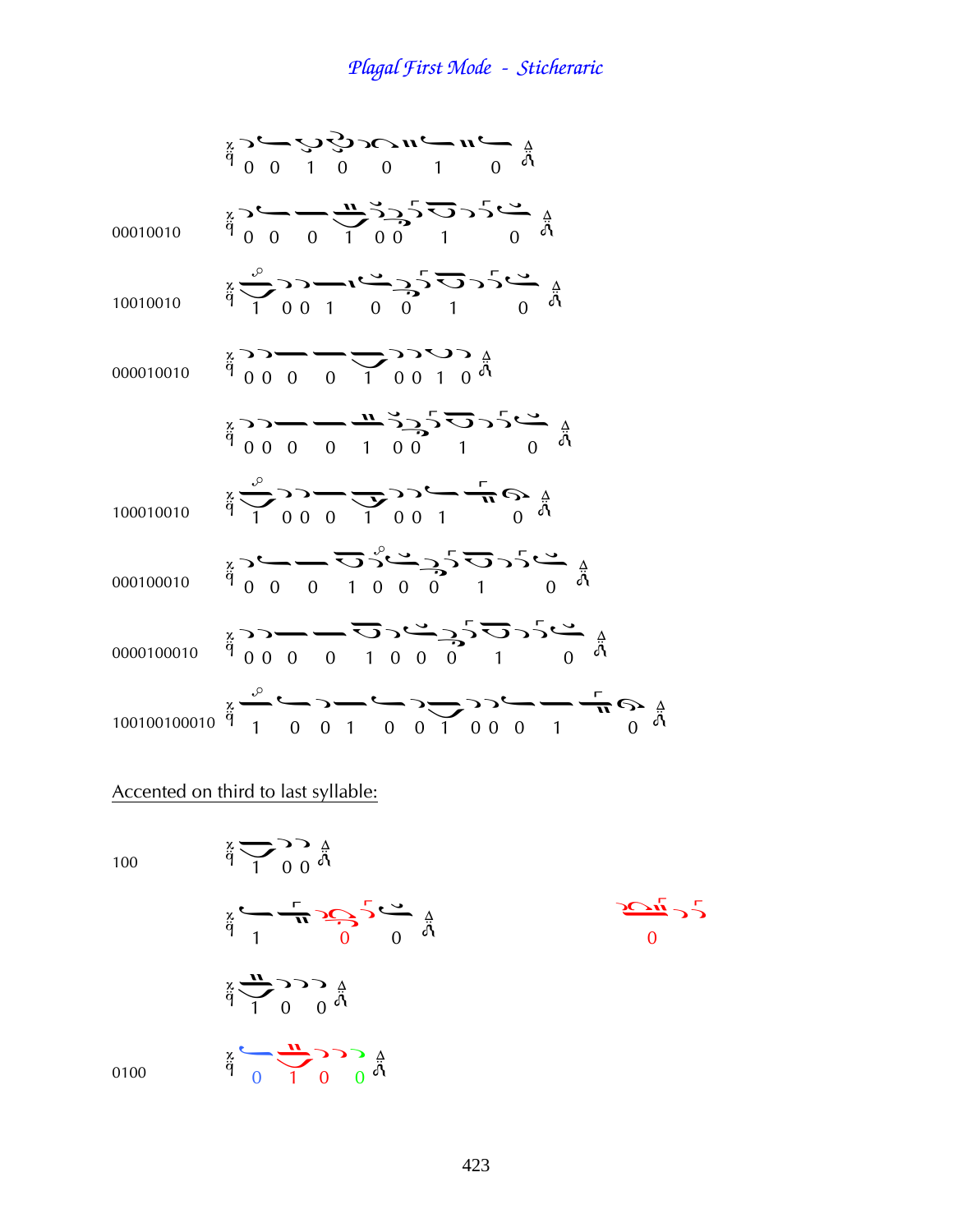|        | $\sum_{0}^{0} \sum_{1}^{1} 0$                                                                                                                                                                                                                                                                                                                                                                                                                                                                               |                                                     |
|--------|-------------------------------------------------------------------------------------------------------------------------------------------------------------------------------------------------------------------------------------------------------------------------------------------------------------------------------------------------------------------------------------------------------------------------------------------------------------------------------------------------------------|-----------------------------------------------------|
|        | $\sum_{\beta}^{\alpha} \sum_{\beta}^{\beta} \sum_{\beta}^{\beta} \sum_{\beta}^{\beta}$                                                                                                                                                                                                                                                                                                                                                                                                                      |                                                     |
|        | $\sum_{\substack{x \\ B \\ D}} \frac{L}{1} \sum_{j=0}^{N} C_{j} \frac{1}{2} \sum_{j=0}^{N} C_{j} \sum_{j=0}^{N}$                                                                                                                                                                                                                                                                                                                                                                                            |                                                     |
| 0101   | $\sum_{\alpha=1}^{4}$ $\sum_{\alpha=1}^{4}$ $\sum_{\alpha=1}^{4}$ $\sum_{\alpha=1}^{4}$ $\sum_{\alpha=1}^{4}$                                                                                                                                                                                                                                                                                                                                                                                               |                                                     |
| 00100  | $\frac{4}{9}$ $\frac{6}{9}$ $\frac{6}{9}$ $\frac{1}{1}$ $\frac{1}{9}$ $\frac{1}{9}$ $\frac{1}{9}$ $\frac{1}{9}$ $\frac{1}{9}$ $\frac{1}{9}$ $\frac{1}{9}$                                                                                                                                                                                                                                                                                                                                                   | $\sum_{i=1}^{n} 2\sum_{i=1}^{n}$                    |
|        | $\frac{1}{9}$ $\frac{1}{9}$ $\frac{1}{9}$ $\frac{1}{9}$ $\frac{1}{9}$ $\frac{1}{9}$                                                                                                                                                                                                                                                                                                                                                                                                                         | $\Delta$ ,                                          |
| 00101  | $\frac{1}{9}$ $\left( \frac{1}{9} \right)$ $\frac{1}{1}$ $\left( \frac{1}{9} \right)$ $\frac{1}{9}$ $\left( \frac{1}{9} \right)$                                                                                                                                                                                                                                                                                                                                                                            |                                                     |
|        | $\frac{a}{p}$ $\frac{a}{p}$ $\frac{a}{p}$ $\frac{a}{p}$ $\frac{a}{p}$ $\frac{a}{p}$ $\frac{a}{p}$ $\frac{a}{p}$                                                                                                                                                                                                                                                                                                                                                                                             |                                                     |
| 10100  | $\overset{\triangle}{\phi} \overset{\triangle}{\leftrightarrow} \overset{\triangle}{\leftrightarrow} \overset{\triangle}{\leftrightarrow} \overset{\triangle}{\circ} \overset{\triangle}{\circ}$                                                                                                                                                                                                                                                                                                            |                                                     |
| 000100 | $\mathop{\mathbb{E}}_{\substack{\mathbf{a} \\ \mathbf{b}}} \mathop{\mathbb{E}}_{\substack{\mathbf{a} \\ \mathbf{b}}} \mathop{\mathbb{E}}_{\substack{\mathbf{a} \\ \mathbf{b}}} \mathop{\mathbb{E}}_{\substack{\mathbf{a} \\ \mathbf{b}}} \mathop{\mathbb{E}}_{\substack{\mathbf{a} \\ \mathbf{b}}} \mathop{\mathbb{E}}_{\substack{\mathbf{a} \\ \mathbf{b}}} \mathop{\mathbb{E}}_{\substack{\mathbf{a} \\ \mathbf{b}}} \mathop{\mathbb{E}}_{\substack{\mathbf{a} \\ \mathbf{b}}} \mathop{\mathbb{E}}_{\sub$ | $\overrightarrow{C}$ is $\overrightarrow{C}$        |
|        | $\frac{1}{4}$ $\frac{1}{6}$ $\frac{1}{6}$ $\frac{1}{6}$ $\frac{1}{6}$ $\frac{1}{6}$ $\frac{1}{6}$                                                                                                                                                                                                                                                                                                                                                                                                           |                                                     |
| 0X0100 | $\frac{4}{9}$ $\frac{6}{9}$ $\frac{6}{9}$ $\frac{6}{9}$ $\frac{6}{9}$ $\frac{6}{9}$ $\frac{6}{9}$                                                                                                                                                                                                                                                                                                                                                                                                           |                                                     |
| 100100 | $\frac{3}{9} \sum_{1}^{9} 2 \sum_{1} \frac{1}{9} \sum_{2} \frac{1}{9} \sum_{1} \frac{1}{9} \sum_{2} \frac{1}{9} \sum_{1} \frac{1}{9} \sum_{2} \sum_{1} \frac{1}{9} \sum_{1} \frac{1}{9} \sum_{1} \frac{1}{9} \sum_{1} \frac{1}{9} \sum_{1} \frac{1}{9} \sum_{1} \frac{1}{9} \sum_{1} \frac{1}{9} \sum_{1} \frac{1}{9} \sum_{1} \frac{1}{9} \sum_{1} \frac{1}{9} \sum_{1} \frac{1}{9} \sum_{1} \$                                                                                                            | $\frac{3}{4}$ $\frac{1}{1}$ 0 0 1 0 0 $\frac{5}{4}$ |
|        | $\frac{1}{9} - \frac{1}{9} - \frac{1}{9} - \frac{1}{9} - \frac{1}{10} - \frac{1}{10} - \frac{1}{10} - \frac{1}{10} - \frac{1}{10}$                                                                                                                                                                                                                                                                                                                                                                          |                                                     |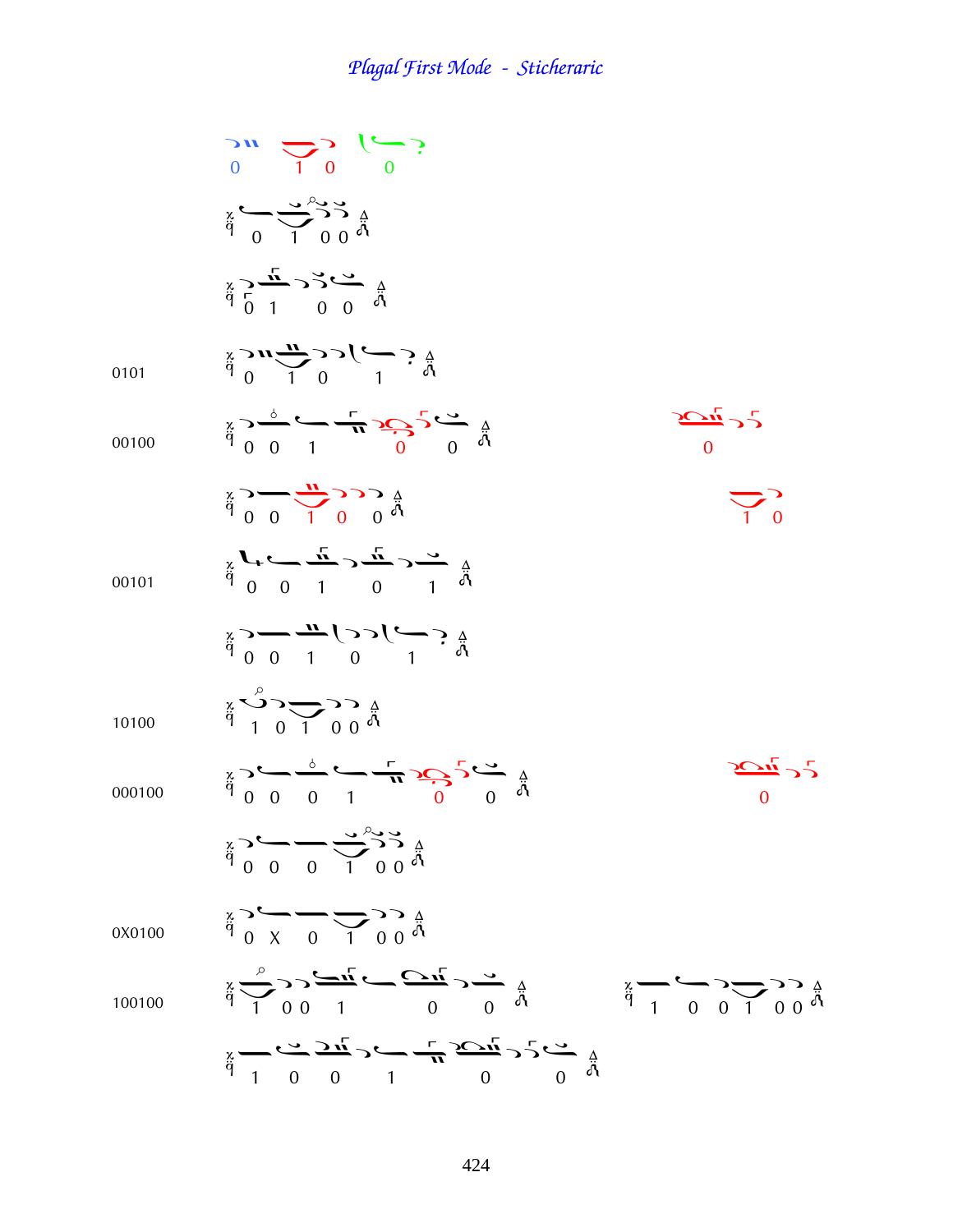100110 ¢ ààÞ¢¦ 0000100 ¦¦ ¤¤ ¦¦ ¢¦¦ 0010100 ¦¤¢ ¦¢ ¦¦ 00010100 ¦¤¤¢ ¦¢¦¤ 100100100100100 ¢ ¤¦¢¤¦¢ ¦¦¢¤¦¢ ¦¦ Accented on fourth to last syllable: 1010 Þ¦ Þ ¤ 001001 ¦¤¢ àà¢ 0001010 ¦¤¤Þ ¦ Þ ¤ à¤ 00001010 ¦¦ ¤¤Þ ¦ Þ ¤ 1000001010 ¢ ¦¦¦¤¤¢¦ Þ ¤ 100100101010 ¢ ¦¦Þ¦¤¢ ¦Þà¢¤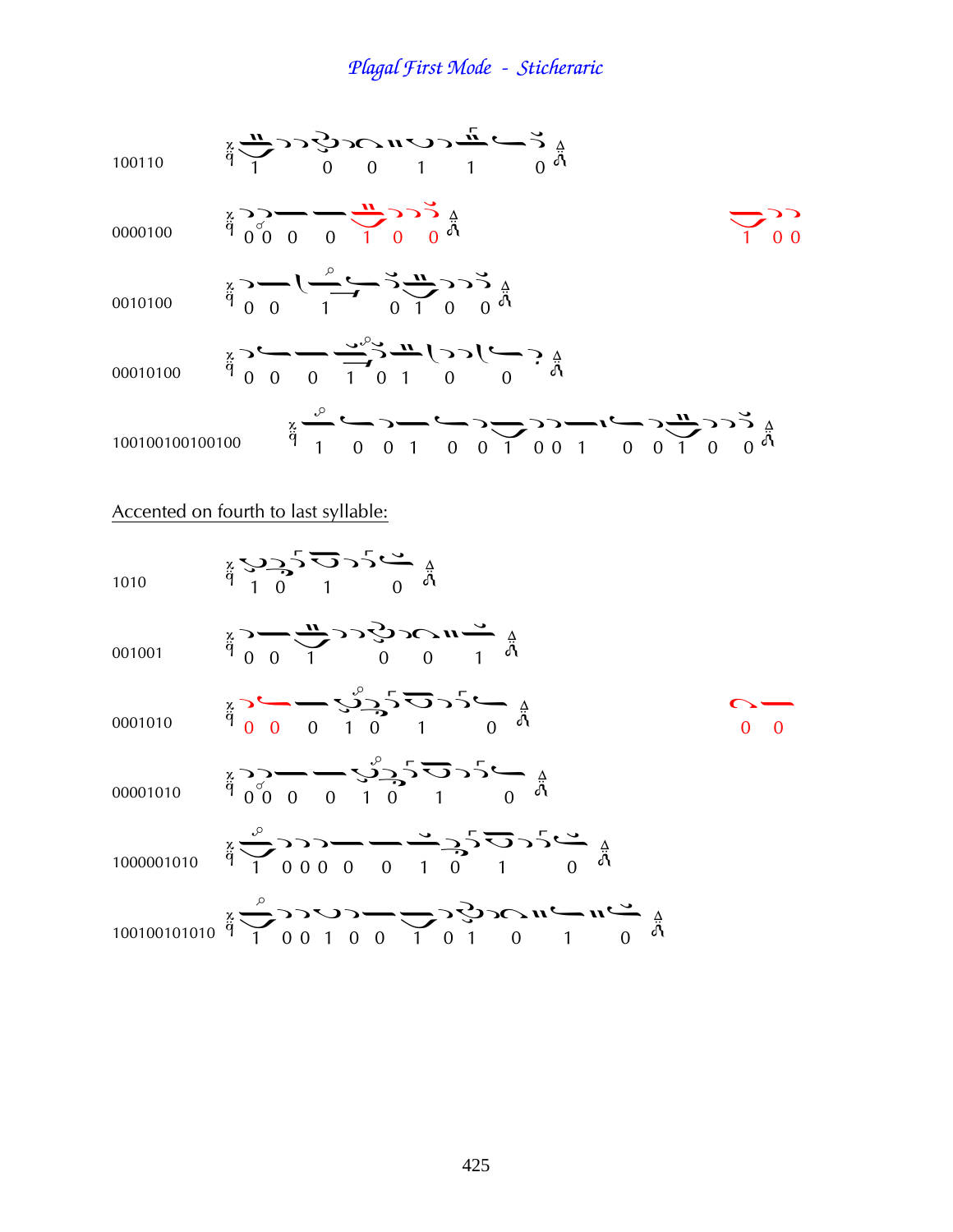#### J) Medial Formulae Ke - Ke

Many of these formulae may be used as Pa-Ke formula simply by prefixing them with a jump of five or by adding five to the first character.

 $\epsilon$   $\frac{\hbar}{2}$ 

#### Accented on last syllable:

 $\begin{array}{c}\n\stackrel{\times}{\rightarrow} \stackrel{\rightarrow}{\rightarrow} \stackrel{\times}{\beta}\n\end{array}$ 01  $\sum_{\alpha}^{\alpha} \sum_{i=1}^{n} \sum_{j=1}^{n} \sum_{j=1}^{n}$  $11$  $\sum_{\alpha=1}^{\infty} \sum_{\beta=1}^{\infty} \sum_{\beta=1}^{\infty} \sum_{\beta=1}^{\infty} \sum_{\beta=1}^{\infty} \sum_{\beta=1}^{\infty} \sum_{\beta=1}^{\infty} \sum_{\beta=1}^{\infty} \sum_{\beta=1}^{\infty} \sum_{\beta=1}^{\infty} \sum_{\beta=1}^{\infty} \sum_{\beta=1}^{\infty} \sum_{\beta=1}^{\infty} \sum_{\beta=1}^{\infty} \sum_{\beta=1}^{\infty} \sum_{\beta=1}^{\infty} \sum_{\beta=1}^{\infty$ 001  $\frac{2}{9}$   $\frac{5}{9}$   $\frac{3}{9}$   $\frac{5}{9}$   $\frac{5}{9}$   $\frac{5}{9}$   $\frac{3}{9}$ 0001 0001

 $\underset{\beta}{\times} \underset{\alpha}{\xrightarrow{\sim}} \underset{0}{\xrightarrow{\sim}} \underset{\alpha}{\xrightarrow{\sim}} \underset{\alpha}{\xrightarrow{\sim}} \underset{\alpha}{\xrightarrow{\sim}} \underset{\alpha}{\xrightarrow{\sim}} \underset{\beta}{\xrightarrow{\sim}} \underset{\beta}{\xrightarrow{\sim}}$  $\frac{\sqrt{n}}{0}$  $\frac{1}{\sqrt{n}} > \frac{1}{\sqrt{2}}$  $\frac{11}{\sqrt{11}}\left(-\frac{5}{2}\right)$  $\sum_{\alpha=1}^{x} \sum_{j=1}^{n} \sum_{j=1}^{n} (-1)^{j} C \sum_{j=1}^{n} \sum_{j=1}^{n} \sum_{j=1}^{n}$  $\overline{\mathcal{C}}$  $\geq$ 

X001

$$
\begin{array}{c}\n\frac{\pi}{2} & \frac{\pi}{2} \\
0 & 0 \\
0 & 1\n\end{array}
$$
\n
$$
\begin{array}{c}\n\frac{\pi}{2} & \frac{\pi}{2} \\
0 & 1\n\end{array}
$$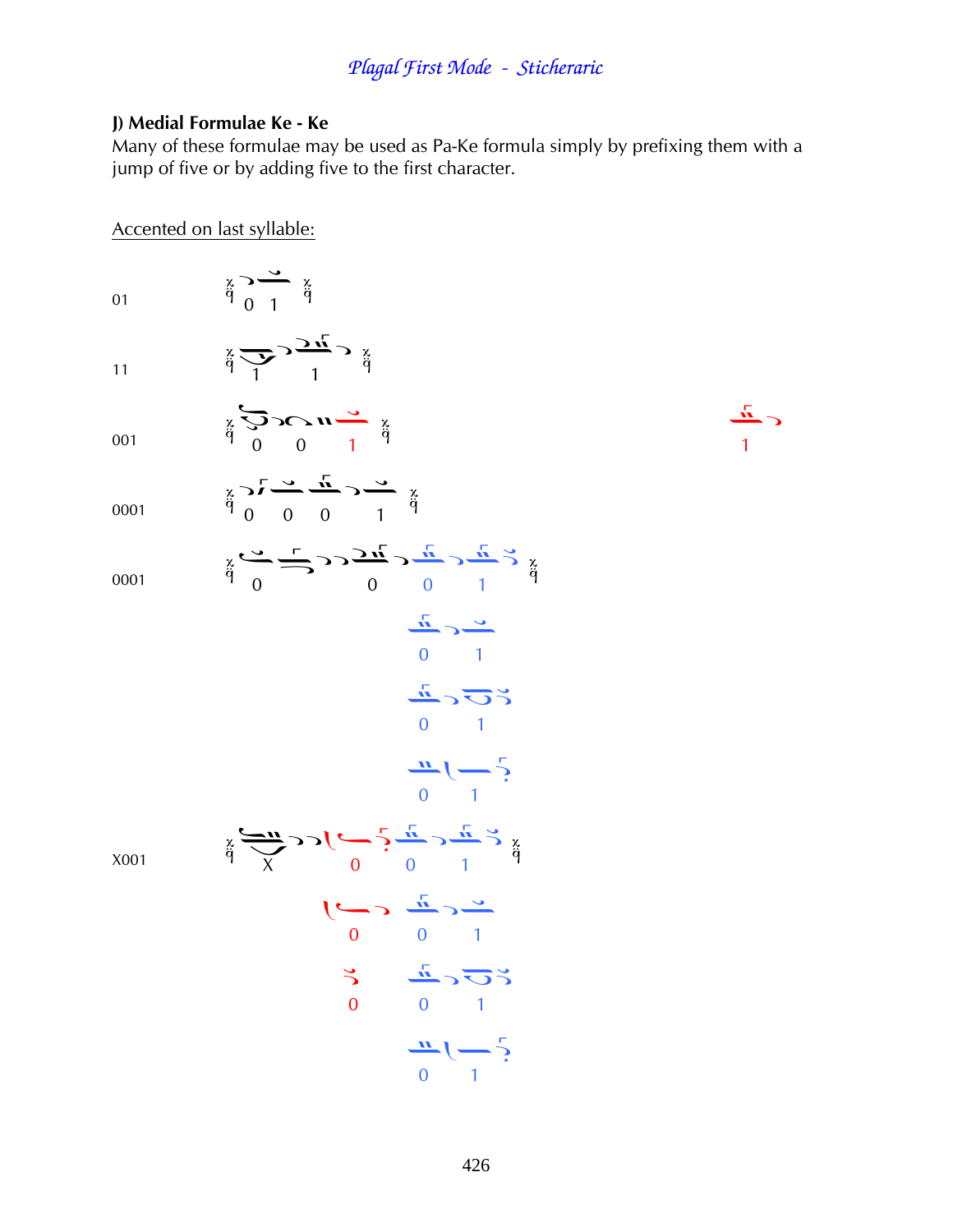1001  $\frac{1}{9}$   $\frac{1}{1}$  0 0 1  $\frac{2}{9}$  $\begin{array}{c}\n\bullet \\
\bullet \\
\end{array}$  $\overline{a}$  $\begin{array}{c} 0 \\ 1 \end{array}$  $\overline{0}$   $\overline{1}$ X0001  $\frac{1}{9}$   $\frac{1}{x}$  0 0 0 1  $\frac{2}{9}$  $\frac{1}{x}$   $\frac{1}{x}$   $\frac{1}{x}$   $\frac{1}{x}$   $\frac{1}{x}$  $\overline{0}$  1  $\overline{0}$   $\overline{1}$ 10001  $\frac{1}{9}$   $\frac{1}{1}$   $\frac{0}{0}$   $\frac{0}{0}$   $\frac{0}{1}$   $\frac{1}{9}$  $\frac{3}{9}$   $\frac{4}{1}$  0 0 0 1  $\frac{3}{9}$  $\frac{1}{2}$  $\frac{8}{9}$  $\frac{\frac{1}{11}}{1}$  $\frac{6}{9}$  $\frac{1}{1}$  $\frac{6}{9}$  $\frac{1}{1}$  $\frac{6}{9}$  $\frac{3}{9}$  1 0 0 0 1  $\frac{3}{9}$ 10X0X  $\frac{3}{9}$   $\frac{1}{1}$   $\frac{1}{1}$   $\frac{1}{1}$   $\frac{1}{9}$   $\frac{1}{1}$   $\frac{1}{1}$   $\frac{1}{1}$   $\frac{1}{1}$   $\frac{1}{1}$   $\frac{1}{1}$   $\frac{1}{1}$   $\frac{1}{1}$   $\frac{1}{1}$   $\frac{1}{1}$   $\frac{1}{1}$   $\frac{1}{1}$   $\frac{1}{1}$   $\frac{1}{1}$   $\frac{1}{1}$   $\frac{1}{1}$   $\frac{1}{1}$  0010001  $\frac{1}{9}$   $\frac{1}{9}$   $\frac{1}{9}$   $\frac{1}{9}$   $\frac{1}{9}$   $\frac{1}{9}$   $\frac{1}{9}$   $\frac{1}{9}$   $\frac{1}{9}$   $\frac{1}{9}$   $\frac{1}{9}$   $\frac{1}{9}$  $\ddot{q}$  1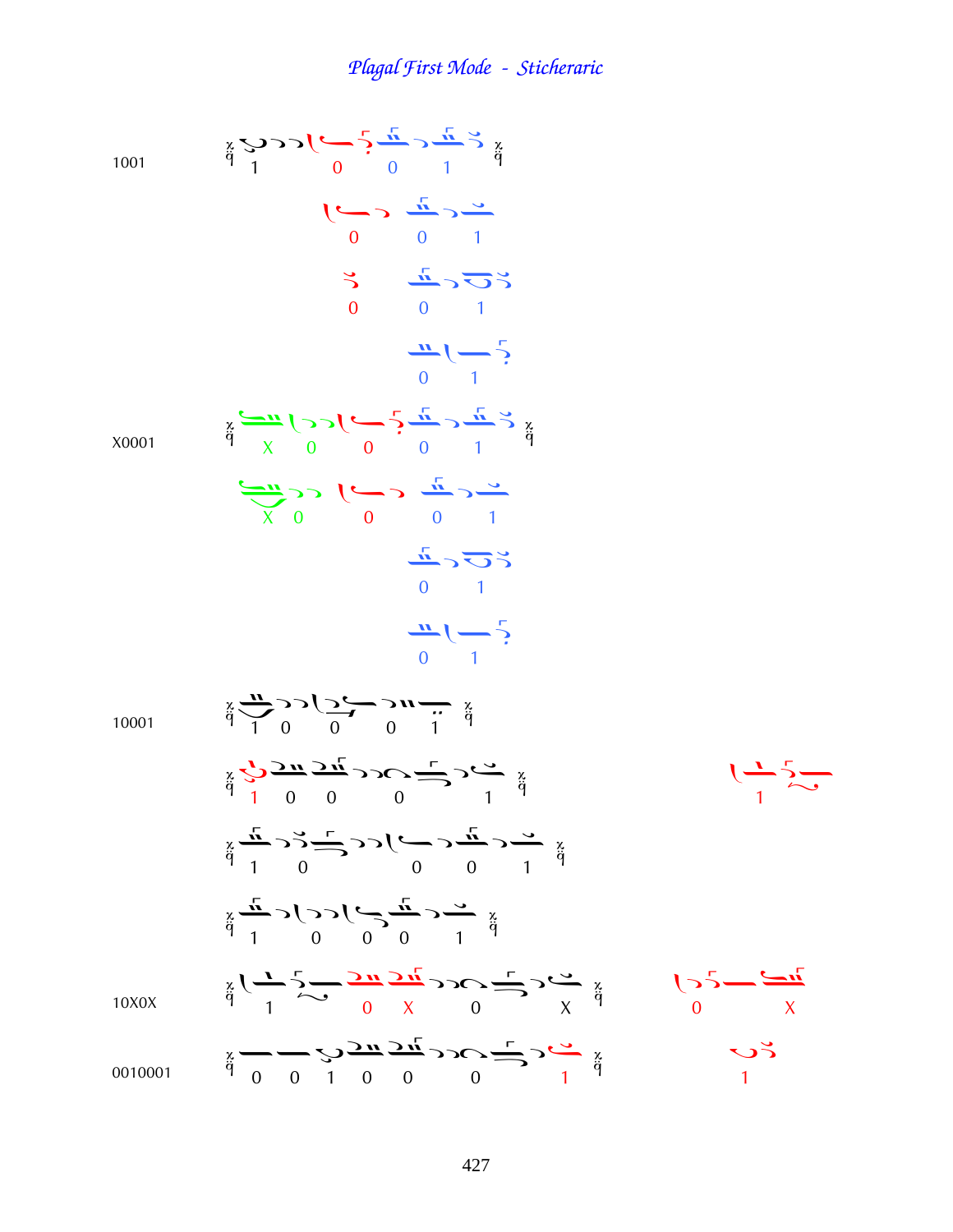0100001 
$$
\ddot{\theta}
$$
  $\frac{\partial}{\partial t} = \frac{\partial}{\partial t} = \frac{\partial}{\partial t} = \frac{\partial}{\partial t} = \frac{\partial}{\partial t} = \frac{\partial}{\partial t} = \frac{\partial}{\partial t} = \frac{\partial}{\partial t} = 0$   
\n0100001  $\ddot{\theta}$   $\frac{\partial}{\partial t} = \frac{\partial}{\partial t} = \frac{\partial}{\partial t} = \frac{\partial}{\partial t} = \frac{\partial}{\partial t} = \frac{\partial}{\partial t} = \frac{\partial}{\partial t} = \frac{\partial}{\partial t} = \frac{\partial}{\partial t} = 0$   
\n0100001  $\ddot{\theta}$   $\frac{\partial}{\partial t} = \frac{\partial}{\partial t} = \frac{\partial}{\partial t} = \frac{\partial}{\partial t} = \frac{\partial}{\partial t} = \frac{\partial}{\partial t} = \frac{\partial}{\partial t} = \frac{\partial}{\partial t} = \frac{\partial}{\partial t} = \frac{\partial}{\partial t} = \frac{\partial}{\partial t} = \frac{\partial}{\partial t} = \frac{\partial}{\partial t} = \frac{\partial}{\partial t} = \frac{\partial}{\partial t} = \frac{\partial}{\partial t} = \frac{\partial}{\partial t} = \frac{\partial}{\partial t} = \frac{\partial}{\partial t} = \frac{\partial}{\partial t} = \frac{\partial}{\partial t} = \frac{\partial}{\partial t} = \frac{\partial}{\partial t} = \frac{\partial}{\partial t} = \frac{\partial}{\partial t} = \frac{\partial}{\partial t} = \frac{\partial}{\partial t} = \frac{\partial}{\partial t} = \frac{\partial}{\partial t} = \frac{\partial}{\partial t} = \frac{\partial}{\partial t} = \frac{\partial}{\partial t} = \frac{\partial}{\partial t} = \frac{\partial}{\partial t} = \frac{\partial}{\partial t} = \frac{\partial}{\partial t} = \frac{\partial}{\partial t} = \frac{\partial}{\partial t} = \frac{\partial}{\partial t} = \frac{\partial}{\partial t} = \frac{\partial}{\partial t} = \frac{\partial}{\partial t} = \frac{\partial}{\partial t} = \frac{\partial}{\partial t} = \frac{\partial}{\partial t} = \frac{\partial}{\partial t} = \frac{\partial}{\partial t} = \frac{\partial}{\partial t} = \frac{\partial}{\partial t} = \frac{\partial}{\partial t} = \frac{\partial}{\partial t} = \frac{\partial}{\partial t} = \frac$ 

### Accented on second to last syllable:

10  
\n
$$
\frac{1}{4} \frac{1}{1} \frac{1}{0} \frac{1}{4}
$$
\n
$$
\frac{1}{4} \frac{1}{1} \frac{1}{0} \frac{1}{4}
$$
\n
$$
\frac{1}{4} \frac{1}{1} \frac{1}{0} \frac{1}{4}
$$
\n
$$
\frac{1}{4} \frac{1}{1} \frac{1}{0} \frac{1}{4}
$$
\n
$$
\frac{1}{4} \frac{1}{1} \frac{1}{0} \frac{1}{4}
$$
\n
$$
\frac{1}{4} \frac{1}{1} \frac{1}{0} \frac{1}{4}
$$
\n
$$
\frac{1}{4} \frac{1}{1} \frac{1}{0} \frac{1}{4}
$$
\n
$$
\frac{1}{4} \frac{1}{1} \frac{1}{0} \frac{1}{4}
$$
\n
$$
\frac{1}{4} \frac{1}{1} \frac{1}{0} \frac{1}{4}
$$
\n
$$
\frac{1}{4} \frac{1}{1} \frac{1}{1} \frac{1}{1} \frac{1}{4}
$$
\n
$$
\frac{1}{4} \frac{1}{1} \frac{1}{1} \frac{1}{1} \frac{1}{1} \frac{1}{1} \frac{1}{1} \frac{1}{1} \frac{1}{1} \frac{1}{1} \frac{1}{1} \frac{1}{1} \frac{1}{1} \frac{1}{1} \frac{1}{1} \frac{1}{1} \frac{1}{1} \frac{1}{1} \frac{1}{1} \frac{1}{1} \frac{1}{1} \frac{1}{1} \frac{1}{1} \frac{1}{1} \frac{1}{1} \frac{1}{1} \frac{1}{1} \frac{1}{1} \frac{1}{1} \frac{1}{1} \frac{1}{1} \frac{1}{1} \frac{1}{1} \frac{1}{1} \frac{1}{1} \frac{1}{1} \frac{1}{1} \frac{1}{1} \frac{1}{1} \frac{1}{1} \frac{1}{1} \frac{1}{1} \frac{1}{1} \frac{1}{1} \frac{1}{1} \frac{1}{1} \frac{1}{1} \frac{1}{1} \frac{1}{1} \frac{1}{1} \frac{1}{1} \frac{1}{1} \frac{1}{1} \frac{1}{1} \frac{1}{1} \frac{
$$

$$
\frac{1}{10}
$$

à

428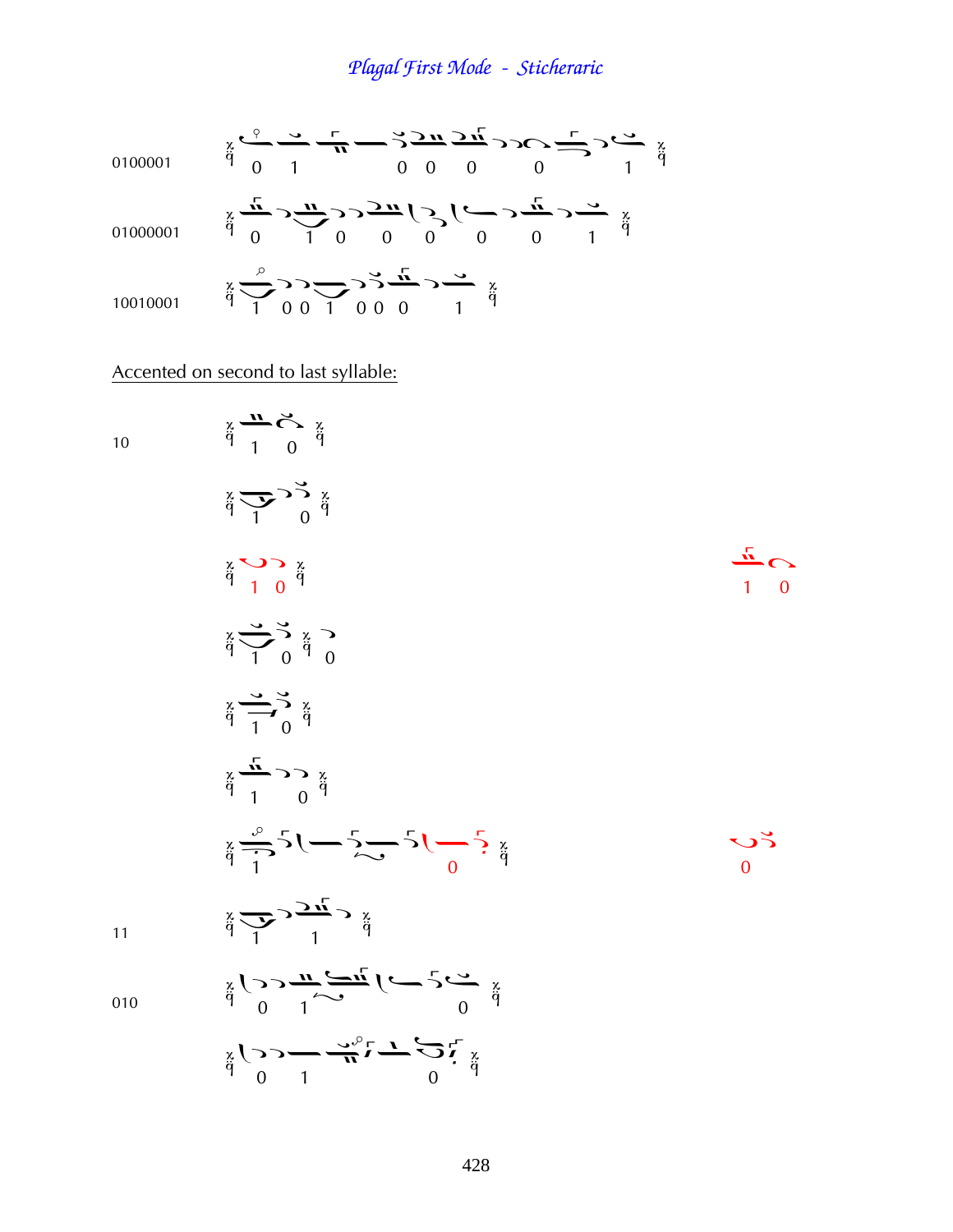$$
\frac{3}{4} \sum_{10010} \frac{1}{4} \sum_{10010} \frac{1}{4} \sum_{10010} \frac{1}{4} \sum_{10010} \frac{1}{4} \sum_{10010} \frac{1}{4} \sum_{10010} \frac{1}{4} \sum_{10010} \frac{1}{4} \sum_{10010} \frac{1}{4} \sum_{10010} \frac{1}{4} \sum_{10010} \frac{1}{4} \sum_{10010} \frac{1}{4} \sum_{10010} \frac{1}{4} \sum_{10010} \frac{1}{4} \sum_{10010} \frac{1}{4} \sum_{10010} \frac{1}{4} \sum_{10010} \frac{1}{4} \sum_{10010} \frac{1}{4} \sum_{10010} \sum_{10010} \frac{1}{4} \sum_{10010} \sum_{10010} \frac{1}{4} \sum_{10010} \sum_{10010} \frac{1}{4} \sum_{10010} \sum_{10010} \frac{1}{4} \sum_{10010} \sum_{10010} \sum_{10010} \frac{1}{4} \sum_{10010} \sum_{10010} \sum_{10010} \frac{1}{4} \sum_{100100} \sum_{10010} \sum_{10010} \sum_{10010} \sum_{10010} \sum_{10010} \sum_{10010} \sum_{10010} \sum_{10010} \sum_{10010} \sum_{10010} \sum_{10010} \sum_{10010} \sum_{10010} \sum_{10010} \sum_{10010} \sum_{10010} \sum_{10010} \sum_{10010} \sum_{10010} \sum_{10010} \sum_{10010} \sum_{10010} \sum_{10010} \sum_{10010} \sum_{10010} \sum_{10010} \sum_{10010} \sum_{10010} \sum_{10010} \sum_{10010} \sum_{10010} \sum_{10010} \sum_{10010} \sum_{100
$$

110

0010

X010

10010

429

 $\ddot{\ddot{\theta}}$   $\frac{1}{1}$  0.0 1 0  $\ddot{\ddot{\theta}}$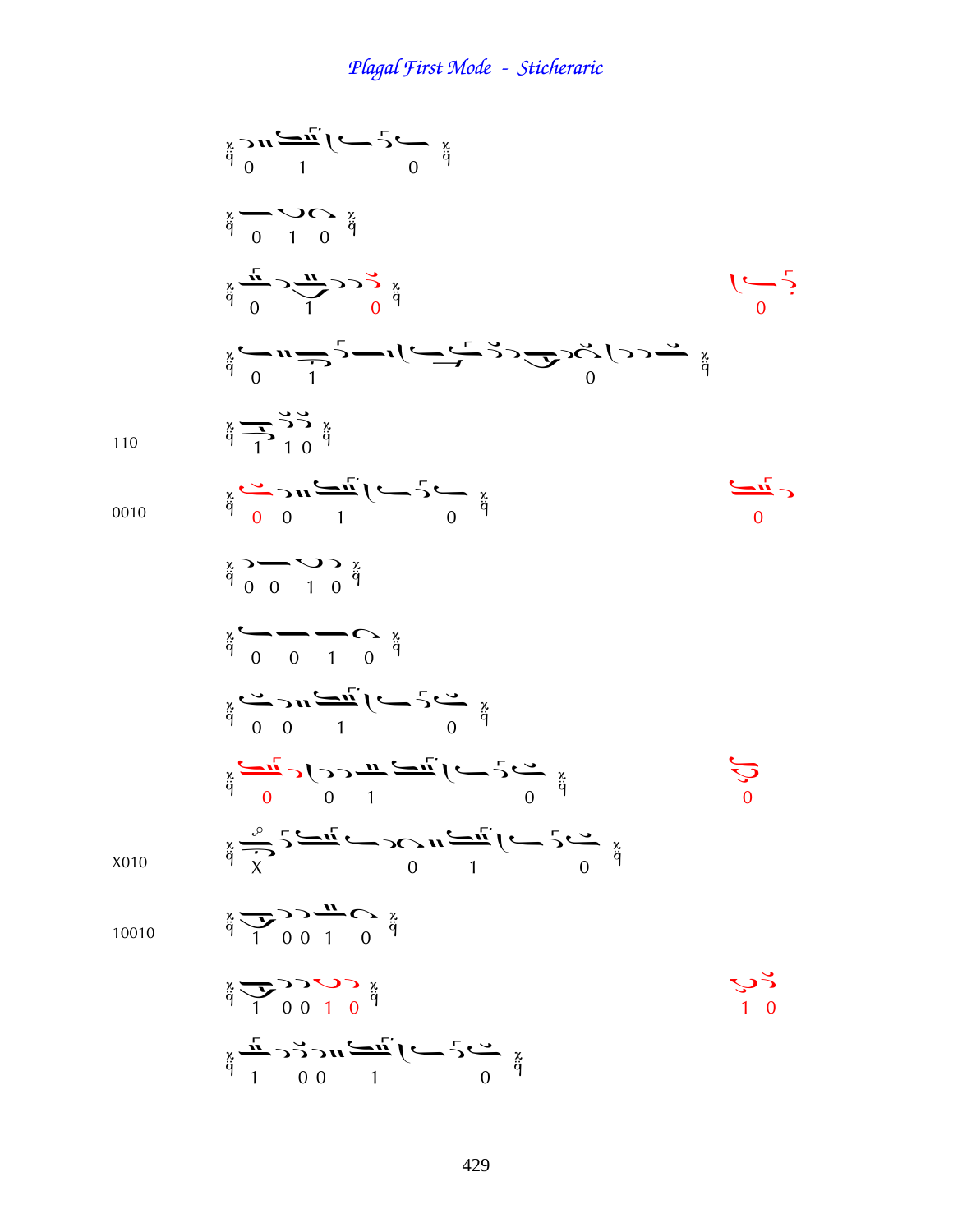Þ¦¤¢à Þ¦¦¢ ¤ ¢¦ ¤ ¢¤ Þ ¦¦¢ ¤ ¢ ¢

00010 
$$
\frac{3}{4}
$$
  $\frac{3}{4}$   $\frac{1}{4}$   $\frac{1}{4}$   $\frac{3}{4}$   $\frac{1}{4}$   $\frac{3}{4}$   $\frac{3}{4}$   $\frac{3}{4}$   $\frac{3}{4}$   $\frac{3}{4}$   $\frac{3}{4}$   $\frac{3}{4}$   $\frac{3}{4}$   $\frac{3}{4}$   $\frac{3}{4}$   $\frac{3}{4}$   $\frac{3}{4}$   $\frac{3}{4}$   $\frac{3}{4}$   $\frac{3}{4}$   $\frac{3}{4}$   $\frac{3}{4}$   $\frac{3}{4}$   $\frac{3}{4}$   $\frac{3}{4}$   $\frac{3}{4}$   $\frac{3}{4}$   $\frac{3}{4}$   $\frac{3}{4}$   $\frac{3}{4}$   $\frac{3}{4}$   $\frac{3}{4}$   $\frac{3}{4}$   $\frac{3}{4}$   $\frac{3}{4}$   $\frac{3}{4}$   $\frac{3}{4}$   $\frac{3}{4}$   $\frac{3}{4}$   $\frac{3}{4}$   $\frac{3}{4}$   $\frac{3}{4}$   $\frac{3}{4}$   $\frac{3}{4}$   $\frac{3}{4}$   $\frac{3}{4}$   $\frac{3}{4}$   $\frac{3}{4}$   $\frac{3}{4}$   $\frac{3}{4}$   $\frac{3}{4}$   $\frac{3}{4}$   $\frac{3}{4}$   $\frac{3}{4}$   $\frac{3}{4}$   $\frac{3}{4}$   $\frac{3}{4}$   $\frac{3}{4}$   $\frac{3}{4}$   $\frac{3}{4}$   $\frac{3}{4}$   $\frac{3}{4}$   $\frac{3}{4}$   $\frac{3}{4}$   $\frac{3}{4}$   $\frac{3}{4}$   $\frac{3}{4}$   $\frac{3}{4}$  <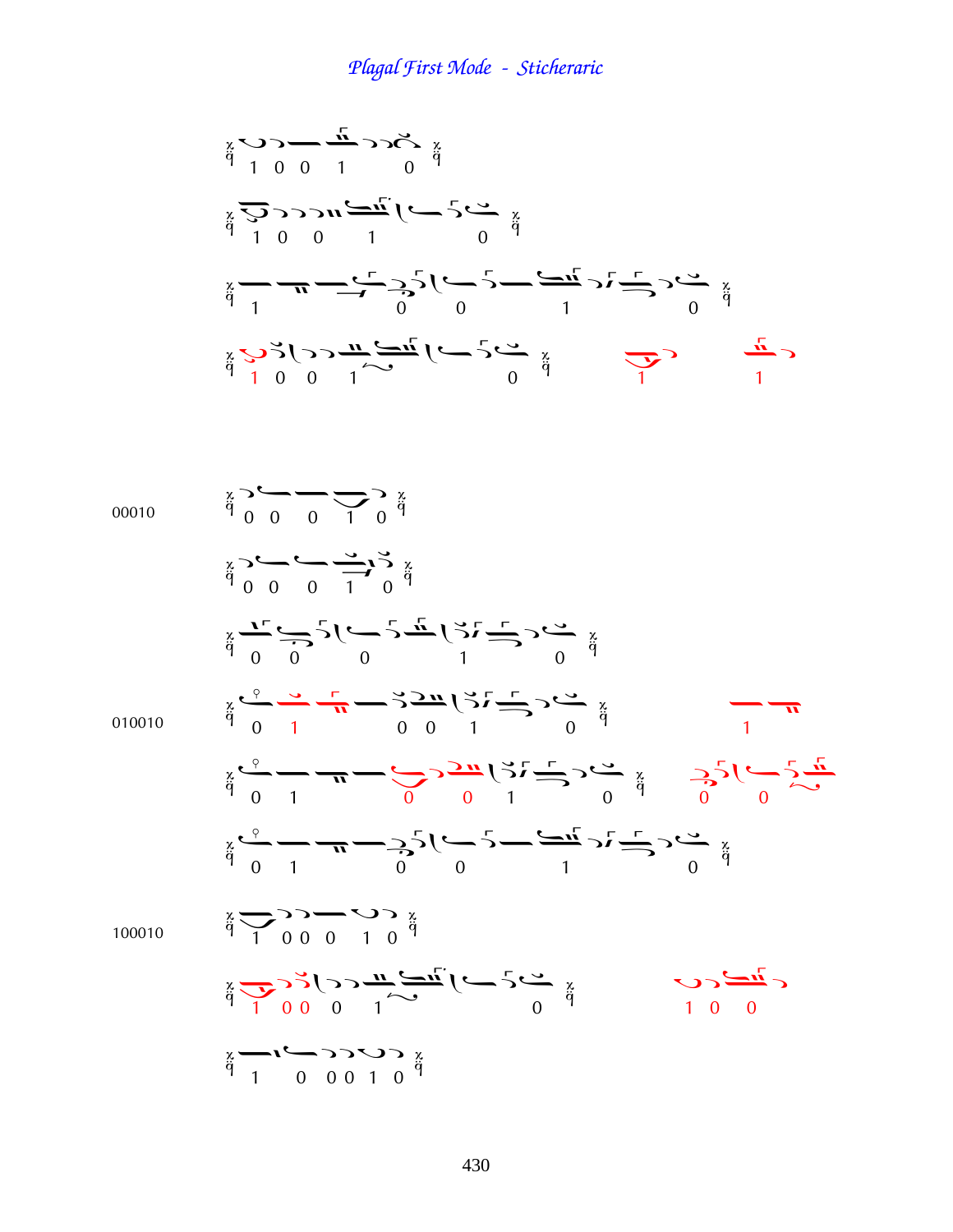

Accented on third to last syllable:

100

101

100  
\n
$$
\frac{3}{4} \sum_{1}^{3} \sum_{0}^{3} \frac{1}{4} \sum_{0}^{3} \frac{1}{4} \sum_{0}^{3} \frac{1}{4} \sum_{0}^{3} \frac{1}{4} \sum_{0}^{3} \frac{1}{4} \sum_{0}^{3} \frac{1}{4} \sum_{0}^{3} \frac{1}{4} \sum_{0}^{3} \frac{1}{4} \sum_{0}^{3} \frac{1}{4} \sum_{0}^{3} \frac{1}{4} \sum_{0}^{3} \frac{1}{4} \sum_{0}^{3} \frac{1}{4} \sum_{0}^{3} \frac{1}{4} \sum_{0}^{3} \frac{1}{4} \sum_{0}^{3} \frac{1}{4} \sum_{0}^{3} \frac{1}{4} \sum_{0}^{3} \frac{1}{4} \sum_{0}^{3} \frac{1}{4} \sum_{0}^{3} \frac{1}{4} \sum_{0}^{3} \frac{1}{4} \sum_{0}^{3} \frac{1}{4} \sum_{0}^{3} \frac{1}{4} \sum_{0}^{3} \frac{1}{4} \sum_{0}^{3} \frac{1}{4} \sum_{0}^{3} \frac{1}{4} \sum_{0}^{3} \frac{1}{4} \sum_{0}^{3} \frac{1}{4} \sum_{0}^{3} \frac{1}{4} \sum_{0}^{3} \frac{1}{4} \sum_{0}^{3} \frac{1}{4} \sum_{0}^{3} \frac{1}{4} \sum_{0}^{3} \frac{1}{4} \sum_{0}^{3} \frac{1}{4} \sum_{0}^{3} \frac{1}{4} \sum_{0}^{3} \frac{1}{4} \sum_{0}^{3} \frac{1}{4} \sum_{0}^{3} \frac{1}{4} \sum_{0}^{3} \frac{1}{4} \sum_{0}^{3} \frac{1}{4} \sum_{0}^{3} \frac{1}{4} \sum_{0}^{3} \frac{1}{4} \sum_{0}^{3} \frac{1}{4} \sum_{0}^{3} \frac{1}{4} \sum_{0}^{3} \frac{1}{4} \sum_{0}^{3} \frac{1}{4} \sum_{0}^{3} \frac{1}{4} \sum_{0}^{3} \frac{1}{4} \sum_{0}^{3} \frac{1}{4} \sum_{0}^{3} \frac{1}{4} \sum_{0
$$

¢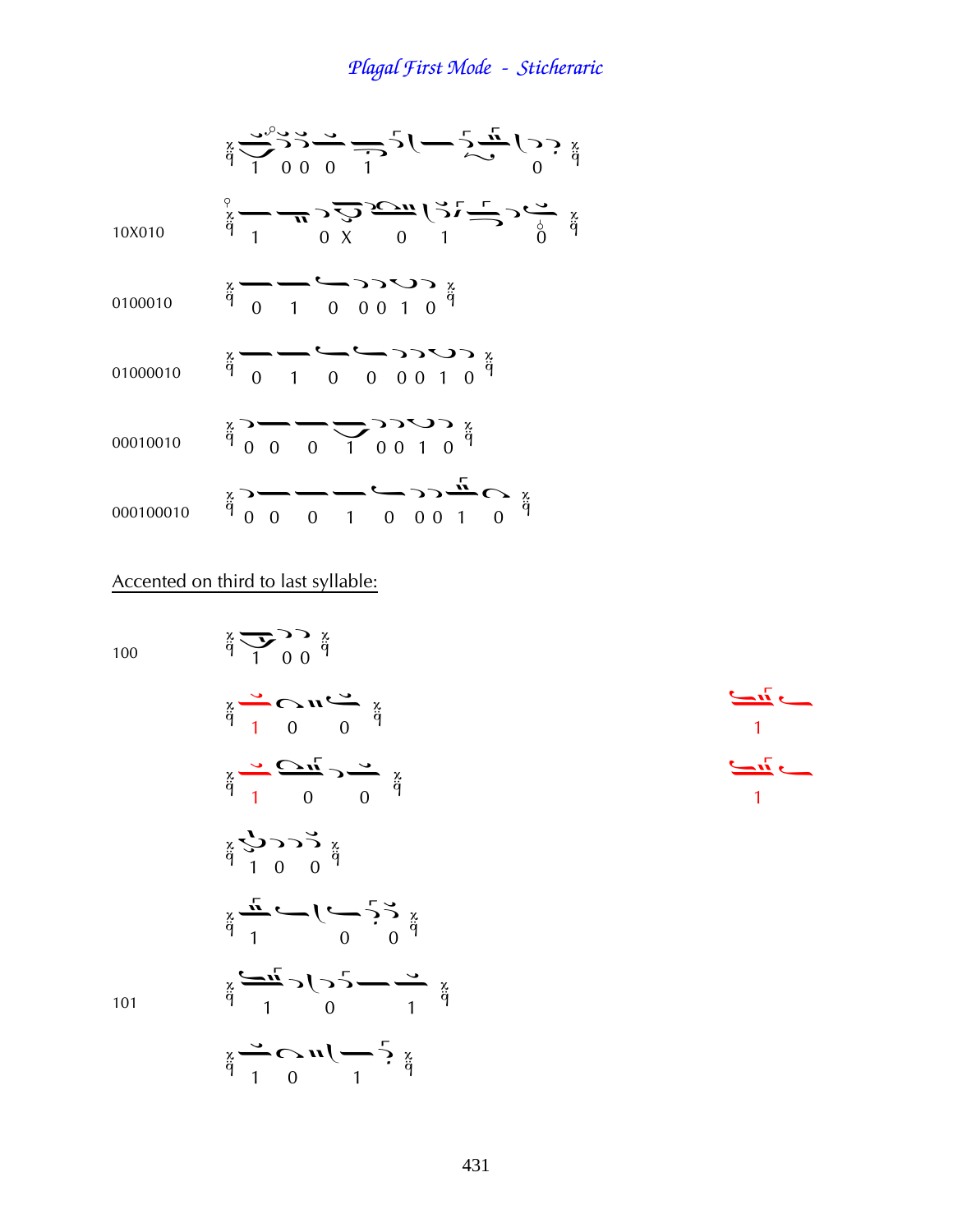110  
\n
$$
\frac{5}{4} + \frac{7}{10} + \frac{7}{10} + \frac{7}{10} + \frac{7}{10} + \frac{7}{10} + \frac{7}{10} + \frac{7}{10} + \frac{7}{10} + \frac{7}{10} + \frac{7}{10} + \frac{7}{10} + \frac{7}{10} + \frac{7}{10} + \frac{7}{10} + \frac{7}{10} + \frac{7}{10} + \frac{7}{10} + \frac{7}{10} + \frac{7}{10} + \frac{7}{10} + \frac{7}{10} + \frac{7}{10} + \frac{7}{10} + \frac{7}{10} + \frac{7}{10} + \frac{7}{10} + \frac{7}{10} + \frac{7}{10} + \frac{7}{10} + \frac{7}{10} + \frac{7}{10} + \frac{7}{10} + \frac{7}{10} + \frac{7}{10} + \frac{7}{10} + \frac{7}{10} + \frac{7}{10} + \frac{7}{10} + \frac{7}{10} + \frac{7}{10} + \frac{7}{10} + \frac{7}{10} + \frac{7}{10} + \frac{7}{10} + \frac{7}{10} + \frac{7}{10} + \frac{7}{10} + \frac{7}{10} + \frac{7}{10} + \frac{7}{10} + \frac{7}{10} + \frac{7}{10} + \frac{7}{10} + \frac{7}{10} + \frac{7}{10} + \frac{7}{10} + \frac{7}{10} + \frac{7}{10} + \frac{7}{10} + \frac{7}{10} + \frac{7}{10} + \frac{7}{10} + \frac{7}{10} + \frac{7}{10} + \frac{7}{10} + \frac{7}{10} + \frac{7}{10} + \frac{7}{10} + \frac{7}{10} + \frac{7}{10} + \frac{7}{10} + \frac{7}{10} + \frac{7}{10} + \frac{7}{10} + \frac{7}{10} + \frac{7}{10} + \frac{7}{10} + \frac{7}{10} + \frac{7}{10} + \frac{7}{10} + \frac{7}{10} + \frac{7}{10} + \frac{7}{10}
$$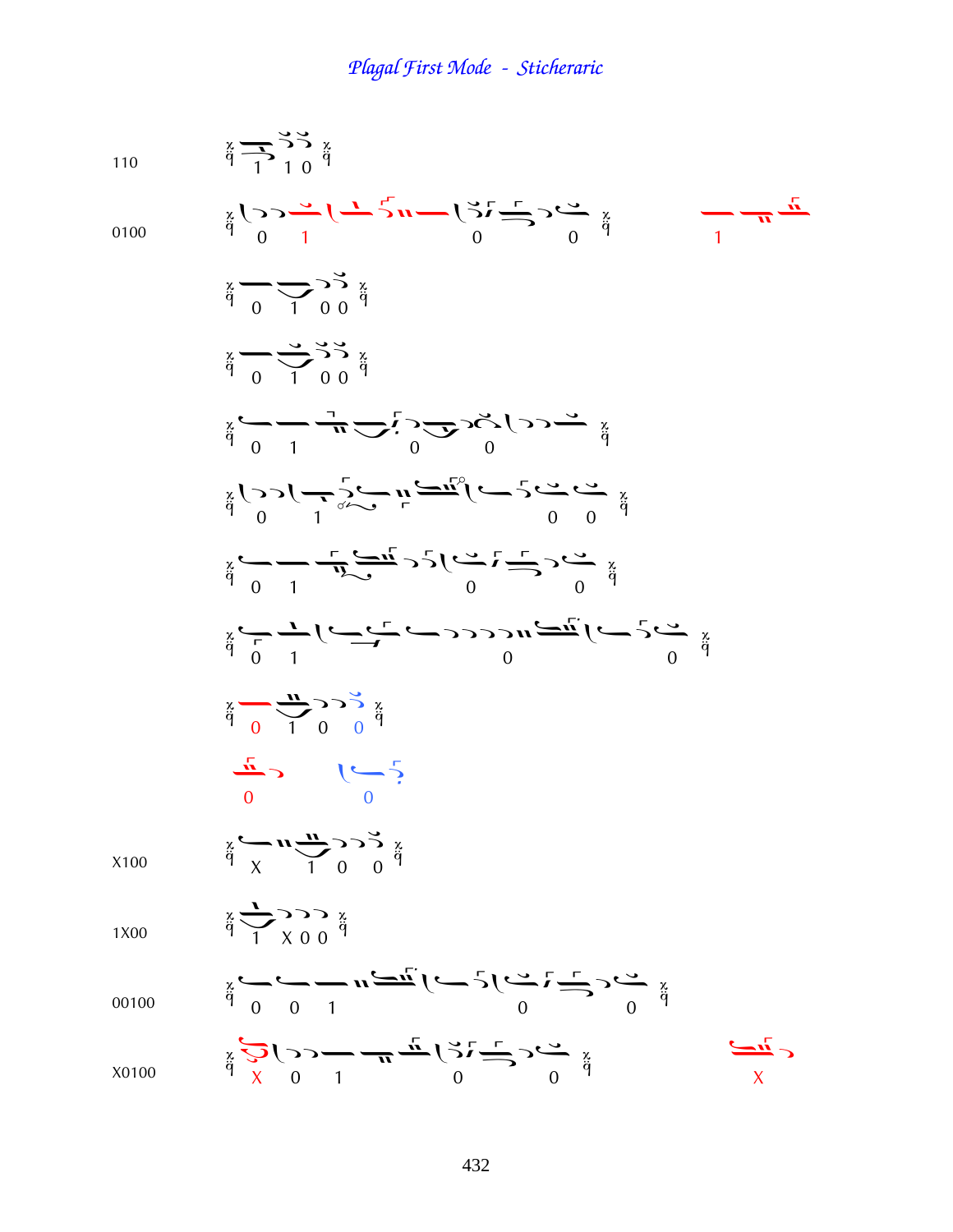| 10100   | $\begin{array}{c}\n\begin{array}{c}\n\circ \\ \circ \\ \circ\n\end{array} & \begin{array}{c}\n\circ \\ \circ \\ \circ\n\end{array} & \begin{array}{c}\n\circ \\ \circ \\ \circ\n\end{array} & \begin{array}{c}\n\circ \\ \circ \\ \circ\n\end{array} & \begin{array}{c}\n\circ \\ \circ \\ \circ\n\end{array} & \begin{array}{c}\n\circ \\ \circ \\ \circ\n\end{array} & \begin{array}{c}\n\circ \\ \circ \\ \circ\n\end{array} & \begin{array}{c}\n\circ \\ \circ \\ \circ\n\end{array} & \begin{array}{c}\n\circ \\ \circ \\ \circ\n\end{array} & \begin{array}{$ |
|---------|---------------------------------------------------------------------------------------------------------------------------------------------------------------------------------------------------------------------------------------------------------------------------------------------------------------------------------------------------------------------------------------------------------------------------------------------------------------------------------------------------------------------------------------------------------------------|
|         | $\sum_{i=1}^{x} \sum_{j=1}^{x} \sum_{j=1}^{x} \sum_{j=1}^{x} (-1)^{j} \sum_{j=1}^{x} (-1)^{j} \sum_{j=1}^{x} (-1)^{x} \sum_{j=1}^{x} (-1)^{x} \sum_{j=1}^{x} (-1)^{x} \sum_{j=1}^{x} (-1)^{x} \sum_{j=1}^{x} (-1)^{x} \sum_{j=1}^{x} (-1)^{x} \sum_{j=1}^{x} (-1)^{x} \sum_{j=1}^{x} (-1)^{x} \sum_{j=1}^{x} (-1)^{x} \sum_{j=1}^{x} (-1)^{$<br>$\stackrel{\cdot}{\longrightarrow}$                                                                                                                                                                                 |
|         | $\sum_{i=0}^{k} \sum_{i=0}^{n} \sum_{j=0}^{n} \sum_{j=0}^{n} \frac{1}{j} \sum_{j=0}^{n} \sum_{j=0}^{n} \sum_{j=0}^{n} \sum_{j=0}^{n} \sum_{j=0}^{n} \sum_{j=0}^{n} \sum_{j=0}^{n} \sum_{j=0}^{n} \sum_{j=0}^{n} \sum_{j=0}^{n} \sum_{j=0}^{n} \sum_{j=0}^{n} \sum_{j=0}^{n} \sum_{j=0}^{n} \sum_{j=0}^{n} \sum_{j=0}^{n} \sum_{j=0}^{n} \sum_{$                                                                                                                                                                                                                     |
| 10X0X   | $\frac{x}{9}$ $($ $\frac{1}{9}$ $\frac{5}{9}$ $\frac{3\pi}{29}$ $\frac{2\pi}{29}$ $\frac{5}{9}$ $\frac{5}{9}$ $\frac{5}{9}$ $\frac{2\pi}{3}$ $\frac{5\pi}{3}$ $\frac{5\pi}{3}$ $\frac{5\pi}{3}$ $\frac{5\pi}{3}$ $\frac{5\pi}{3}$                                                                                                                                                                                                                                                                                                                                   |
| 000100  | $\frac{1}{9}$ $\frac{1}{9}$ $\frac{1}{9}$ $\frac{1}{9}$ $\frac{1}{9}$ $\frac{1}{9}$                                                                                                                                                                                                                                                                                                                                                                                                                                                                                 |
|         | $\frac{1}{9}$ $\frac{1}{9}$ $\frac{1}{9}$ $\frac{1}{9}$ $\frac{1}{9}$ $\frac{1}{9}$                                                                                                                                                                                                                                                                                                                                                                                                                                                                                 |
|         | $\ddot{\xi} \rightarrow 0 \qquad \frac{\nu}{1} \qquad \frac{\nu}{1} \qquad \frac{\nu}{1} \qquad \frac{\nu}{1} \qquad \frac{\nu}{1} \qquad \frac{\nu}{1} \qquad \frac{\nu}{1} \qquad \frac{\nu}{1} \qquad \frac{\nu}{1} \qquad \frac{\nu}{1} \qquad \frac{\nu}{1} \qquad \frac{\nu}{1} \qquad \frac{\nu}{1} \qquad \frac{\nu}{1} \qquad \frac{\nu}{1} \qquad \frac{\nu}{1} \qquad \frac{\nu}{1} \qquad \frac{\nu}{1} \qquad \frac{\nu}{1} \qquad \frac{\nu}{1} \qquad \frac{\nu}{1}$                                                                                 |
| 010100  | $\sum_{\beta}^{\times}$ $\sum_{\beta}^{\infty}$ $\sum_{\beta}^{\infty}$ $\sum_{\beta}^{\infty}$ $\sum_{\beta}^{\infty}$ $\sum_{\beta}^{\infty}$                                                                                                                                                                                                                                                                                                                                                                                                                     |
|         | $\sum_{\beta}^{\times}$ $\sum_{\beta}^{\infty}$ $\sum_{\beta}^{\infty}$ $\sum_{\beta}^{\infty}$ $\sum_{\beta}^{\infty}$ $\sum_{\beta}^{\infty}$                                                                                                                                                                                                                                                                                                                                                                                                                     |
|         | $\sum_{\alpha=0}^{N} \sum_{i=0}^{N} \sum_{j=0}^{N} \sum_{j=0}^{N} \sum_{j=0}^{N} \sum_{j=0}^{N} \sum_{j=0}^{N} \sum_{j=0}^{N} \sum_{j=0}^{N} \sum_{j=0}^{N} \sum_{j=0}^{N} \sum_{j=0}^{N} \sum_{j=0}^{N} \sum_{j=0}^{N} \sum_{j=0}^{N} \sum_{j=0}^{N} \sum_{j=0}^{N} \sum_{j=0}^{N} \sum_{j=0}^{N} \sum_{j=0}^{N} \sum_{j=0}^{N} \sum_{j=0}^{N$                                                                                                                                                                                                                     |
| 100100  | $\sum_{\alpha=0}^{x} \sum_{i=0}^{n} \sum_{j=0}^{n} \frac{1}{j} \sum_{j=0}^{n} \frac{1}{j} \sum_{j=0}^{n} \sum_{j=0}^{n} \sum_{j=0}^{n} \sum_{j=0}^{n} \sum_{j=0}^{n} \sum_{j=0}^{n} \sum_{j=0}^{n} \sum_{j=0}^{n} \sum_{j=0}^{n} \sum_{j=0}^{n} \sum_{j=0}^{n} \sum_{j=0}^{n} \sum_{j=0}^{n} \sum_{j=0}^{n} \sum_{j=0}^{n} \sum_{j=0}^{n} \sum_{j=$                                                                                                                                                                                                                 |
|         | $\frac{3}{7} \sum_{1}^{6} \sum_{0}^{6} \sum_{1}^{6} (-1)^{6} \sum_{1}^{6} (-1)^{6} \sum_{1}^{6} (-1)^{6}$                                                                                                                                                                                                                                                                                                                                                                                                                                                           |
|         | $\frac{3}{9} - \pi - 35\left(-5 - \frac{24}{9}\right) - 3 - 5\left(-5 - \frac{24}{9}\right)$                                                                                                                                                                                                                                                                                                                                                                                                                                                                        |
| 0100100 | $\frac{3}{9}$ $\frac{1}{9}$ $\frac{1}{9}$ $\frac{0}{9}$ $\frac{1}{2}$ $\frac{0}{2}$ $\frac{3}{2}$ $\frac{3}{2}$                                                                                                                                                                                                                                                                                                                                                                                                                                                     |
|         |                                                                                                                                                                                                                                                                                                                                                                                                                                                                                                                                                                     |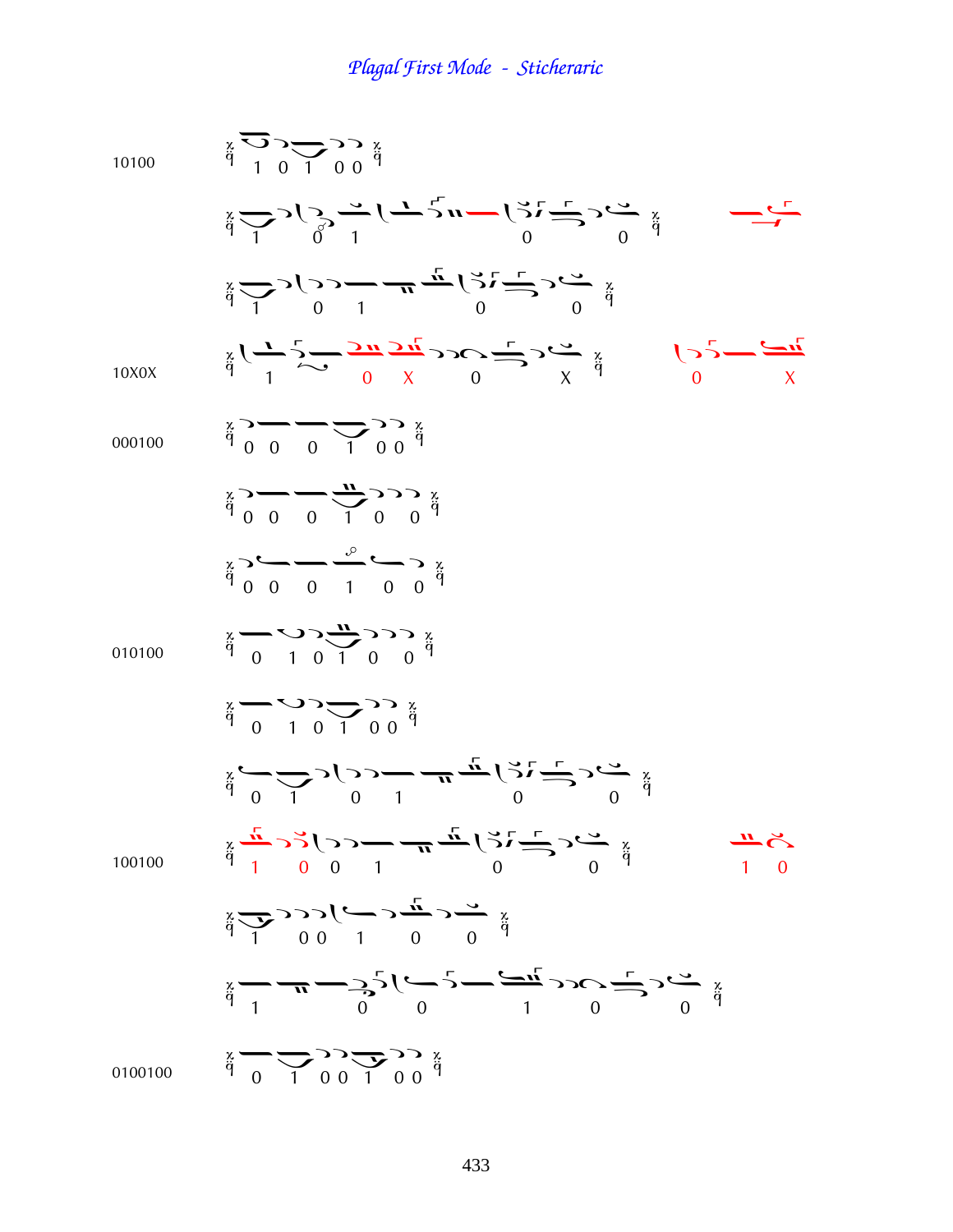10001000  
\n
$$
\frac{2}{7} - \frac{1}{7} \sum_{1000}^{7} \frac{1}{2} \sum_{1000}^{7} \frac{1}{2} \sum_{1000}^{7} \frac{1}{2} \sum_{1000}^{7} \frac{1}{2} \sum_{1000}^{7} \frac{1}{2} \sum_{1000}^{7} \frac{1}{2} \sum_{1000}^{7} \frac{1}{2} \sum_{1000}^{7} \frac{1}{2} \sum_{1000}^{7} \frac{1}{2} \sum_{1000}^{7} \frac{1}{2} \sum_{1000}^{7} \frac{1}{2} \sum_{1000}^{7} \frac{1}{2} \sum_{1000}^{7} \frac{1}{2} \sum_{1000}^{7} \frac{1}{2} \sum_{1000}^{7} \frac{1}{2} \sum_{1000}^{7} \frac{1}{2} \sum_{1000}^{7} \frac{1}{2} \sum_{1000}^{7} \frac{1}{2} \sum_{1000}^{7} \frac{1}{2} \sum_{1000}^{7} \frac{1}{2} \sum_{1000}^{7} \frac{1}{2} \sum_{1000}^{7} \frac{1}{2} \sum_{1000}^{7} \frac{1}{2} \sum_{1000}^{7} \frac{1}{2} \sum_{1000}^{7} \frac{1}{2} \sum_{1000}^{7} \frac{1}{2} \sum_{1000}^{7} \frac{1}{2} \sum_{1000}^{7} \frac{1}{2} \sum_{1000}^{7} \frac{1}{2} \sum_{1000}^{7} \frac{1}{2} \sum_{1000}^{7} \frac{1}{2} \sum_{1000}^{7} \frac{1}{2} \sum_{1000}^{7} \frac{1}{2} \sum_{1000}^{7} \frac{1}{2} \sum_{1000}^{7} \frac{1}{2} \sum_{1000}^{7} \frac{1}{2} \sum_{1000}^{7} \frac{1}{2} \sum_{1000}^{7} \frac{1}{2} \sum_{1000}^{7} \frac{1}{2} \sum_{1000}^{7} \frac{1}{2} \sum_{1000}^{7} \frac{
$$

Accented on fourth to last syllable:

X001

$$
\begin{array}{ccc}\n & \frac{1}{2} & \frac{1}{2} & \frac{1}{2} & \frac{1}{2} & \frac{1}{2} \\
 & \frac{1}{2} & \frac{1}{2} & \frac{1}{2} & \frac{1}{2} & \frac{1}{2} \\
 & & \frac{1}{2} & \frac{1}{2} & \frac{1}{2} & \frac{1}{2} & \frac{1}{2} \\
 & & \frac{1}{2} & \frac{1}{2} & \frac{1}{2} & \frac{1}{2} & \frac{1}{2} & \frac{1}{2} \\
 & & \frac{1}{2} & \frac{1}{2} & \frac{1}{2} & \frac{1}{2} & \frac{1}{2} & \frac{1}{2} & \frac{1}{2} \\
 & & \frac{1}{2} & \frac{1}{2} & \frac{1}{2} & \frac{1}{2} & \frac{1}{2} & \frac{1}{2} & \frac{1}{2} & \frac{1}{2} & \frac{1}{2} \\
 & & \frac{1}{2} & \frac{1}{2} & \frac{1}{2} & \frac{1}{2} & \frac{1}{2} & \frac{1}{2} & \frac{1}{2} & \frac{1}{2} & \frac{1}{2} & \frac{1}{2} \\
 & & & \frac{1}{2} & \frac{1}{2} & \frac{1}{2} & \frac{1}{2} & \frac{1}{2} & \frac{1}{2} & \frac{1}{2} & \frac{1}{2} & \frac{1}{2} & \frac{1}{2} & \frac{1}{2} & \frac{1}{2} & \frac{1}{2} \\
 & & & \frac{1}{2} & \frac{1}{2} & \frac{1}{2} & \frac{1}{2} & \frac{1}{2} & \frac{1}{2} & \frac{1}{2} & \frac{1}{2} & \frac{1}{2} & \frac{1}{2} & \frac{1}{2} & \frac{1}{2} & \frac{1}{2} & \frac{1}{2} & \frac{1}{2} & \frac{1}{2} \\
 & & & & \frac{1}{2} & \frac{1}{2} & \frac{1}{2} & \frac{1}{2} & \frac{1}{2} & \frac{1}{2} & \frac{1}{2} & \frac{1}{2} & \frac{1}{2} & \frac{1}{2} & \frac{1}{2} & \frac{1}{2} & \frac{1}{2} & \frac{1}{2} & \frac{1}{2} & \frac
$$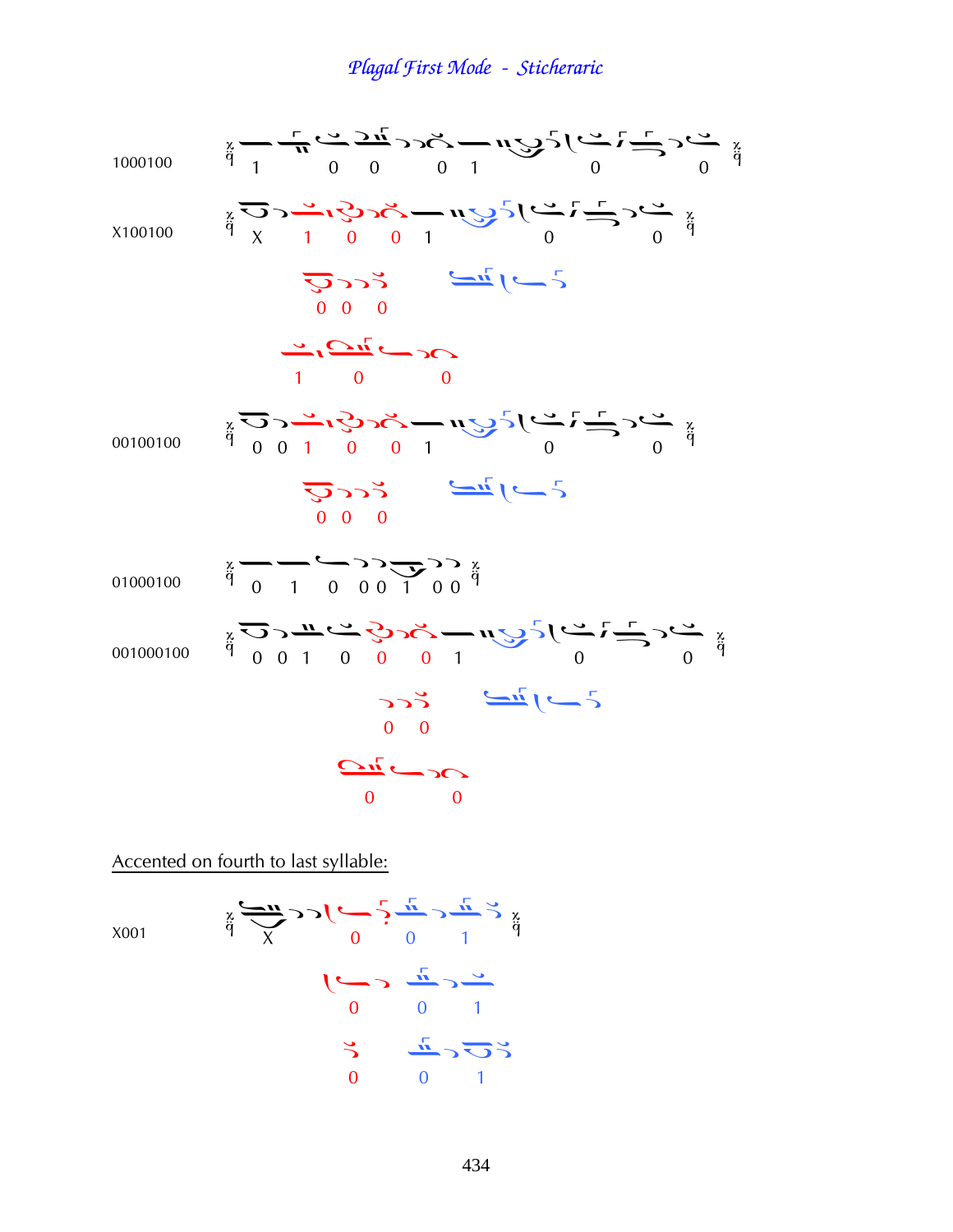$\frac{11}{0}$   $\left(-\frac{5}{1}\right)$  $\sum_{i=1}^{8} \frac{1}{i} \sum_{i=1}^{1} \frac{1}{i} \sum_{j=1}^{1} \sum_{j=1}^{1} \sum_{j=1}^{1} \sum_{j=1}^{1} \sum_{j=1}^{1} \sum_{j=1}^{1} \sum_{j=1}^{1} \sum_{j=1}^{1} \sum_{j=1}^{1} \sum_{j=1}^{1} \sum_{j=1}^{1} \sum_{j=1}^{1} \sum_{j=1}^{1} \sum_{j=1}^{1} \sum_{j=1}^{1} \sum_{j=1}^{1} \sum_{j=1}^{1} \sum_{j=1}^{1} \sum_{j=1$ 1001  $\sum_{\substack{x \\ \text{if } x \\ \text{if } y}} \sum_{i=1}^{n} \sum_{j=1}^{n} \sum_{j=1}^{n} \sum_{j=1}^{n} \sum_{j=1}^{n} \sum_{j=1}^{n} \sum_{j=1}^{n} \sum_{j=1}^{n} \sum_{j=1}^{n} \sum_{j=1}^{n} \sum_{j=1}^{n} \sum_{j=1}^{n} \sum_{j=1}^{n} \sum_{j=1}^{n} \sum_{j=1}^{n} \sum_{j=1}^{n} \sum_{j=1}^{n} \sum_{j=1}^{n} \sum_{j=1}^{n} \sum_{j=1}^{$  $\sum_{\alpha=0}^{\infty} \sum_{\alpha=0}^{\infty} \sum_{\alpha=0}^{\infty} \sum_{\alpha=0}^{\infty} \sum_{\alpha=0}^{\infty} \sum_{\alpha=0}^{\infty} \sum_{\beta=0}^{\infty} \sum_{\beta=0}^{\infty}$  $\frac{1}{\sqrt{1}}$  $\begin{array}{ccc} \n\check{\mathbf{C}} & \mathbf{C} & \mathbf{L} & \mathbf{C} \\ \n\check{\mathbf{C}} & \mathbf{C} & \mathbf{0} & \mathbf{0} \\ \n\mathbf{0} & \mathbf{0} & \mathbf{0} & \mathbf{0} \n\end{array}$  $\frac{11}{1}$  ( - 5)  $\sum_{\alpha=0}^{\infty}$ 1010  $\sum_{\alpha=0}^{n} \sum_{i=0}^{n} (-1)^{n} \sum_{j=0}^{n} \sum_{j=0}^{n} (-1)^{n-j} \sum_{j=0}^{n}$  $\sum_{\alpha=1}^{\infty} \sum_{\alpha=1}^{n} \sum_{\alpha=1}^{n} \sum_{\alpha=1}^{n} \sum_{\alpha=1}^{n} \sum_{\alpha=1}^{n} \sum_{\beta=1}^{n} \sum_{\beta=1}^{n}$  $\sum_{\alpha=0}^{\infty} \frac{1}{\alpha} 3 \sum_{n=0}^{\infty}$  $\sum_{x}^{x} \frac{1}{x^{2}} \sum_{i=1}^{n} \frac{1}{x^{2}} \sum_{i=1}^{n} (-1)^{i} \sum_{j=1}^{n} (-1)^{j} \sum_{j=1}^{n} (-1)^{j} \sum_{j=1}^{n} (-1)^{j} \sum_{j=1}^{n} (-1)^{j} \sum_{j=1}^{n} (-1)^{j} \sum_{j=1}^{n} (-1)^{j} \sum_{j=1}^{n} (-1)^{j} \sum_{j=1}^{n} (-1)^{j} \sum_{j=1}^{n} (-1)^{j} \sum_{j=1}^{n} (-1)^{j} \sum_{j=1}^{$ 

X010

 $\frac{3}{9}$   $\frac{1}{1}$   $\frac{1}{8}$   $\frac{1}{9}$   $\frac{3}{9}$ 1X00

$$
\begin{array}{ccc}\n & \text{if } & \text{if } & \text{if } & \text{if } & \text{if } & \text{if } & \text{if } & \text{if } & \text{if } & \text{if } & \text{if } & \text{if } & \text{if } & \text{if } & \text{if } & \text{if } & \text{if } & \text{if } & \text{if } & \text{if } & \text{if } & \text{if } & \text{if } & \text{if } & \text{if } & \text{if } & \text{if } & \text{if } & \text{if } & \text{if } & \text{if } & \text{if } & \text{if } & \text{if } & \text{if } & \text{if } & \text{if } & \text{if } & \text{if } & \text{if } & \text{if } & \text{if } & \text{if } & \text{if } & \text{if } & \text{if } & \text{if } & \text{if } & \text{if } & \text{if } & \text{if } & \text{if } & \text{if } & \text{if } & \text{if } & \text{if } & \text{if } & \text{if } & \text{if } & \text{if } & \text{if } & \text{if } & \text{if } & \text{if } & \text{if } & \text{if } & \text{if } & \text{if } & \text{if } & \text{if } & \text{if } & \text{if } & \text{if } & \text{if } & \text{if } & \text{if } & \text{if } & \text{if } & \text{if } & \text{if } & \text{if } & \text{if } & \text{if } & \text{if } & \text{if } & \text{if } & \text{if } & \text{if } & \text{if } & \text{if } & \text{if } & \text{if } & \text{if } & \text{if } & \text{if } & \text{if } & \text{if } & \text{if } & \text{if } & \text{if } & \text{if } & \text{if } & \text{if } & \text{if } & \text{if } & \text{if } & \text{if } & \text{if } & \text{if } & \text{if } & \text{if } & \text{if } & \text{if } & \text{if } & \text{if } & \text{if } & \text{if } & \text{if } & \text{if } & \text{if } & \text{if } & \text{if } & \text{if } & \text{if } & \text{if } & \
$$

 $\overline{\phantom{a}}$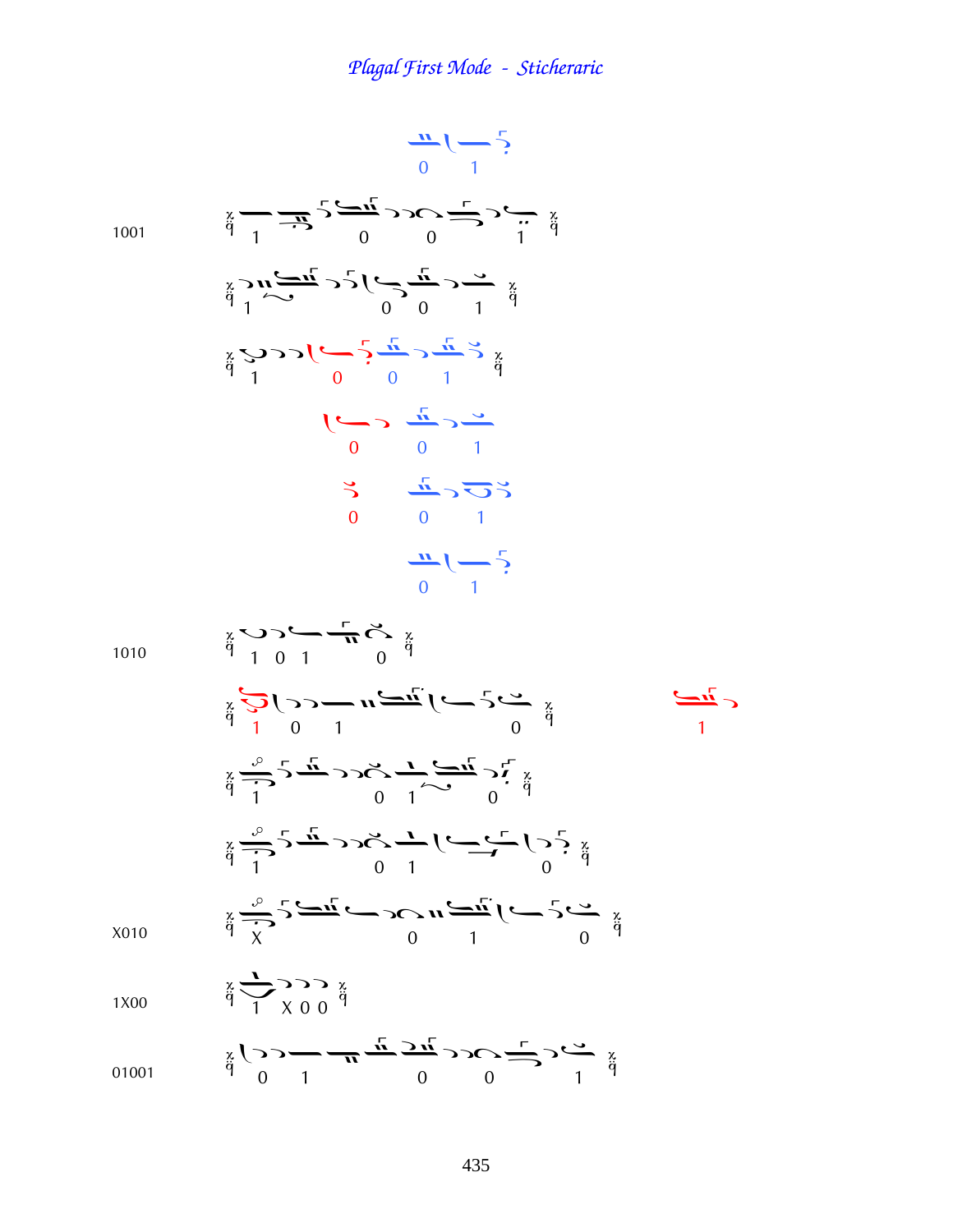|          | $\frac{x}{9}$ $\frac{y}{9}$ $\frac{y}{1}$ $\frac{y}{1}$ $\frac{y}{1}$ $\frac{y}{1}$ $\frac{y}{1}$ $\frac{y}{1}$ $\frac{y}{1}$ $\frac{y}{1}$ $\frac{y}{1}$ $\frac{y}{1}$ $\frac{y}{1}$ $\frac{y}{1}$ $\frac{y}{1}$ $\frac{y}{1}$ $\frac{y}{1}$ $\frac{y}{1}$ $\frac{y}{1}$ $\frac{y}{1}$ $\frac{y}{1}$ $\frac{y}{1}$ $\$                                                                             |  |
|----------|-----------------------------------------------------------------------------------------------------------------------------------------------------------------------------------------------------------------------------------------------------------------------------------------------------------------------------------------------------------------------------------------------------|--|
| 001010   | $\frac{1}{9} - \frac{1}{9} - \frac{1}{9} - \frac{1}{9} - \frac{1}{9} - \frac{1}{9}$                                                                                                                                                                                                                                                                                                                 |  |
| X01001   | $\frac{1}{4} \sum_{\mu=1}^{\infty} 2 \sum_{\nu=1}^{\infty} 2 \sum_{\nu=1}^{\infty} \frac{1}{\mu} \sum_{\nu=1}^{\infty} 2 \sum_{\nu=1}^{\infty} 2 \sum_{\nu=1}^{\infty} 2 \sum_{\nu=1}^{\infty} 2 \sum_{\nu=1}^{\infty} 2 \sum_{\nu=1}^{\infty} 2 \sum_{\nu=1}^{\infty} 2 \sum_{\nu=1}^{\infty} 2 \sum_{\nu=1}^{\infty} 2 \sum_{\nu=1}^{\infty} 2 \sum_{\nu=1}^{\infty$                              |  |
| 1001001  | $\frac{1}{4} + \frac{1}{2} + \frac{1}{2} + \frac{1}{2} + \frac{1}{2} + \frac{1}{2} + \frac{1}{2} + \frac{1}{2} + \frac{1}{2} + \frac{1}{2} + \frac{1}{2} + \frac{1}{2} + \frac{1}{2} + \frac{1}{2} + \frac{1}{2} + \frac{1}{2} + \frac{1}{2} + \frac{1}{2} + \frac{1}{2} + \frac{1}{2} + \frac{1}{2} + \frac{1}{2} + \frac{1}{2} + \frac{1}{2} + \frac{1}{2} + \frac{1}{2} + \frac{1}{2} + \frac{1$ |  |
| 0101001  | $\frac{1}{4} \sum_{i=1}^{n} \sum_{j=1}^{n} \sum_{j=1}^{n} \frac{1}{j} \sum_{i=1}^{n} \frac{1}{n} \sum_{j=1}^{n} \sum_{j=1}^{n} \sum_{j=1}^{n} \sum_{j=1}^{n} \sum_{j=1}^{n} \sum_{j=1}^{n} \sum_{j=1}^{n} \sum_{j=1}^{n} \sum_{j=1}^{n} \sum_{j=1}^{n} \sum_{j=1}^{n} \sum_{j=1}^{n} \sum_{j=1}^{n} \sum_{j=1}^{n} \sum_{j=1}^{n} \sum_{j=1}^{n$                                                    |  |
| 00101001 | $\frac{1}{9}$ = $\frac{1}{9}$ = $\frac{1}{1}$ $\frac{1}{1}$ $\frac{1}{1}$ $\frac{1}{1}$ $\frac{1}{1}$ $\frac{1}{1}$ $\frac{1}{1}$ $\frac{1}{1}$ $\frac{1}{1}$ $\frac{1}{1}$ $\frac{1}{1}$ $\frac{1}{1}$ $\frac{1}{1}$ $\frac{1}{1}$ $\frac{1}{1}$ $\frac{1}{1}$ $\frac{1}{1}$ $\frac{1}{1}$ $\frac{1}{1}$ $\frac{1}{1$                                                                              |  |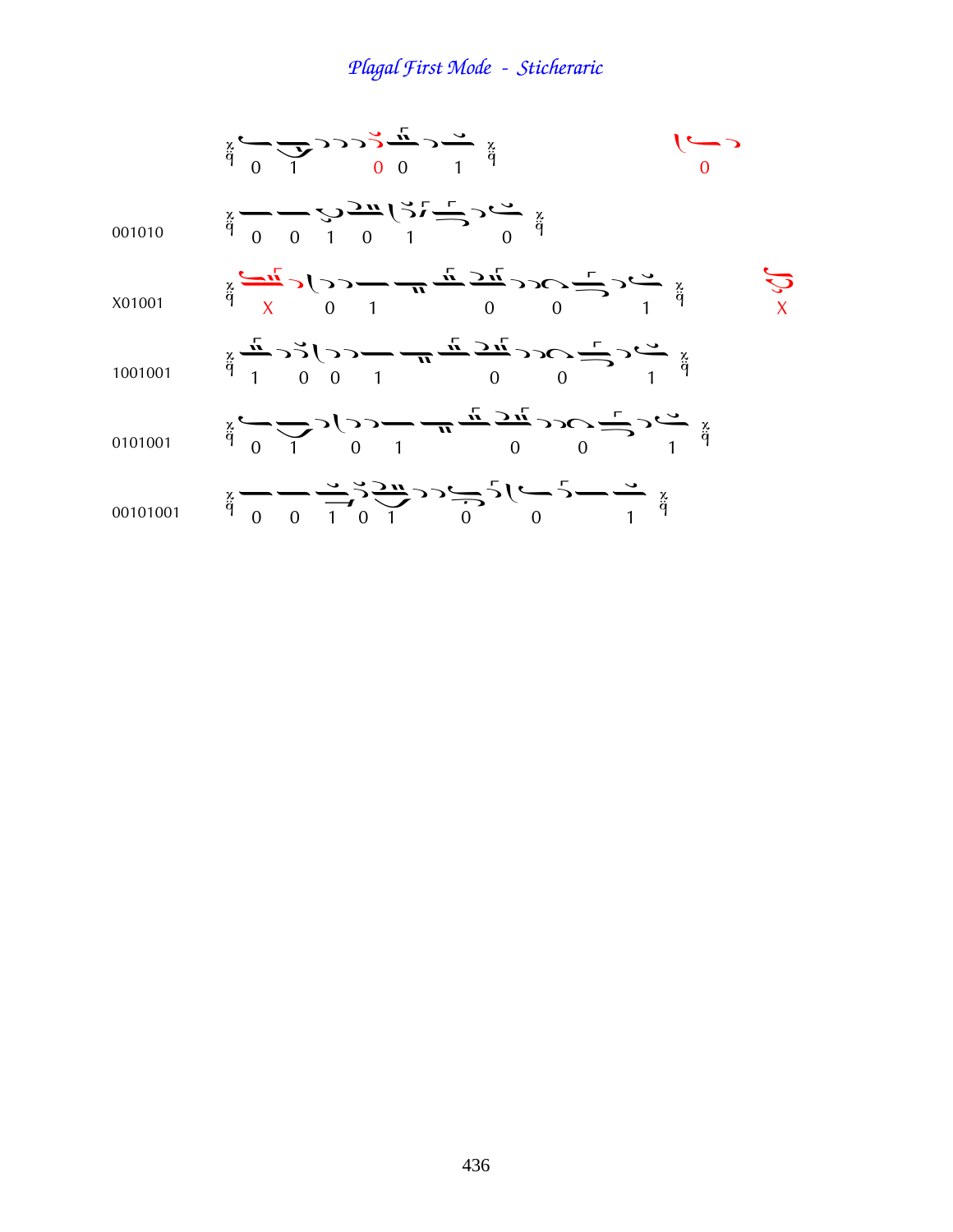### K) Medial Formulae Ke - High Nee

These must be followed by a formula in section L1 or L2.

Accented on last syllable:

| 0001       | $\frac{1}{9} \sum_{i=1}^{N} \frac{1}{10} \sum_{i=1}^{N} \frac{1}{10} \sum_{i=1}^{N} \frac{1}{10} \sum_{i=1}^{N} \frac{1}{10} \sum_{i=1}^{N} \frac{1}{10} \sum_{i=1}^{N} \frac{1}{10} \sum_{i=1}^{N} \frac{1}{10} \sum_{i=1}^{N} \frac{1}{10} \sum_{i=1}^{N} \frac{1}{10} \sum_{i=1}^{N} \frac{1}{10} \sum_{i=1}^{N} \frac{1}{10} \sum_{i=1}^{N} \frac{1}{$                                                                                                                        |  |
|------------|-----------------------------------------------------------------------------------------------------------------------------------------------------------------------------------------------------------------------------------------------------------------------------------------------------------------------------------------------------------------------------------------------------------------------------------------------------------------------------------|--|
| 10001      | $\frac{v}{r}$ $\frac{v}{r}$ $\frac{v}{r}$ $\frac{v}{r}$ $\frac{v}{r}$ $\frac{v}{r}$ $\frac{v}{r}$ $\frac{v}{r}$ $\frac{v}{r}$ $\frac{v}{r}$                                                                                                                                                                                                                                                                                                                                       |  |
| 010001     | $\frac{x}{r}$ $\frac{1}{r}$ $\frac{1}{r}$ $\frac{1}{r}$ $\frac{1}{r}$ $\frac{1}{r}$ $\frac{1}{r}$ $\frac{1}{r}$ $\frac{1}{r}$ $\frac{1}{r}$ $\frac{1}{r}$ $\frac{1}{r}$ $\frac{1}{r}$ $\frac{1}{r}$ $\frac{1}{r}$ $\frac{1}{r}$ $\frac{1}{r}$ $\frac{1}{r}$ $\frac{1}{r}$ $\frac{1}{r}$ $\frac{1}{r}$ $\frac{1}{r}$ $\$                                                                                                                                                           |  |
|            | $\begin{array}{c} 2 \rightarrow 0 \\ 0 \rightarrow 1 \end{array}$                                                                                                                                                                                                                                                                                                                                                                                                                 |  |
| 010001     | $\frac{3}{9}$ $\frac{1}{9}$ $\frac{1}{1}$ $\frac{0}{1}$ $\frac{0}{1}$ $\frac{0}{1}$ $\frac{1}{1}$ $\frac{1}{1}$ $\frac{1}{1}$ $\frac{1}{1}$                                                                                                                                                                                                                                                                                                                                       |  |
|            | $1 - 5 - \frac{1}{2}$                                                                                                                                                                                                                                                                                                                                                                                                                                                             |  |
| 0100X0X    | $\sum_{\alpha=0}^{\infty} \sum_{j=0}^{\infty} \sum_{j=0}^{\infty} \sum_{j=0}^{\infty} \sum_{j=0}^{\infty} \sum_{j=0}^{\infty} \sum_{j=0}^{\infty} \sum_{j=0}^{\infty} \sum_{j=0}^{\infty} \sum_{j=0}^{\infty} \sum_{j=0}^{\infty} \sum_{j=0}^{\infty} \sum_{j=0}^{\infty} \sum_{j=0}^{\infty} \sum_{j=0}^{\infty} \sum_{j=0}^{\infty} \sum_{j=0}^{\infty} \sum_{j=0}^{\infty} \sum_{$                                                                                             |  |
| 00010001   | $\frac{x}{9}$ 0 0 1 0 0 0 1 m                                                                                                                                                                                                                                                                                                                                                                                                                                                     |  |
|            | $1-\frac{1}{2}$ $\frac{1}{2}$                                                                                                                                                                                                                                                                                                                                                                                                                                                     |  |
| 0001000100 | $\frac{1}{9} \times \frac{1}{9} \times \frac{1}{9} \times \frac{1}{9} \times \frac{1}{9} \times \frac{1}{9} \times \frac{1}{9} \times \frac{1}{9} \times \frac{1}{9} \times \frac{1}{9} \times \frac{1}{9} \times \frac{1}{9} \times \frac{1}{9} \times \frac{1}{9} \times \frac{1}{9} \times \frac{1}{9} \times \frac{1}{9} \times \frac{1}{9} \times \frac{1}{9} \times \frac{1}{9} \times \frac{1}{9} \times \frac{1}{9} \times \frac{1}{9} \times \frac{1}{9} \times \frac{1$ |  |
|            |                                                                                                                                                                                                                                                                                                                                                                                                                                                                                   |  |

Accented on second to last syllable:

$$
\begin{array}{ccc}\n & \stackrel{\circ}{\circ} & \stackrel{\circ}{\circ} & \stackrel{\circ}{\circ} \\
 & \stackrel{\circ}{\circ} & \stackrel{\circ}{\circ} & \stackrel{\circ}{\circ} \\
 & & \stackrel{\circ}{\circ} & \stackrel{\circ}{\circ} \\
 & & \stackrel{\circ}{\circ} & \stackrel{\circ}{\circ} \\
 & & \stackrel{\circ}{\circ} & \stackrel{\circ}{\circ} \\
 & & \stackrel{\circ}{\circ} & \stackrel{\circ}{\circ} \\
 & & \stackrel{\circ}{\circ} & \stackrel{\circ}{\circ} \\
 & & \stackrel{\circ}{\circ} & \stackrel{\circ}{\circ} \\
 & & \stackrel{\circ}{\circ} & \stackrel{\circ}{\circ} \\
 & & \stackrel{\circ}{\circ} & \stackrel{\circ}{\circ} \\
 & & \stackrel{\circ}{\circ} & \stackrel{\circ}{\circ} \\
 & & \stackrel{\circ}{\circ} & \stackrel{\circ}{\circ} \\
 & & \stackrel{\circ}{\circ} & \stackrel{\circ}{\circ} \\
 & & \stackrel{\circ}{\circ} & \stackrel{\circ}{\circ} \\
 & & \stackrel{\circ}{\circ} & \stackrel{\circ}{\circ} \\
 & & \stackrel{\circ}{\circ} & \stackrel{\circ}{\circ} \\
 & & \stackrel{\circ}{\circ} & \stackrel{\circ}{\circ} \\
 & & \stackrel{\circ}{\circ} & \stackrel{\circ}{\circ} \\
 & & \stackrel{\circ}{\circ} & \stackrel{\circ}{\circ} \\
 & & \stackrel{\circ}{\circ} & \stackrel{\circ}{\circ} \\
 & & \stackrel{\circ}{\circ} & \stackrel{\circ}{\circ} \\
 & & \stackrel{\circ}{\circ} & \stackrel{\circ}{\circ} \\
 & & \stackrel{\circ}{\circ} & \stackrel{\circ}{\circ} \\
 & & \stackrel{\circ}{\circ} & \stackrel{\circ}{\circ} \\
 & & \stackrel{\circ}{\circ} & \stackrel{\circ}{\circ} \\
 & & \stackrel{\circ}{\circ} & \stackrel{\circ}{\circ} \\
 & & \stackrel{\circ}{\circ} & \stackrel{\circ}{\circ} \\
 & & \stackrel{\circ}{\circ} & \stackrel{\circ}{\circ} \\
 & & \stackrel{\circ}{\circ} & \stackrel{\circ}{\circ} \\
 & & \stackrel{\circ}{\circ} & \stackrel{\circ}{\circ} \\
 & & \stackrel{\circ}{\circ} & \stackrel{\circ}{\circ} \\
 & & \stackrel{\circ}{\circ} & \stackrel{\circ}{\circ} \\
 & & \stackrel{\circ}{\circ} & \stackrel{\circ}{\circ} \\
 & & \stackrel{\circ}{
$$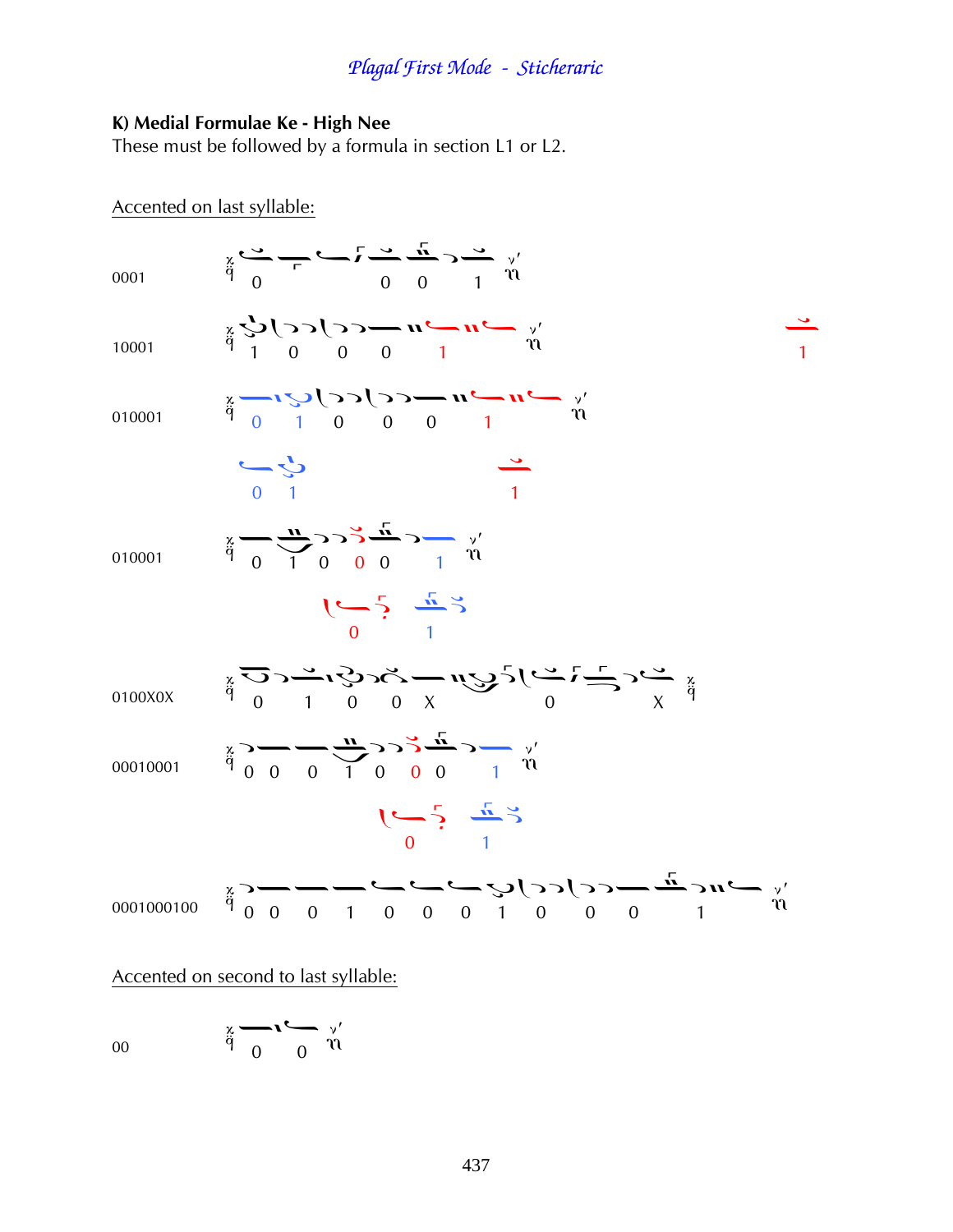010 
$$
\begin{array}{ccc}\n & \frac{x}{q} & \stackrel{\sqrt{3}}{q} & \stackrel{\sqrt{3}}{q} & \stackrel{\sqrt{7}}{q} \\
 & \stackrel{\sqrt{3}}{q} & \stackrel{\sqrt{3}}{q} & \stackrel{\sqrt{7}}{q} \\
 & & \stackrel{\sqrt{7}}{q} & \stackrel{\sqrt{7}}{q} \\
 & & \stackrel{\sqrt{7}}{q} & \stackrel{\sqrt{7}}{q} \\
 & & \stackrel{\sqrt{7}}{q} & \stackrel{\sqrt{7}}{q} \\
 & & \stackrel{\sqrt{7}}{q} & \stackrel{\sqrt{7}}{q} \\
 & & \stackrel{\sqrt{7}}{q} & \stackrel{\sqrt{7}}{q} \\
 & & \stackrel{\sqrt{7}}{q} & \stackrel{\sqrt{7}}{q} \\
 & & \stackrel{\sqrt{7}}{q} & \stackrel{\sqrt{7}}{q} \\
 & & & \stackrel{\sqrt{7}}{q} & \stackrel{\sqrt{7}}{q} \\
 & & & \stackrel{\sqrt{7}}{q} & \stackrel{\sqrt{7}}{q} \\
 & & & \stackrel{\sqrt{7}}{q} & \stackrel{\sqrt{7}}{q} \\
 & & & & \frac{\sqrt{7}}{q} & \frac{\sqrt{7}}{q} \\
 & & & & & \frac{\sqrt{7}}{q} \\
 & & & & & & \frac{\sqrt{7}}{q} \\
 & & & & & & & \frac{\sqrt{7}}{q} \\
 & & & & & & & \frac{\sqrt{7}}{q} \\
 & & & & & & & & \frac{\sqrt{7}}{q} \\
 & & & & & & & & \frac{\sqrt{7}}{q} \\
 & & & & & & & & \frac{\sqrt{7}}{q} \\
 & & & & & & & & \frac{\sqrt{7}}{q} \\
 & & & & & & & & & \frac{\sqrt{7}}{q} \\
 & & & & & & & & & \frac{\sqrt{7}}{q} \\
 & & & & & & & & & \frac{\sqrt{7}}{q} \\
 & & & & & & & & & \frac{\sqrt{7}}{q} \\
 & & & & & & & & & \frac{\sqrt{7}}{q} \\
 & & & & & & & & & \frac{\sqrt{7}}{q} \\
 & & & & & & & & & \frac{\sqrt{7}}{q} \\
 & & & & & & & & & & \frac{\sqrt{7}}{q} \\
 & & & & & & & & & & \frac{\sqrt{7}}{q} \\
 & & & & & & & & & & \frac{\sqrt{7}}{q} \\
 & & & & & & & & & & \frac{\sqrt{7}}{q} \\
 & & & & & & & & & &
$$

Accented on third to last syllable:

<sup>100</sup> Þ¦¤ à ¤ <sup>0100</sup> ¤Þ¦¤ ¤ <sup>00100</sup> ¤¤Þ¦¤ 0100X0X à¢àà¥ ¤¥ 00010010X ¦¤¤¢¤¤Þ¦¥ 010010010X ¤¢ ¦¦¢ ¦¦°¤¥ 000100010X ¦¤¤¢¤¤¤Þ¦¥ <sup>1001000100</sup> ¢ ¦¦¢¤¦¦¢ ¤¤ 00100011000100

 $\frac{3}{9}$  0 1 0 0 0 1 1 0 0 0 1 0 0 1 0  $\sum_{r=0}^{n}$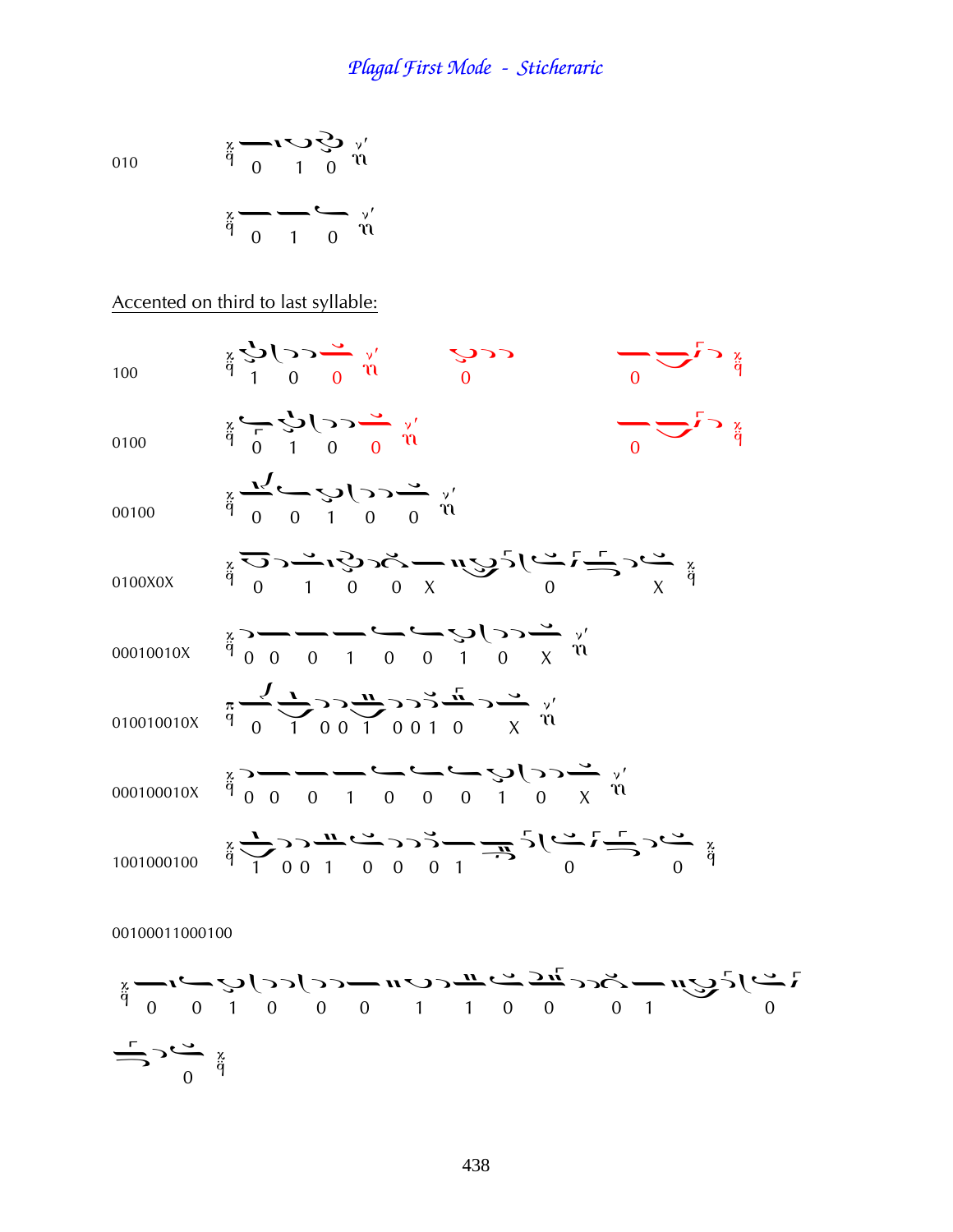### Accented on fourth to last syllable:

| 1001  | $\sum_{\substack{x \\ y \\ y}}^{\infty}$                                                                                           |  |
|-------|------------------------------------------------------------------------------------------------------------------------------------|--|
| 01001 | $\frac{x}{9}$ $\frac{y}{9}$ $\frac{y}{1}$ $\frac{z}{1}$ $\frac{z}{10}$ $\frac{z}{10}$ $\frac{z}{10}$ $\frac{z}{10}$ $\frac{z}{10}$ |  |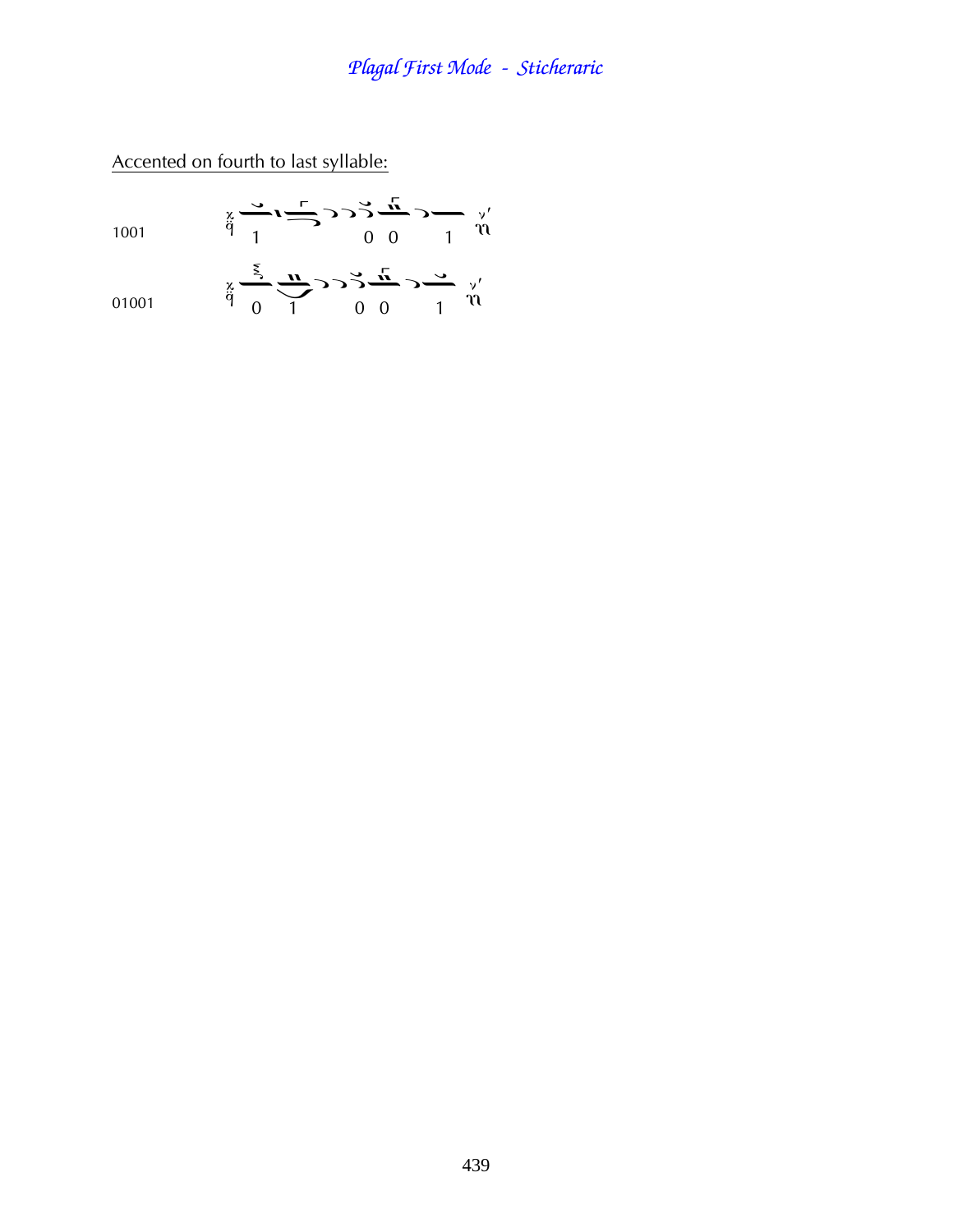### L1) Medial Formulae High Nee - High Nee

0001

 $\gamma'$   $\rightarrow$   $\gamma$   $\rightarrow$   $\gamma$   $\rightarrow$   $\gamma'$ <br>0 0 0 1 m  $\begin{array}{ccccc}\n\gamma' & \stackrel{\sim}{\longrightarrow} & \mathbf{n} & \stackrel{\sim}{\longrightarrow} & \mathbf{n} & \stackrel{\sim}{\longrightarrow} & \gamma'\\
\gamma' & \stackrel{\sim}{\longrightarrow} & & & & & \\
\gamma & \stackrel{\sim}{\longrightarrow} & & & & \\
\gamma & \stackrel{\sim}{\longrightarrow} & & & & \\
\gamma & \stackrel{\sim}{\longrightarrow} & & & & \\
\gamma & \stackrel{\sim}{\longrightarrow} & & & & \\
\gamma & \stackrel{\sim}{\longrightarrow} & & & & \\
\gamma & \stackrel{\sim}{\longrightarrow} & & & & \\
\gamma & \stackrel{\sim}{\longrightarrow} & & & & \\
\gamma & \stackrel{\sim}{\longrightarrow} & & & & \\
\gamma & \stack$ 

0010

0100

$$
\gamma' \longrightarrow \mathbf{C} \longrightarrow \gamma'
$$
\n
$$
\gamma' \longrightarrow \gamma \longrightarrow \gamma'
$$

$$
\gamma' \longrightarrow \longrightarrow \gamma \longrightarrow \gamma'
$$

#### L2) Medial Formulae High Nee - Ke

Accented on last syllable:

(Use a formula below ending in X0X)

Accented on second to last syllable: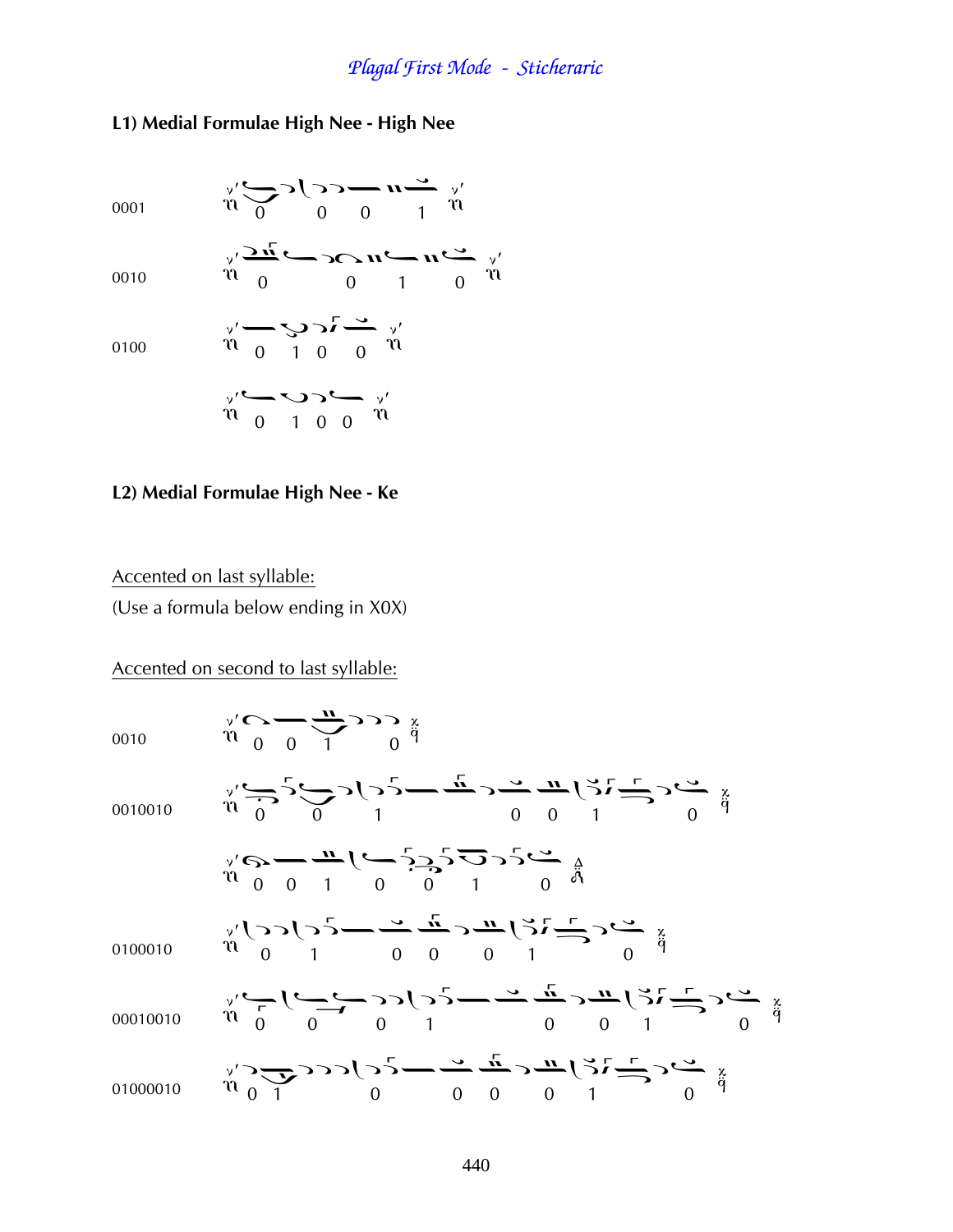Accented on third to last syllable:

| 10X0X      | $\sum_{y=0}^{x} \sum_{i=1}^{n} \sum_{j=0}^{n} \sum_{j=0}^{n} y_{ij} = \sum_{y=0}^{n} \sum_{j=0}^{n} \sum_{j=0}^{n} \sum_{j=0}^{n} y_{ij}$                                                                                                                                                                                                                                                                                                                                             |
|------------|---------------------------------------------------------------------------------------------------------------------------------------------------------------------------------------------------------------------------------------------------------------------------------------------------------------------------------------------------------------------------------------------------------------------------------------------------------------------------------------|
| 0X0X0X     | $\frac{1}{2} \sum_{\substack{y \\ y \\ y}} \frac{1}{2} \sum_{\substack{u \\ u \\ v}} \frac{1}{2} \sum_{\substack{v \\ v \\ v \\ v}} \frac{1}{2} \sum_{\substack{v \\ v \\ v \\ v}} \frac{1}{2} \sum_{\substack{v \\ v \\ v \\ v}} \frac{1}{2} \sum_{\substack{v \\ v \\ v \\ v}} \frac{1}{2} \sum_{\substack{v \\ v \\ v \\ v}} \frac{1}{2} \sum_{\substack{v \\ v \\ v \\ v}} \frac{1}{2} \sum_{\substack{v \\ v \\ v \\ v}} \frac{1}{2} \sum_{\substack{v \\ v \\ v \\ v}} \frac{1$ |
| 0010X0X    | $\sum_{y_1 \sim 0}^{x_2 \sim 0} \sum_{y_2 \sim 0}^{x_3 \sim 0} \sum_{y_3 \sim 0}^{x_4 \sim 0} \sum_{y_4 \sim 0}^{x_5 \sim 0} \sum_{y_5 \sim 0}^{x_6 \sim 0} \sum_{y_6 \sim 0}^{x_7 \sim 0} \sum_{y_7 \sim 0}^{x_8 \sim 0}$                                                                                                                                                                                                                                                            |
| 0100X0X    | $\lim_{n \to \infty} \sum_{i=0}^{n} \frac{1}{n} \sum_{i=0}^{n} (-1)^{i} x^{i} - \sum_{i=0}^{n} (-1)^{i} x^{i} + \sum_{i=0}^{n} (-1)^{i} x^{i} + \sum_{i=0}^{n} (-1)^{i} x^{i} + \sum_{i=0}^{n} (-1)^{i} x^{i} + \sum_{i=0}^{n} (-1)^{i} x^{i} + \sum_{i=0}^{n} (-1)^{i} x^{i} + \sum_{i=0}^{n} (-1)^{i} x^{i} + \sum_{i=0}^{n} (-1)^{i} x^{i} + \sum_{i$                                                                                                                              |
|            | $\begin{array}{ccc} 0 & 1 & 0 & 0 \\ 0 & 1 & 0 & 0 \end{array}$                                                                                                                                                                                                                                                                                                                                                                                                                       |
|            | $5225$ $-100$ $10$                                                                                                                                                                                                                                                                                                                                                                                                                                                                    |
|            | $\sum_{y=0}^{x} \sum_{i=0}^{n} \sum_{j=0}^{n} \sum_{j=0}^{n} \sum_{j=0}^{n} \sum_{j=0}^{n} \sum_{j=0}^{n} \sum_{j=0}^{n} \sum_{j=0}^{n} \sum_{j=0}^{n} \sum_{j=0}^{n} \sum_{j=0}^{n} \sum_{j=0}^{n} \sum_{j=0}^{n} \sum_{j=0}^{n} \sum_{j=0}^{n} \sum_{j=0}^{n} \sum_{j=0}^{n} \sum_{j=0}^{n} \sum_{j=0}^{n} \sum_{j=0}^{n} \sum_{j=0}^{n}$                                                                                                                                           |
| 0101000X0X |                                                                                                                                                                                                                                                                                                                                                                                                                                                                                       |
|            | Accented on fourth to last syllable:                                                                                                                                                                                                                                                                                                                                                                                                                                                  |
| 0001010    | $\frac{1}{n} \sum_{i=1}^{n} (-1)^{i} \sum_{j=1}^{n} (-1)^{j} (-1)^{j} (-1)^{j} (-1)^{j} (-1)^{j} (-1)^{j} (-1)^{j} (-1)^{j} (-1)^{j} (-1)^{j} (-1)^{j} (-1)^{j} (-1)^{j} (-1)^{j} (-1)^{j} (-1)^{j} (-1)^{j} (-1)^{j} (-1)^{j} (-1)^{j} (-1)^{j} (-1)^{j} (-1)^{j} (-1)^{j} (-1)^{j} (-1)^{j} (-1)^{j} (-1)^{j} (-1)^{j} (-1)^{j} (-1)^{j} (-$                                                                                                                                        |

 $\frac{1001010}{1001010}$   $\frac{1}{100}$   $\frac{1}{100}$   $\frac{1}{100}$   $\frac{1}{100}$   $\frac{1}{100}$   $\frac{1}{100}$   $\frac{1}{100}$   $\frac{1}{100}$   $\frac{1}{100}$   $\frac{1}{100}$   $\frac{1}{100}$   $\frac{1}{100}$   $\frac{1}{100}$   $\frac{1}{100}$   $\frac{1}{100}$   $\frac{1}{100}$   $\frac{1}{1$  $\ddot{\phantom{a}}$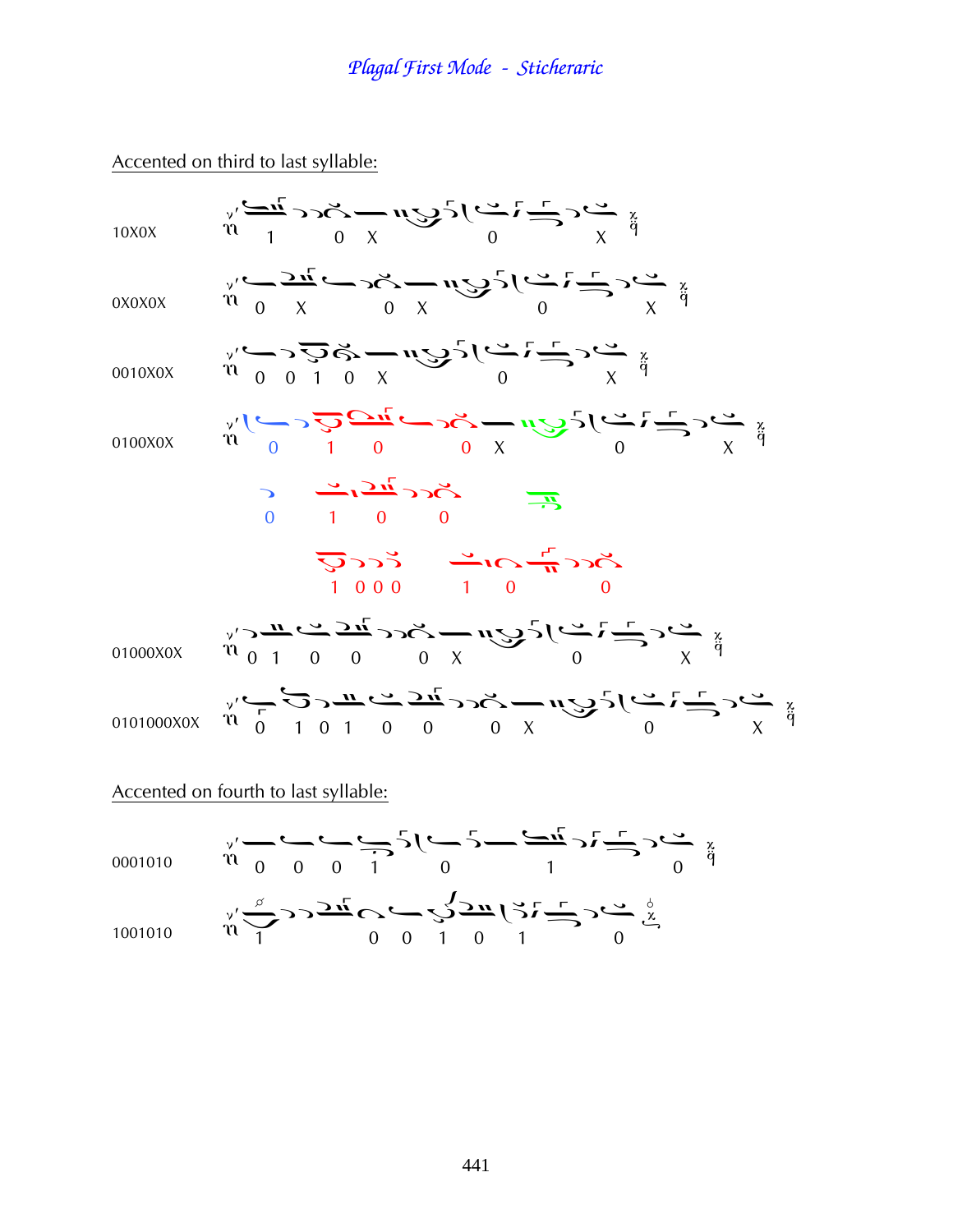### M) Fthoras

#### Accented on last syllable:

001

$$
\frac{3}{\pi} \sum_{\alpha=0}^{\infty} \frac{\sqrt{2}}{\alpha} \sum_{\beta=0}^{\infty} \frac{1}{\alpha} \sum_{\beta=0}^{\infty} \frac{1}{\alpha} \sum_{\beta=0}^{\infty} \frac{1}{\alpha} \sum_{\beta=0}^{\infty} \frac{1}{\alpha} \sum_{\beta=0}^{\infty} \frac{1}{\alpha} \sum_{\beta=0}^{\infty} \frac{1}{\alpha} \sum_{\beta=0}^{\infty} \frac{1}{\alpha} \sum_{\beta=0}^{\infty} \frac{1}{\alpha} \sum_{\beta=0}^{\infty} \frac{1}{\alpha} \sum_{\beta=0}^{\infty} \frac{1}{\alpha} \sum_{\beta=0}^{\infty} \frac{1}{\alpha} \sum_{\beta=0}^{\infty} \frac{1}{\alpha} \sum_{\beta=0}^{\infty} \frac{1}{\alpha} \sum_{\beta=0}^{\infty} \frac{1}{\alpha} \sum_{\beta=0}^{\infty} \frac{1}{\alpha} \sum_{\beta=0}^{\infty} \frac{1}{\alpha} \sum_{\beta=0}^{\infty} \frac{1}{\alpha} \sum_{\beta=0}^{\infty} \frac{1}{\alpha} \sum_{\beta=0}^{\infty} \frac{1}{\alpha} \sum_{\beta=0}^{\infty} \frac{1}{\alpha} \sum_{\beta=0}^{\infty} \frac{1}{\alpha} \sum_{\beta=0}^{\infty} \frac{1}{\alpha} \sum_{\beta=0}^{\infty} \frac{1}{\alpha} \sum_{\beta=0}^{\infty} \frac{1}{\alpha} \sum_{\beta=0}^{\infty} \frac{1}{\alpha} \sum_{\beta=0}^{\infty} \frac{1}{\alpha} \sum_{\beta=0}^{\infty} \frac{1}{\alpha} \sum_{\beta=0}^{\infty} \frac{1}{\alpha} \sum_{\beta=0}^{\infty} \frac{1}{\alpha} \sum_{\beta=0}^{\infty} \frac{1}{\alpha} \sum_{\beta=0}^{\infty} \frac{1}{\alpha} \sum_{\beta=0}^{\infty} \frac{1}{\alpha} \sum_{\beta=0}^{\infty} \frac{1}{\alpha} \sum_{\beta=0}^{\infty} \frac{1}{\alpha} \sum_{\beta=0}^{\infty} \frac
$$

 $\underset{\stackrel{\Delta}{\alpha}}{\overset{\Delta}{\beta}}\underset{0}{\overset{\sim}{\sim}}\underset{0}{\overset{\sim}{\sim}}\frac{\overset{\Gamma}{\Delta}}{\longrightarrow}\underset{1}{\overset{\Delta}{\sim}}\underset{\underset{\beta}{\beta}}{\overset{\Delta}{\sim}}$ 

0001

0X001

|  |  |  |  | $\mathbb{R}$ , $\mathbb{Z}$ , $\mathbb{Z}$ , $\mathbb{Z}$ , $\mathbb{Z}$ , $\mathbb{Z}$ , $\mathbb{Z}$ | $\mathbf{v}$ |
|--|--|--|--|--------------------------------------------------------------------------------------------------------|--------------|
|  |  |  |  |                                                                                                        |              |
|  |  |  |  |                                                                                                        |              |

|        |  |                                     |  | $\sum_{\alpha=1}^{\infty}\frac{1}{\alpha-\beta}=\sum_{\alpha=1}^{\infty}2^{n}\sum_{\alpha=1}^{\infty}2^{n}\sum_{\alpha=1}^{\infty}\frac{1}{\alpha-\beta}$ |
|--------|--|-------------------------------------|--|-----------------------------------------------------------------------------------------------------------------------------------------------------------|
| 010001 |  | $\begin{matrix} 0 & 0 \end{matrix}$ |  |                                                                                                                                                           |

### Accented on second to last syllable:

 $\frac{1}{4} \underbrace{\bigcup_{\alpha} \Gamma}_{1} \bigcup_{\alpha} \bigvee_{\beta}$ 

 $10<sup>10</sup>$ 

010

 $\begin{pmatrix} 0 \\ 0 \end{pmatrix}$ 

 $001$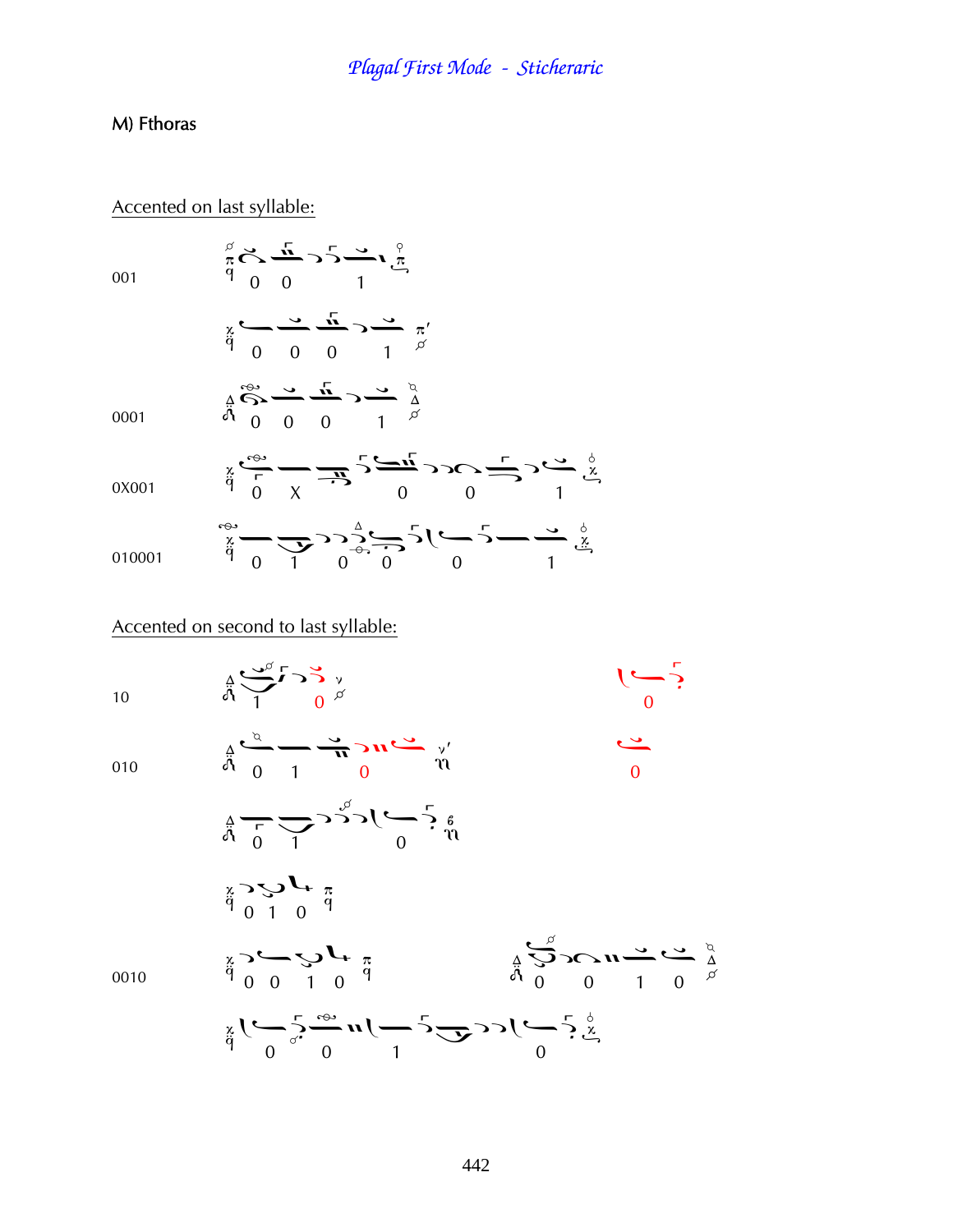<sup>10010</sup> ¢¦¤°¤ 010010 à ¢¤ ¤° ¤ 000010 ¤¦ ¤ ¤¢ ¤ ¤¦ ¤¤¢ ¤ 010X010 ¤ °¤á ¤°¤ 0010010 à ¦¢ ¤¤°¤ à ¦¢¤ ¤° ¤ <sup>100010</sup>¤¤Þ¦¦ ¢ ¤ 1010X010 ¢ ¦¢¤¥ ¤°¤ Þ00100X010 ¤¤¢¦¤áàÞà 100X01000010Þ à¤¥¤¢ ¦¦àà¢¤

Accented on third to last syllable:

$$
\lim_{\substack{\pi \to 0 \\ \text{and } \pi \to 0}} \sum_{\substack{\pi \to 0 \\ \pi \to 0}} \sum_{\substack{\pi \to 0 \\ \pi \to 0}} \sum_{\substack{\pi \to 0 \\ \pi \to 0}} \sum_{\substack{\pi \to 0 \\ \pi \to 0}} \sum_{\substack{\pi \to 0 \\ \pi \to 0}} \sum_{\substack{\pi \to 0 \\ \pi \to 0}} \sum_{\substack{\pi \to 0 \\ \pi \to 0}} \sum_{\substack{\pi \to 0 \\ \pi \to 0}} \sum_{\substack{\pi \to 0 \\ \pi \to 0}} \sum_{\substack{\pi \to 0 \\ \pi \to 0}} \sum_{\substack{\pi \to 0 \\ \pi \to 0}} \sum_{\substack{\pi \to 0 \\ \pi \to 0}} \sum_{\substack{\pi \to 0 \\ \pi \to 0}} \sum_{\substack{\pi \to 0 \\ \pi \to 0}} \sum_{\substack{\pi \to 0 \\ \pi \to 0}} \sum_{\substack{\pi \to 0 \\ \pi \to 0}} \sum_{\substack{\pi \to 0 \\ \pi \to 0}} \sum_{\substack{\pi \to 0 \\ \pi \to 0}} \sum_{\substack{\pi \to 0 \\ \pi \to 0}} \sum_{\substack{\pi \to 0 \\ \pi \to 0}} \sum_{\substack{\pi \to 0 \\ \pi \to 0}} \sum_{\substack{\pi \to 0 \\ \pi \to 0}} \sum_{\substack{\pi \to 0 \\ \pi \to 0}} \sum_{\substack{\pi \to 0 \\ \pi \to 0}} \sum_{\substack{\pi \to 0 \\ \pi \to 0}} \sum_{\substack{\pi \to 0 \\ \pi \to 0}} \sum_{\substack{\pi \to 0 \\ \pi \to 0}} \sum_{\substack{\pi \to 0 \\ \pi \to 0}} \sum_{\substack{\pi \to 0 \\ \pi \to 0}} \sum_{\substack{\pi \to 0 \\ \pi \to 0}} \sum_{\substack{\pi \to 0 \\ \pi \to 0}} \sum_{\substack{\pi \to 0 \\ \pi \to 0}} \sum_{\substack{\pi \to 0 \\ \pi \to 0}} \sum_{\substack{\pi \to 0 \\ \pi \to 0}} \sum_{\substack{\pi \to 0 \\ \pi \to 0}} \sum_{\substack{\pi \to 0 \\ \pi \to 0}} \sum_{\substack{\pi \to 0 \\ \pi
$$

$$
\frac{1}{4} \sum_{\substack{\alpha \\ \beta}} \frac{1}{\beta} \sum_{\substack{\gamma \\ \gamma \\ \gamma}} \frac{1}{\gamma} \sum_{\substack{\alpha \\ \gamma \\ \gamma}} \frac{1}{\gamma} \sum_{\substack{\gamma \\ \gamma \\ \gamma}} \frac{1}{\gamma} \sum_{\substack{\gamma \\ \gamma \\ \gamma \\ \gamma}} \frac{1}{\gamma} \sum_{\substack{\gamma \\ \gamma \\ \gamma \\ \gamma}} \frac{1}{\gamma} \sum_{\substack{\gamma \\ \gamma \\ \gamma \\ \gamma}} \frac{1}{\gamma} \sum_{\substack{\gamma \\ \gamma \\ \gamma \\ \gamma}} \frac{1}{\gamma} \sum_{\substack{\gamma \\ \gamma \\ \gamma \\ \gamma}} \frac{1}{\gamma} \sum_{\substack{\gamma \\ \gamma \\ \gamma \\ \gamma}} \frac{1}{\gamma} \sum_{\substack{\gamma \\ \gamma \\ \gamma \\ \gamma \\ \gamma}} \frac{1}{\gamma} \sum_{\substack{\gamma \\ \gamma \\ \gamma \\ \gamma \\ \gamma}} \frac{1}{\gamma} \sum_{\substack{\gamma \\ \gamma \\ \gamma \\ \gamma \\ \gamma}} \frac{1}{\gamma} \sum_{\substack{\gamma \\ \gamma \\ \gamma \\ \gamma \\ \gamma}} \frac{1}{\gamma} \sum_{\substack{\gamma \\ \gamma \\ \gamma \\ \gamma \\ \gamma}} \frac{1}{\gamma} \sum_{\substack{\gamma \\ \gamma \\ \gamma \\ \gamma \\ \gamma \\ \gamma}} \frac{1}{\gamma} \sum_{\substack{\gamma \\ \gamma \\ \gamma \\ \gamma \\ \gamma}} \frac{1}{\gamma} \sum_{\substack{\gamma \\ \gamma \\ \gamma \\ \gamma \\ \gamma \\ \gamma}} \frac{1}{\gamma} \sum_{\substack{\gamma \\ \gamma \\ \gamma \\ \gamma \\ \gamma \\ \gamma}} \frac{1}{\gamma} \sum_{\substack{\gamma \\ \gamma \\ \gamma \\ \gamma \\ \gamma \\ \gamma}} \frac{1}{\gamma} \sum_{\substack{\gamma \\ \gamma \\ \gamma \\ \gamma \\ \gamma \\ \gamma}} \frac{1}{\gamma} \sum_{\substack{\gamma \\ \gamma \\ \gamma \\ \gamma \\ \gamma \\ \gamma}} \frac{1}{\gamma} \sum_{\substack{\gamma \\ \gamma \\ \gamma \\ \gamma \\ \gamma \\ \gamma}} \frac{1}{\gamma} \sum_{\substack{\gamma \\ \gamma \\ \gamma \\ \gamma \\ \gamma \\ \gamma}} \frac{1}{\gamma} \sum_{\substack{\gamma \\ \gamma \\ \gamma \\ \gamma \\ \gamma \\ \gamma}} \frac{1}{\gamma} \sum_{\substack{\gamma \\ \gamma \\ \gamma \\ \gamma \\ \gamma \\ \gamma}} \frac{1}{\gamma} \sum_{\substack{\gamma \\ \gamma \\ \gamma
$$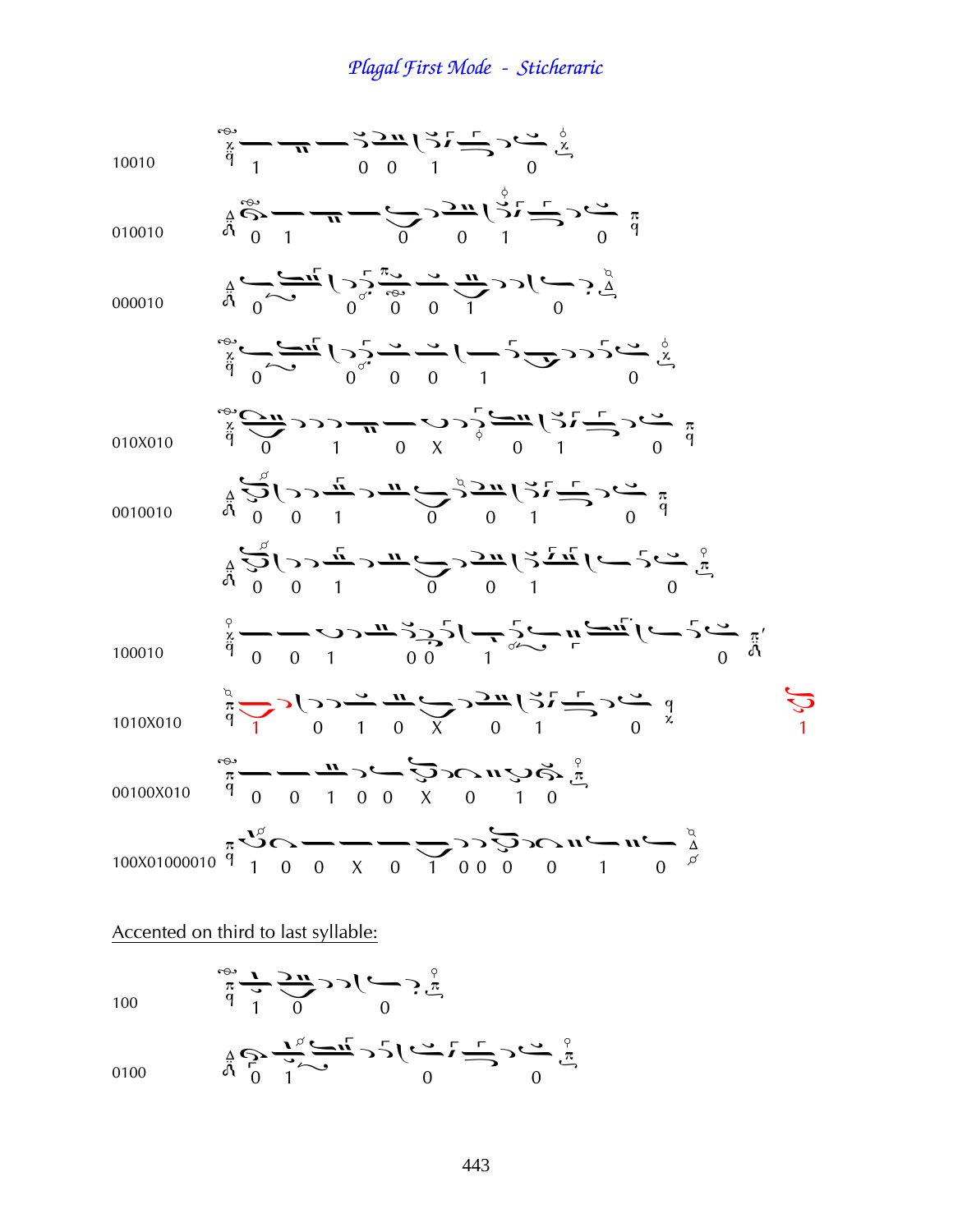| 0100     | $\sum_{\substack{A \\ B \\ D}}^{\alpha} \frac{2 \pi}{2 \pi} \sum_{i=1}^{n} 2 \sum_{i=1}^{n} 2 \sum_{j=1}^{n} 2 \sum_{j=1}^{n} 2 \sum_{j=1}^{n} 2 \sum_{j=1}^{n} 2 \sum_{j=1}^{n} 2 \sum_{j=1}^{n} 2 \sum_{j=1}^{n} 2 \sum_{j=1}^{n} 2 \sum_{j=1}^{n} 2 \sum_{j=1}^{n} 2 \sum_{j=1}^{n} 2 \sum_{j=1}^{n} 2 \sum_{j=1}^{n} 2 \sum_{j=1}^{n} 2$           |
|----------|--------------------------------------------------------------------------------------------------------------------------------------------------------------------------------------------------------------------------------------------------------------------------------------------------------------------------------------------------------|
| 0100     | $\sum_{\alpha=0}^{\infty} \sum_{\beta=0}^{\infty} \sum_{\beta=0}^{\infty} \sum_{\beta=0}^{\infty}$                                                                                                                                                                                                                                                     |
| 0100     | $\frac{4}{9}$ $\frac{1}{2}$ $\frac{1}{2}$ $\frac{0}{2}$ $\frac{0}{2}$ $\frac{0}{2}$                                                                                                                                                                                                                                                                    |
| 0100     | $\sum_{\alpha=0}^{\infty} \frac{1}{\alpha} \sum_{i=0}^{n} \sum_{j=0}^{n} \sum_{j=0}^{n} \sum_{j=0}^{n}$                                                                                                                                                                                                                                                |
| 0X0X     | $\frac{1}{4}$ $\frac{1}{8}$ $\frac{1}{8}$ $\frac{1}{8}$ $\frac{1}{8}$ $\frac{1}{8}$ $\frac{1}{8}$ $\frac{1}{8}$ $\frac{1}{8}$ $\frac{1}{8}$ $\frac{1}{8}$ $\frac{1}{8}$ $\frac{1}{8}$                                                                                                                                                                  |
| 00100    | $\sum_{\substack{a \\ b \\ b}} \sum_{i=1}^{n} \sum_{j=1}^{n} \sum_{j=1}^{n} \sum_{j=1}^{n} \sum_{j=1}^{n} \sum_{j=1}^{n} \sum_{j=1}^{n} \sum_{j=1}^{n} \sum_{j=1}^{n} \sum_{j=1}^{n} \sum_{j=1}^{n} \sum_{j=1}^{n} \sum_{j=1}^{n} \sum_{j=1}^{n} \sum_{j=1}^{n} \sum_{j=1}^{n} \sum_{j=1}^{n} \sum_{j=1}^{n} \sum_{j=1}^{n} \sum_{j=1}^{n} \sum_{j=1}$ |
| 00100    | $\frac{1}{9}\sum_{i=1}^{9} n_i - C \frac{1}{7} \frac{5\pi}{2\pi} \left(\frac{2}{7}\frac{7\pi}{2\pi}\right) \left(-2\frac{6}{7}\frac{7}{4}\right)$                                                                                                                                                                                                      |
| 00100    | $\frac{1}{9}Q_2\leftarrow\frac{n}{9}\left(\frac{1}{9}\right)^2\left(\frac{1}{2}\right)^2\left(\frac{1}{2}\right)^2\left(\frac{1}{2}\right)^2\left(\frac{1}{2}\right)^2$                                                                                                                                                                                |
| 00110    | $\sum_{\substack{A \ 0}}^{\infty}$ $\sum_{\substack{A \ 1}}^{\infty}$ $\sum_{\substack{A \ 2}}^{\infty}$ $\sum_{\substack{A \ 2}}^{\infty}$ $\sum_{\substack{A \ 3}}^{\infty}$ $\sum_{\substack{A \ 2}}^{\infty}$ $\sum_{\substack{A \ 3}}^{\infty}$                                                                                                   |
| 10100    | $\sum_{\substack{a \ b \ b}}^{\infty}$ $\sum_{\substack{c \ b \ c \ b \ b}}^{\infty}$ $\sum_{\substack{c \ b \ c \ b \ c \ b \ c}}^{\infty}$ $\sum_{\substack{c \ b \ c \ b \ c \ b \ c}}^{\infty}$ $\sum_{\substack{c \ b \ c \ b \ c \ b \ c \ b \ c}}^{\infty}$                                                                                     |
| 10100    | $\sum_{\substack{\alpha \\ \alpha \\ \beta}}^{\alpha} \sum_{\substack{\alpha \\ \alpha}} \frac{\gamma \alpha}{2n} \sum_{i=1}^{n} c_i \sum_{j=1}^{n} \sum_{j=1}^{n} c_j \sum_{j=1}^{n} c_j \sum_{j=1}^{n} c_j$                                                                                                                                          |
| 010100   | $\frac{1}{9}$ $\frac{1}{9}$ $\frac{1}{1}$ $\frac{1}{1}$ $\frac{1}{1}$ $\frac{1}{1}$ $\frac{1}{1}$ $\frac{1}{1}$ $\frac{1}{1}$ $\frac{1}{1}$ $\frac{1}{1}$ $\frac{1}{1}$                                                                                                                                                                                |
| 00010100 | $\sum_{\substack{a \ b}}^{\infty}$                                                                                                                                                                                                                                                                                                                     |
| 01000100 | $\sum_{\alpha=0}^{\infty} \sum_{i=0}^{\infty} \sum_{j=0}^{i} (-1)^{i} (j-1)^{i} = \sum_{i=0}^{n} (-1)^{i} (j-1)^{i} (j-1)^{i} = \sum_{i=0}^{n} (-1)^{i} (j-1)^{i} = \sum_{i=0}^{n} (-1)^{i} (j-1)^{i} = \sum_{i=0}^{n} (-1)^{i} (j-1)^{i} = \sum_{i=0}^{n} (-1)^{i} (j-1)^{i} = \sum_{i=0}^{n} (-1)^{i} (j-1)^{i} = \sum_{i=0}^{n} (-1$                |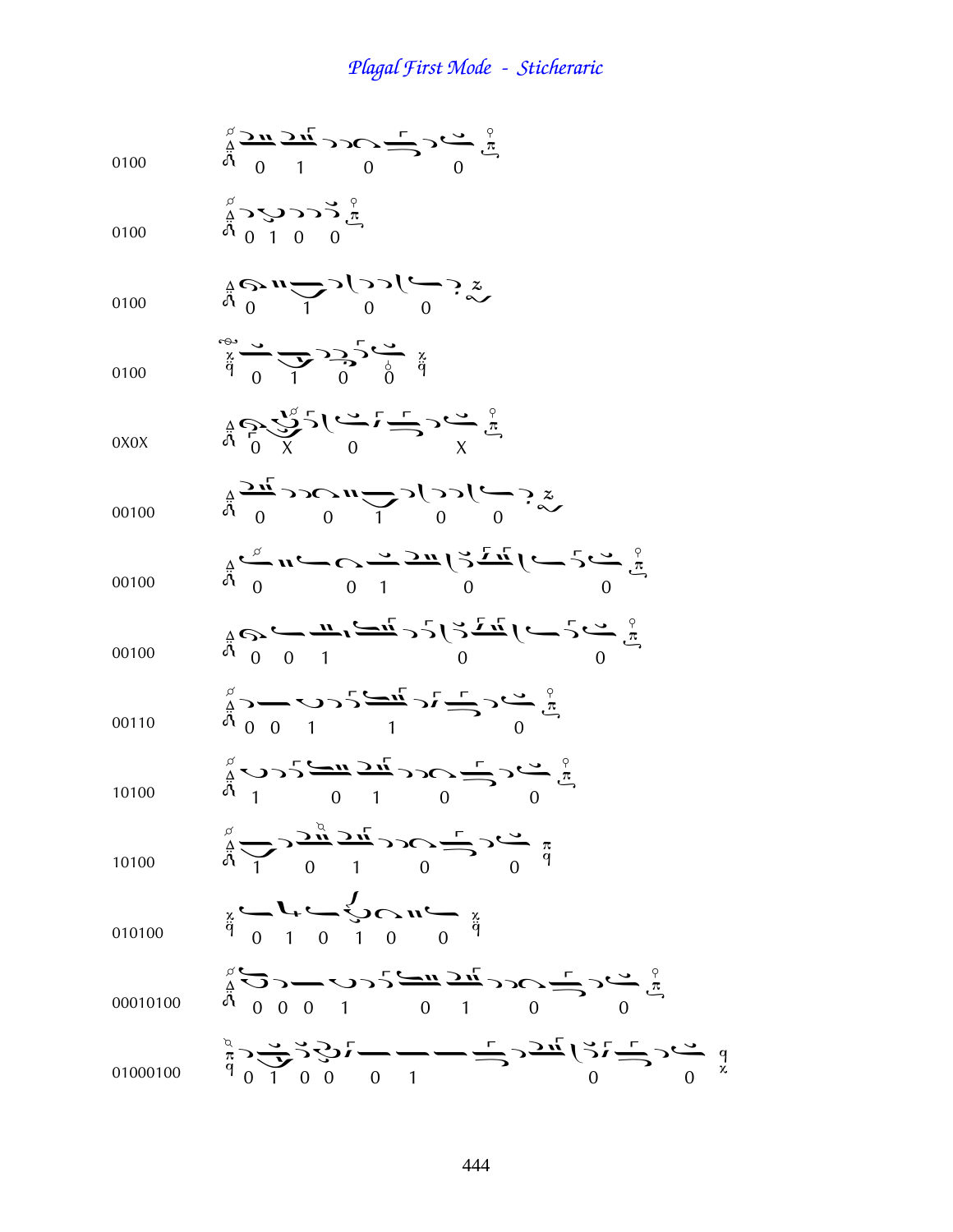| 01010100  | $\sum_{\substack{a \ b \ b}}^{\beta}$                                                                                                                                                                                                                                                                                                                                                                                      |
|-----------|----------------------------------------------------------------------------------------------------------------------------------------------------------------------------------------------------------------------------------------------------------------------------------------------------------------------------------------------------------------------------------------------------------------------------|
|           | Accented on fourth to last syllable:                                                                                                                                                                                                                                                                                                                                                                                       |
| 1000      | $\frac{x}{9}$ $\frac{3}{9}$ $\frac{3}{9}$ $\frac{3}{9}$ $\frac{3}{9}$ $\frac{3}{9}$                                                                                                                                                                                                                                                                                                                                        |
| 1010      | $\sum_{\substack{\Delta \atop \Delta \\ \Delta \\ \Delta}}^{\alpha}$                                                                                                                                                                                                                                                                                                                                                       |
| 0X001     | $\sum_{\substack{x\\y\\zeta\to z}}\frac{1}{\sqrt{2\pi}}\sum_{\substack{y\\y}}\frac{1}{\sqrt{2\pi}}\sum_{\substack{y\\y\\y}}\frac{1}{\sqrt{2\pi}}\sum_{\substack{y\\y\\y}}\frac{1}{\sqrt{2\pi}}\sum_{\substack{y\\y\\y}}\frac{1}{\sqrt{2\pi}}\sum_{\substack{y\\y\\y}}\frac{1}{\sqrt{2\pi}}\sum_{\substack{y\\y\\y}}\frac{1}{\sqrt{2\pi}}\sum_{\substack{y\\y\\y}}\frac{1}{\sqrt{2\pi}}\sum_{\substack{y\\y\\y}}\frac{1}{\$ |
| 01001     | $\frac{1}{4}$ = $\frac{1}{2}$ > $\frac{1}{2}$ $\frac{1}{2}$ $\frac{1}{2}$ $\frac{1}{2}$ $\frac{1}{2}$ $\frac{1}{2}$ $\frac{1}{2}$ $\frac{1}{2}$ $\frac{1}{2}$ $\frac{1}{2}$ $\frac{1}{2}$ $\frac{1}{2}$                                                                                                                                                                                                                    |
| 010X010   | $\sum_{\substack{x \\ \text{ odd}}}^{\infty}$                                                                                                                                                                                                                                                                                                                                                                              |
| 1010X010  | $\frac{1}{4} \sum_{k=0}^{n} c_k \sum_{i=0}^{n} \sum_{j=0}^{n} \sum_{j=0}^{n} \sum_{k=0}^{n} \sum_{j=0}^{n} \sum_{j=0}^{n} \sum_{j=0}^{n} \sum_{j=0}^{n} \sum_{j=0}^{n} \sum_{j=0}^{n} \sum_{j=0}^{n} \sum_{j=0}^{n} \sum_{j=0}^{n} \sum_{j=0}^{n} \sum_{j=0}^{n} \sum_{j=0}^{n} \sum_{j=0}^{n} \sum_{j=0}^{n} \sum_{j=0}^{n} \sum_{j=0}^{n} \$                                                                             |
| 00100X010 | $\sum_{n=0}^{\infty}$ $\sum_{n=0}^{\infty}$ $\sum_{n=0}^{\infty}$ $\sum_{n=0}^{\infty}$ $\sum_{n=0}^{\infty}$ $\sum_{n=0}^{\infty}$                                                                                                                                                                                                                                                                                        |

 $J$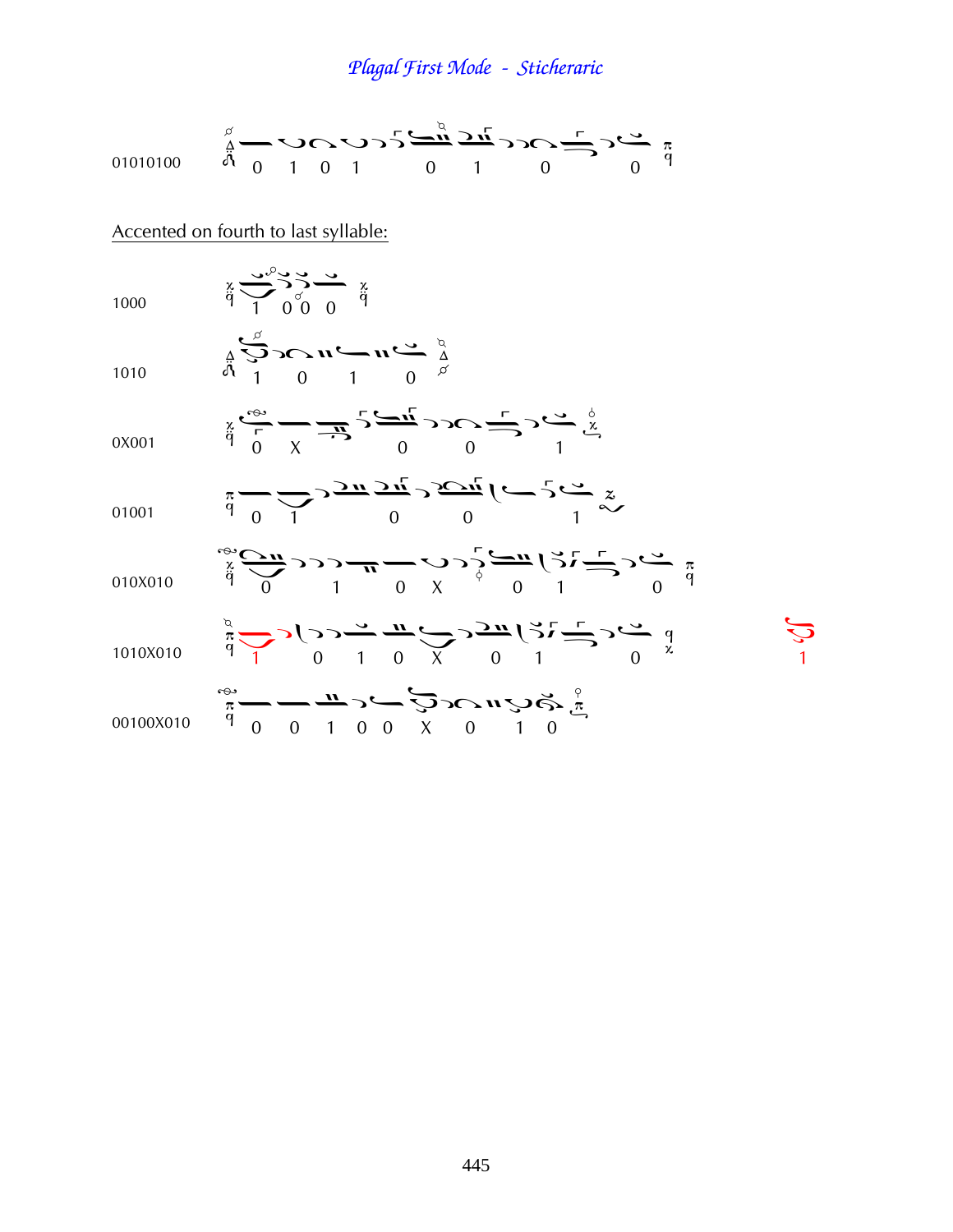### N) Old (slow) Sticheraric Formulae

Accented on last syllable:

$$
\frac{1}{2} \sum_{i=1}^{n} \sum_{j=1}^{n} \frac{1}{4} \sum_{j=1}^{n} \sum_{j=1}^{n} \frac{1}{4} \sum_{j=1}^{n} \sum_{j=1}^{n} \frac{1}{4} \sum_{j=1}^{n} \sum_{j=1}^{n} \frac{1}{4} \sum_{j=1}^{n} \sum_{j=1}^{n} \sum_{j=1}^{n} \frac{1}{4} \sum_{j=1}^{n} \sum_{j=1}^{n} \sum_{j=1}^{n} \sum_{j=1}^{n} \sum_{j=1}^{n} \sum_{j=1}^{n} \sum_{j=1}^{n} \sum_{j=1}^{n} \sum_{j=1}^{n} \sum_{j=1}^{n} \sum_{j=1}^{n} \sum_{j=1}^{n} \sum_{j=1}^{n} \sum_{j=1}^{n} \sum_{j=1}^{n} \sum_{j=1}^{n} \sum_{j=1}^{n} \sum_{j=1}^{n} \sum_{j=1}^{n} \sum_{j=1}^{n} \sum_{j=1}^{n} \sum_{j=1}^{n} \sum_{j=1}^{n} \sum_{j=1}^{n} \sum_{j=1}^{n} \sum_{j=1}^{n} \sum_{j=1}^{n} \sum_{j=1}^{n} \sum_{j=1}^{n} \sum_{j=1}^{n} \sum_{j=1}^{n} \sum_{j=1}^{n} \sum_{j=1}^{n} \sum_{j=1}^{n} \sum_{j=1}^{n} \sum_{j=1}^{n} \sum_{j=1}^{n} \sum_{j=1}^{n} \sum_{j=1}^{n} \sum_{j=1}^{n} \sum_{j=1}^{n} \sum_{j=1}^{n} \sum_{j=1}^{n} \sum_{j=1}^{n} \sum_{j=1}^{n} \sum_{j=1}^{n} \sum_{j=1}^{n} \sum_{j=1}^{n} \sum_{j=1}^{n} \sum_{j=1}^{n} \sum_{j=1}^{n} \sum_{j=1}^{n} \sum_{j=1}^{n} \sum_{j=1}^{n} \sum_{j=1}^{n} \sum_{j=1}^{n} \sum_{j=1}^{n} \sum_{j=1}^{n} \sum_{j=1}^{n} \sum_{j=1}^{n} \sum_{j=1}^{
$$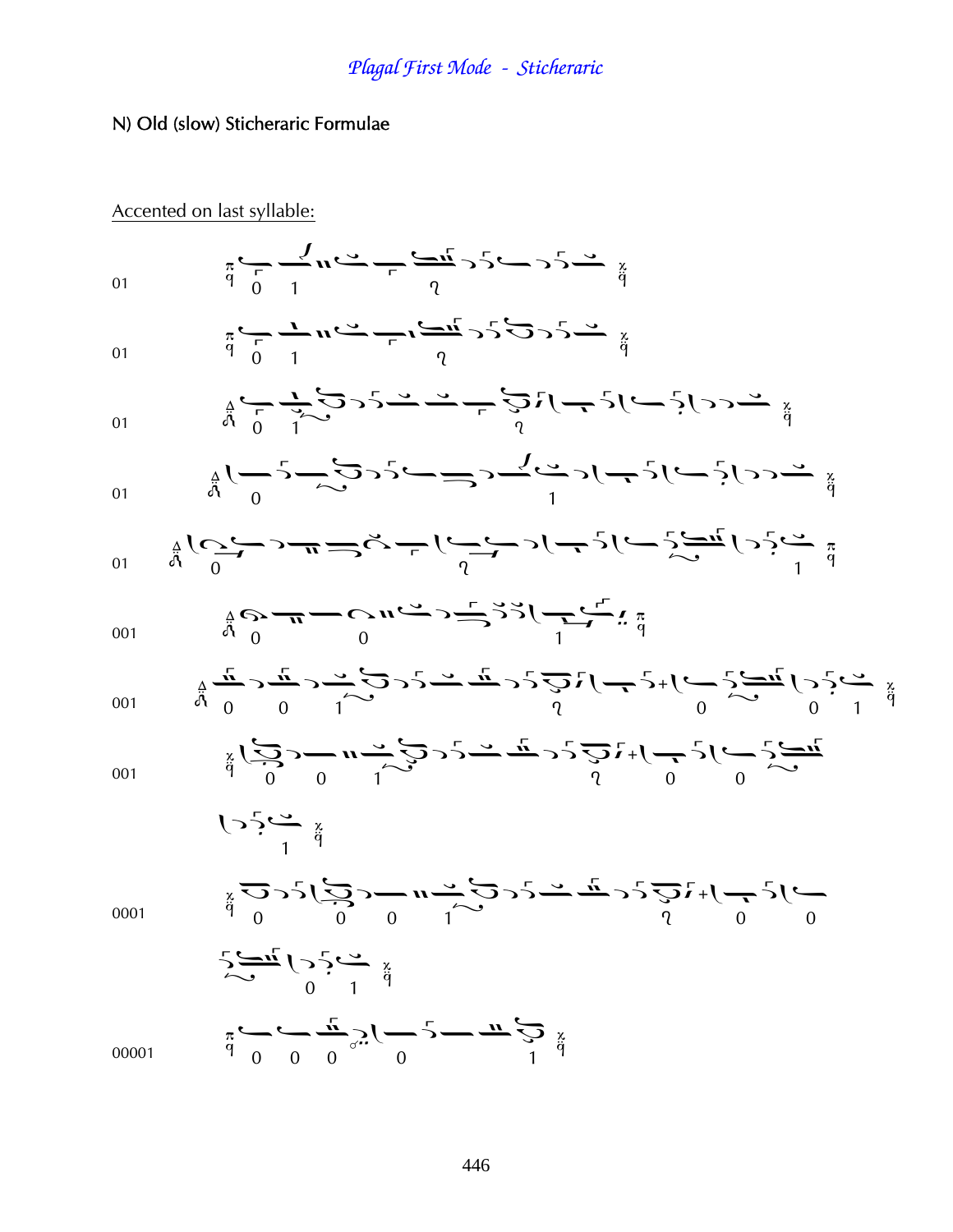$$
\frac{1}{4} \frac{1}{6} \int_{0}^{1} \frac{1}{1} \int_{0}^{1} \frac{1}{1} \int_{0}^{1} \frac{1}{1} \int_{0}^{1} \frac{1}{1} \int_{0}^{1} \frac{1}{1} \int_{0}^{1} \frac{1}{1} \int_{0}^{1} \frac{1}{1} \int_{0}^{1} \frac{1}{1} \int_{0}^{1} \frac{1}{1} \int_{0}^{1} \frac{1}{1} \int_{0}^{1} \frac{1}{1} \int_{0}^{1} \frac{1}{1} \int_{0}^{1} \frac{1}{1} \int_{0}^{1} \frac{1}{1} \int_{0}^{1} \frac{1}{1} \int_{0}^{1} \frac{1}{1} \int_{0}^{1} \frac{1}{1} \int_{0}^{1} \frac{1}{1} \int_{0}^{1} \frac{1}{1} \int_{0}^{1} \frac{1}{1} \int_{0}^{1} \frac{1}{1} \int_{0}^{1} \frac{1}{1} \int_{0}^{1} \frac{1}{1} \int_{0}^{1} \frac{1}{1} \int_{0}^{1} \frac{1}{1} \int_{0}^{1} \frac{1}{1} \int_{0}^{1} \frac{1}{1} \int_{0}^{1} \frac{1}{1} \int_{0}^{1} \frac{1}{1} \int_{0}^{1} \frac{1}{1} \int_{0}^{1} \frac{1}{1} \int_{0}^{1} \frac{1}{1} \int_{0}^{1} \frac{1}{1} \int_{0}^{1} \frac{1}{1} \int_{0}^{1} \frac{1}{1} \int_{0}^{1} \frac{1}{1} \int_{0}^{1} \frac{1}{1} \int_{0}^{1} \frac{1}{1} \int_{0}^{1} \frac{1}{1} \int_{0}^{1} \frac{1}{1} \int_{0}^{1} \frac{1}{1} \int_{0}^{1} \frac{1}{1} \int_{0}^{1} \frac{1}{1} \int_{0}^{1} \frac{1}{1} \int_{0}^{1} \frac{1}{1} \int_{0}^{1} \frac{1}{1} \int_{0}^{1} \frac{1}{1} \int_{0}^{1} \frac{1}{1} \int_{0}^{1} \frac{1}{1} \int_{0}^{1} \frac{
$$

#### Accented on second to last syllable:

10  $\sum_{\substack{a \text{ odd} \\ \vdots \\ a \text{ odd}}} \sum_{i=1}^{n} \sum_{j=1}^{n} \sum_{j=1}^{n} \sum_{j=1}^{n} \sum_{j=1}^{n} \sum_{j=1}^{n} \sum_{j=1}^{n} \sum_{j=1}^{n} \sum_{j=1}^{n} \sum_{j=1}^{n} \sum_{j=1}^{n} \sum_{j=1}^{n} \sum_{j=1}^{n} \sum_{j=1}^{n} \sum_{j=1}^{n} \sum_{j=1}^{n} \sum_{j=1}^{n} \sum_{j=1}^{n} \sum_{j=1}^{n} \sum_{j=1$  $\frac{1}{\sqrt{2}}\sqrt{1-\frac{1}{\sqrt{2}}}$ 10  $\frac{\pi}{q}$   $\frac{\pi}{1}$   $\frac{\pi}{q}$   $\frac{\pi}{q}$   $\frac{\pi}{q}$   $\frac{\pi}{q}$   $\frac{\pi}{q}$ 10  $\frac{1}{9}$   $\frac{1}{1}$   $\frac{1}{9}$   $\frac{1}{9}$   $\frac{1}{9}$   $\frac{1}{9}$ 10  $\frac{1}{9}$   $\frac{1}{1}$   $\frac{1}{1}$   $\frac{1}{1}$   $\frac{1}{1}$   $\frac{1}{1}$   $\frac{1}{1}$   $\frac{1}{1}$   $\frac{1}{1}$   $\frac{1}{1}$   $\frac{1}{1}$   $\frac{1}{1}$   $\frac{1}{1}$   $\frac{1}{1}$   $\frac{1}{1}$   $\frac{1}{1}$   $\frac{1}{1}$   $\frac{1}{1}$   $\frac{1}{1}$   $\frac{1}{1}$   $\frac{1}{1}$   $\frac{1}{1}$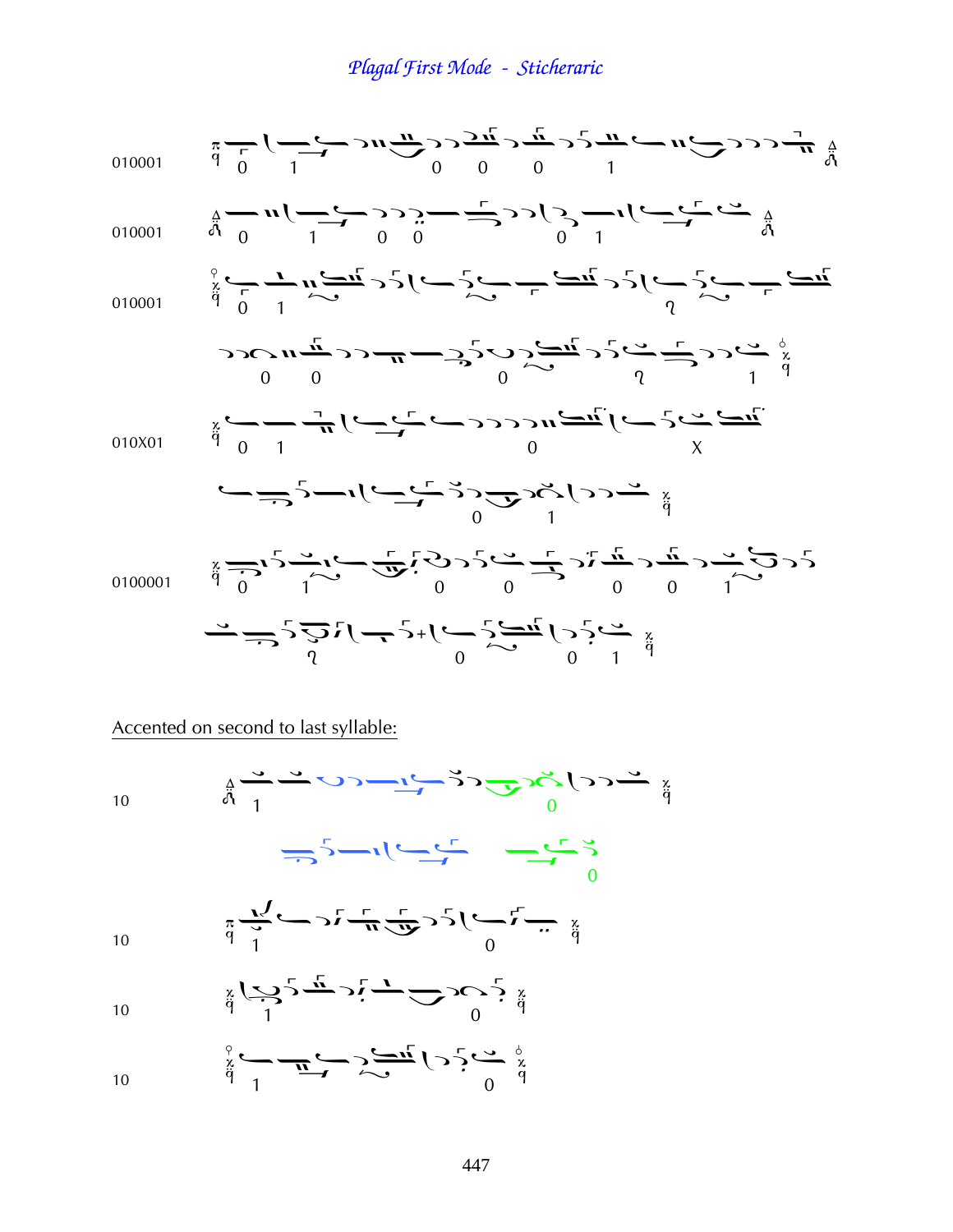$$
\frac{3}{4} - \frac{1}{2} - \frac{1}{2} - \frac{1}{2} - \frac{1}{2} - \frac{1}{2} - \frac{1}{2} - \frac{1}{2} - \frac{1}{2} - \frac{1}{2} - \frac{1}{2} - \frac{1}{2} - \frac{1}{2} - \frac{1}{2} - \frac{1}{2} - \frac{1}{2} - \frac{1}{2} - \frac{1}{2} - \frac{1}{2} - \frac{1}{2} - \frac{1}{2} - \frac{1}{2} - \frac{1}{2} - \frac{1}{2} - \frac{1}{2} - \frac{1}{2} - \frac{1}{2} - \frac{1}{2} - \frac{1}{2} - \frac{1}{2} - \frac{1}{2} - \frac{1}{2} - \frac{1}{2} - \frac{1}{2} - \frac{1}{2} - \frac{1}{2} - \frac{1}{2} - \frac{1}{2} - \frac{1}{2} - \frac{1}{2} - \frac{1}{2} - \frac{1}{2} - \frac{1}{2} - \frac{1}{2} - \frac{1}{2} - \frac{1}{2} - \frac{1}{2} - \frac{1}{2} - \frac{1}{2} - \frac{1}{2} - \frac{1}{2} - \frac{1}{2} - \frac{1}{2} - \frac{1}{2} - \frac{1}{2} - \frac{1}{2} - \frac{1}{2} - \frac{1}{2} - \frac{1}{2} - \frac{1}{2} - \frac{1}{2} - \frac{1}{2} - \frac{1}{2} - \frac{1}{2} - \frac{1}{2} - \frac{1}{2} - \frac{1}{2} - \frac{1}{2} - \frac{1}{2} - \frac{1}{2} - \frac{1}{2} - \frac{1}{2} - \frac{1}{2} - \frac{1}{2} - \frac{1}{2} - \frac{1}{2} - \frac{1}{2} - \frac{1}{2} - \frac{1}{2} - \frac{1}{2} - \frac{1}{2} - \frac{1}{2} - \frac{1}{2} - \frac{1}{2} - \frac{1}{2} - \frac{1}{2} - \frac{1}{2} - \frac{1}{2} - \frac{1}{2} - \frac{1}{2} - \frac{1}{2} - \frac{1}{2} - \frac{1}{2} - \frac{1}{2} - \frac{1}{2} -
$$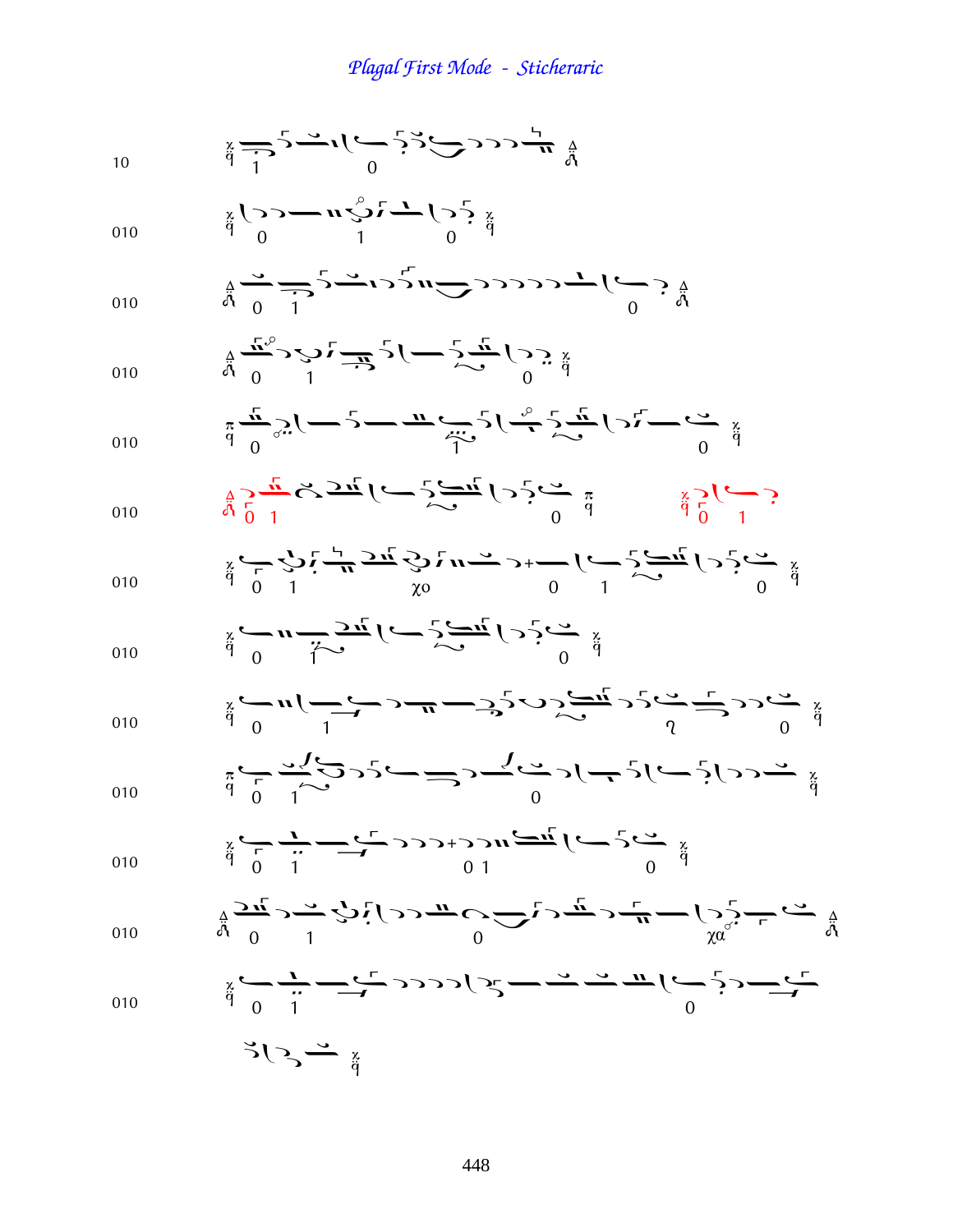$$
\frac{4}{3} \int_{0}^{2} \frac{1}{2} \int_{0}^{2} \frac{1}{2} \int_{0}^{2} \frac{1}{2} \int_{0}^{2} \frac{1}{2} \int_{0}^{2} \frac{1}{2} \int_{0}^{2} \frac{1}{2} \int_{0}^{2} \frac{1}{2} \int_{0}^{2} \frac{1}{2} \int_{0}^{2} \frac{1}{2} \int_{0}^{2} \frac{1}{2} \int_{0}^{2} \frac{1}{2} \int_{0}^{2} \frac{1}{2} \int_{0}^{2} \frac{1}{2} \int_{0}^{2} \frac{1}{2} \int_{0}^{2} \frac{1}{2} \int_{0}^{2} \frac{1}{2} \int_{0}^{2} \frac{1}{2} \int_{0}^{2} \frac{1}{2} \int_{0}^{2} \frac{1}{2} \int_{0}^{2} \frac{1}{2} \int_{0}^{2} \frac{1}{2} \int_{0}^{2} \frac{1}{2} \int_{0}^{2} \frac{1}{2} \int_{0}^{2} \frac{1}{2} \int_{0}^{2} \frac{1}{2} \int_{0}^{2} \frac{1}{2} \int_{0}^{2} \frac{1}{2} \int_{0}^{2} \frac{1}{2} \int_{0}^{2} \frac{1}{2} \int_{0}^{2} \frac{1}{2} \int_{0}^{2} \frac{1}{2} \int_{0}^{2} \frac{1}{2} \int_{0}^{2} \frac{1}{2} \int_{0}^{2} \frac{1}{2} \int_{0}^{2} \frac{1}{2} \int_{0}^{2} \frac{1}{2} \int_{0}^{2} \frac{1}{2} \int_{0}^{2} \frac{1}{2} \int_{0}^{2} \frac{1}{2} \int_{0}^{2} \frac{1}{2} \int_{0}^{2} \frac{1}{2} \int_{0}^{2} \frac{1}{2} \int_{0}^{2} \frac{1}{2} \int_{0}^{2} \frac{1}{2} \int_{0}^{2} \frac{1}{2} \int_{0}^{2} \frac{1}{2} \int_{0}^{2} \frac{1}{2} \int_{0}^{2} \frac{1}{2} \int_{0}^{2} \frac{1}{2} \int_{0}^{2} \frac{1}{2} \int_{
$$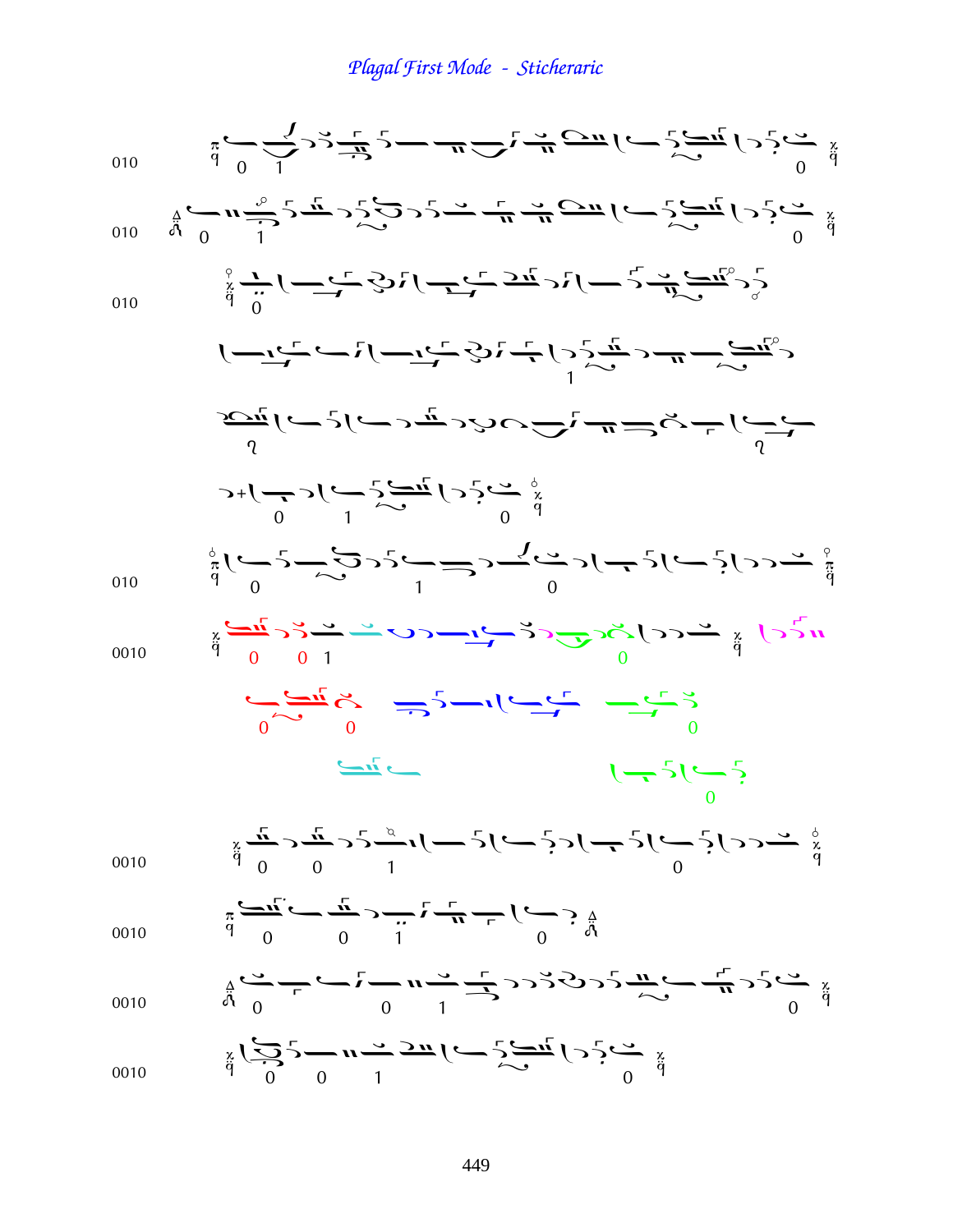Plagal First Mode - Sticheraric

| 0010   | $\frac{9}{4} \underline{O} \cdot \frac{0}{\sqrt{1-\frac{1}{2}}} \left( \frac{1}{\sqrt{1-\frac{1}{2}}} \right) \frac{1}{\sqrt{1-\frac{1}{2}}} \left( \frac{1}{\sqrt{1-\frac{1}{2}}} \right) \frac{1}{\sqrt{1-\frac{1}{2}}} \left( \frac{1}{\sqrt{1-\frac{1}{2}}} \right)$                                                                                                                                                                                                                                             |
|--------|----------------------------------------------------------------------------------------------------------------------------------------------------------------------------------------------------------------------------------------------------------------------------------------------------------------------------------------------------------------------------------------------------------------------------------------------------------------------------------------------------------------------|
| 0010   | $\frac{1}{4} \sum_{i=1}^{4} \sum_{i=1}^{4} \sum_{i=1}^{4} (-1)^{i} (-1)^{i} (-1)^{i} (-1)^{i} (-1)^{i} (-1)^{i} (-1)^{i} (-1)^{i} (-1)^{i} (-1)^{i} (-1)^{i} (-1)^{i} (-1)^{i} (-1)^{i} (-1)^{i} (-1)^{i} (-1)^{i} (-1)^{i} (-1)^{i} (-1)^{i} (-1)^{i} (-1)^{i} (-1)^{i} (-1)^{i} (-1)^{i} (-1)^{i} (-1)^{i} (-1)^{i} (-1)^{i} (-1)^{i} (-1)^$                                                                                                                                                                       |
| 0010   | $\frac{1}{4}(\overbrace{\phantom{a}}^{0} \rightarrow \overbrace{\phantom{a}}^{0} \rightarrow \overbrace{\phantom{a}}^{0} \rightarrow \overbrace{\phantom{a}}^{0} \rightarrow \overbrace{\phantom{a}}^{0} \rightarrow \overbrace{\phantom{a}}^{0} \rightarrow \overbrace{\phantom{a}}^{0} \rightarrow \overbrace{\phantom{a}}^{0} \rightarrow \overbrace{\phantom{a}}^{0} \rightarrow \overbrace{\phantom{a}}^{0}$                                                                                                    |
|        | $\frac{1}{\sqrt{1-\frac{1}{\sqrt{1}}}}$                                                                                                                                                                                                                                                                                                                                                                                                                                                                              |
| 0010   | $\sum_{\substack{a \\ b \\ c}}^{\infty}$                                                                                                                                                                                                                                                                                                                                                                                                                                                                             |
| 00010  | $\sum_{\alpha=0}^{\infty} \frac{1}{\alpha} \sum_{i=0}^{\infty} \frac{1}{i!} \sum_{j=0}^{\infty} \frac{1}{j!} \sum_{j=0}^{\infty} \frac{1}{j!} \sum_{j=0}^{\infty} \frac{1}{j!} \sum_{j=0}^{\infty} \frac{1}{j!} \sum_{j=0}^{\infty} \frac{1}{j!} \sum_{j=0}^{\infty} \frac{1}{j!} \sum_{j=0}^{\infty} \frac{1}{j!} \sum_{j=0}^{\infty} \frac{1}{j!} \sum_{j=0}^{\infty} \frac{1}{j!$                                                                                                                                 |
|        | $\sum_{\substack{\mu \\ \nu}} \frac{1}{\mu} \sum_{\substack{\mu \\ \nu}} \frac{1}{\mu} \int_{\mathcal{C}} \frac{1}{\mu} \int_{\mathcal{C}} \frac{1}{\mu} \int_{\mathcal{C}} \frac{1}{\mu} \int_{\mathcal{C}} \frac{1}{\mu} \int_{\mathcal{C}} \frac{1}{\mu} \int_{\mathcal{C}} \frac{1}{\mu} \int_{\mathcal{C}} \frac{1}{\mu} \int_{\mathcal{C}} \frac{1}{\mu} \int_{\mathcal{C}} \frac{1}{\mu} \int_{\mathcal{C}} \frac{1}{\mu} \int_{\mathcal{C}} \$                                                               |
| 00010  |                                                                                                                                                                                                                                                                                                                                                                                                                                                                                                                      |
| 10010  | $\sum_{\substack{x \\ y \\ z}}^{\alpha} \frac{1}{n} \rightarrow \frac{1}{n} \Longrightarrow_{n=0}^{0} \sum_{y}^{\alpha} (\sum_{y} \frac{1}{2\pi} \int_{y}^{\alpha} (-\sum_{z} \frac{1}{2\pi i}) (y - \sum_{z} \frac{1}{2\pi i}) y^2 y^2 \Big _{y}^{\alpha}$                                                                                                                                                                                                                                                          |
| 10010  | $\sum_{\substack{x \\ \text{if} \quad y \\ \text{if} \quad y \text{if} \quad y \text{if} \quad y \text{if} \quad y \text{if} \quad y \text{if} \quad y \text{if} \quad y \text{if} \quad y \text{if} \quad y \text{if} \quad y \text{if} \quad y \text{if} \quad y \text{if} \quad y \text{if} \quad y \text{if} \quad y \text{if} \quad y \text{if} \quad y \text{if} \quad y \text{if} \quad y \text{if} \quad y \text{if} \quad y \text{if} \quad y \text{if} \quad y \text{if} \quad y \text{if} \quad y \text{$ |
| 010010 | $\frac{1}{2}$ $\frac{1}{2}$ $\frac{1}{2}$ $\frac{1}{2}$ $\frac{1}{2}$ $\frac{1}{2}$ $\frac{1}{2}$ $\frac{1}{2}$ $\frac{1}{2}$ $\frac{1}{2}$ $\frac{1}{2}$ $\frac{1}{2}$ $\frac{1}{2}$ $\frac{1}{2}$ $\frac{1}{2}$ $\frac{1}{2}$ $\frac{1}{2}$ $\frac{1}{2}$ $\frac{1}{2}$ $\frac{1}{2}$ $\frac{1}{2}$ $\frac{1}{2}$                                                                                                                                                                                                  |
|        | $\sum_{i=1}^{3} \sum_{i=1}^{3} 22 \sum_{i=1}^{3} x_{i}^{2}$                                                                                                                                                                                                                                                                                                                                                                                                                                                          |
| 100010 | $\frac{1}{2} \sum_{i=1}^{n} \sum_{i=1}^{n} \sum_{j=1}^{n} \sum_{j=1}^{n} \sum_{j=1}^{n} \sum_{j=1}^{n} \sum_{j=1}^{n} \sum_{j=1}^{n} \sum_{j=1}^{n} \sum_{j=1}^{n} \sum_{j=1}^{n} \sum_{j=1}^{n} \sum_{j=1}^{n} \sum_{j=1}^{n} \sum_{j=1}^{n} \sum_{j=1}^{n} \sum_{j=1}^{n} \sum_{j=1}^{n} \sum_{j=1}^{n} \sum_{j=1}^{n} \sum_{j=1}^{n} \sum_{$                                                                                                                                                                      |
| 100010 | $\sum_{\substack{x \\ y \\ z}}^{\infty} - \sum_{i=1}^{\infty} \sum_{i=1}^{\infty} \sum_{j=1}^{\infty} (-\frac{1}{n}y - \frac{1}{n}y - \frac{1}{n}y - \frac{1}{n}y - \frac{1}{n}y - \frac{1}{n}y - \frac{1}{n}y - \frac{1}{n}y - \frac{1}{n}y - \frac{1}{n}y - \frac{1}{n}y - \frac{1}{n}y - \frac{1}{n}y - \frac{1}{n}y - \frac{1}{n}y - \frac{1}{n}y - \frac{1}{n}y - \frac{1}{n}y - \frac{$                                                                                                                        |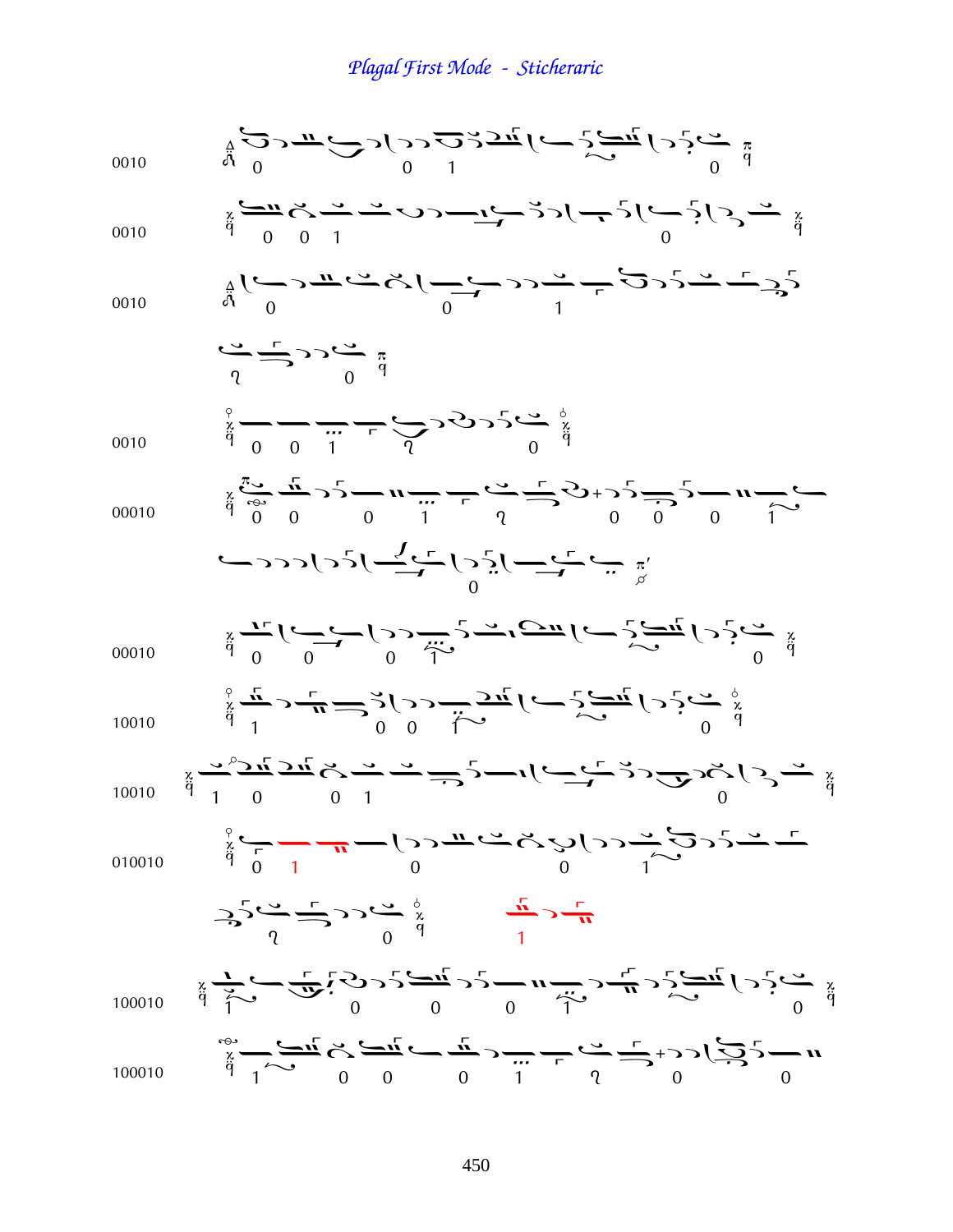$$
\frac{100010}{100010} \int_{\frac{5}{3}}^{0} \frac{1}{\sqrt{2}} \int_{\frac{5}{3}}^{0} \frac{1}{\sqrt{2}} \int_{\frac{5}{3}}^{0} \frac{1}{\sqrt{2}} \int_{\frac{5}{3}}^{0} \frac{1}{\sqrt{2}} \int_{\frac{5}{3}}^{0} \frac{1}{\sqrt{2}} \int_{\frac{5}{3}}^{0} \frac{1}{\sqrt{2}} \int_{\frac{5}{3}}^{0} \frac{1}{\sqrt{2}} \int_{\frac{5}{3}}^{0} \frac{1}{\sqrt{2}} \int_{\frac{5}{3}}^{0} \frac{1}{\sqrt{2}} \int_{\frac{5}{3}}^{0} \frac{1}{\sqrt{2}} \int_{\frac{5}{3}}^{0} \frac{1}{\sqrt{2}} \int_{\frac{5}{3}}^{0} \frac{1}{\sqrt{2}} \int_{\frac{5}{3}}^{0} \frac{1}{\sqrt{2}} \int_{\frac{5}{3}}^{0} \frac{1}{\sqrt{2}} \int_{\frac{5}{3}}^{0} \frac{1}{\sqrt{2}} \int_{\frac{5}{3}}^{0} \frac{1}{\sqrt{2}} \int_{\frac{5}{3}}^{0} \frac{1}{\sqrt{2}} \int_{\frac{5}{3}}^{0} \frac{1}{\sqrt{2}} \int_{\frac{5}{3}}^{0} \frac{1}{\sqrt{2}} \int_{\frac{5}{3}}^{0} \frac{1}{\sqrt{2}} \int_{\frac{5}{3}}^{0} \frac{1}{\sqrt{2}} \int_{\frac{5}{3}}^{0} \frac{1}{\sqrt{2}} \int_{\frac{5}{3}}^{0} \frac{1}{\sqrt{2}} \int_{\frac{5}{3}}^{0} \frac{1}{\sqrt{2}} \int_{\frac{5}{3}}^{0} \frac{1}{\sqrt{2}} \int_{\frac{5}{3}}^{0} \frac{1}{\sqrt{2}} \int_{\frac{5}{3}}^{0} \frac{1}{\sqrt{2}} \int_{\frac{5}{3}}^{0} \frac{1}{\sqrt{2}} \int_{\frac{5}{3}}^{0} \frac{1}{\sqrt{2}} \int_{\frac{5}{3}}^{0} \frac{1}{\sqrt{2}} \int_{\frac{5}{3}}^{0} \frac{1}{\sqrt{2}} \int_{\frac{5}{3}}^{0} \frac{1}{\sqrt{2}} \int_{\frac{5
$$

### Accented on third to last syllable:

100  $\frac{3}{9}$   $\frac{1}{1}$   $\frac{1}{1}$   $\frac{1}{1}$   $\frac{1}{9}$   $\frac{1}{9}$   $\frac{1}{9}$   $\frac{1}{9}$ 

<sup>100</sup> ¢

$$
\frac{\pi}{p} \sum_{i=1}^{n} \sum_{j=1}^{n} \sum_{j=1}^{n} \sum_{j=1}^{n} \sum_{j=1}^{n} \sum_{j=1}^{n} \sum_{j=1}^{n} \sum_{j=1}^{n} \sum_{j=1}^{n} \sum_{j=1}^{n} \sum_{j=1}^{n} \sum_{j=1}^{n} \sum_{j=1}^{n} \sum_{j=1}^{n} \sum_{j=1}^{n} \sum_{j=1}^{n} \sum_{j=1}^{n} \sum_{j=1}^{n} \sum_{j=1}^{n} \sum_{j=1}^{n} \sum_{j=1}^{n} \sum_{j=1}^{n} \sum_{j=1}^{n} \sum_{j=1}^{n} \sum_{j=1}^{n} \sum_{j=1}^{n} \sum_{j=1}^{n} \sum_{j=1}^{n} \sum_{j=1}^{n} \sum_{j=1}^{n} \sum_{j=1}^{n} \sum_{j=1}^{n} \sum_{j=1}^{n} \sum_{j=1}^{n} \sum_{j=1}^{n} \sum_{j=1}^{n} \sum_{j=1}^{n} \sum_{j=1}^{n} \sum_{j=1}^{n} \sum_{j=1}^{n} \sum_{j=1}^{n} \sum_{j=1}^{n} \sum_{j=1}^{n} \sum_{j=1}^{n} \sum_{j=1}^{n} \sum_{j=1}^{n} \sum_{j=1}^{n} \sum_{j=1}^{n} \sum_{j=1}^{n} \sum_{j=1}^{n} \sum_{j=1}^{n} \sum_{j=1}^{n} \sum_{j=1}^{n} \sum_{j=1}^{n} \sum_{j=1}^{n} \sum_{j=1}^{n} \sum_{j=1}^{n} \sum_{j=1}^{n} \sum_{j=1}^{n} \sum_{j=1}^{n} \sum_{j=1}^{n} \sum_{j=1}^{n} \sum_{j=1}^{n} \sum_{j=1}^{n} \sum_{j=1}^{n} \sum_{j=1}^{n} \sum_{j=1}^{n} \sum_{j=1}^{n} \sum_{j=1}^{n} \sum_{j=1}^{n} \sum_{j=1}^{n} \sum_{j=1}^{n} \sum_{j=1}^{n} \sum_{j=1}^{n} \sum_{j=1}^{n} \sum_{
$$

100 
$$
\frac{1}{4} \sum_{1}^{3} \frac{1}{4} \sum_{1}^{5} (\sum_{0}^{3} \sum_{0}^{5} - \frac{1}{2} \sum_{1}^{5} \sum_{0}^{7} - \frac{1}{2} \sum_{1}^{5} \sum_{0}^{5} - \frac{1}{4} \sum_{1}^{5} \sum_{1}^{6} - \frac{1}{4} \sum_{1}^{6} \sum_{1}^{7} - \frac{1}{4} \sum_{1}^{7} \sum_{1}^{7} \sum_{1}^{8} - \frac{1}{4} \sum_{1}^{7} \sum_{1}^{8} - \frac{1}{4} \sum_{1}^{7} \sum_{1}^{9} - \frac{1}{4} \sum_{1}^{7} \sum_{1}^{9} - \frac{1}{4} \sum_{1}^{7} \sum_{1}^{9} - \frac{1}{4} \sum_{1}^{7} \sum_{1}^{9} - \frac{1}{4} \sum_{1}^{7} \sum_{1}^{9} - \frac{1}{4} \sum_{1}^{7} \sum_{1}^{9} - \frac{1}{4} \sum_{1}^{7} \sum_{1}^{9} - \frac{1}{4} \sum_{1}^{7} \sum_{1}^{9} - \frac{1}{4} \sum_{1}^{7} \sum_{1}^{9} - \frac{1}{4} \sum_{1}^{7} \sum_{1}^{9} - \frac{1}{4} \sum_{1}^{7} \sum_{1}^{9} - \frac{1}{4} \sum_{1}^{7} \sum_{1}^{9} - \frac{1}{4} \sum_{1}^{7} \sum_{1}^{9} - \frac{1}{4} \sum_{1}^{7} \sum_{1}^{9} - \frac{1}{4} \sum_{1}^{7} \sum_{1}^{9} - \frac{1}{4} \sum_{1}^{7} \sum_{1}^{9} - \frac{1}{4} \sum_{1}^{7} \sum_{1}^{9} - \frac{1}{4} \sum_{1}^{7} \sum_{1}^{9} - \frac{1}{4} \sum_{1}^{7} \sum_{1}^{9} - \frac{1}{4} \sum_{1}^{7} \sum_{1}^{9} - \frac{1}{4} \sum_{1}^{7} \sum_{1}^{9} - \frac{1}{4} \sum_{1}^{7} \sum_{1}^{9} - \frac{1}{4} \sum_{1}^{7} \sum_{1}^{9} - \frac{1}{4} \sum
$$

100 
$$
\int_{\frac{x}{4}}^{\frac{9}{5}} \sqrt{3-\pi} \left(2\right) \frac{\pi}{2\pi} \left(2\right) \frac{\pi}{2\pi} \left(2\right) \frac{\pi}{2}
$$

$$
\sum_{100}^{\frac{x}{2}} \sum_{j=1}^{n} \sum_{j=1}^{n} \sum_{j=1}^{n} \sum_{j=1}^{n} \sum_{j=1}^{n} \sum_{j=1}^{n} \sum_{j=1}^{n} \sum_{j=1}^{n} \sum_{j=1}^{n} \sum_{j=1}^{n} \sum_{j=1}^{n} \sum_{j=1}^{n} \sum_{j=1}^{n} \sum_{j=1}^{n} \sum_{j=1}^{n} \sum_{j=1}^{n} \sum_{j=1}^{n} \sum_{j=1}^{n} \sum_{j=1}^{n} \sum_{j=1}^{n} \sum_{j=1}^{n} \sum_{j=1}^{n} \sum_{j=1}^{n} \sum_{j=1}^{n} \sum_{j=1}^{n} \sum_{j=1}^{n} \sum_{j=1}^{n} \sum_{j=1}^{n} \sum_{j=1}^{n} \sum_{j=1}^{n} \sum_{j=1}^{n} \sum_{j=1}^{n} \sum_{j=1}^{n} \sum_{j=1}^{n} \sum_{j=1}^{n} \sum_{j=1}^{n} \sum_{j=1}^{n} \sum_{j=1}^{n} \sum_{j=1}^{n} \sum_{j=1}^{n} \sum_{j=1}^{n} \sum_{j=1}^{n} \sum_{j=1}^{n} \sum_{j=1}^{n} \sum_{j=1}^{n} \sum_{j=1}^{n} \sum_{j=1}^{n} \sum_{j=1}^{n} \sum_{j=1}^{n} \sum_{j=1}^{n} \sum_{j=1}^{n} \sum_{j=1}^{n} \sum_{j=1}^{n} \sum_{j=1}^{n} \sum_{j=1}^{n} \sum_{j=1}^{n} \sum_{j=1}^{n} \sum_{j=1}^{n} \sum_{j=1}^{n} \sum_{j=1}^{n} \sum_{j=1}^{n} \sum_{j=1}^{n} \sum_{j=1}^{n} \sum_{j=1}^{n} \sum_{j=1}^{n} \sum_{j=1}^{n} \sum_{j=1}^{n} \sum_{j=1}^{n} \sum_{j=1}^{n} \sum_{j=1}^{n} \sum_{j=1}^{n} \sum_{j=1}^{n} \sum_{j=1}^{n} \sum_{j=1}^{n} \sum_{j=1
$$

$$
\sum_{\substack{x\\y\\y}} \frac{1}{x} \sum_{i=1}^{6} \sum_{j=1}^{6} \sum_{j=1}^{6} \sum_{j=1}^{6} (-1)^{2} \sum_{j=1}^{6} (-1)^{2} \sum_{j=1}^{6} (-1)^{2} \sum_{j=1}^{6} (-1)^{2} \sum_{j=1}^{6} (-1)^{2} \sum_{j=1}^{6} (-1)^{2} \sum_{j=1}^{6} (-1)^{2} \sum_{j=1}^{6} (-1)^{2} \sum_{j=1}^{6} (-1)^{2} \sum_{j=1}^{6} (-1)^{2} \sum_{j=1}^{6} (-1)^{2} \sum_{j=1}^{6} (-1)^{2} \sum_{j=1}^{6} (-1)^{2} \sum_{j=1}^{6} (-1)^{2} \sum_{j=1}^{6} (-1)^{2} \sum_{j=1}^{6} (-1)^{2} \sum_{j=1}^{6} (-1)^{2} \sum_{j=1}^{6} (-1)^{2} \sum_{j=1}^{6} (-1)^{2} \sum_{j=1}^{6} (-1)^{2} \sum_{j=1}^{6} (-1)^{2} \sum_{j=1}^{6} (-1)^{2} \sum_{j=1}^{6} (-1)^{2} \sum_{j=1}^{6} (-1)^{2} \sum_{j=1}^{6} (-1)^{2} \sum_{j=1}^{6} (-1)^{2} \sum_{j=1}^{6} (-1)^{2} \sum_{j=1}^{6} (-1)^{2} \sum_{j=1}^{6} (-1)^{2} \sum_{j=1}^{6} (-1)^{2} \sum_{j=1}^{6} (-1)^{2} \sum_{j=1}^{6} (-1)^{2} \sum_{j=1}^{6} (-1)^{2} \sum_{j=1}^{6} (-1)^{2} \sum_{j=1}^{6} (-1)^{2} \sum_{j=1}^{6} (-1)^{2} \sum_{j=1}^{6} (-1)^{2} \sum_{j=1}^{6} (-1)^{2} \sum_{j=1}^{6} (-1)^{2} \sum_{j=1}^{6} (-1)^{2} \sum_{j=1}^{6} (-1)^{2} \sum_{j=1}^{6} (-1)^{2} \sum_{j=1}^{6} (-1)^{2} \sum_{j=1}^{6} (-1)^{2} \sum_{j=1}
$$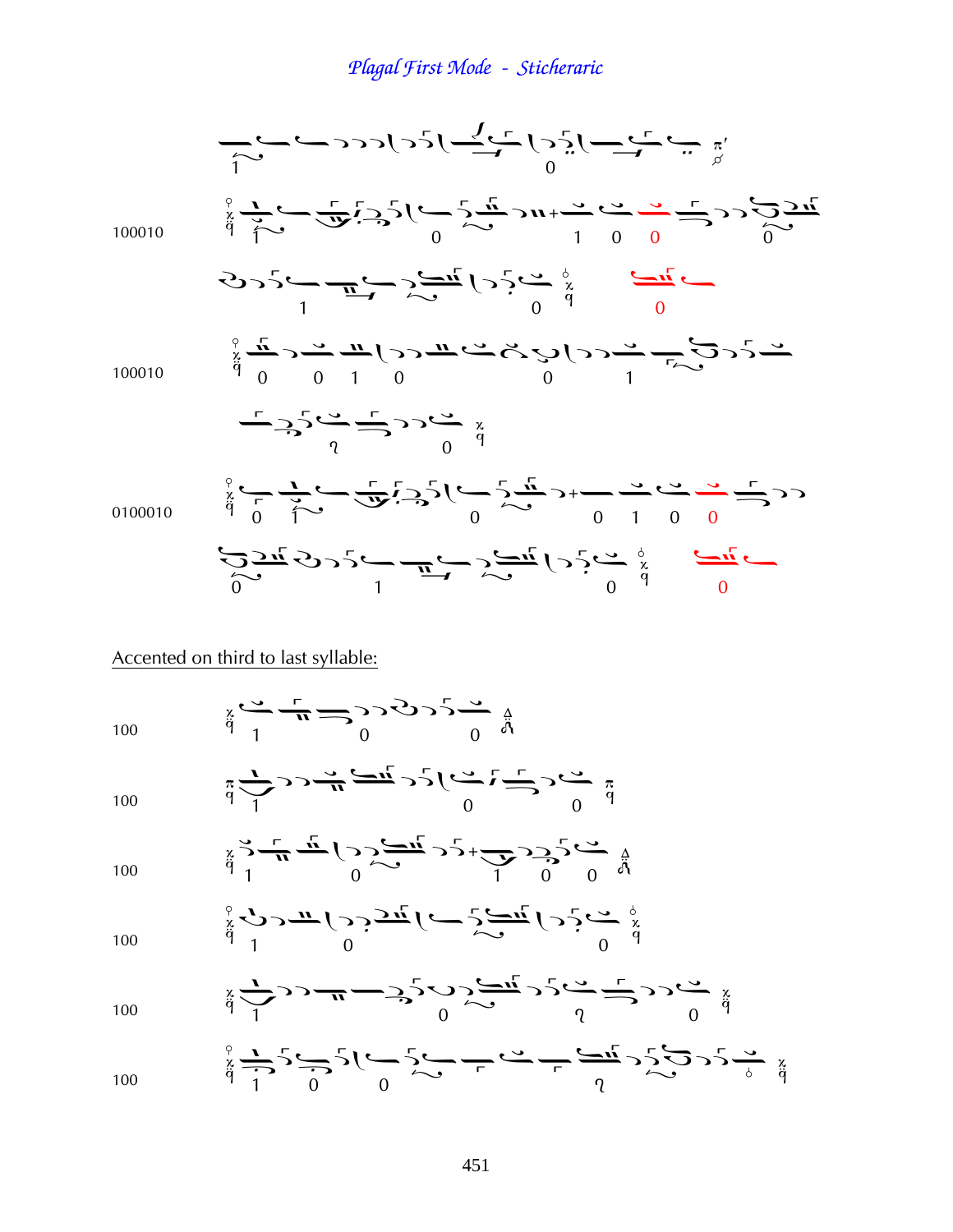| 100  | $\sum_{\alpha=1}^{\infty} \frac{1}{\alpha-\alpha} \sum_{\alpha=1}^{\infty} \sum_{\alpha=1}^{\infty} \sum_{\alpha=1}^{\infty} \sum_{\alpha=1}^{\infty} \sum_{\alpha=1}^{\infty} \sum_{\alpha=1}^{\infty} \sum_{\alpha=1}^{\infty} \sum_{\alpha=1}^{\infty} \sum_{\alpha=1}^{\infty} \sum_{\alpha=1}^{\infty} \sum_{\alpha=1}^{\infty} \sum_{\alpha=1}^{\infty} \sum_{\alpha=1}^{\infty} \sum_{\alpha=1}^{\infty} \sum_{\alpha=1}^{\infty} \sum$     |
|------|----------------------------------------------------------------------------------------------------------------------------------------------------------------------------------------------------------------------------------------------------------------------------------------------------------------------------------------------------------------------------------------------------------------------------------------------------|
|      | $\left(-\frac{1}{2}\right)^{1}$                                                                                                                                                                                                                                                                                                                                                                                                                    |
| 100  | $\frac{1}{\gamma}$ $\frac{1}{\gamma}$ $\frac{1}{\gamma}$ $\frac{1}{\gamma}$ $\frac{1}{\gamma}$ $\frac{1}{\gamma}$ $\frac{1}{\gamma}$ $\frac{1}{\gamma}$ $\frac{1}{\gamma}$ $\frac{1}{\gamma}$ $\frac{1}{\gamma}$ $\frac{1}{\gamma}$ $\frac{1}{\gamma}$ $\frac{1}{\gamma}$ $\frac{1}{\gamma}$ $\frac{1}{\gamma}$ $\frac{1}{\gamma}$ $\frac{1}{\gamma}$ $\frac{1}{\gamma}$ $\frac{1}{\gamma}$                                                        |
|      | $\frac{1}{2}$ $\frac{1}{2}$ $\frac{1}{2}$ $\frac{1}{2}$ $\frac{1}{2}$ $\frac{1}{2}$ $\frac{1}{2}$ $\frac{1}{2}$ $\frac{1}{2}$ $\frac{1}{2}$ $\frac{1}{2}$ $\frac{1}{2}$ $\frac{1}{2}$ $\frac{1}{2}$ $\frac{1}{2}$ $\frac{1}{2}$ $\frac{1}{2}$ $\frac{1}{2}$ $\frac{1}{2}$ $\frac{1}{2}$ $\frac{1}{2}$ $\frac{1}{2}$                                                                                                                                |
| 0100 | $\ddot{a} \overset{0}{\leftarrow} \frac{1}{\sqrt{2}} \sum_{i=1}^{n} \sum_{j=1}^{n} \frac{1}{\sqrt{2}} \sum_{j=1}^{n} \frac{1}{\sqrt{2}} \sum_{i=1}^{n} \sum_{j=1}^{n} \sum_{j=1}^{n} \sum_{j=1}^{n} \sum_{j=1}^{n} \sum_{j=1}^{n} \sum_{j=1}^{n} \sum_{j=1}^{n} \sum_{j=1}^{n} \sum_{j=1}^{n} \sum_{j=1}^{n} \sum_{j=1}^{n} \sum_{j=1}^{n} \sum_{j=1}^{n} \sum_{j$                                                                                 |
| 0100 | $\frac{1}{2} \sum_{i=1}^{9} \sum_{i=1}^{9} (-1)^{i} \frac{1}{2} \sum_{i=1}^{9} (-1)^{i} \sum_{i=1}^{9} (-1)^{i} \sum_{i=1}^{9} (-1)^{i} \sum_{i=1}^{9} (-1)^{i} \sum_{i=1}^{9} (-1)^{i} \sum_{i=1}^{9} (-1)^{i} \sum_{i=1}^{9} (-1)^{i} \sum_{i=1}^{9} (-1)^{i} \sum_{i=1}^{9} (-1)^{i} \sum_{i=1}^{9} (-1)^{i} \sum_{i=1}^{9} (-1)^{i} \sum_{i$                                                                                                   |
| 0100 | $\sum_{\alpha=0}^{\infty} \frac{1}{\sqrt{1-\frac{1}{\alpha}}}\sum_{\alpha=0}^{\infty} \frac{1}{\alpha} \sum_{\alpha=0}^{\infty} \frac{1}{\alpha} \sum_{\alpha=0}^{\infty} \frac{1}{\alpha} \sum_{\alpha=0}^{\infty} \sum_{\alpha=0}^{\infty} \sum_{\alpha=0}^{\infty} \sum_{\alpha=0}^{\infty} \sum_{\alpha=0}^{\infty} \frac{1}{\alpha} \sum_{\alpha=0}^{\infty} \sum_{\alpha=0}^{\infty} \sum_{\alpha=0}^{\infty} \sum_{\alpha=0}^{\infty} \sum$ |
|      | $\frac{1}{\sqrt{1}}$                                                                                                                                                                                                                                                                                                                                                                                                                               |
| 0100 | $\sum_{\substack{a\\b} \atop b} \frac{1}{(2a)^{2}} - n\left(-\frac{1}{a}\right) - n - 2\sum_{a} \sum_{c} \frac{1}{(2a)^{2}} + \sum_{c} \frac{1}{(2a)^{2}} - 2\sum_{c} \frac{1}{(2a)^{2}}$                                                                                                                                                                                                                                                          |
| 0100 | $\sum_{x}^{8} \frac{1}{2\pi i} \sum_{i=1}^{1} \frac{1}{2\pi i} \sum_{i=1}^{1} \frac{1}{2\pi i} \left( \frac{1}{2\pi i} \sum_{i=1}^{1} \frac{1}{2\pi i} \sum_{i=1}^{1} \sum_{i=1}^{1} \sum_{i=1}^{1} \sum_{i=1}^{1} \sum_{i=1}^{1} \sum_{i=1}^{1} \sum_{i=1}^{1} \sum_{i=1}^{1} \sum_{i=1}^{1} \sum_{i=1}^{1} \sum_{i=1}^{1} \sum_{i=1}^{1} \sum_{i=1}^{1$                                                                                          |
| 0100 | $\frac{1}{4}$ $\frac{1}{2}$ $\frac{1}{2}$ $\frac{1}{2}$ $\frac{1}{2}$ $\frac{1}{2}$ $\frac{1}{2}$ $\frac{1}{2}$ $\frac{1}{2}$ $\frac{1}{2}$ $\frac{1}{2}$ $\frac{1}{2}$ $\frac{1}{2}$ $\frac{1}{2}$ $\frac{1}{2}$ $\frac{1}{2}$ $\frac{1}{2}$ $\frac{1}{2}$ $\frac{1}{2}$ $\frac{1}{2}$ $\frac{1}{2}$ $\frac{1}{2}$                                                                                                                                |
| 0100 | $\sum_{\omega}^{1} \sum_{\omega}^{1} \left( \sum_{j=1}^{n} \sum_{i=1}^{n} \frac{1}{j} \sum_{j=1}^{n} \sum_{j=1}^{n} \sum_{j=1}^{n} \sum_{j=1}^{n} \sum_{j=1}^{n} \sum_{j=1}^{n} \sum_{j=1}^{n} \sum_{j=1}^{n} \sum_{j=1}^{n} \sum_{j=1}^{n} \sum_{j=1}^{n} \sum_{j=1}^{n} \sum_{j=1}^{n} \sum_{j=1}^{n} \sum_{j=1}^{n} \sum_{j=1}^{n} \sum_{j=1}^{n} \sum$                                                                                         |
| 0100 | $\frac{1}{4}(2) - \frac{1}{4} \left( \frac{1}{2} \sum_{i=1}^{n} \frac{1}{2} \sum_{j=1}^{n} (-1)^{j} \frac{1}{2} \sum_{j=1}^{n} (-1)^{j} \frac{1}{2} \sum_{j=1}^{n} (-1)^{j} \frac{1}{2} \sum_{j=1}^{n} (-1)^{j} \frac{1}{2} \sum_{j=1}^{n} (-1)^{j} \frac{1}{2} \sum_{j=1}^{n} (-1)^{j} \frac{1}{2} \sum_{j=1}^{n} (-1)^{j} \frac{1}{2} \sum_{j=1}^{n} (-1)^{j$                                                                                    |
| 0100 | $\frac{9}{7}$ $\frac{0}{7}$ $\frac{1}{7}$ $\frac{0}{7}$ $\frac{0}{7}$ $\frac{0}{7}$ $\frac{0}{7}$ $\frac{0}{7}$ $\frac{0}{7}$ $\frac{0}{7}$ $\frac{0}{7}$ $\frac{0}{7}$ $\frac{0}{7}$ $\frac{0}{7}$ $\frac{0}{7}$ $\frac{0}{7}$                                                                                                                                                                                                                    |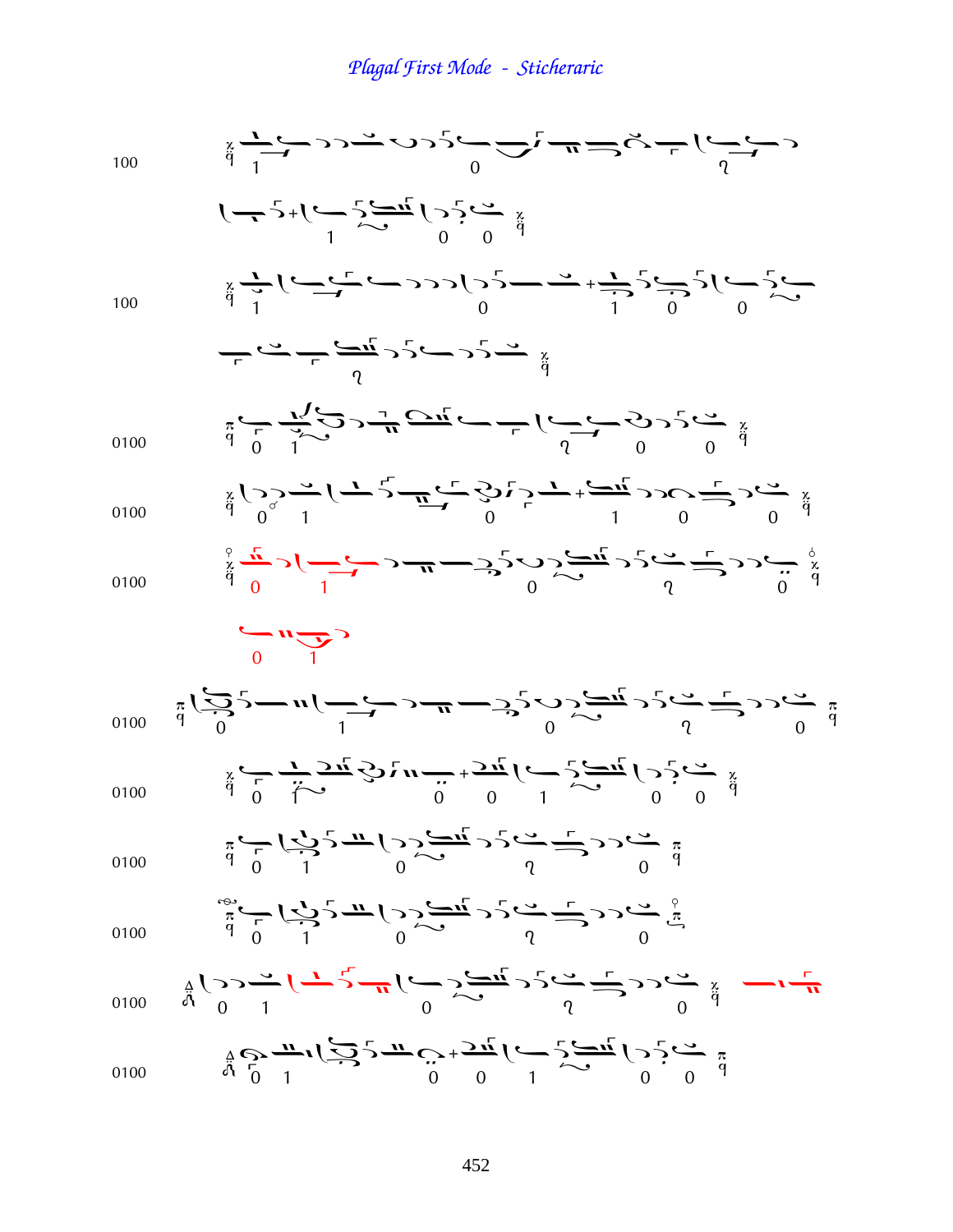$$
\frac{1}{2} \int_{0}^{2} \frac{1}{2} \int_{0}^{2} \frac{1}{2} \int_{0}^{2} \frac{1}{2} \int_{0}^{2} \frac{1}{2} \int_{0}^{2} \frac{1}{2} \int_{0}^{2} \frac{1}{2} \int_{0}^{2} \frac{1}{2} \int_{0}^{2} \frac{1}{2} \int_{0}^{2} \frac{1}{2} \int_{0}^{2} \frac{1}{2} \int_{0}^{2} \frac{1}{2} \int_{0}^{2} \frac{1}{2} \int_{0}^{2} \frac{1}{2} \int_{0}^{2} \frac{1}{2} \int_{0}^{2} \frac{1}{2} \int_{0}^{2} \frac{1}{2} \int_{0}^{2} \frac{1}{2} \int_{0}^{2} \frac{1}{2} \int_{0}^{2} \frac{1}{2} \int_{0}^{2} \frac{1}{2} \int_{0}^{2} \frac{1}{2} \int_{0}^{2} \frac{1}{2} \int_{0}^{2} \frac{1}{2} \int_{0}^{2} \frac{1}{2} \int_{0}^{2} \frac{1}{2} \int_{0}^{2} \frac{1}{2} \int_{0}^{2} \frac{1}{2} \int_{0}^{2} \frac{1}{2} \int_{0}^{2} \frac{1}{2} \int_{0}^{2} \frac{1}{2} \int_{0}^{2} \frac{1}{2} \int_{0}^{2} \frac{1}{2} \int_{0}^{2} \frac{1}{2} \int_{0}^{2} \frac{1}{2} \int_{0}^{2} \frac{1}{2} \int_{0}^{2} \frac{1}{2} \int_{0}^{2} \frac{1}{2} \int_{0}^{2} \frac{1}{2} \int_{0}^{2} \frac{1}{2} \int_{0}^{2} \frac{1}{2} \int_{0}^{2} \frac{1}{2} \int_{0}^{2} \frac{1}{2} \int_{0}^{2} \frac{1}{2} \int_{0}^{2} \frac{1}{2} \int_{0}^{2} \frac{1}{2} \int_{0}^{2} \frac{1}{2} \int_{0}^{2} \frac{1}{2} \int_{0}^{2} \frac{1}{2} \int_{0}^{2} \frac{1}{2} \int_{0}^{2} \frac{1}{2} \int_{
$$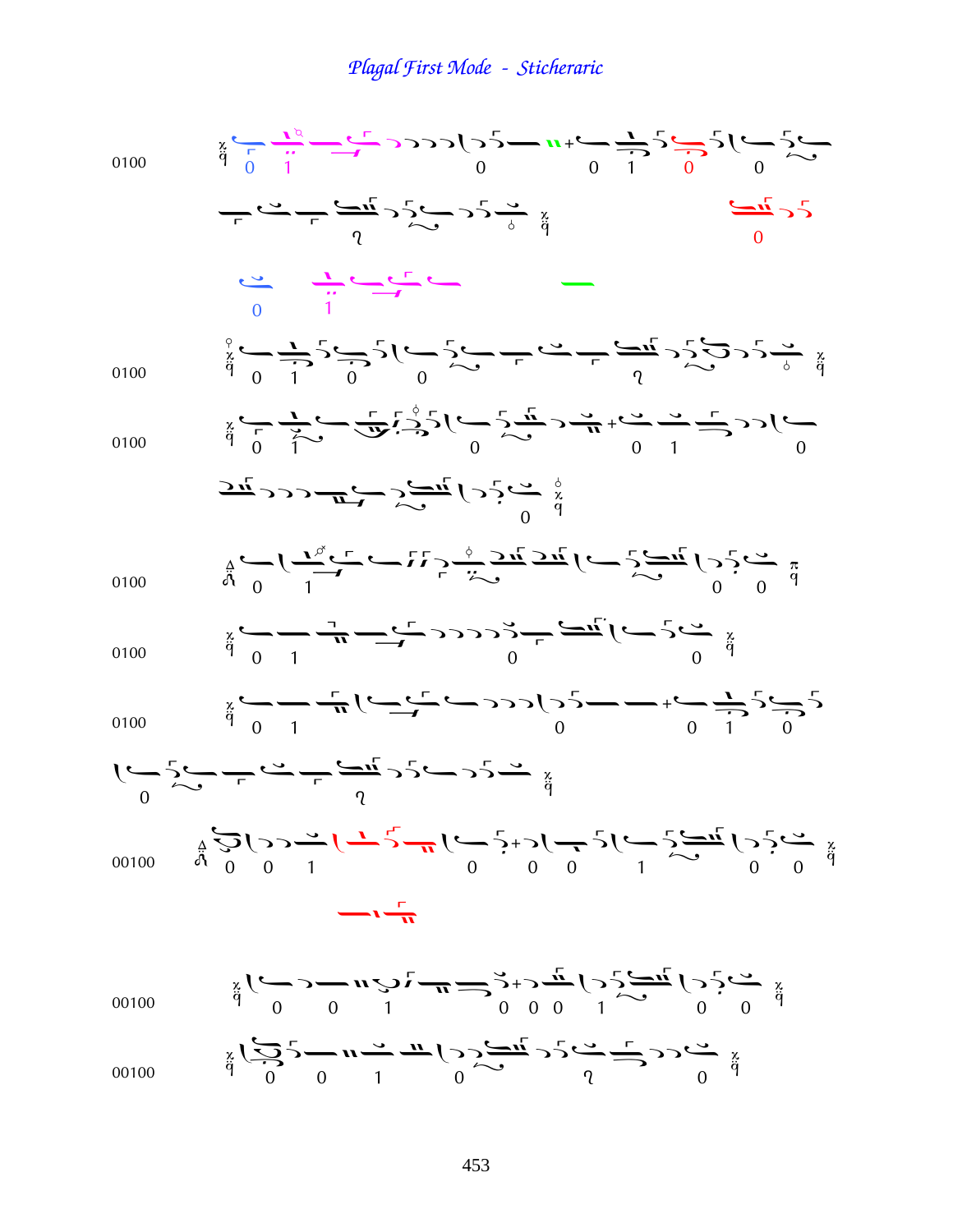| 00100 | $\sum_{\alpha=0}^{\infty} \sum_{i=0}^{\infty} (-1)^{i} \sum_{i=0}^{\infty} \frac{1}{i!} (-1)^{i} \sum_{i=0}^{\infty} (-1)^{i} \sum_{i=0}^{\infty} (-1)^{i} \sum_{i=0}^{\infty} (-1)^{i} \sum_{i=0}^{\infty} (-1)^{i} \sum_{i=0}^{\infty} (-1)^{i} \sum_{i=0}^{\infty} (-1)^{i} \sum_{i=0}^{\infty} (-1)^{i} \sum_{i=0}^{\infty} (-1)^{i} \sum_{i=0}^{\infty} (-1)^{i} \$                                                                                                                         |
|-------|--------------------------------------------------------------------------------------------------------------------------------------------------------------------------------------------------------------------------------------------------------------------------------------------------------------------------------------------------------------------------------------------------------------------------------------------------------------------------------------------------|
|       | $\sum_{1}^{3} \sum_{2}^{3} \frac{1}{2} \sum_{1}^{4} \sum_{2}^{5} \sum_{3}^{6} \frac{1}{9}$                                                                                                                                                                                                                                                                                                                                                                                                       |
| 00100 | $\frac{1}{4}$ $\frac{1}{4}$ $\frac{1}{4}$ $\frac{1}{4}$ $\frac{1}{4}$ $\frac{1}{4}$ $\frac{1}{4}$ $\frac{1}{4}$ $\frac{1}{4}$ $\frac{1}{4}$ $\frac{1}{4}$ $\frac{1}{4}$ $\frac{1}{4}$ $\frac{1}{4}$ $\frac{1}{4}$ $\frac{1}{4}$ $\frac{1}{4}$ $\frac{1}{4}$ $\frac{1}{4}$ $\frac{1}{4}$ $\frac{1}{4}$ $\frac{1}{4}$                                                                                                                                                                              |
| 00100 | $\frac{1}{4} \sum_{i=0}^{6} \frac{1}{i} \sum_{i=0}^{6} \frac{1}{i} \sum_{i=0}^{6} \sum_{i=0}^{6} 2 \sum_{i=0}^{6} 2 \sum_{i=0}^{6} (-1)^{6} \sum_{i=0}^{6} (-1)^{6} \sum_{i=0}^{6} (-1)^{6} \sum_{i=0}^{6} (-1)^{6} \sum_{i=0}^{6} (-1)^{6} \sum_{i=0}^{6} (-1)^{6} \sum_{i=0}^{6} (-1)^{6} \sum_{i=0}^{6} (-1)^{6} \sum_{i=0}^{6} (-1)^{6} \$                                                                                                                                                   |
|       | $1$ $\frac{1}{2}$ $\frac{1}{2}$ $\frac{1}{2}$ $\frac{1}{2}$ $\frac{1}{2}$ $\frac{1}{2}$ $\frac{1}{2}$ $\frac{1}{2}$ $\frac{1}{2}$ $\frac{1}{2}$ $\frac{1}{2}$ $\frac{1}{2}$ $\frac{1}{2}$ $\frac{1}{2}$ $\frac{1}{2}$ $\frac{1}{2}$ $\frac{1}{2}$ $\frac{1}{2}$ $\frac{1}{2}$ $\frac{1}{2}$ $\frac{1}{2}$ $\frac{1}{2$                                                                                                                                                                           |
| 00100 | $\sum_{k=0}^{n} \sum_{i=0}^{n} \sum_{j=0}^{n} \sum_{j=0}^{n} \sum_{j=0}^{n} \sum_{j=0}^{n} \sum_{j=0}^{n} \sum_{j=0}^{n} \sum_{j=0}^{n} \sum_{j=0}^{n} \sum_{j=0}^{n} \sum_{j=0}^{n} \sum_{j=0}^{n} \sum_{j=0}^{n} \sum_{j=0}^{n} \sum_{j=0}^{n} \sum_{j=0}^{n} \sum_{j=0}^{n} \sum_{j=0}^{n} \sum_{j=0}^{n} \sum_{j=0}^{n} \sum_{j=0}^{n}$                                                                                                                                                      |
|       | $=$ $22\frac{9}{9}$ $\frac{9}{9}$                                                                                                                                                                                                                                                                                                                                                                                                                                                                |
| 00100 | $\frac{1}{9} \sum_{i=1}^{9} 2^{i} \sum_{j=1}^{9} n^{j} \sum_{j=1}^{1} (-1)^{j} \sum_{j=1}^{1} (-1)^{j} \sum_{j=1}^{1} (-1)^{j} \sum_{j=1}^{1} (-1)^{j} \sum_{j=1}^{1} (-1)^{j} \sum_{j=1}^{1} (-1)^{j} \sum_{j=1}^{1} (-1)^{j} \sum_{j=1}^{1} (-1)^{j} \sum_{j=1}^{1} (-1)^{j} \sum_{j=1}^{1} (-1)^{j} \sum_{j=1}^{1} (-1)^{j} \sum_{j=1}^{$                                                                                                                                                     |
| 00100 | $\sum_{\substack{a \ b \ b \ b \ b \ b}} \sum_{j=1}^n \sum_{j=1}^n (-1)^j \sum_{j=1}^n (-1)^j \sum_{j=1}^n (-1)^j \sum_{j=1}^n (-1)^j \sum_{j=1}^n (-1)^j$                                                                                                                                                                                                                                                                                                                                       |
|       | $\frac{1}{\pi}$<br>$\sum_{i=1}^{n}$                                                                                                                                                                                                                                                                                                                                                                                                                                                              |
| 00100 | $\frac{1}{4} \frac{1}{\sin \theta} \left( \frac{1}{\cos \theta} - \frac{1}{\cos \theta} - \frac{1}{\cos \theta} - \frac{1}{\cos \theta} - \frac{1}{\cos \theta} - \frac{1}{\cos \theta} - \frac{1}{\cos \theta} - \frac{1}{\cos \theta} - \frac{1}{\cos \theta} - \frac{1}{\cos \theta} - \frac{1}{\cos \theta} - \frac{1}{\cos \theta} - \frac{1}{\cos \theta} - \frac{1}{\cos \theta} - \frac{1}{\cos \theta} - \frac{1}{\cos \theta} - \frac{1}{\cos \theta} - \frac{1}{\cos \theta} - \frac$ |
|       | $\int_{0}^{\frac{\pi}{2}} \frac{1}{\sqrt{1-\frac{1}{2}}} \, \mathrm{d}x$                                                                                                                                                                                                                                                                                                                                                                                                                         |
| 00100 | $\frac{1}{4}\left(3\right)_{0}^{0} = \frac{1}{4} = 3\left(3\right) = \frac{1}{4} = \frac{1}{4} = \frac{1}{4} = \frac{1}{4} = \frac{1}{4} = \frac{1}{4} = 2\left(1\right) = \frac{1}{4} = 2\left(1\right) = \frac{1}{4} = \frac{1}{4} = \frac{1}{4} = \frac{1}{4} = \frac{1}{4} = \frac{1}{4} = \frac{1}{4} = \frac{1}{4} = \frac{1}{4} = \frac{1}{4} = \frac{1}{4} = \frac{1}{4} = \frac{1}{4} = \frac$                                                                                          |
|       | $\sum_{1} \frac{1}{n} \sum_{i} p_{i} = \sum_{i} p_{i} - \sum_{i} p_{i} - \sum_{i} p_{i} - \sum_{i} p_{i} - \sum_{i} p_{i} - \sum_{i} p_{i} - \sum_{i} p_{i} - \sum_{i} p_{i} - \sum_{i} p_{i} - \sum_{i} p_{i} - \sum_{i} p_{i} - \sum_{i} p_{i} - \sum_{i} p_{i} - \sum_{i} p_{i} - \sum_{i} p_{i} - \sum_{i} p_{i} - \sum_{i} p_{i} - \sum_{i} p_{i} - \sum_{i} p_{i} - \sum_{i} p_{i$                                                                                                         |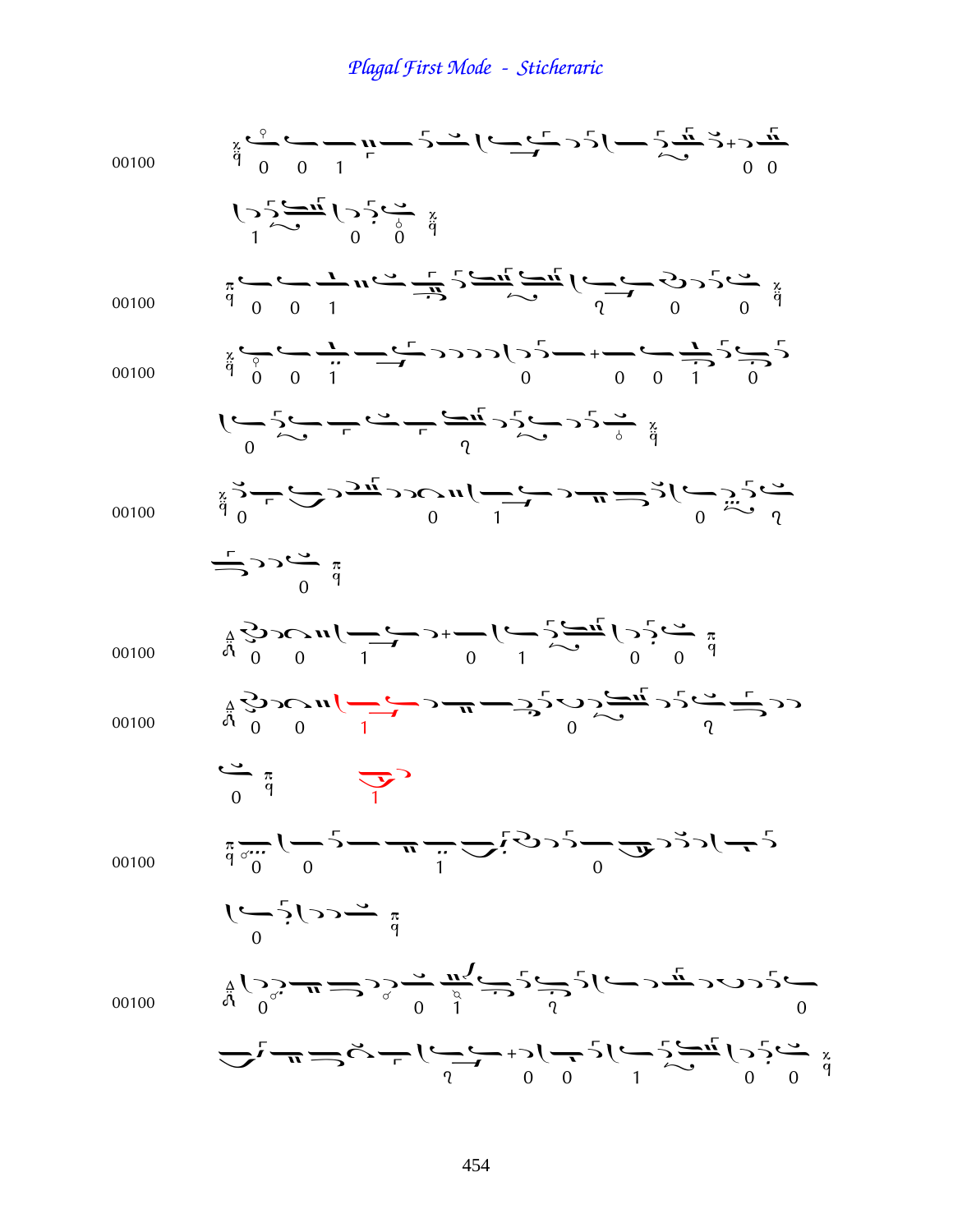| 00100  | $\frac{1}{4}$ $\frac{1}{2}$ $\frac{1}{4}$ $\frac{1}{6}$ $\frac{1}{6}$ $\frac{1}{6}$ $\frac{1}{6}$ $\frac{1}{6}$ $\frac{1}{6}$ $\frac{1}{6}$ $\frac{1}{6}$ $\frac{1}{6}$ $\frac{1}{6}$ $\frac{1}{6}$ $\frac{1}{6}$                                                                                                                                                                                                                                                                                           |
|--------|-------------------------------------------------------------------------------------------------------------------------------------------------------------------------------------------------------------------------------------------------------------------------------------------------------------------------------------------------------------------------------------------------------------------------------------------------------------------------------------------------------------|
|        | $\sum_{\alpha}^{N} \hat{C} \left( \sum_{\alpha}^{N} C \right) = \frac{1}{N} \sum_{\alpha}^{N} \sum_{\alpha}^{N} \sum_{\alpha}^{N} \sum_{\alpha}^{N} \sum_{\alpha}^{N} \sum_{\alpha}^{N} \sum_{\alpha}^{N} \sum_{\alpha}^{N} \sum_{\alpha}^{N} \sum_{\alpha}^{N} \sum_{\alpha}^{N} \sum_{\alpha}^{N} \sum_{\alpha}^{N} \sum_{\alpha}^{N} \sum_{\alpha}^{N} \sum_{\alpha}^{N} \sum_{\alpha}^{N} \sum_{\alpha}^{N} \sum_{\alpha}^{N} \sum_{\alpha}^{N} \sum$<br>χα                                             |
|        | $\sum_{0}^{n} \sum_{i=0}^{n} \frac{1}{i!}$                                                                                                                                                                                                                                                                                                                                                                                                                                                                  |
| 00100  | $\frac{1}{4}$ $\frac{1}{4}$ $\frac{1}{4}$ $\frac{1}{4}$ $\frac{1}{4}$ $\frac{1}{4}$ $\frac{1}{4}$ $\frac{1}{4}$ $\frac{1}{4}$ $\frac{1}{4}$ $\frac{1}{4}$ $\frac{1}{4}$ $\frac{1}{4}$ $\frac{1}{4}$ $\frac{1}{4}$ $\frac{1}{4}$ $\frac{1}{4}$ $\frac{1}{4}$ $\frac{1}{4}$ $\frac{1}{4}$ $\frac{1}{4}$ $\frac{1}{4}$                                                                                                                                                                                         |
|        | $\frac{1}{\sqrt{1-\frac{1}{2}}} \int_{0}^{1} \frac{1}{\sqrt{1-\frac{1}{2}}} e^{-\frac{1}{2} \sqrt{1-\frac{1}{2}}} e^{-\frac{1}{2} \sqrt{1-\frac{1}{2}}} e^{-\frac{1}{2} \sqrt{1-\frac{1}{2}}} e^{-\frac{1}{2} \sqrt{1-\frac{1}{2}}} e^{-\frac{1}{2} \sqrt{1-\frac{1}{2}}} e^{-\frac{1}{2} \sqrt{1-\frac{1}{2}}} e^{-\frac{1}{2} \sqrt{1-\frac{1}{2}}} e^{-\frac{1}{2} \sqrt{1-\frac{1}{2}}} e^{-\frac{1}{2} \sqrt{1-\frac{1}{2}}}$                                                                          |
|        | $-\frac{1}{2}$ $\frac{1}{2}$ $\frac{1}{2}$ $\frac{1}{2}$ $\frac{1}{2}$ $\frac{1}{2}$ $\frac{1}{2}$ $\frac{1}{2}$ $\frac{1}{2}$ $\frac{1}{2}$ $\frac{1}{2}$ $\frac{1}{2}$ $\frac{1}{2}$ $\frac{1}{2}$ $\frac{1}{2}$ $\frac{1}{2}$ $\frac{1}{2}$ $\frac{1}{2}$ $\frac{1}{2}$ $\frac{1}{2}$ $\frac{1}{2}$ $\frac{1}{2}$                                                                                                                                                                                        |
| 10100  | $\frac{1}{4} \frac{1}{T} - \frac{1}{T} \sum_{\substack{1 \leq m \leq T}} \frac{1}{2\pi i} \sum_{\substack{1 \leq m \leq T}} \frac{1}{2\pi i} \sum_{\substack{1 \leq m \leq T}} \frac{1}{2\pi i} \sum_{\substack{1 \leq m \leq T}} \frac{1}{2\pi i} \sum_{\substack{1 \leq m \leq T}} \frac{1}{2\pi i} \sum_{\substack{1 \leq m \leq T}} \frac{1}{2\pi i} \sum_{\substack{1 \leq m \leq T}} \frac{1}{2\pi i} \sum_{\substack{1 \$                                                                            |
|        | $\frac{1}{\sqrt{2}}\sum_{n=1}^{\infty}\sum_{n=1}^{\infty}\frac{1}{n}$                                                                                                                                                                                                                                                                                                                                                                                                                                       |
| 10100  |                                                                                                                                                                                                                                                                                                                                                                                                                                                                                                             |
|        | $\int_{\mathcal{C}} \mathcal{L} \cdot \mathcal{L} = \int_{\mathcal{C}} \mathcal{L} \cdot \mathcal{L} = \mathcal{L} \cdot \mathcal{L} \cdot \mathcal{L} \cdot \mathcal{L} \cdot \mathcal{L} \cdot \mathcal{L} \cdot \mathcal{L} \cdot \mathcal{L} \cdot \mathcal{L} \cdot \mathcal{L} \cdot \mathcal{L} \cdot \mathcal{L} \cdot \mathcal{L} \cdot \mathcal{L} \cdot \mathcal{L} \cdot \mathcal{L} \cdot \mathcal{L} \cdot \mathcal{L} \cdot \mathcal{L} \cdot \mathcal{L} \cdot \mathcal{L} \cdot \mathcal{$ |
|        | $\left( \begin{array}{cc} \sqrt{2} & 0 & 0 \\ \sqrt{2} & 0 & 0 \\ 0 & 0 & 0 \end{array} \right)$                                                                                                                                                                                                                                                                                                                                                                                                            |
| 000100 | $\frac{1}{4}$ $\frac{1}{2}$ $\frac{1}{2}$ $\frac{1}{2}$ $\frac{1}{2}$ $\frac{1}{2}$ $\frac{1}{2}$ $\frac{1}{2}$ $\frac{1}{2}$ $\frac{1}{2}$ $\frac{1}{2}$ $\frac{1}{2}$ $\frac{1}{2}$ $\frac{1}{2}$ $\frac{1}{2}$ $\frac{1}{2}$ $\frac{1}{2}$ $\frac{1}{2}$ $\frac{1}{2}$ $\frac{1}{2}$ $\frac{1}{2}$ $\frac{1}{2}$                                                                                                                                                                                         |
|        | s<br>ファーピュールコンクローニューター                                                                                                                                                                                                                                                                                                                                                                                                                                                                                      |
|        |                                                                                                                                                                                                                                                                                                                                                                                                                                                                                                             |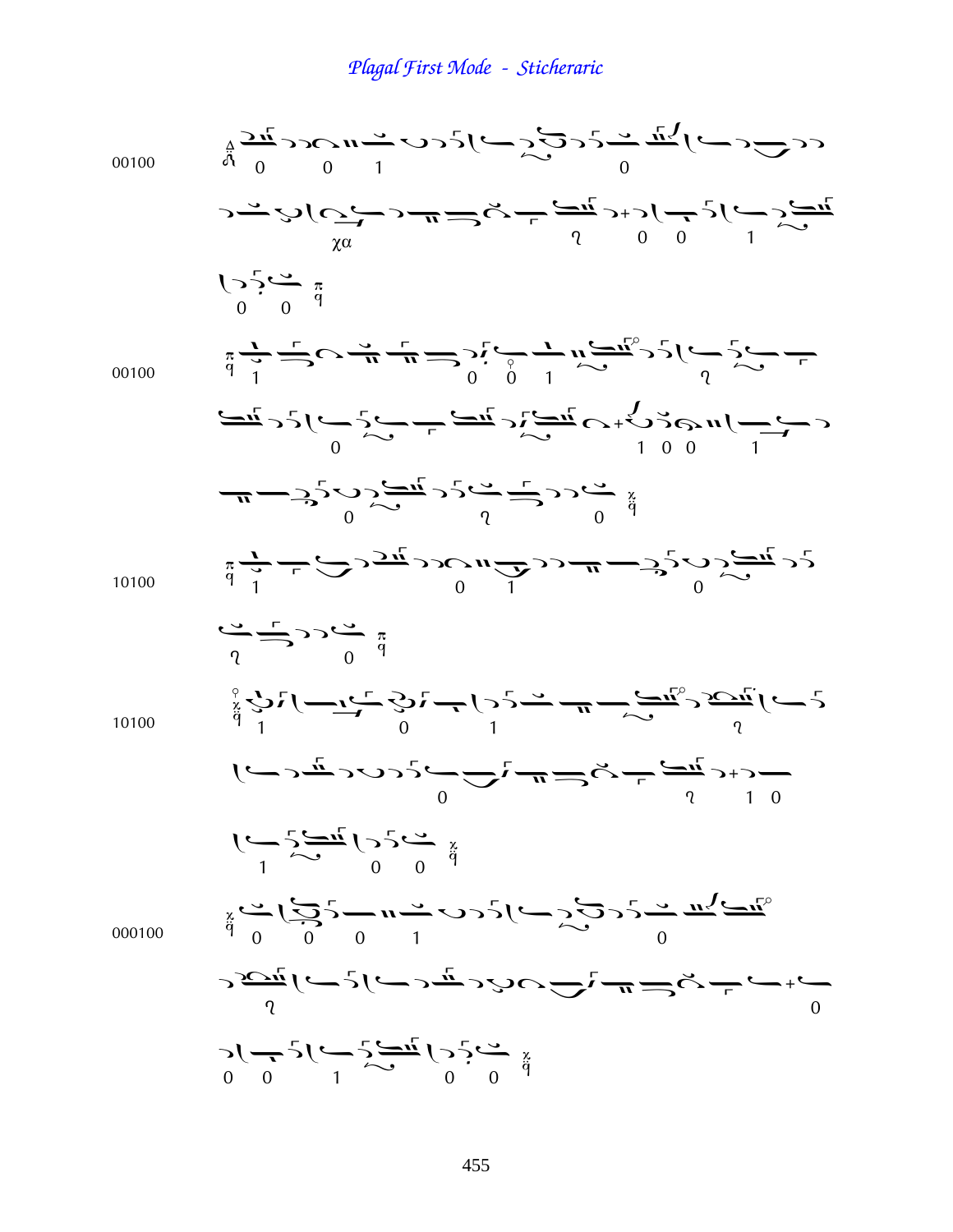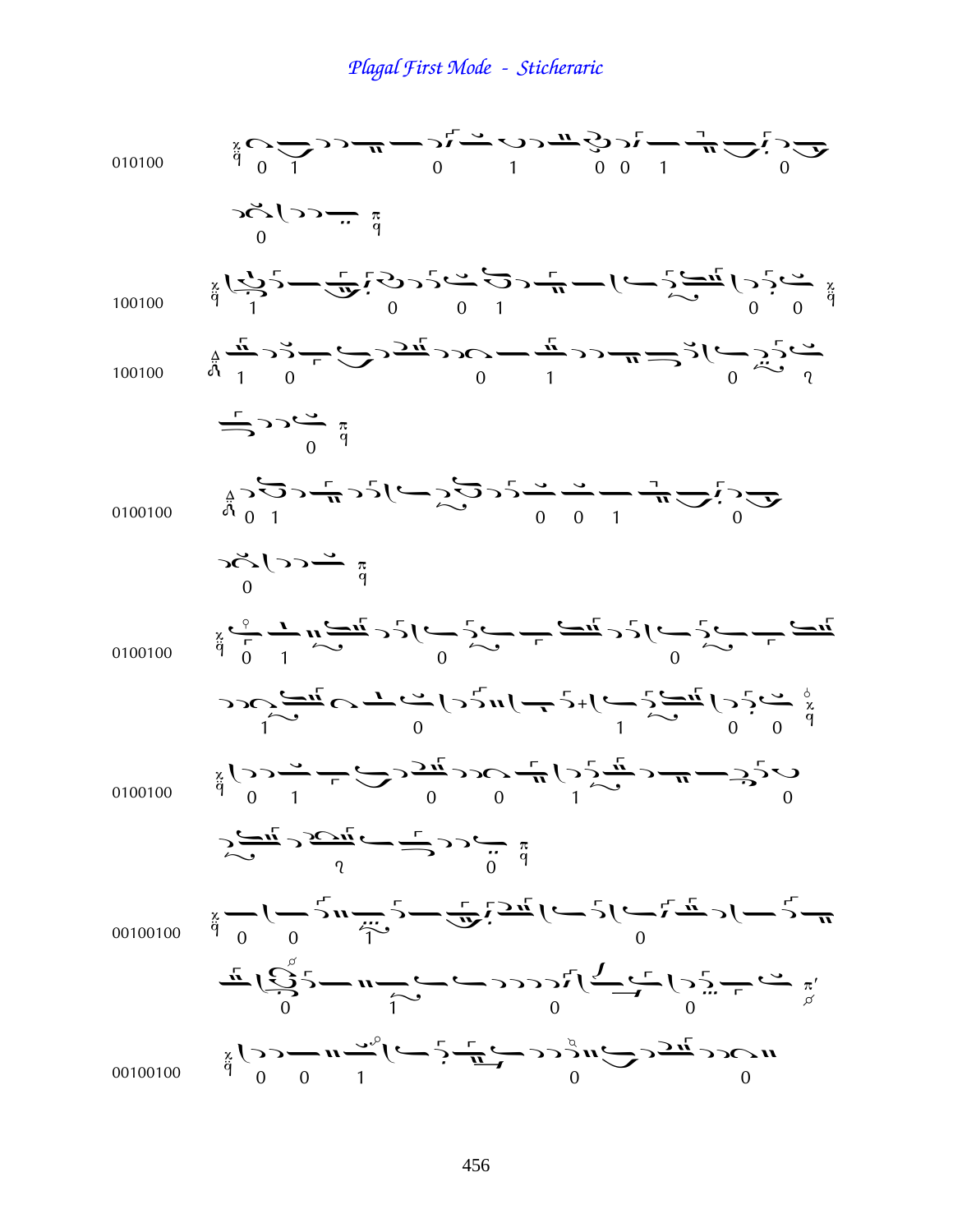

Accented on fourth to last syllable: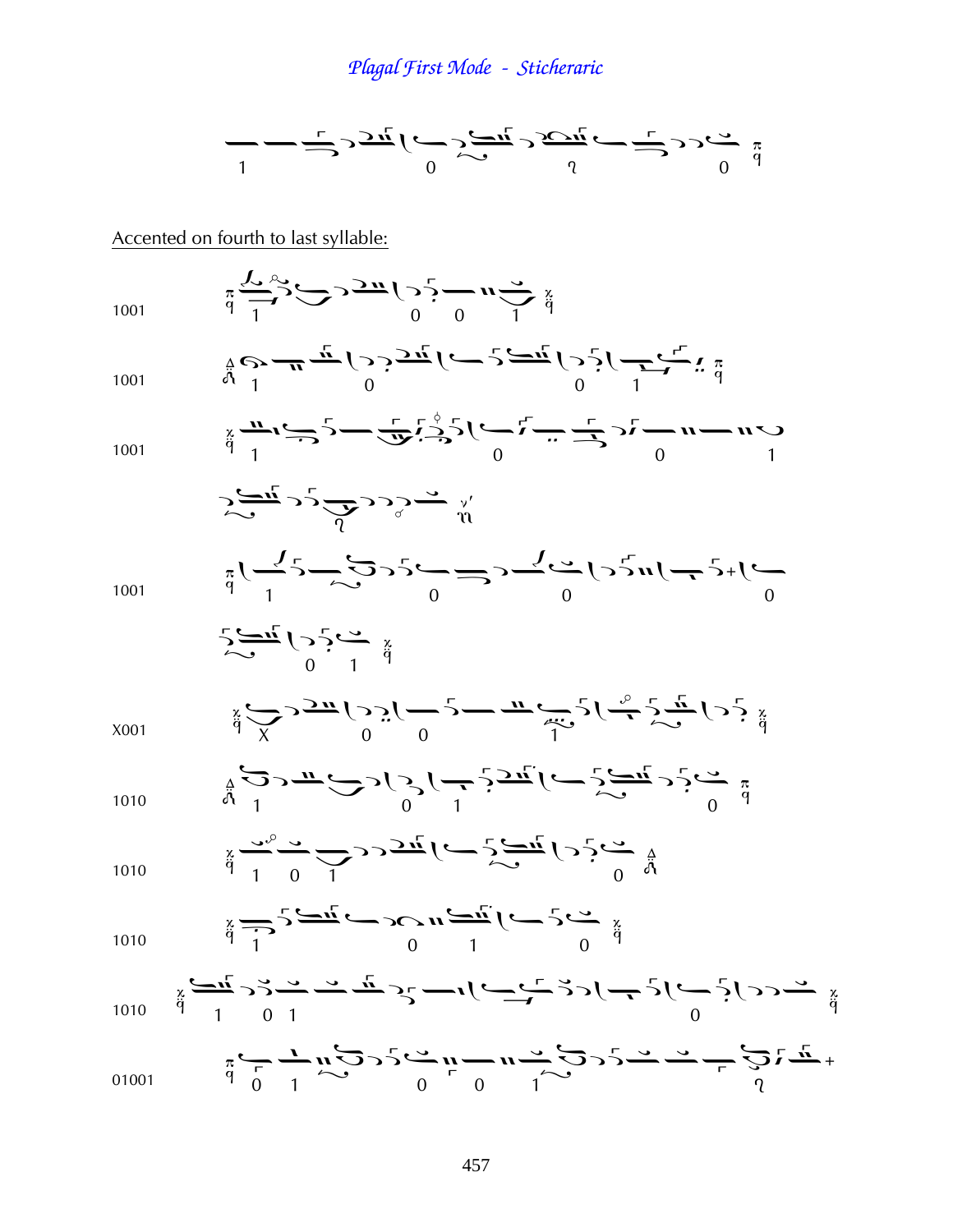$$
\frac{1}{2} \sum_{i=1}^{n} (-\frac{1}{2}x^{i} - \frac{1}{2}x^{i}) \sum_{i=1}^{n} (-\frac{1}{2}x^{i} - \frac{1}{2}x^{i}) \sum_{i=1}^{n} (-\frac{1}{2}x^{i}) \sum_{i=1}^{n} (-\frac{1}{2}x^{i}) \sum_{i=1}^{n} (-\frac{1}{2}x^{i}) \sum_{i=1}^{n} (-\frac{1}{2}x^{i}) \sum_{i=1}^{n} (-\frac{1}{2}x^{i}) \sum_{i=1}^{n} (-\frac{1}{2}x^{i}) \sum_{i=1}^{n} (-\frac{1}{2}x^{i}) \sum_{i=1}^{n} (-\frac{1}{2}x^{i}) \sum_{i=1}^{n} (-\frac{1}{2}x^{i}) \sum_{i=1}^{n} (-\frac{1}{2}x^{i}) \sum_{i=1}^{n} (-\frac{1}{2}x^{i}) \sum_{i=1}^{n} (-\frac{1}{2}x^{i}) \sum_{i=1}^{n} (-\frac{1}{2}x^{i}) \sum_{i=1}^{n} (-\frac{1}{2}x^{i}) \sum_{i=1}^{n} (-\frac{1}{2}x^{i}) \sum_{i=1}^{n} (-\frac{1}{2}x^{i}) \sum_{i=1}^{n} (-\frac{1}{2}x^{i}) \sum_{i=1}^{n} (-\frac{1}{2}x^{i}) \sum_{i=1}^{n} (-\frac{1}{2}x^{i}) \sum_{i=1}^{n} (-\frac{1}{2}x^{i}) \sum_{i=1}^{n} (-\frac{1}{2}x^{i}) \sum_{i=1}^{n} (-\frac{1}{2}x^{i}) \sum_{i=1}^{n} (-\frac{1}{2}x^{i}) \sum_{i=1}^{n} (-\frac{1}{2}x^{i}) \sum_{i=1}^{n} (-\frac{1}{2}x^{i}) \sum_{i=1}^{n} (-\frac{1}{2}x^{i}) \sum_{i=1}^{n} (-\frac{1}{2}x^{i}) \sum_{i=1}^{n} (-\frac{1}{2}x^{i}) \sum_{i=1}^{n} (-\frac{1}{2}x^{i}) \sum_{i=1}^{n} (-\frac{1}{2}x^{i}) \sum_{i=1}^{n} (-\frac{1}{2}x^{i}) \sum_{
$$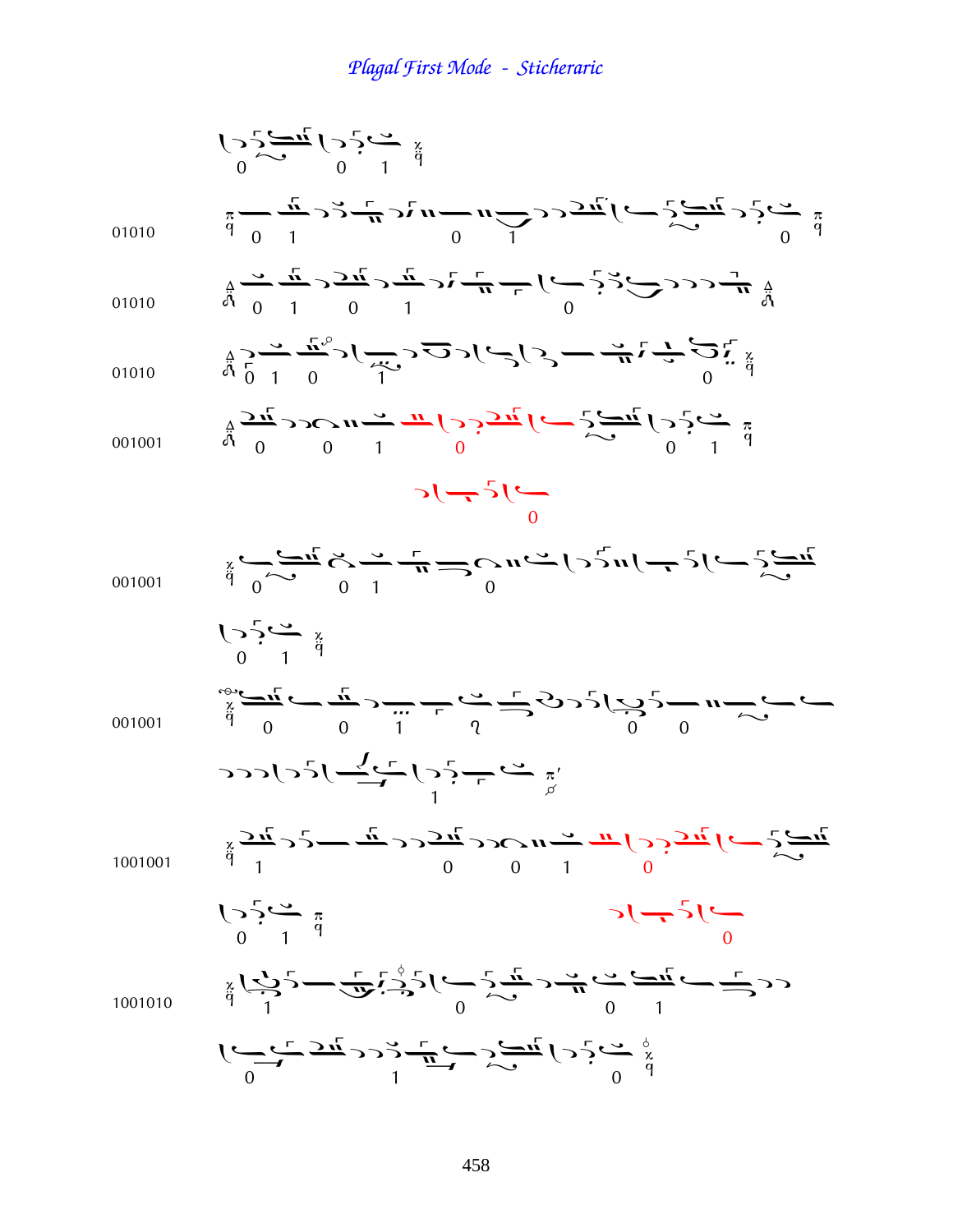#### **O) Final Cadences**

This section was organized by number of syllables rather than by accentuation, since this is the aspect that determines the formulae. Since only three instances of final cadences accentuated on the second to last syllable were found in the books consulted, these have been highlighted.

#### Three syllables:

100

100

X0X

 $x \xrightarrow{d} \frac{1}{1}$  $\frac{1}{9}$   $\frac{1}{x}$   $\frac{1}{9}$   $\frac{1}{x}$   $\frac{1}{9}$  $\frac{3}{2}$   $\frac{1}{x}$ 

 $\frac{1}{9}$   $\frac{1}{1}$   $\frac{1}{9}$   $\frac{1}{1}$   $\frac{1}{9}$   $\frac{1}{9}$   $\frac{1}{9}$ 

 $\overline{a}$ 

 $\ddot{\phantom{0}}$ 

#### Five syllables:

| 00010 | $\frac{1}{4}$                                                                                                                                                                                                                                                                                                       |  |
|-------|---------------------------------------------------------------------------------------------------------------------------------------------------------------------------------------------------------------------------------------------------------------------------------------------------------------------|--|
| 01001 | $\mathop{\mathbb{A}}_{\mathop{\mathbb{A}}}_{\mathop{\mathbb{A}}_{r}} \longrightarrow \mathop{\mathbb{A}}_{r} \longrightarrow \mathop{\mathbb{A}}_{r} \longrightarrow \mathop{\mathbb{A}}_{r} \longrightarrow \mathop{\mathbb{A}}_{r} \longrightarrow \mathop{\mathbb{A}}_{r}$                                       |  |
|       | $\frac{1}{4}$                                                                                                                                                                                                                                                                                                       |  |
| 10001 | $\frac{a}{r}$ $\frac{1}{r}$ $\frac{1}{r}$ $\frac{1}{r}$ $\frac{1}{r}$ $\frac{1}{r}$ $\frac{1}{r}$ $\frac{1}{r}$ $\frac{1}{r}$ $\frac{1}{r}$ $\frac{1}{r}$ $\frac{1}{r}$ $\frac{1}{r}$ $\frac{1}{r}$ $\frac{1}{r}$ $\frac{1}{r}$ $\frac{1}{r}$ $\frac{1}{r}$ $\frac{1}{r}$ $\frac{1}{r}$ $\frac{1}{r}$ $\frac{1}{r}$ |  |
|       | $\frac{3}{2}$ $\frac{1}{2}$ $\frac{1}{1}$                                                                                                                                                                                                                                                                           |  |
| X0100 | $\frac{A}{A}$ $\frac{A}{A}$ $\frac{C}{A}$ $\frac{C}{A}$ $\frac{C}{A}$ $\frac{C}{A}$ $\frac{C}{A}$ $\frac{C}{A}$ $\frac{C}{A}$ $\frac{C}{A}$ $\frac{C}{A}$ $\frac{C}{A}$                                                                                                                                             |  |

 $\overline{\bm{u}}$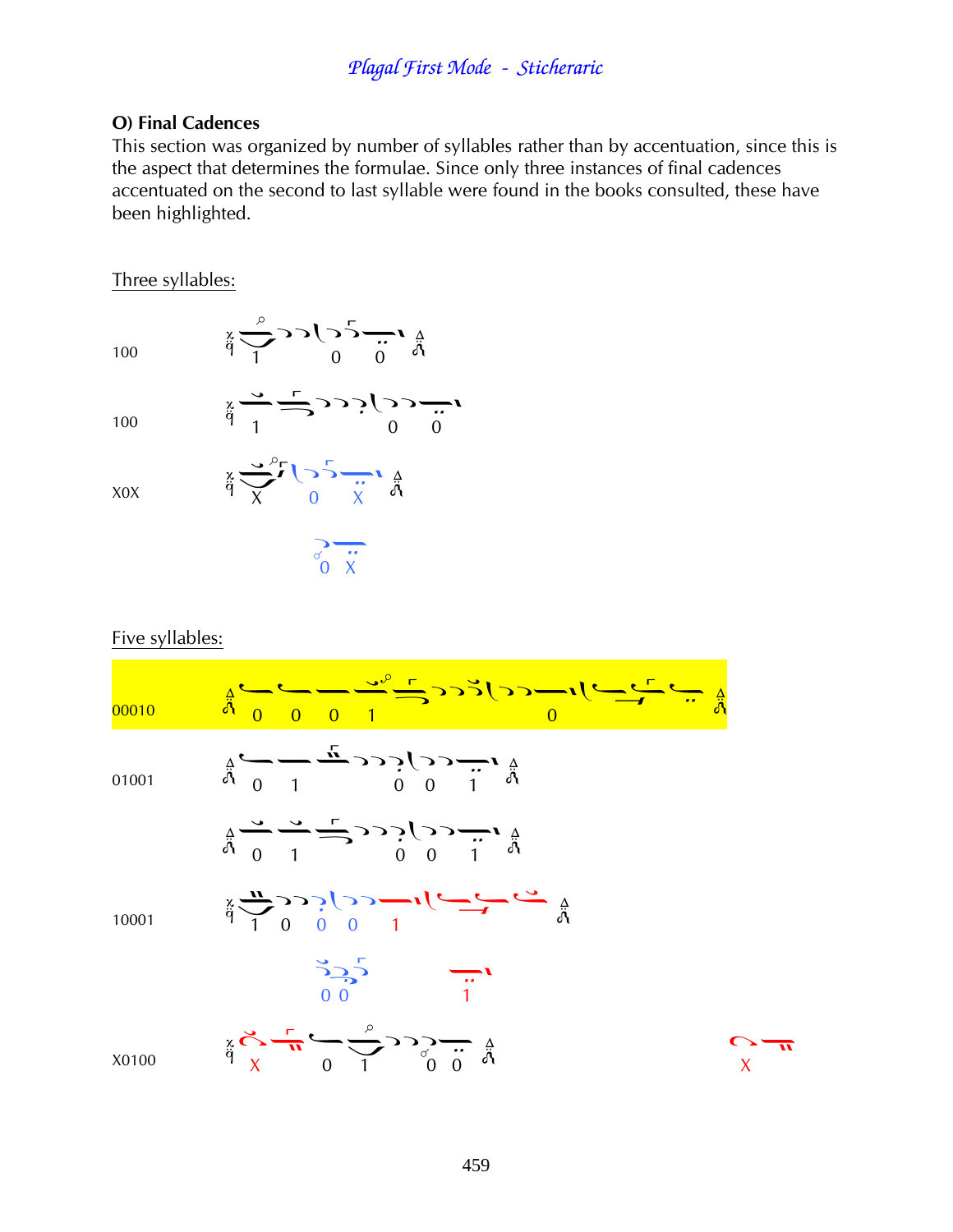

#### Six syllables:

| 000010 | $\frac{1}{9}$ $\frac{1}{9}$ $\frac{1}{9}$ $\frac{1}{9}$ $\frac{1}{9}$ $\frac{1}{9}$ $\frac{1}{9}$ $\frac{1}{9}$                                                                                                                                                                                                                                 |  |
|--------|-------------------------------------------------------------------------------------------------------------------------------------------------------------------------------------------------------------------------------------------------------------------------------------------------------------------------------------------------|--|
| 000100 | $\frac{1}{4} \sum_{i=0}^{4} \sum_{i=0}^{4} \frac{1}{i} \sum_{i=0}^{4} \sum_{j=0}^{4} \sum_{i=0}^{4} \sum_{i=0}^{4} \sum_{i=0}^{4} \sum_{i=0}^{4} \sum_{i=0}^{4} \sum_{i=0}^{4} \sum_{i=0}^{4} \sum_{i=0}^{4} \sum_{i=0}^{4} \sum_{i=0}^{4} \sum_{i=0}^{4} \sum_{i=0}^{4} \sum_{i=0}^{4} \sum_{i=0}^{4} \sum_{i=0}^{4} \sum_{i=0}^{4} \sum_{i=0$ |  |
| 000100 | $\frac{1}{4} \sum_{i=0}^{n} \sum_{i=0}^{n} (-1)^{i} \sum_{j=0}^{n} (-1)^{j} \sum_{j=0}^{n} (-1)^{i} \sum_{j=0}^{n} (-1)^{i} \sum_{j=0}^{n} (-1)^{i} \sum_{j=0}^{n} (-1)^{i} \sum_{j=0}^{n} (-1)^{i} \sum_{j=0}^{n} (-1)^{i} \sum_{j=0}^{n} (-1)^{i} \sum_{j=0}^{n} (-1)^{i} \sum_{j=0}^{n} (-1)^{i} \sum_{j=0}^{n} (-1)^{i} \sum_{j=0}^{n} (-$  |  |
| 100001 | $\frac{2}{9}$ $\frac{1}{1}$ 000 0 1                                                                                                                                                                                                                                                                                                             |  |

#### Seven syllables:

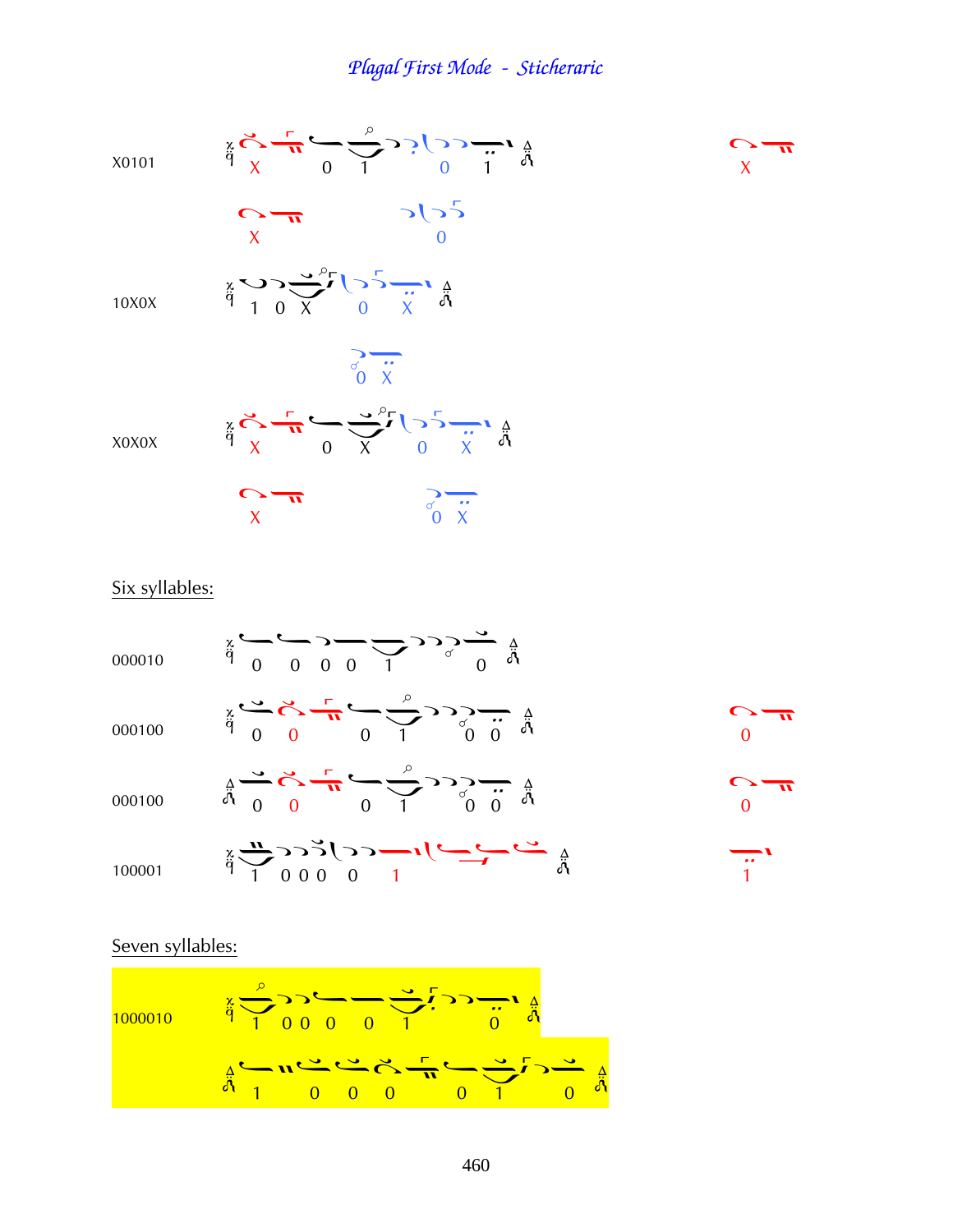

Eight syllables:

| 00010100 | $\sum_{q=0}^{x} \sum_{n=0}^{y} \frac{1}{n} \sum_{n=0}^{y} \frac{1}{n} \sum_{n=0}^{y} \sum_{n=0}^{y} \sum_{n=0}^{y} \sum_{n=0}^{y} \sum_{n=0}^{y} \sum_{n=0}^{y} \sum_{n=0}^{y} \sum_{n=0}^{y} \sum_{n=0}^{y} \sum_{n=0}^{y} \sum_{n=0}^{y} \sum_{n=0}^{y} \sum_{n=0}^{y} \sum_{n=0}^{y} \sum_{n=0}^{y} \sum_{n=0}^{y} \sum_{n=0}^{y} \sum_{n=0$ |
|----------|-------------------------------------------------------------------------------------------------------------------------------------------------------------------------------------------------------------------------------------------------------------------------------------------------------------------------------------------------|
| 00100100 | $\frac{1}{4}$ $\frac{1}{9}$ $\frac{1}{9}$ $\frac{1}{9}$ $\frac{1}{9}$ $\frac{1}{9}$ $\frac{1}{9}$ $\frac{1}{9}$ $\frac{1}{9}$ $\frac{1}{9}$ $\frac{1}{9}$ $\frac{1}{9}$ $\frac{1}{9}$                                                                                                                                                           |
|          |                                                                                                                                                                                                                                                                                                                                                 |
|          | 00101100 $\frac{1}{9}$ $\frac{1}{9}$ $\frac{1}{9}$ $\frac{1}{9}$ $\frac{1}{9}$ $\frac{1}{9}$ $\frac{1}{9}$ $\frac{1}{9}$ $\frac{1}{9}$ $\frac{1}{9}$ $\frac{1}{9}$ $\frac{1}{9}$ $\frac{1}{9}$ $\frac{1}{9}$ $\frac{1}{9}$ $\frac{1}{9}$ $\frac{1}{9}$ $\frac{1}{9}$ $\frac{1}{9}$ $\frac{1}{9}$ $\frac{1}{9}$ $\$                              |
|          |                                                                                                                                                                                                                                                                                                                                                 |
| 10010100 | $\frac{1}{9}$                                                                                                                                                                                                                                                                                                                                   |
| 10100100 | $\frac{1}{4}$ $\frac{1}{4}$ $\frac{1}{4}$ $\frac{1}{4}$ $\frac{1}{4}$ $\frac{1}{4}$ $\frac{1}{4}$ $\frac{1}{4}$ $\frac{1}{4}$ $\frac{1}{4}$ $\frac{1}{4}$ $\frac{1}{4}$ $\frac{1}{4}$ $\frac{1}{4}$ $\frac{1}{4}$ $\frac{1}{4}$ $\frac{1}{4}$ $\frac{1}{4}$ $\frac{1}{4}$ $\frac{1}{4}$ $\frac{1}{4}$ $\frac{1}{4}$<br>∆<br>أ∂                  |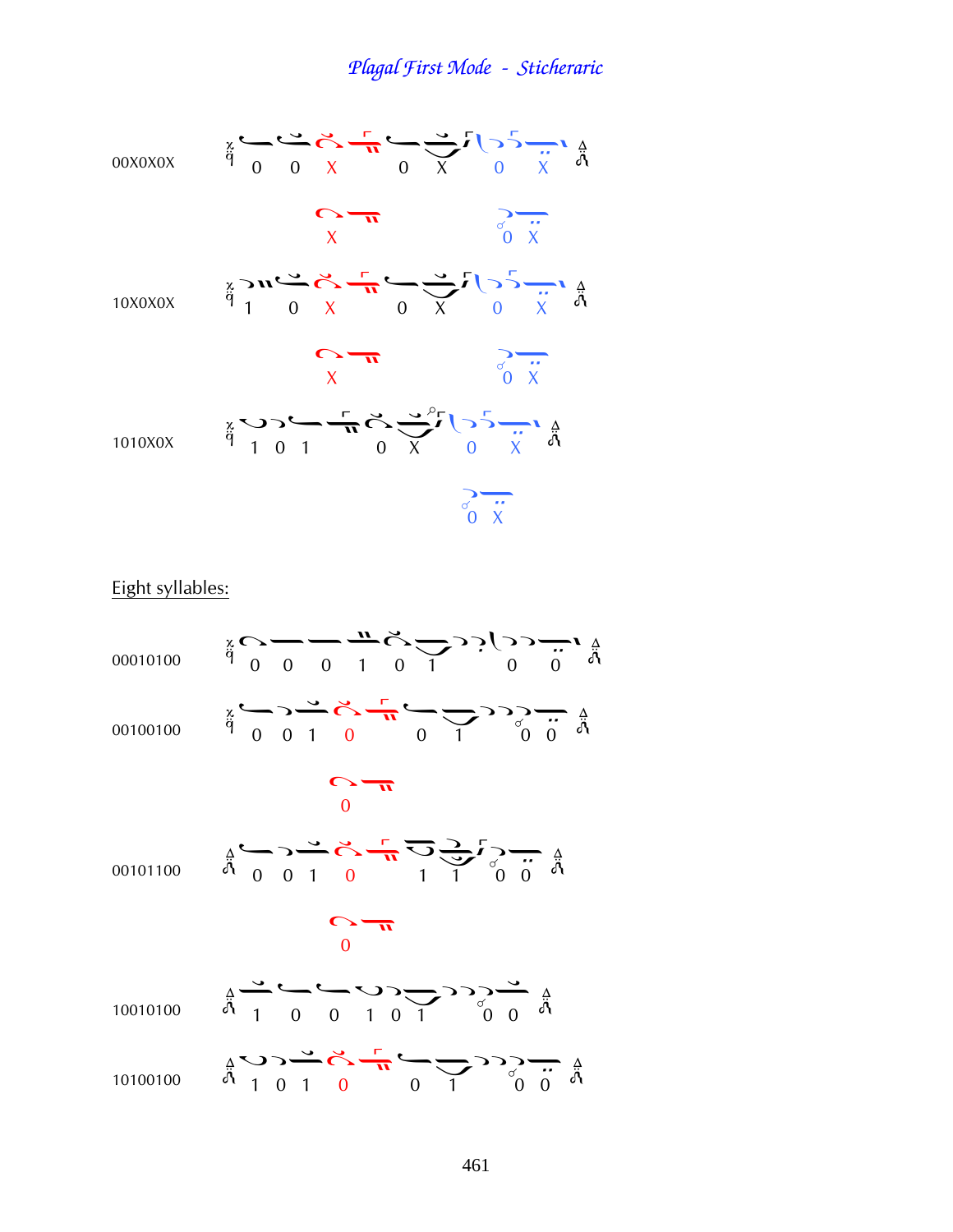

### Nine syllables:

|           | 101000X0X $\ddot{\theta}$ 1 0 1 0 0 0 0 $\frac{x^2-3-1}{2}$ 0 $\frac{3}{2}$ 6 $\frac{3}{4}$                                                                                                                                                                                                                                                     | $\frac{1}{\sqrt{2}}$ $\frac{1}{\sqrt{2}}$                     |
|-----------|-------------------------------------------------------------------------------------------------------------------------------------------------------------------------------------------------------------------------------------------------------------------------------------------------------------------------------------------------|---------------------------------------------------------------|
|           | 000100X0X $\ddot{\theta}$ 0 0 1 0 0 X 0 X $\ddot{\theta}$                                                                                                                                                                                                                                                                                       | $\begin{array}{c}\n\sqrt{5} \\ \frac{1}{x} \\ 0\n\end{array}$ |
|           |                                                                                                                                                                                                                                                                                                                                                 |                                                               |
|           | $\frac{0}{\sqrt{1}}$                                                                                                                                                                                                                                                                                                                            |                                                               |
|           |                                                                                                                                                                                                                                                                                                                                                 |                                                               |
|           | $\frac{0}{\sqrt{1}}$                                                                                                                                                                                                                                                                                                                            |                                                               |
|           | 001000X0X $\frac{1}{9}$ $\frac{1}{9}$ $\frac{1}{9}$ $\frac{1}{9}$ $\frac{1}{9}$ $\frac{1}{9}$ $\frac{1}{9}$ $\frac{1}{9}$ $\frac{1}{9}$ $\frac{1}{9}$ $\frac{1}{9}$ $\frac{1}{9}$ $\frac{1}{9}$ $\frac{1}{9}$ $\frac{1}{9}$ $\frac{1}{9}$ $\frac{1}{9}$ $\frac{1}{9}$ $\frac{1}{9}$ $\frac{1}{9}$ $\frac{1}{9}$                                 | $\frac{1}{2}$ $\frac{1}{2}$                                   |
| 100100X0X | $\frac{1}{9} \sum_{i=1}^{4} \sum_{i=1}^{4} \sum_{j=1}^{4} \sum_{j=1}^{4} \sum_{j=1}^{4} \sum_{j=1}^{4} \sum_{j=1}^{4} \sum_{j=1}^{4} \sum_{j=1}^{4} \sum_{j=1}^{4} \sum_{j=1}^{4} \sum_{j=1}^{4} \sum_{j=1}^{4} \sum_{j=1}^{4} \sum_{j=1}^{4} \sum_{j=1}^{4} \sum_{j=1}^{4} \sum_{j=1}^{4} \sum_{j=1}^{4} \sum_{j=1}^{4} \sum_{j=1}^{4} \sum_{$ |                                                               |
|           | $\sum_{n=1}^{\infty}$<br>$\frac{1}{\sigma}$ $\frac{1}{x}$                                                                                                                                                                                                                                                                                       |                                                               |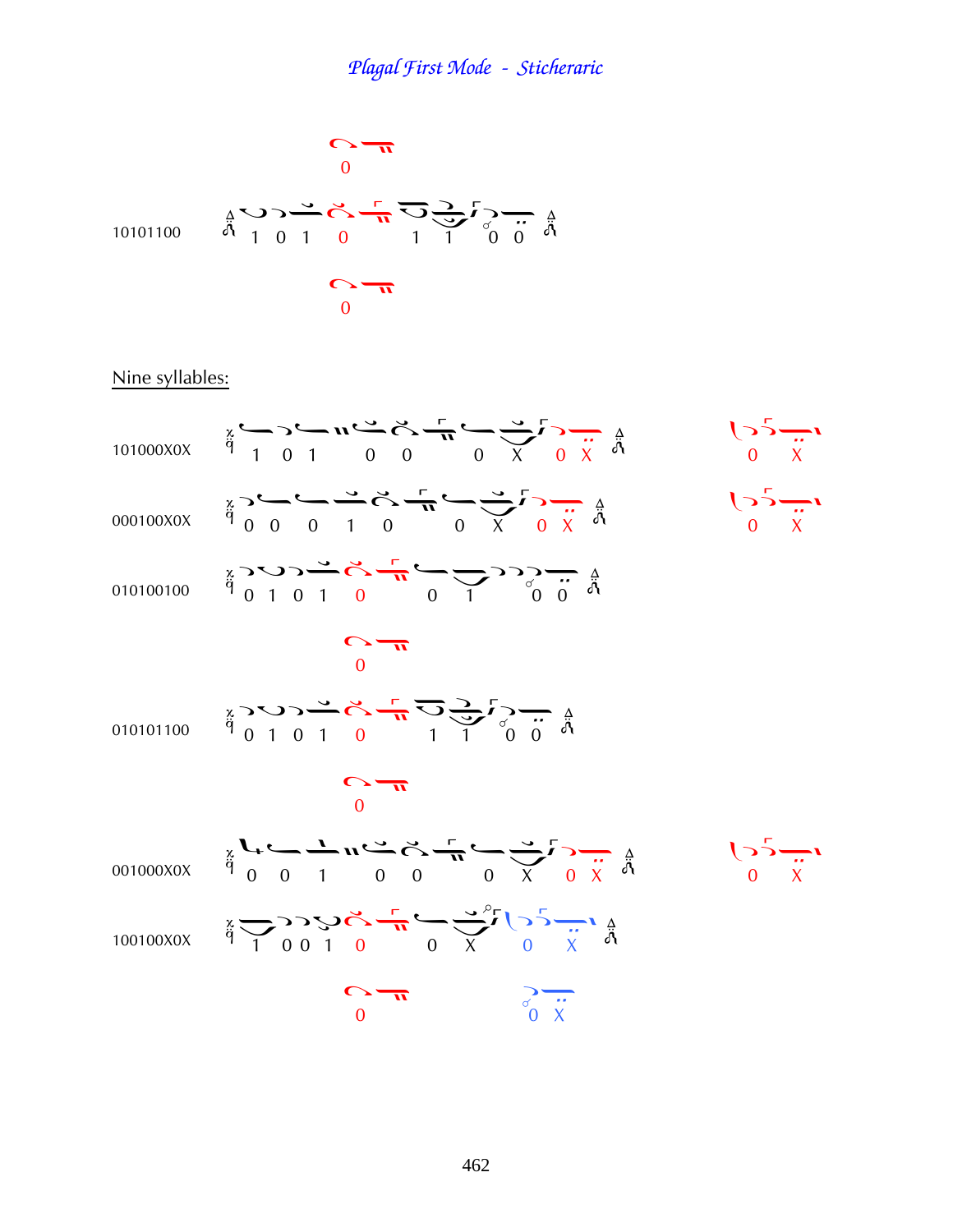Ten syllables: